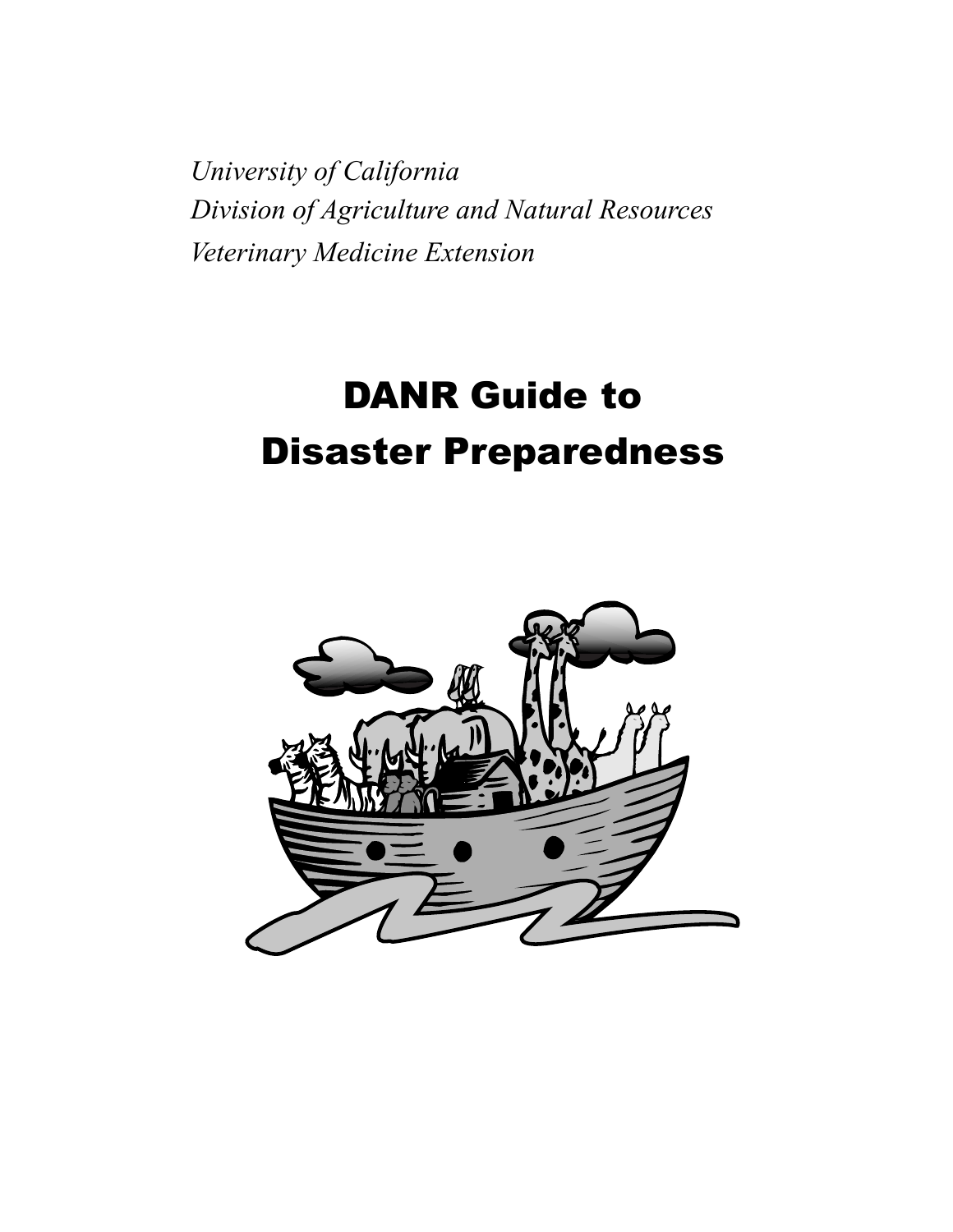## **DANR Guide to Disaster Preparedness**

#### **Why prepare emergency plans for animals?**

When disasters strike, animals as well as people need to be safely relocated. Californians value their pets and livestock, but are often unprepared for sudden disasters such as earthquakes, fires and floods. Local emergency plans are usually limited to evacuating people, and emergency shelters for humans deny admission to pets for health and safety reasons. Large animals require specialized transport and holding areas, which may be difficult or impossible to arrange during a sudden disaster. No one wants to leave animals behind, but when people are unwilling to enter a shelter or refuse to evacuate during an emergency, they remain at risk, could be arrested, and place rescue workers at risk.

*Effective, well-rehearsed strategies for pet and livestock safety must be in place before a disaster occurs.* Disaster preparedness can mean the difference between undue loss and suffering of animals, which adds additional trauma to human victims, and *successful evacuation and care for both people and animals*.

But how do we go about developing a workable, comprehensive plan to deal with animal issues? It is obvious that government agencies alone do not generally have the personnel available to respond to animal emergencies. Therefore, it is imperative that your county develop good working relationships withgovernment emergency response agencies, support agencies and individuals involved in animal care.

#### **Objectives of the DANR Guide**

This guide is intended to provide useful information about developing a disaster response plan, about disaster preparedness training and resources, and to stimulate your thoughts on how Cooperative Extension can engage in local disaster mitigation activities or become involved in training youth to responsibly support community needs.

Private veterinary practitioners have been identified in each county to coordinate medical services, but during a crisis they need assistance with communication, triage, transportation and shelter. The UC system has facilities throughout California capable of providing temporary shelter for livestock, and Cooperative Extension Advisors have a network of contacts enabling them to find necessary resources that may be unavailable to others.

There are many ways DANR participants can choose to become involved in disaster preparedness:

- Identify a disaster coordinator within each County Office (with special focus on Livestock, 4-H, and Human Resource Advisors), and develop a structured disaster service team.
- Provide disaster preparedness education materials and presentations, and identify training and certification opportunities.
- Provide volunteer training and coordination for organizations such as 4-H, FFA and Scouts through Cooperative Extension in conjunction with local agencies.
- Develop a system of shared resources–including communications resources–throughout California that could be used during a disaster in any area.

The DANR guide offers selected information, animal care procedures and emergency-related forms that show many types of disaster preparedness activities in which individuals and groups can become involved at the local level. Check the references listed in this guide for more elaborate information on disaster preparedness and emergency response.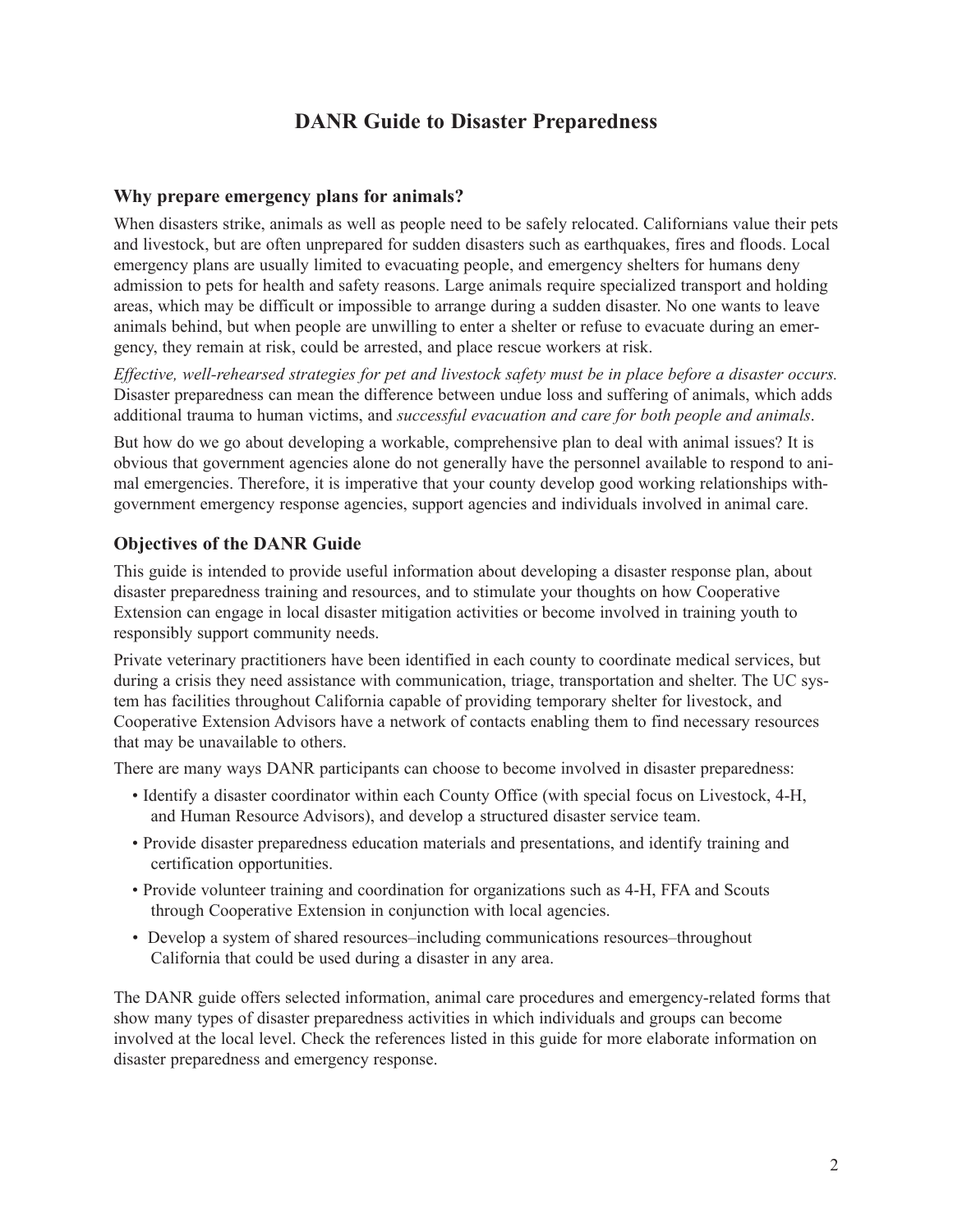Contact your CVMA veterinary coordinator (see page 17), county OES official, or OES animal services coordinator (see the county government section of your telephone book) for further information on how to be ready to offer support during an emergency or to build a disaster preparedness program.

Your comments are invited and are most welcome. Please inform us of any corrections or omissions, and please share with us any activities you pursue as a result of this effort.

#### **On the World Wide Web**

The *DANR Guide to Disaster Preparedness* is also available online at the URL below. Information and sample forms may be downloaded, reprinted and freely distributed for educational purposes and for use in setting up disaster volunteer programs in your area. However, further *publication* of the material in this guide requires permission from the copyright holders.

DANR Guide to Disaster Preparedness: www.vetmed.ucdavis.edu/vetext/INF-DI\_DANRGuide.html

#### **Acknowledgments**

Special thanks to the American Veterinary Medical Association (AVMA), the USDA Animal Welfare Information Center (AWIC), the California Veterinary Medical Association (CVMA) Disaster Response Program, the Nevada County Unit CVMA Disaster Response Program, and the Yolo County, California, Governor's Office of Emergency Services (OES) for granting permission to reprint or adapt their resource materials for use in this guide, published through Temporary Grant funds from the UC Division of Agriculture and Natural Resources (DANR).

The *DANR Guide to Disaster Preparedness* was published by Veterinary Medicine Extension, UC Davis: Donald J. Klingborg, DVM, Director; Jacqui Whittemore, Editor, 2nd Edition.

© 1999 Regents of the University of California. All rights reserved.

Veterinary Medicine Extension School of Veterinary Medicine University of California One Shields Avenue Davis CA 95616-8736 (530) 752-0853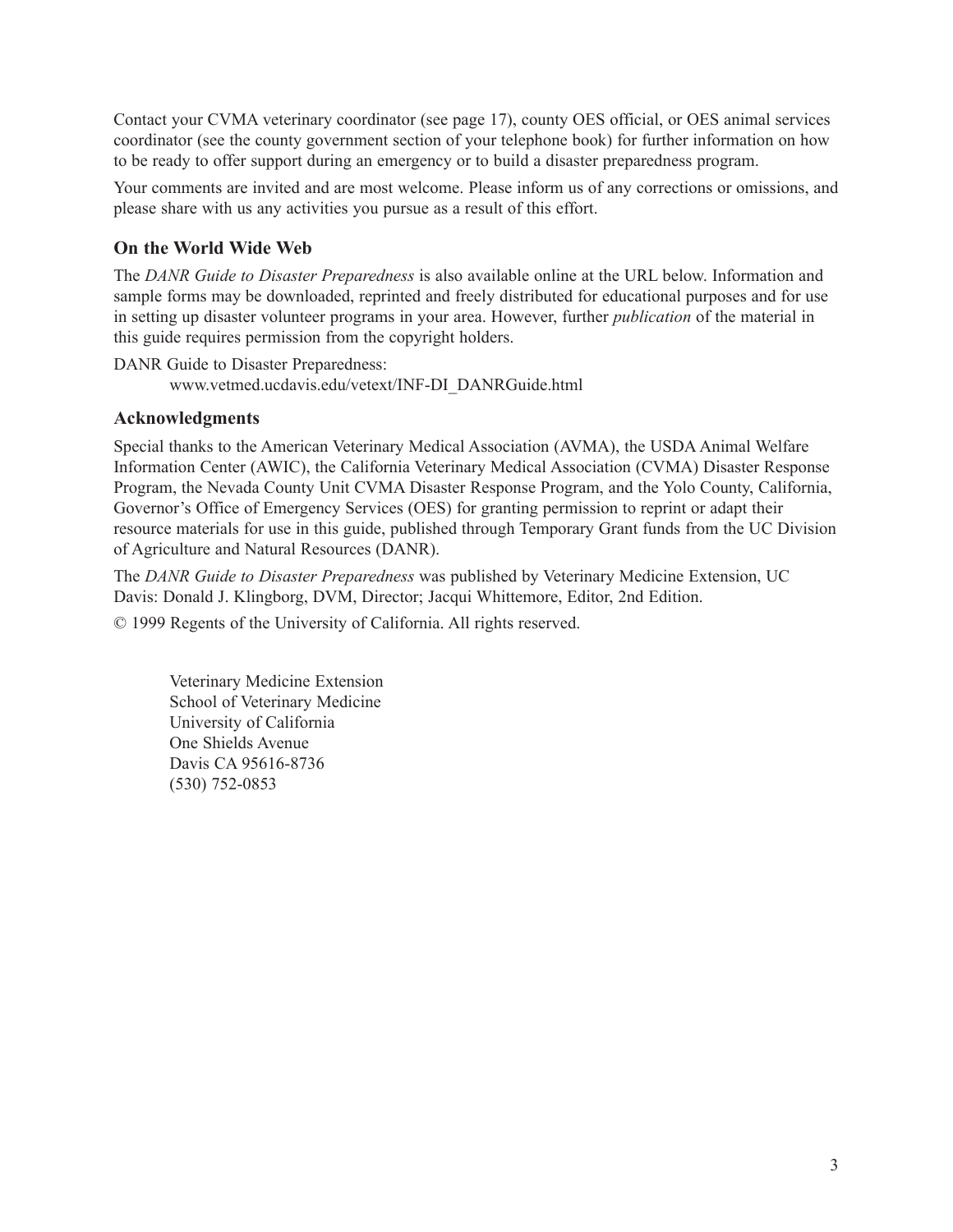## **Table of Contents**

#### **Disaster Preparedness Information**

#### **Emergency Services**

| Potential Animal Shelter Checklist (and the context of the context of the context of the context of the context of the context of the context of the context of the context of the context of the context of the context of th |
|--------------------------------------------------------------------------------------------------------------------------------------------------------------------------------------------------------------------------------|
|                                                                                                                                                                                                                                |
|                                                                                                                                                                                                                                |
| <b>Supply Contacts</b>                                                                                                                                                                                                         |
|                                                                                                                                                                                                                                |
|                                                                                                                                                                                                                                |
|                                                                                                                                                                                                                                |
|                                                                                                                                                                                                                                |
|                                                                                                                                                                                                                                |

## **SEMS**

## **Disaster Planning**

| continued on next page |  |
|------------------------|--|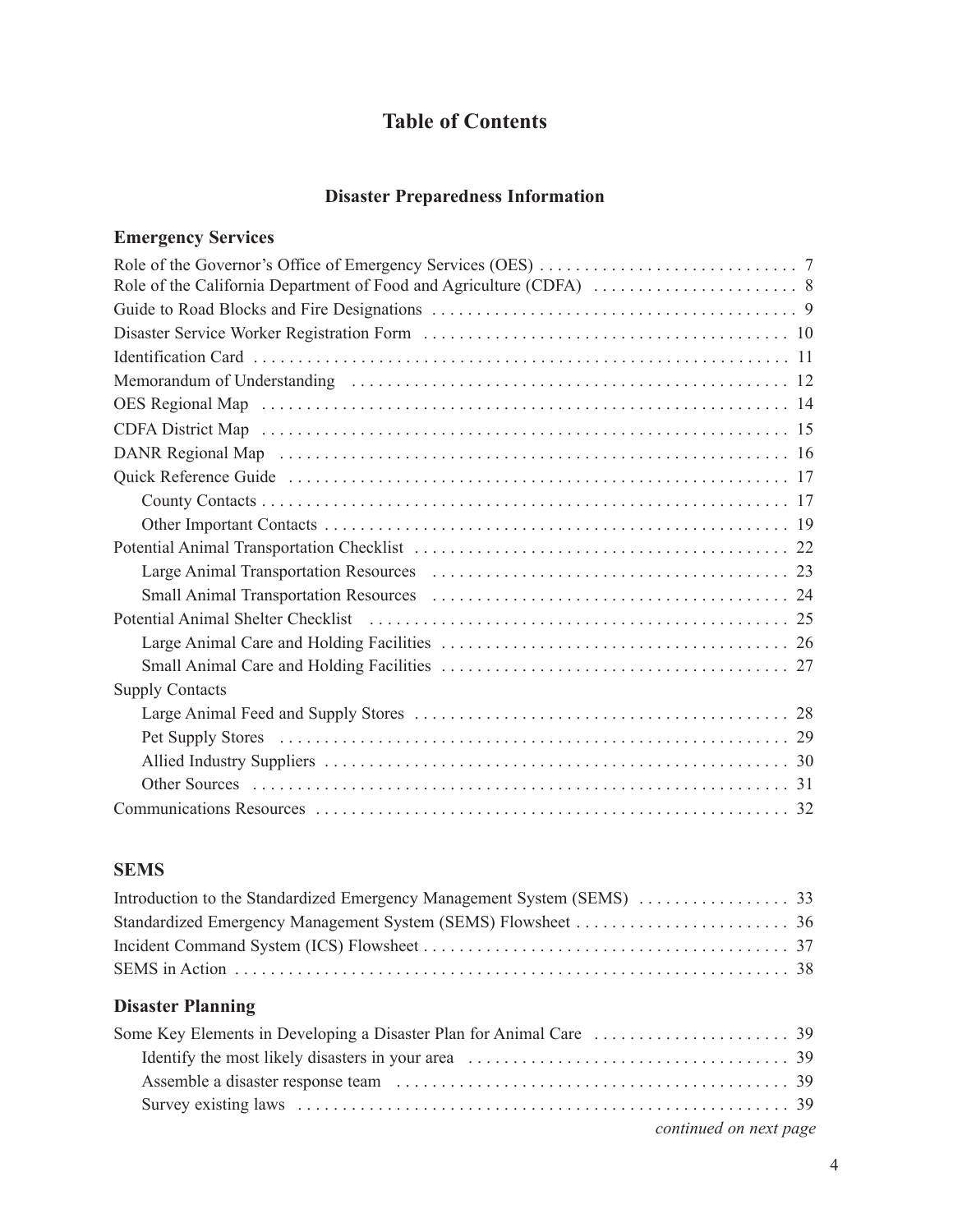## **Disaster Response**

## **Useful Lists and Forms**

| continued on next page |  |
|------------------------|--|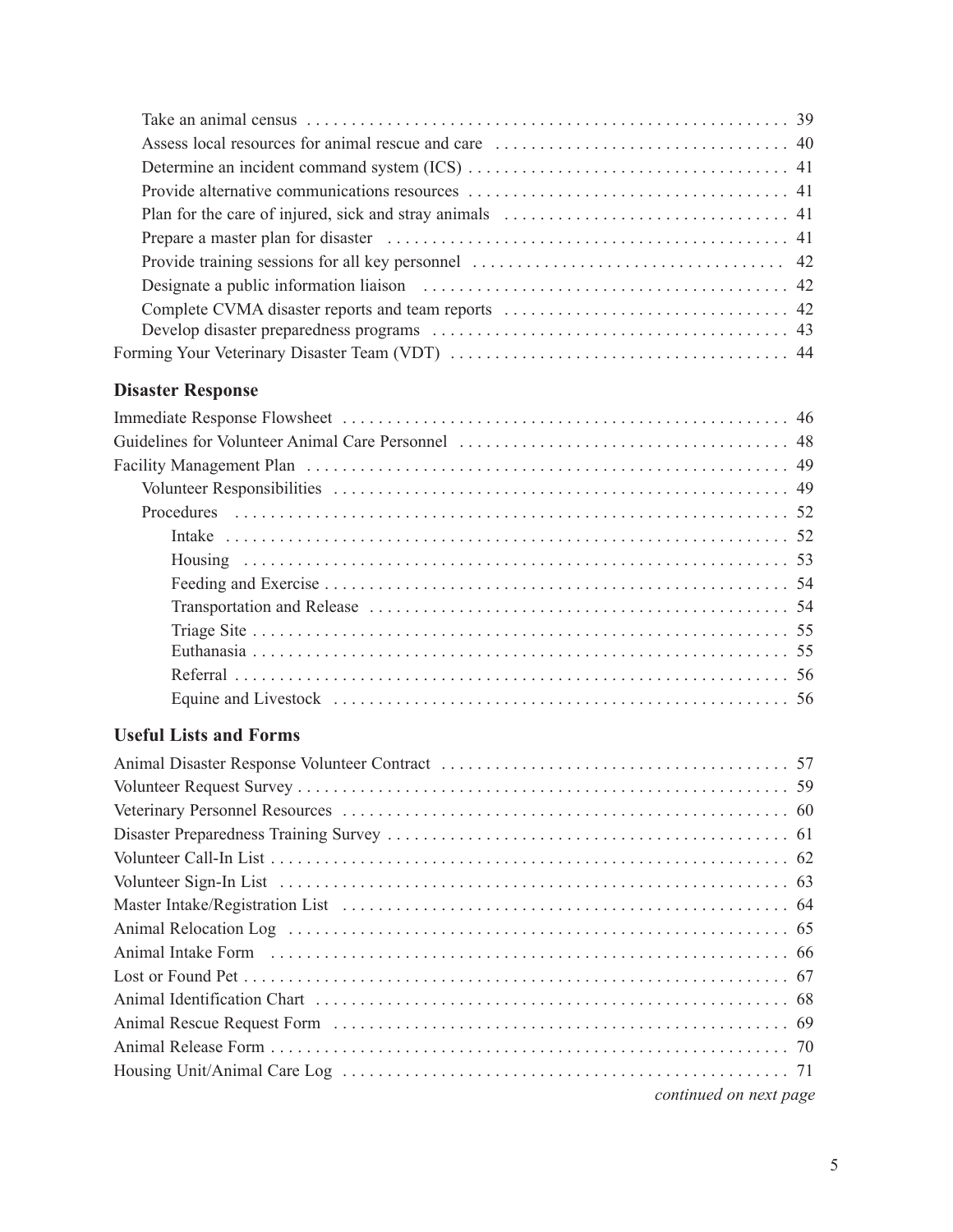## **Disaster Volunteer Liability Fact Sheet**

| Can someone injured in a shelter sue the organization running the shelter? 80 |  |
|-------------------------------------------------------------------------------|--|
|                                                                               |  |

## **Public Education/Articles**

## **Training/Information**

|  |  |  |  | Disaster Preparedness Training Manuals, Workshops, Videotapes, Resource Information  88 |  |
|--|--|--|--|-----------------------------------------------------------------------------------------|--|
|--|--|--|--|-----------------------------------------------------------------------------------------|--|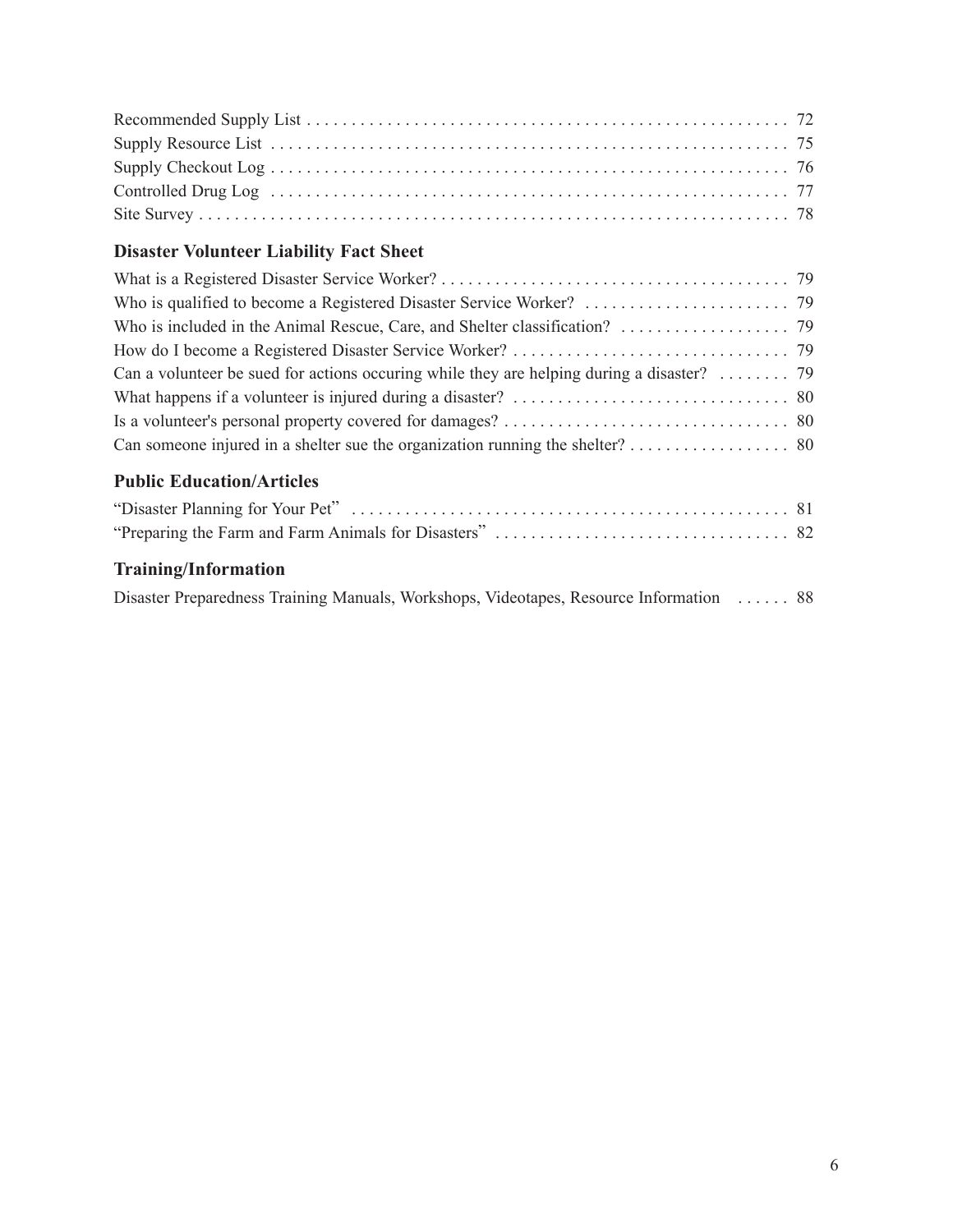## **Emergency Services in the State of California**

#### **Role of the Governor's Office of Emergency Services**

The **Governor's Office of Emergency Services** (OES) is a state agency charged as the lead organization in disasters. Except for an energy disruption emergency, the OES is responsible for the coordination and leadership of all state agencies during declared emergencies.

All counties have a local OES to identify hazards and to prepare for, respond to, mitigate, and help recover from both large and small local incidents. The county OES is a coordinating agency that brings together local agencies to focus on unified responses to disasters. Effective in 1996, each county (along with its cities and all special districts such as schools, water and reclamation) is codified as an **Operational Area** (OA), which follows the mandates of the **Standardized Emergency Management System** (SEMS) as adopted by the legislature for all state agencies and by most local jurisdictions (see page 32).

During a declared local emergency, an Operational Area **Emergency Operations Center** (EOC) is activated to provide resources from the non-impacted areas to the impacted areas. Both at the scene of an incident and within the EOC, organizations use the **Incident Command System** (ICS), which is a cornerstone of the SEMS. The ICS allows for one person to be responsible for all functions of management, operations, planning, logistics and finance. If an incident becomes larger, each role can be delegated to aid in managing the situation.

California is divided into three **Administrative Regions**—**Inland**, **Coastal** and **Southern**—and into six **Mutual Aid Regions** (see page 15). The Inland Region, for instance, comprises 31 Operational Areas (counties) and three Mutual Aid Regions—UC Davis is in the Yolo County Operational Area and belongs to Mutual Aid Region IV. Whenever a situation is large enough to activate a local EOC, the Operational Area EOC personnel should be notified. They in turn will notify the Inland, Coastal or Southern Regional EOC in case additional resources are required but cannot be provided locally.

In the SEMS organization, an **Animal Services Coordinator**, who serves within the "Operations" section, is either a veterinarian, animal control officer or other knowledgeable person trained in disaster response, animal care and animal rescue. In order to ensure that someone will be in position to coordinate animal issues during an emergency, contact your county OES to set up a meeting *(see the "community services" or "county government" section of your telephone book for the number of your county Office of Emergency Services).*

#### **How to Become a Disaster Service Worker**

It is necessary that all persons who wish to work in declared disaster area must be registered **Disaster Service Workers**. Your local OES Coordinator can provide information on how to become a registered **Disaster Service Worker** (see page 10), and how to properly identify OES-approved personnel for entry into disaster areas through roadblocks (see "ID Cards" on page 11 and "Roadblocks" on page 9). A **Memorandum of Understanding** (MOU) is a legal agreement between an organization and the OES that specifically defines the role Disaster Service Workers may serve in the event of an emergency. An MOU must officially be in place prior to a disaster (see page 12).

#### **FEMA**

*The Federal Emergency Management Agency (FEMA) provides financial assistance to those who experience financial loss in a federally declared disaster. FEMA is not involved in the operations of mutual aid response during a disaster or emergency.*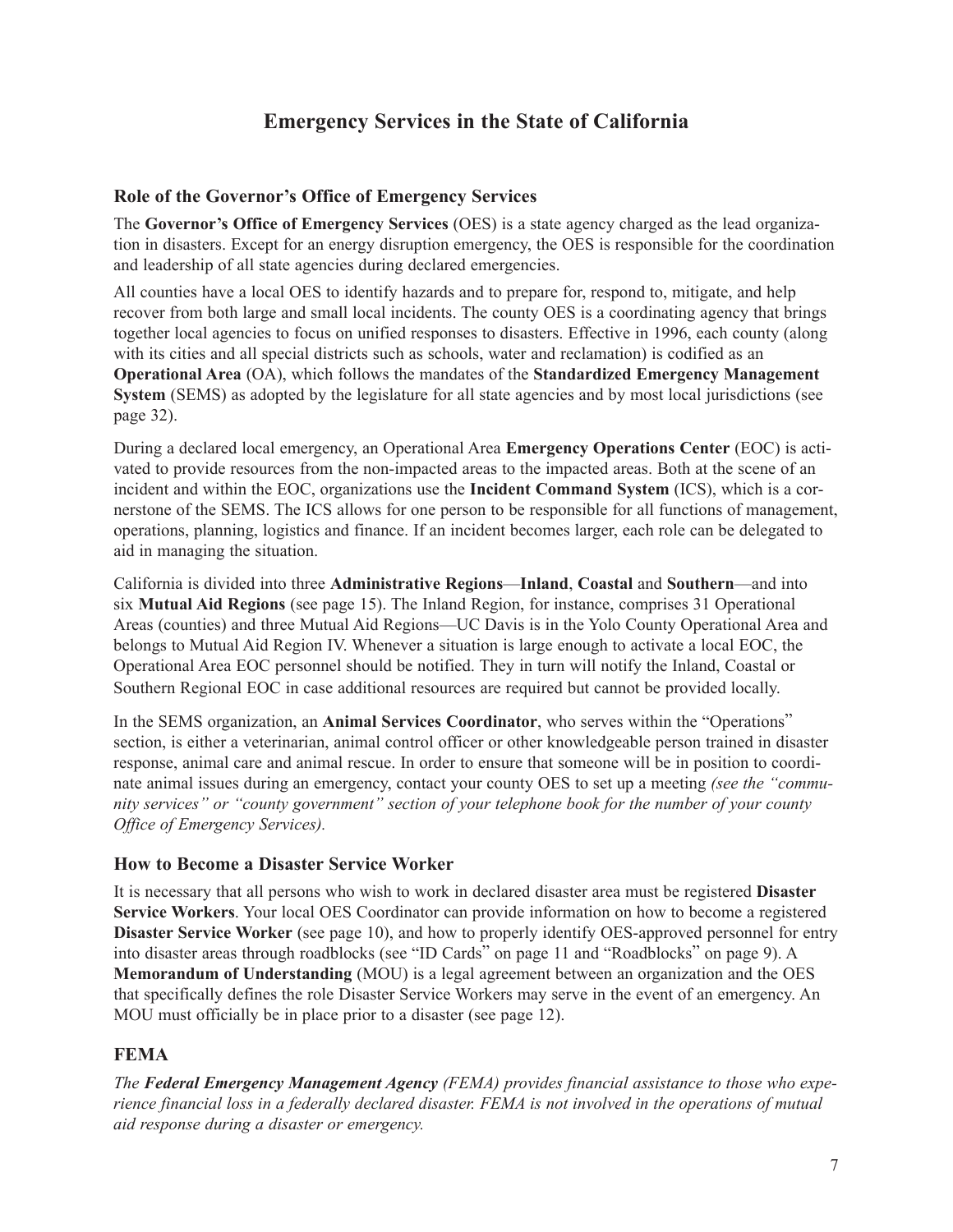#### **Role of the Department of Food and Agriculture**

The **California Department of Food and Agriculture** (CDFA) serves a formal role in emergency operations as the lead agency addressing animal issues at the state level.

CDFA veterinarians, who have knowledge of livestock facilities and animal movement across California, will assist the OES at the state level in coordinating livestock issues at **Regional** and **State Emergency Operations Centers** (REOCs and SOCs) and in preparing for potential emergencies. The CDFA will play a role in multi-county/multijurisdictional incidents to assist others, such as the CVMA, in fully utilizing resources available in various OES Operational Areas.

The CDFA disaster response team in each of five districts (see page 16) will act as a resource in the following areas:

- Assist with resource coordination and allocation in multi-county/multi-jurisdictional incidents
- Encourage and work with counties to develop animal emergency plans and resource lists (such as livestock facilities available in areas vulnerable to disasters)
- Enhance the awareness of all types of disaster preparedness resources such as carcass disposal, animal identification, and prevention of both animal and human diseases
- Facilitate the development of effective communications at both the state and local levels
- Post relevant information on the CDFA Web site (http://www.cdfa.ca.gov, under "News and Information")

In California, each level of emergency planning and response, from local to regional, operates according to the SEMS—and therefore in a similar pattern at all levels—to facilitate communication within and between levels. According to the SEMS (see page 32), the "manager" during an emergency is the "incident commander," who manages designated directors for operations, planning, logistics and finance. A person needing resources at one level could contact the person in a parallel SEMS position at the next level.

The most effective way to ensure that animal care and shelter is provided during emergency situations is to understand the Standard Emergency Management System (SEMS) and to work within it to facilitate the use of resources.

For example, CDFA employees would staff a regional Emergency Operations Center (REOC) in the areas of "Operations" and "Planning/Intelligence." They might be able to give advance warning of an emergency situation, or fill a need to identify cattle by sending a branding inspector to the scene, or put a county in need of a horse evacuation site in contact with a county that has an available site. In addition to a resource coordination/allocation role, CDFA employees can provide expertise and guidance in disaster response for all animals, large and small, where help is needed.

#### **DANR, CVMA and County Emergency Contacts**

See the "County Contacts" section (page 17) for information on regional and local **DANR representatives** and **CVMA County Coordinators**. The CVMA Disaster Response Program consists of a network throughout California of veterinary professionals. These individuals are prepared to provide veterinary care for rescue, evacuation, treatment and shelter of animals.

See the Quick Reference Guide (page 17) for forms to list **key emergency contacts** whose names and numbers can be filled in for your local area.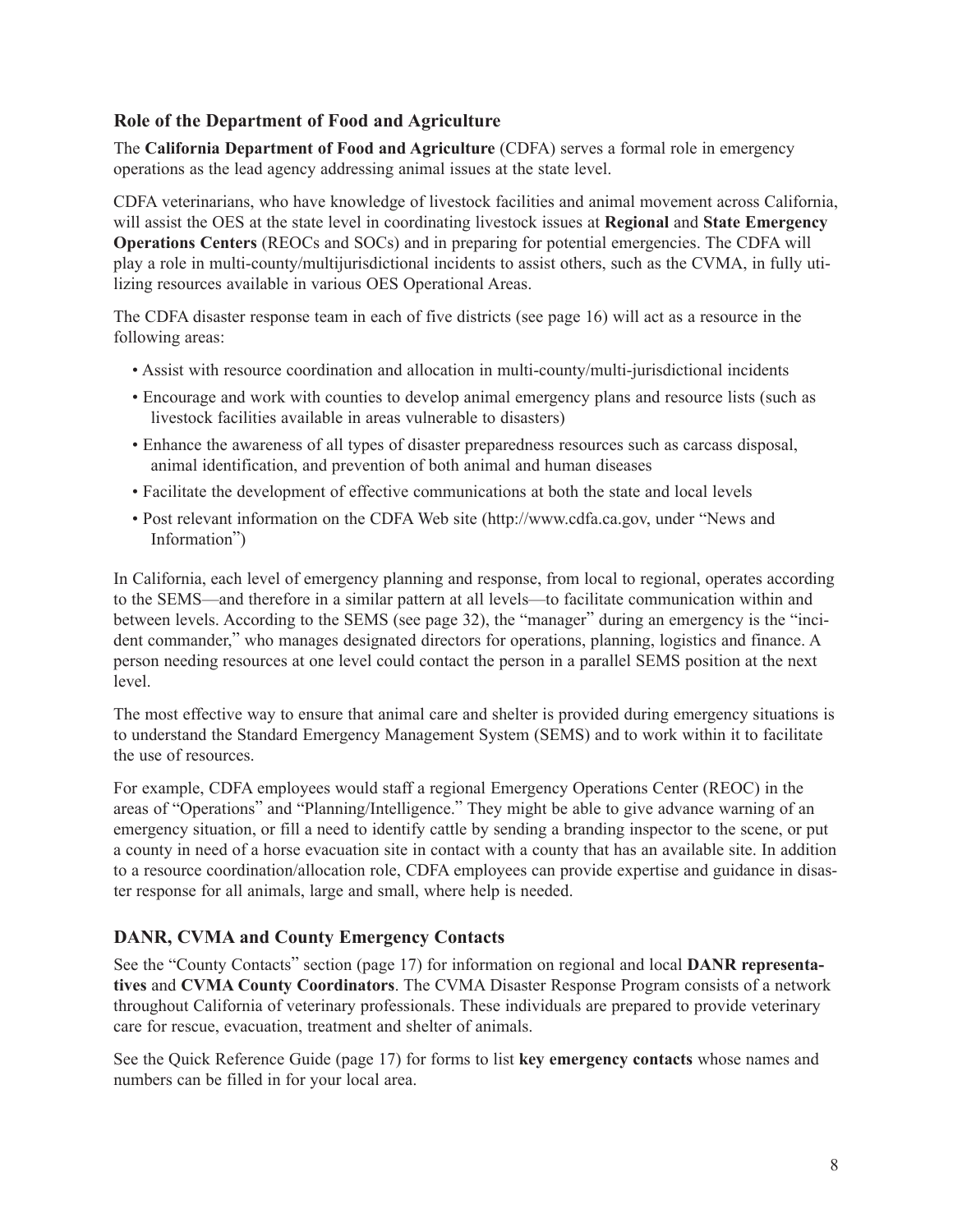## **Guide to Roadblocks and Fire Designations**

#### **Roadblocks**

Understanding the types of roadblocks will allow a more coordinated response and alleviate frustration or possible confrontation between animal rescuers or care workers and law enforcement personnel. Roadblock designations may occur in three stages:

**Stage One:** A first-level block allows access to affected areas by residents with proof of residency, trained and certified disaster service workers with ID badges, and fire and law enforcement personnel. It is expected that owners will transport their animals to the roadblock, as there is no offer of door-to-door service for evacuations.

**Stage Two**: At a second-level block, residents are not allowed into the area. Certified rescue teams coordinate with patrolmen who uphold the road block and with sheriffs who drive through the area looking for further evacuees. If a resident has remained with non-evacuated animals, the three groups coordinate to rescue those animals and evacuate the resident.

When conditions lead to an impending stage three roadblock, any endangered animals that have not been evacuated should be released from confinement. Barn doors, stalls and gates should be closed behind the animals so that they do not re-enter a familiar but dangerous area.

**Stage Three:** *Everyone out!* At a third-level block, no firefighters, emergency workers or residents are allowed into the area due to extreme danger.

S*afe evacuation of all people from the designated area* is the common goal for all responding agencies. Although animal rescue and care may be the primary goals for a DANR disaster preparedness program, recognizing the common goal will aid in coordinating a response. Many people who refuse to evacuate do so because they will not leave their animal(s) behind. Resolving animal evacuation problems often solves human evacuation problems. Cooperation and coordination with the other agencies involved should be emphasized to avoid confrontations.

It is common for the California Highway Patrol agency to be responsible for maintaining roadblocks, while the Sheriff (or other local law enforcement agency) works within the affected area to evacuate and secure the area. Identifying these roles in your county will help coordinate an efficient and timely response. At a road block, the animal rescue team members (certified disaster service workers) will present their identification card with photo and serial number to the patrolman. If access is not allowed to some personnel due to lack of card recognition, the patrolman should be asked to contact the Emergency Operations Center (EOC) of the Office of Emergency Services (OES). Names can then be crosschecked with a master list of certified disaster service workers at the EOC in order to authorize passage through the road block (if not a stage three).

#### **Fire Designations**

**Uncontrolled**: the fire threatens life, property or natural resources and is burning outside the confines of firebreaks or too intensely to be extinguished with ordinary, available tools.

**Contained**: the fire cannot spread but is still burning out of control within the boundary (usually measured as "percent contained").

**Mop up**: hot spots remain to be extinguished; usually residents may return.

**Out**: the fire is usually considered "out" after the first heavy rains.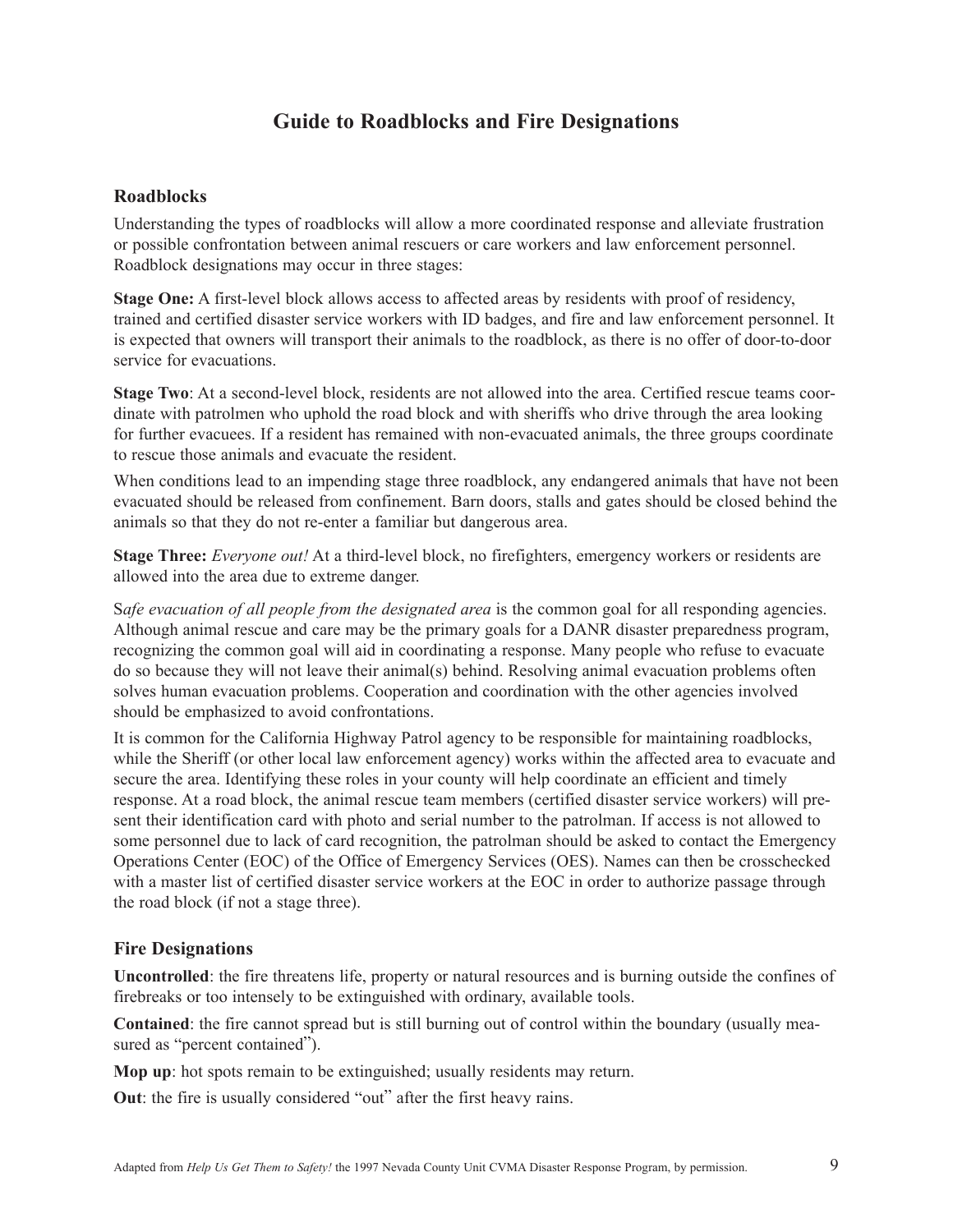| Date: <u>Date:</u> The Contract of the Contract of the Contract of the Contract of the Contract of the Contract of the Contract of the Contract of the Contract of the Contract of the Contract of the Contract of the Contract of |                                                                                                                                                                                                                                                                                                                                                                                                                                                                                                                                                            |
|------------------------------------------------------------------------------------------------------------------------------------------------------------------------------------------------------------------------------------|------------------------------------------------------------------------------------------------------------------------------------------------------------------------------------------------------------------------------------------------------------------------------------------------------------------------------------------------------------------------------------------------------------------------------------------------------------------------------------------------------------------------------------------------------------|
| Name: Name: Name: Name: Name: Name: Name: Name: Name: Name: Name: Name: Name: Name: Name: Name: Name: Name: Name: Name: Name: Name: Name: Name: Name: Name: Name: Name: Name: Name: Name: Name: Name: Name: Name: Name: Name:      | SSN: Andrew SSN: Andrew SSN: Andrew SSN: Andrew SSN: Andrew SSN: Andrew SSN: Andrew SSN: Andrew SSN: Andrew SSN: Andrew SSN: Andrew SSN: Andrew SSN: Andrew SSN: Andrew SSN: Andrew SSN: Andrew SSN: Andrew SSN: Andrew SSN: A                                                                                                                                                                                                                                                                                                                             |
| Address: Andreas Address Address Andreas Address Address Address Address Address A                                                                                                                                                 | (SSN is used for processing claims only)                                                                                                                                                                                                                                                                                                                                                                                                                                                                                                                   |
|                                                                                                                                                                                                                                    |                                                                                                                                                                                                                                                                                                                                                                                                                                                                                                                                                            |
|                                                                                                                                                                                                                                    | Drivers License #: __________                                                                                                                                                                                                                                                                                                                                                                                                                                                                                                                              |
|                                                                                                                                                                                                                                    | Class: _______ Exp. Date: _____________<br>Prof. Lic. No: _______________                                                                                                                                                                                                                                                                                                                                                                                                                                                                                  |
|                                                                                                                                                                                                                                    | (If Applicable)                                                                                                                                                                                                                                                                                                                                                                                                                                                                                                                                            |
|                                                                                                                                                                                                                                    |                                                                                                                                                                                                                                                                                                                                                                                                                                                                                                                                                            |
|                                                                                                                                                                                                                                    |                                                                                                                                                                                                                                                                                                                                                                                                                                                                                                                                                            |
| <b>Identification Information:</b>                                                                                                                                                                                                 |                                                                                                                                                                                                                                                                                                                                                                                                                                                                                                                                                            |
|                                                                                                                                                                                                                                    |                                                                                                                                                                                                                                                                                                                                                                                                                                                                                                                                                            |
| Height: ____________________                                                                                                                                                                                                       | <b>Photo</b>                                                                                                                                                                                                                                                                                                                                                                                                                                                                                                                                               |
|                                                                                                                                                                                                                                    | <b>LOYALTY OATH OR AFFIRMATION (Govt. Code Sec. 3102)</b>                                                                                                                                                                                                                                                                                                                                                                                                                                                                                                  |
| certify under penalty of perjury that the foregoing is true and correct.                                                                                                                                                           | _____________________, do solemly swear (or affirm) that I will support and defend<br>the Constitution of the United States and the Constitution of the State of California against all enemies, foreign<br>and domestic; that I will bear true faith and allegiance to the Constitution of the United States and the<br>Constitution of the State of California; that I take this obligation freely; without any mental reservations or<br>purpose of evasion; and that I will well and faithfully discharge the duties upon which I am about to enter. I |
|                                                                                                                                                                                                                                    |                                                                                                                                                                                                                                                                                                                                                                                                                                                                                                                                                            |

**Signature of Parent or Guardian (If applicant is under 18 years of age)**

**Signature of Authorized Official Title Title**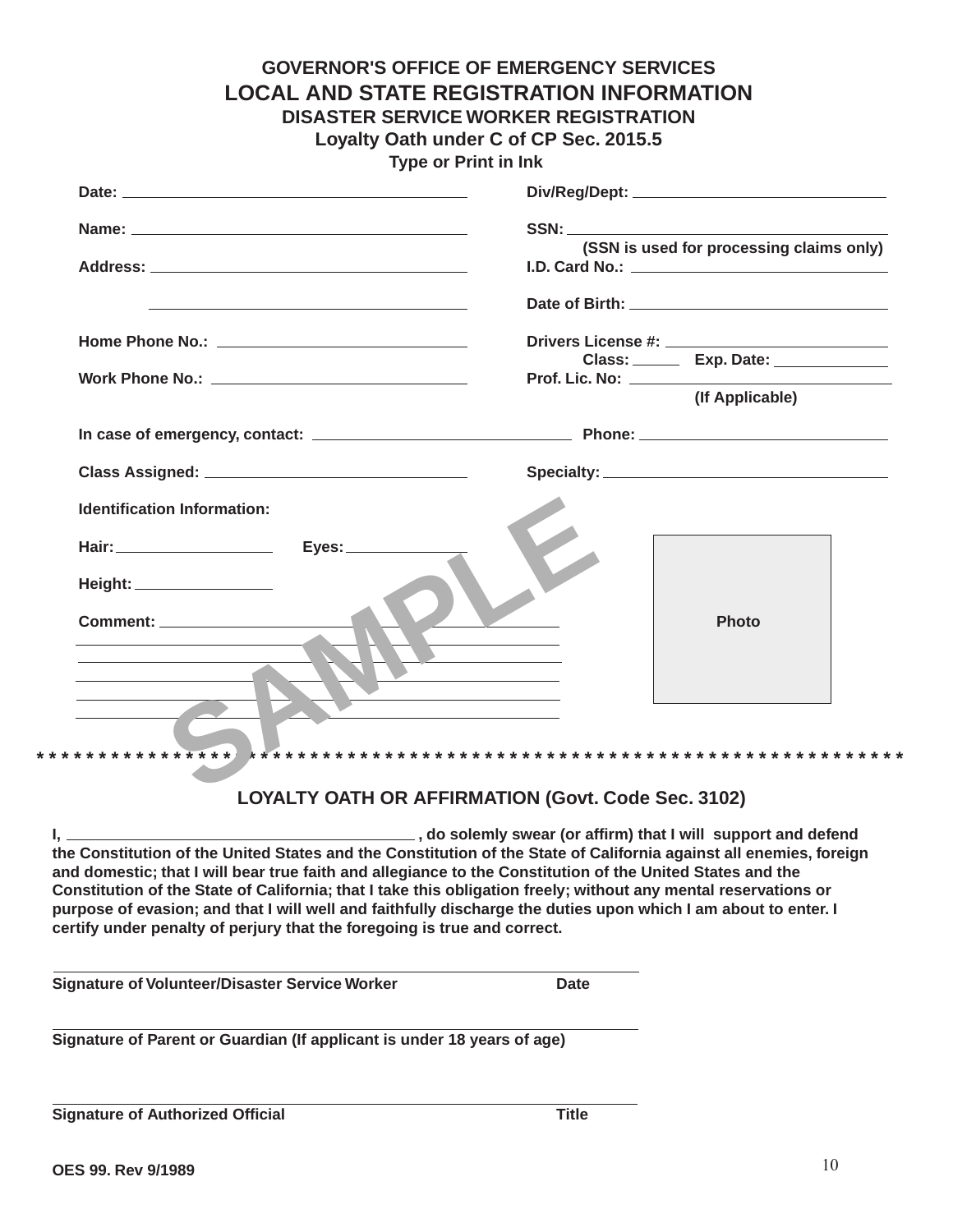# **Identification Cards**

During an emergency, identification cards approved by the Office of Emergency Services (OES) are required for Disaster Service Workers to be allowed through roadblocks. *Professional and volunteer Disaster Service Workers from various organizations must have OES-approved training prior to an emergency.* Contact your county OES office for information on how to become a registered Disaster Service Worker. An example of an OES-approved identification card is shown below.

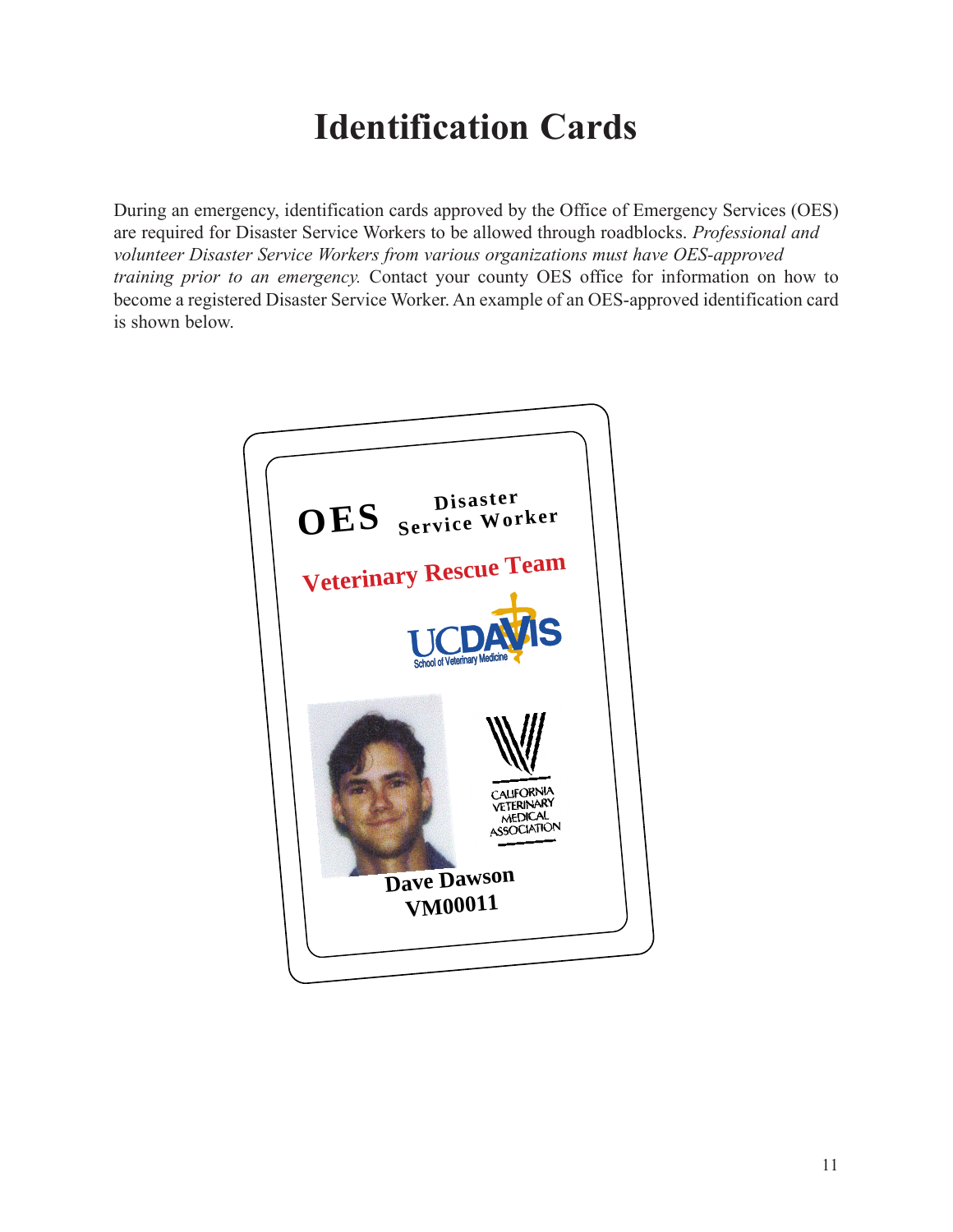## **Memorandum of Understanding**

A disaster-related memorandum of understanding (MOU) is a legal agreement between the Governor's Office of Emergency Services and a group or organization that specifically defines the role(s) the group's OES-registered Disaster Service Workers may play during an emergency. An MOU must be officially in place prior to a disaster. Contact your County/Operational Area OES Coordinator for more information on how to become a registered Disaster Service Worker, receive required training, and prepare an appropriate MOU and identification card.

Below is an example of an MOU:

#### MEMORANDUM OF UNDERSTANDING **BETWEEN** GROUP A AND B COUNTY OFFICE OF EMERGENCY SERVICES

**Whereas**, the parties hereto (B County and Group A) are geographically located in the same Operational Area; and

**Whereas**, the overall coordination of animal needs during disasters rests with the Operational Area, Care and Shelter—Animal Services Branch, the major support agency is the California Veterinary Medical Association; and

**Whereas**, Group A will act as a supplemental resource under this program; and

**Whereas**, it is necessary that all of the resources and facilities of mutual aid response agencies be made available to prevent and combat the effects of disasters which may result from, but not limited to, such calamities as flood, fire, earthquake, and other natural and man-made disasters; and

**Whereas**, the parties hereto desire to coordinate a program of disaster relief by means of this Memorandum of Understanding; and

**Whereas**, this Memorandum of Understanding recognizes the Flood Emergency Action Team's (FEAT) final report on 1997 which states, "The FEAT recommends OES review procedures for livestock and pet evacuation and develop animal safety and relocation procedures to be used in future emergencies."

**NOW**, **THEREFORE**, it is mutually agreed and understood as follows:

1. Group A will coordinate with the B County Office of Emergency Services and B County Sheriff's Department, Animal Services Division, in responding to disasters to ensure preservation of animal life, limit animal suffering, and protect public health and welfare by providing emergency care in conjunction with the California Veterinary Medical Association (CVMA) disaster planning guidelines. These efforts will be strictly supplementary to the CVMA disaster program.

2. The scope and magnitude of the Group A response will be based on availability of personnel and resources.

3. Group A will respond in good faith in the following circumstances:

A. When the B County Operational Area is not activated, a request for Group A resources may be made directly to the Group A Coordinator by the impacted Operational Area.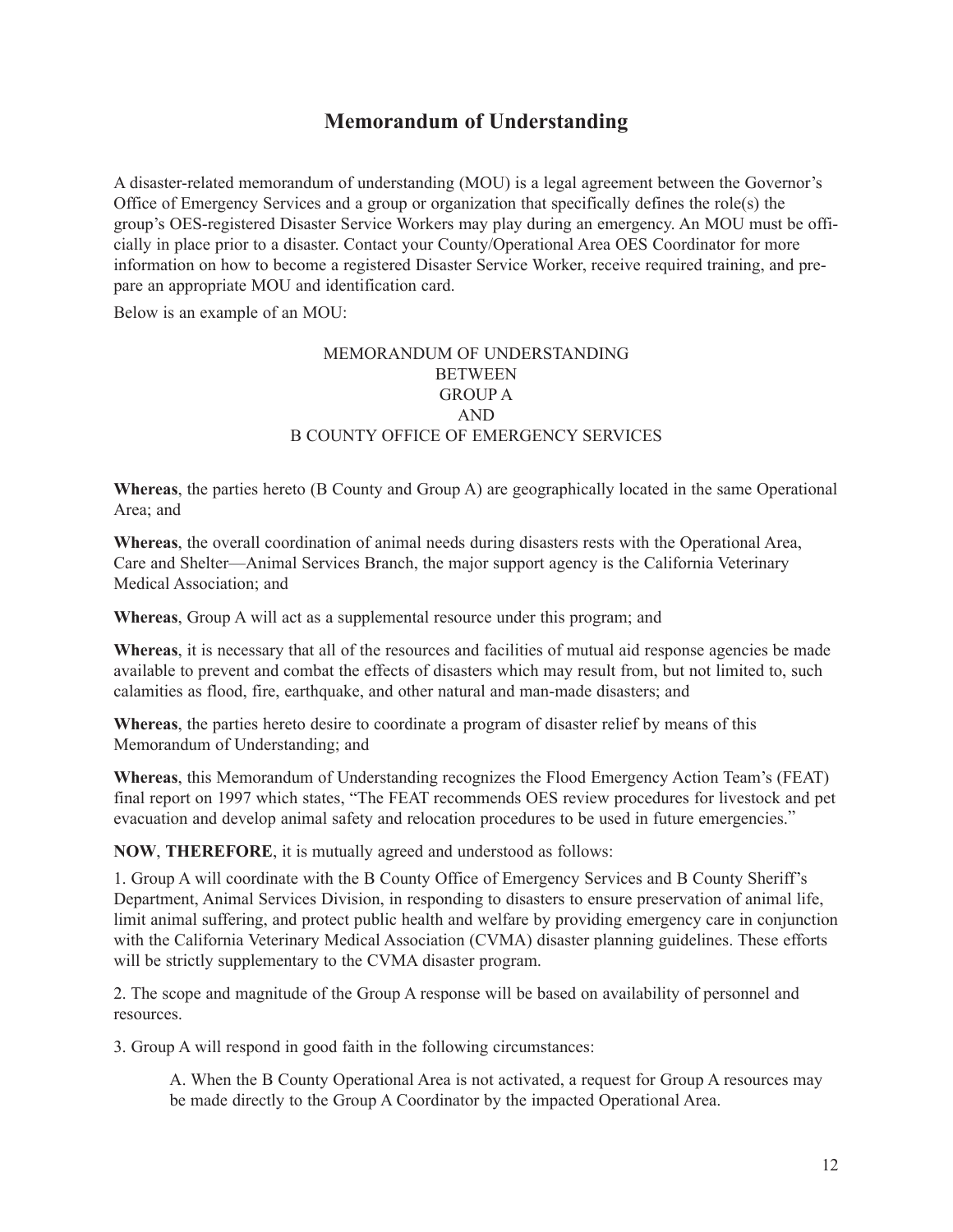B. When the B County Operational Area is activated, Group A resource requests from the impacted operational area must go through the (Inland) Region EOC.

4. Group A expects the initiating County Board of Supervisors, Animal Control Officials and local OES personnel to support the humane care and treatment of animals and will abide by existing federal, state and local laws governing such treatment.

5. The requesting Operational Area will furnish or reimburse for meals, lodging and fuel for vehicles to Group A responders.

6. Group A volunteers will be accompanied in the field by local officials if requested by Group A, to provide direction, support, logistics and other needs as required. The Operational Area will provide Animal Control personnel, boats, vehicles, animal transport, communication systems and other resources as needed to accomplish animal rescue and emergency care when they do not interfere with human rescue efforts.

7. Group A will may provide assistance in the following areas:

Rescue and capture services

- Evacuation and movement of large animals and small animals to safe surroundings
- Care to animals in temporary holding shelters

8. Group A adopts the Standardized Emergency Management System (SEMS) and is incorporated in its Emergency Response Plan. The plan states that a Group A Coordinator is appointed. B County OES will provide initial training.

Signed

John A. Doe Group A

Signed

John B. Doe Office of Emergency Services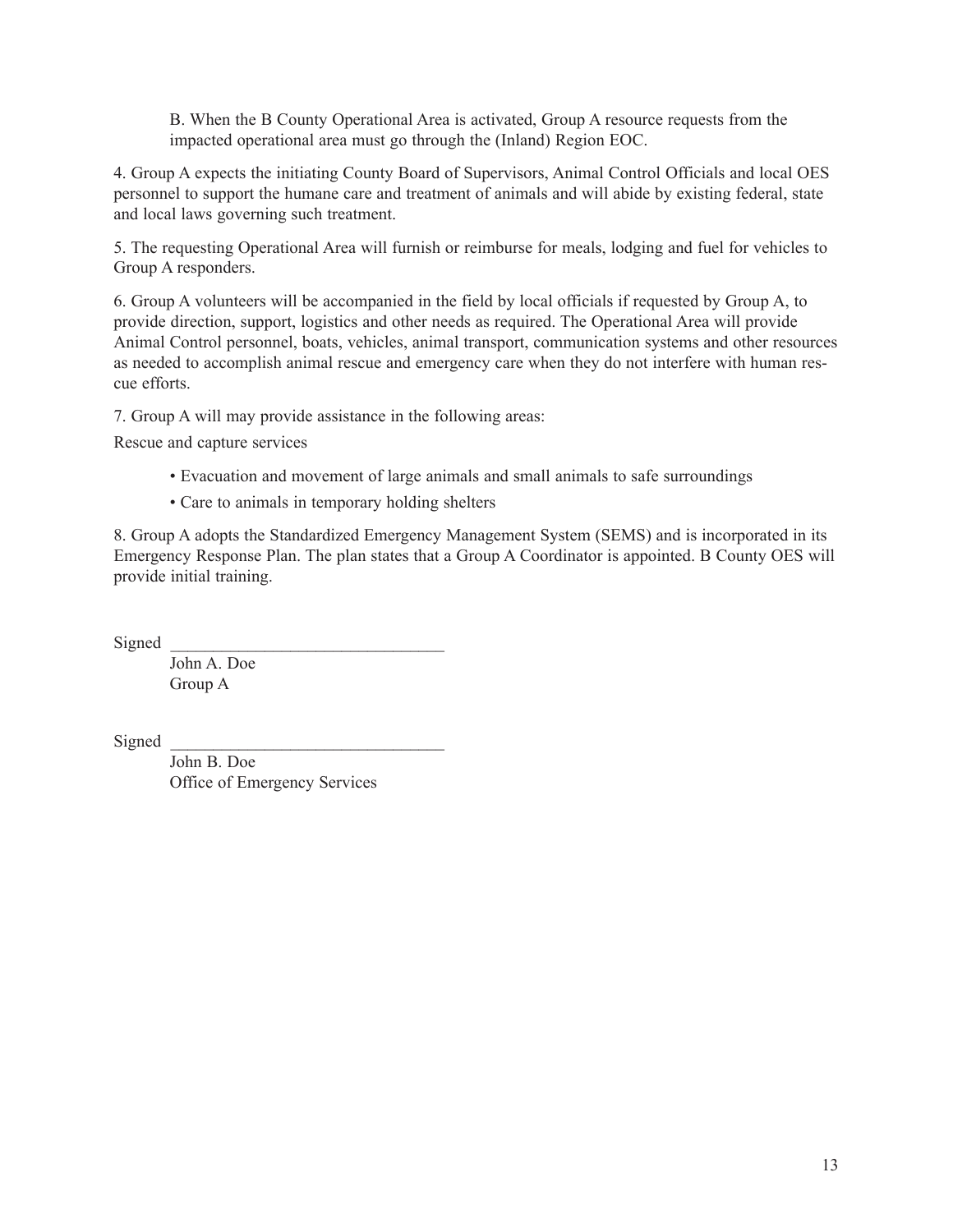# **Governor's Office of Emergency Services State of California**

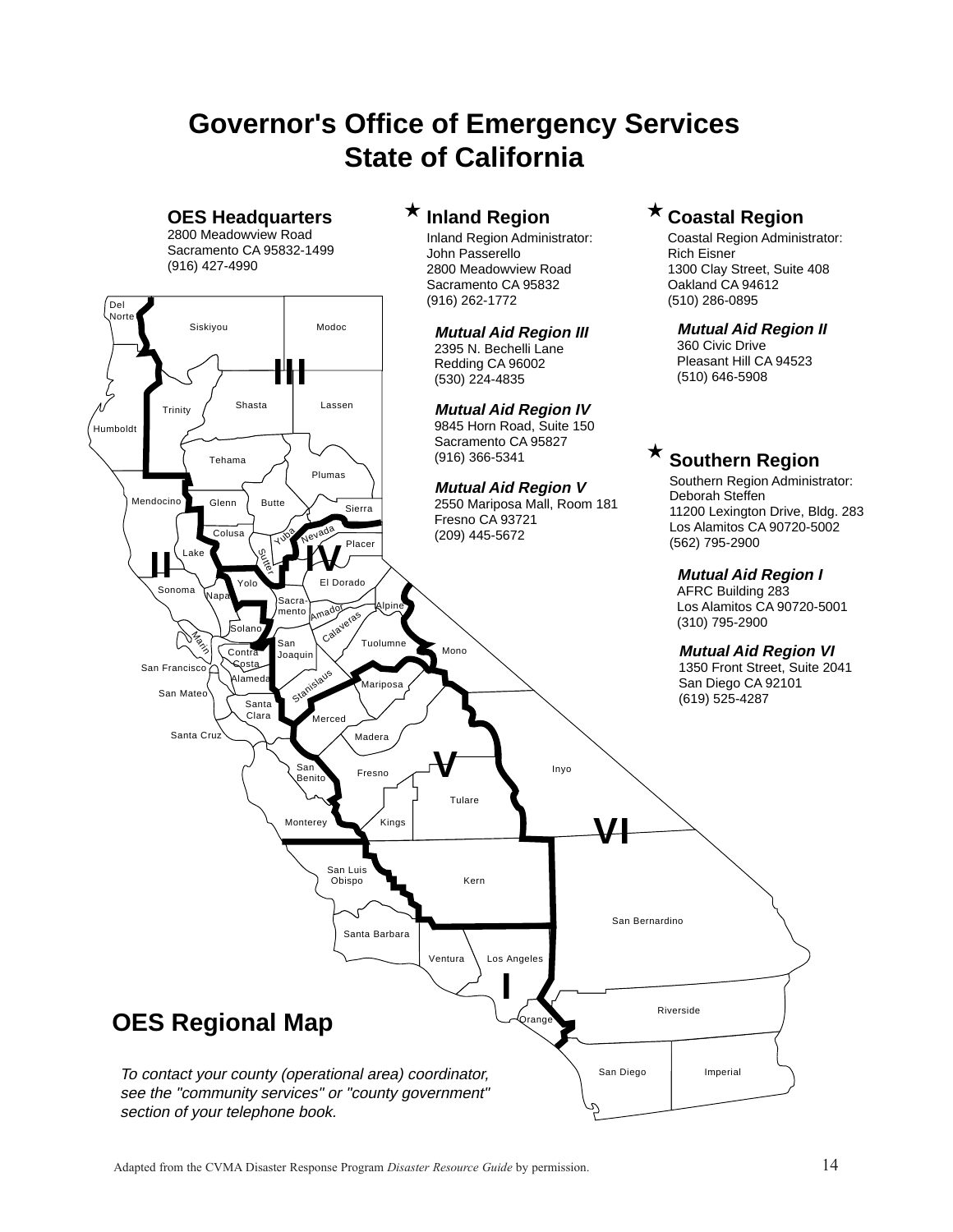# **State of California Department of Food and Agriculture**

## **Animal Health and Food Safety Services—Animal Health Branch**

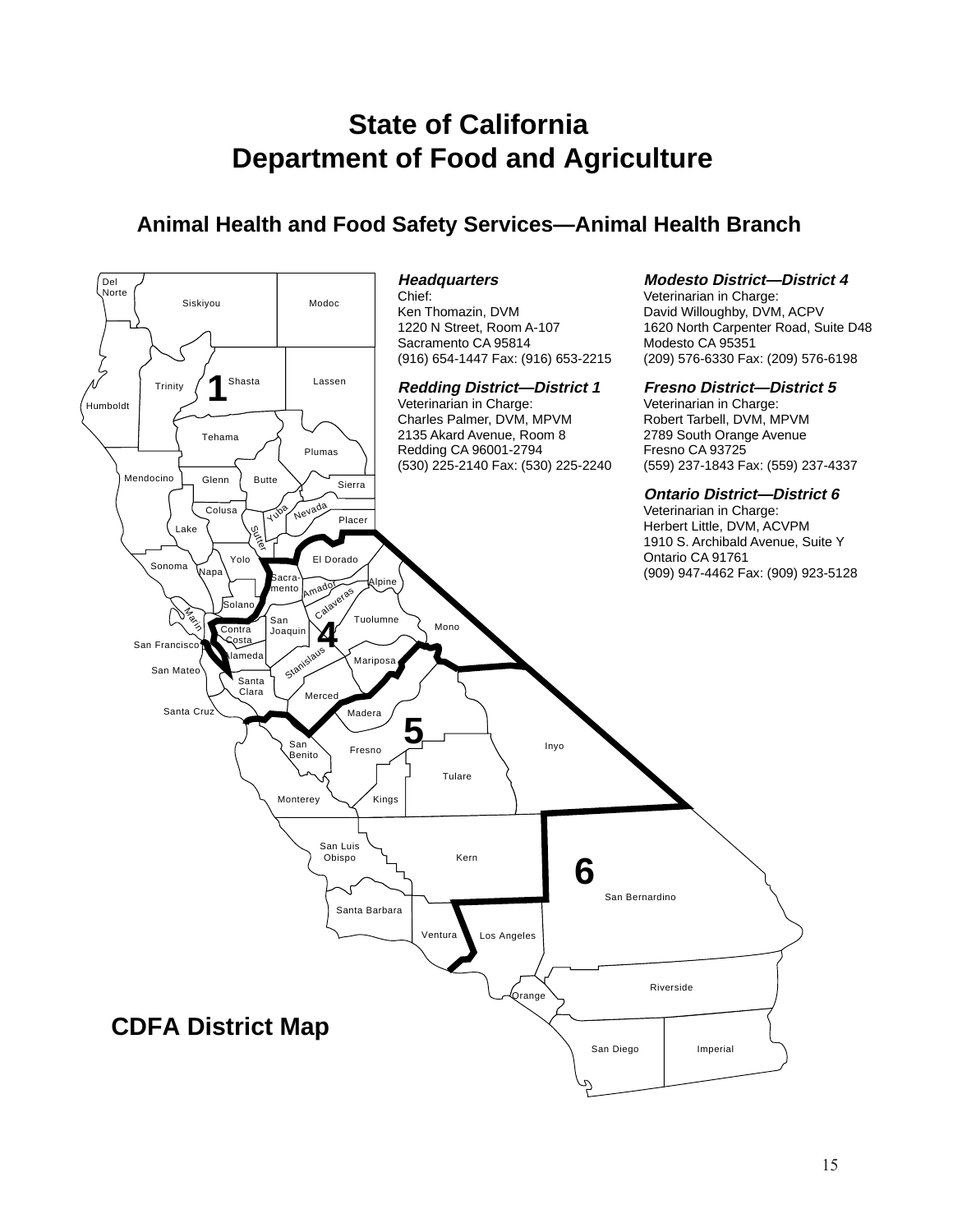# **UC Division of Agriculture and Natural Resources**

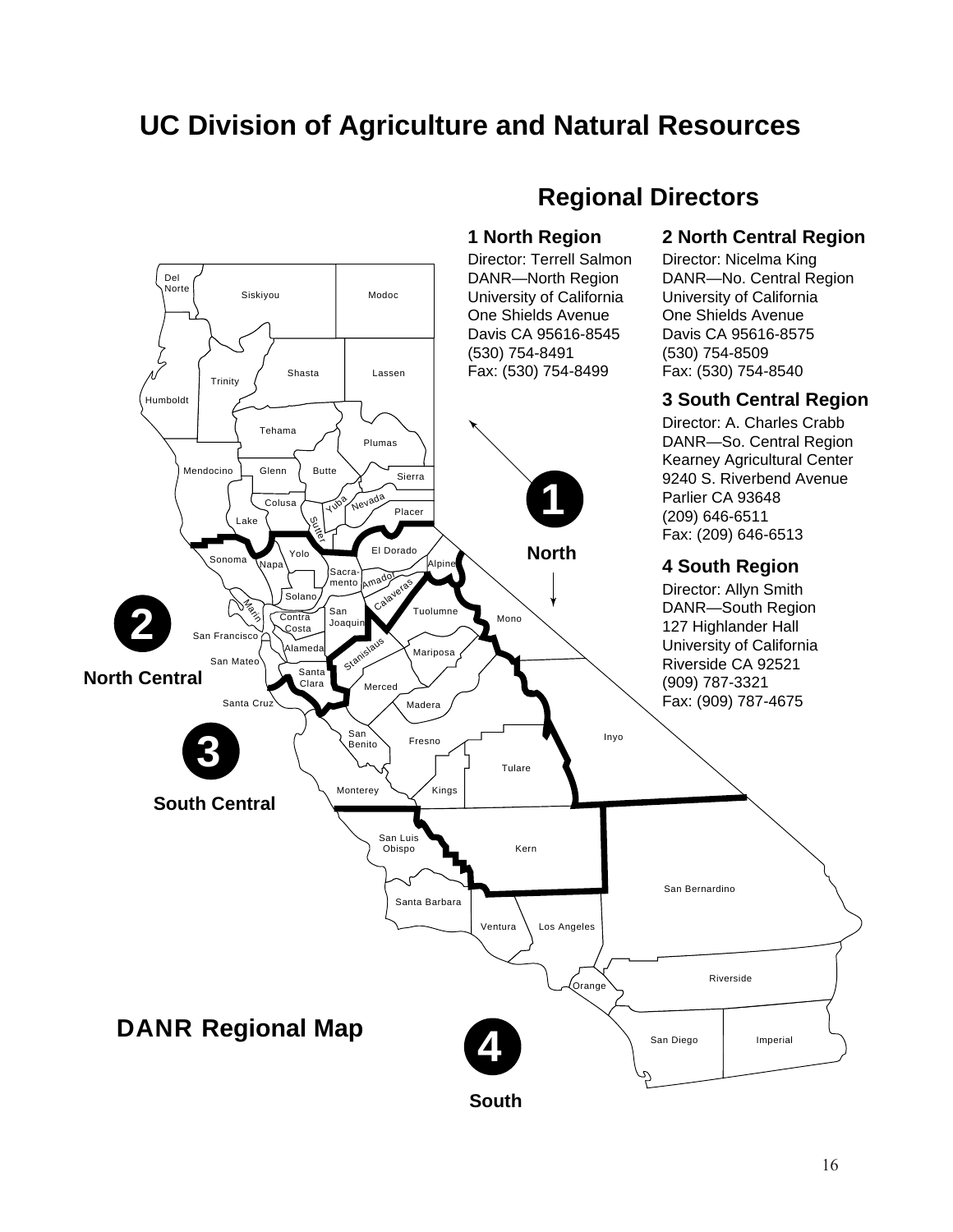## **Quick Reference Guide**

The following list is to be completed by the Coordinator by contacting the appropriate local resources. Any additions to this list are welcome. Telephone numbers and locations for the following can be listed by jurisdiction or by discipline (e.g., fire). There is likely to be overlap that will make it difficult to identify exactly which agency will have control in any given disaster. This will be especially true in any disaster of a regional nature.

#### **County Contacts**

Consult the UC Division of Agriculture and Natural Resources Directory for the names, phone numbers and E-mail addresses of the current livestock and 4-H advisors in your county. To obtain a copy of the directory, call (510) 642-2431. An electronic version of the directory, which is updated frequently, is also available on the Internet. The URL is http://danr.ucop.edu/danrdir/.

For the names and phone numbers of current CVMA coordinator(s) in your county, check with the current Disaster Response Coordinator at the California Veterinary Medical Association, 1400 River Park Drive, Sacramento, CA 95815, (916) 649-0599. In the event of an emergency, the CVMA Disaster Line is (800) 655-2862.

| <b>Regional Director:</b><br>Contact:                            |  |
|------------------------------------------------------------------|--|
| <b>County Director:</b>                                          |  |
| Contact:                                                         |  |
| <b>Other County Advisor:</b><br>Contact:                         |  |
| <b>County Livestock Advisor:</b><br><b>County Dairy Advisor:</b> |  |
| <b>County Fire Management Advisor:</b>                           |  |
| <b>County Poultry Advisor:</b>                                   |  |
| <b>County 4-H Advisor:</b><br>Contact:                           |  |
| <b>CVMA Veterinary Coordinator:</b>                              |  |
| <b>Other County Numbers</b>                                      |  |
| <b>County Animal Control Services Officer:</b>                   |  |
| <b>County Agricultural Commissioner:</b>                         |  |

#### **DANR Contacts**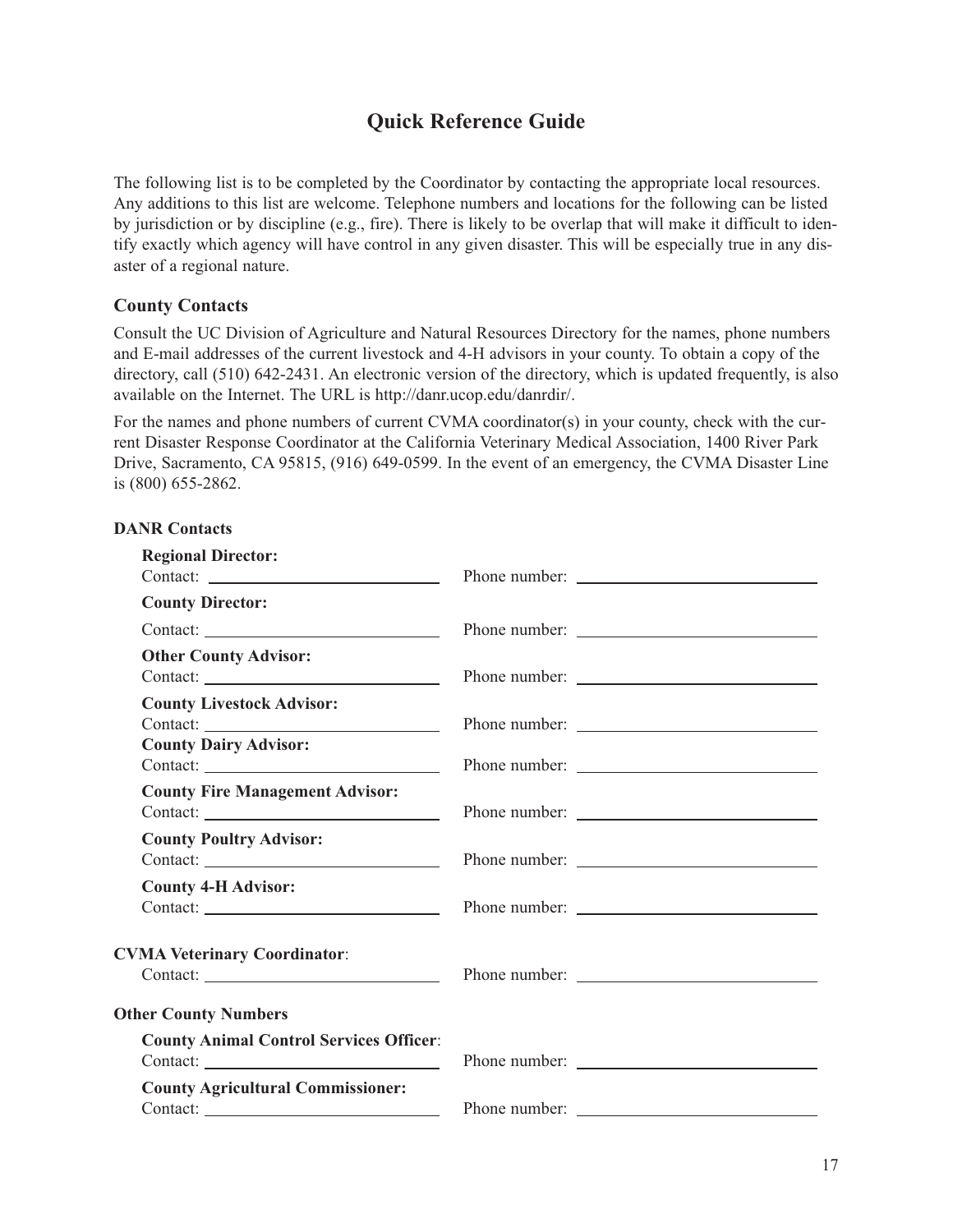| Phone number:                                                                  |
|--------------------------------------------------------------------------------|
|                                                                                |
| <b>County Trapper (Animal Damage Control):</b>                                 |
|                                                                                |
| Phone number:                                                                  |
| Phone number:<br>Contact:                                                      |
| Phone number:                                                                  |
| <b>Department of Health Services (County Representative):</b><br>Phone number: |
|                                                                                |
| Phone number:                                                                  |
| Phone number:                                                                  |
| Phone number:                                                                  |
|                                                                                |
|                                                                                |
|                                                                                |
|                                                                                |
|                                                                                |
|                                                                                |
| If you cannot get an open phone line, PLEASE CONTACT CVMA.                     |
|                                                                                |
|                                                                                |
| Phone number:                                                                  |
| Phone number:                                                                  |
|                                                                                |
| Phone number:                                                                  |
| Phone number:                                                                  |
|                                                                                |
|                                                                                |
|                                                                                |
|                                                                                |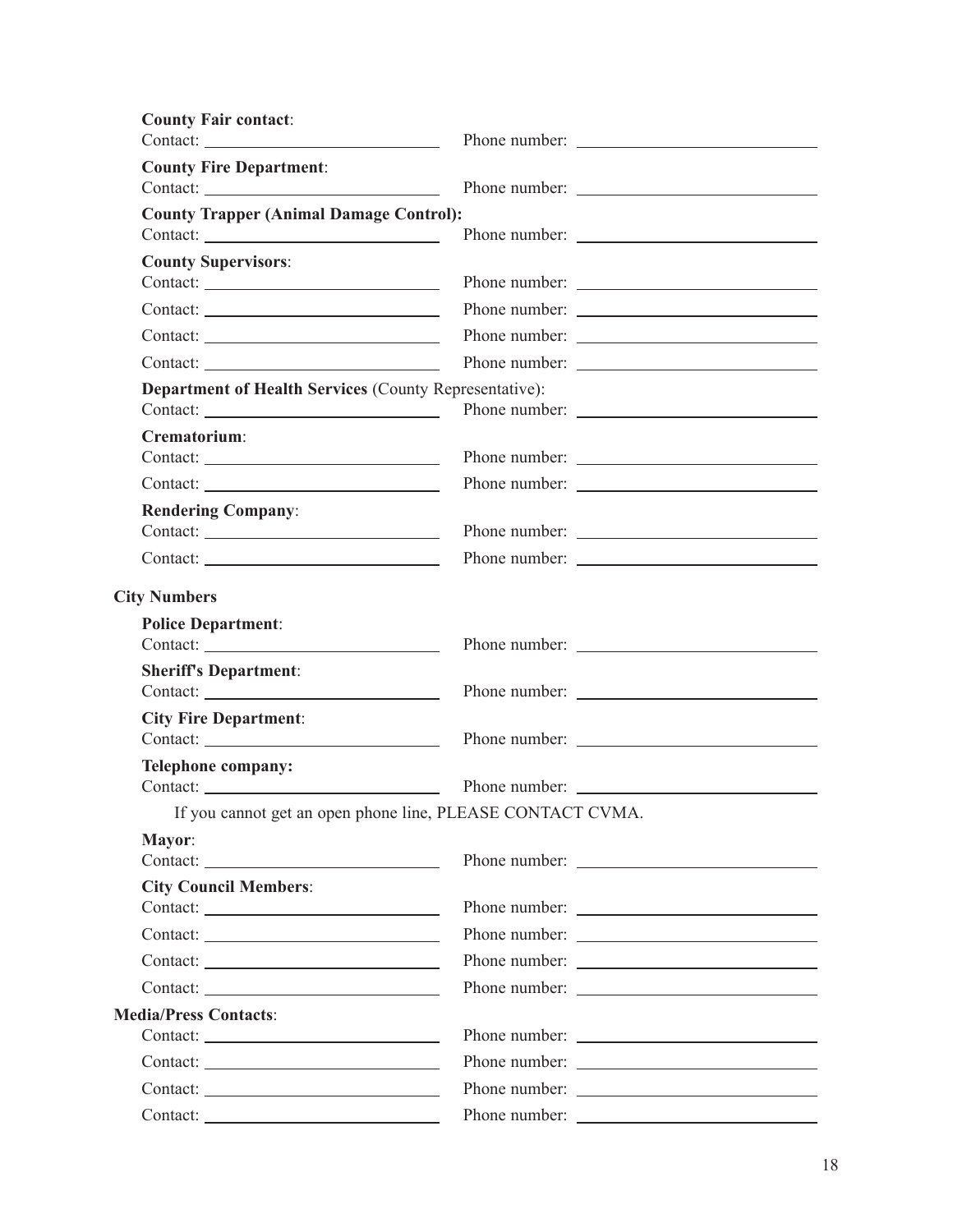## **Other Important Contacts**

#### **1. OES Contacts**

| <b>Animal Services Coordinator:</b>                                            |  |                                          |  |
|--------------------------------------------------------------------------------|--|------------------------------------------|--|
|                                                                                |  |                                          |  |
| <b>County/Operational Area Coordinator:</b>                                    |  |                                          |  |
|                                                                                |  |                                          |  |
| <b>Emergency Operations Center (EOC)—active during an emergency:</b>           |  |                                          |  |
|                                                                                |  |                                          |  |
| Regional (Inland, Coastal or Southern) Administrator:                          |  |                                          |  |
| 2. FEMA Disaster Office                                                        |  |                                          |  |
| 500 C Street South West<br>Washington DC 20742                                 |  |                                          |  |
| <b>Region IX (encompasses California):</b>                                     |  |                                          |  |
| Building 105<br>Presidio of San Francisco<br>San Francisco, CA 94129           |  | $(415)$ 923-7100<br>(415) 923-7112 fax   |  |
| 3. Humane Associations                                                         |  |                                          |  |
| <b>American Humane Association</b>                                             |  |                                          |  |
| 63 Inverness Drive East<br>Englewood, CO 80112-5117                            |  | $(303) 792 - 9900$<br>(303) 792-5333 fax |  |
| The Humane Society of the United States, West Coast Regional Office            |  |                                          |  |
| 5301 Madison Avenue, Suite 202<br>P.O. Box 417220<br>Sacramento, CA 95841-7220 |  | $(916)$ 344-1710                         |  |
| <b>Local Humane Organizations:</b>                                             |  |                                          |  |
|                                                                                |  |                                          |  |
| Contact:                                                                       |  | Phone number:                            |  |
| Contact:                                                                       |  |                                          |  |
| 4. CDFA—Animal Health District Veterinarian in Charge:                         |  |                                          |  |
|                                                                                |  |                                          |  |
|                                                                                |  | Phone number:                            |  |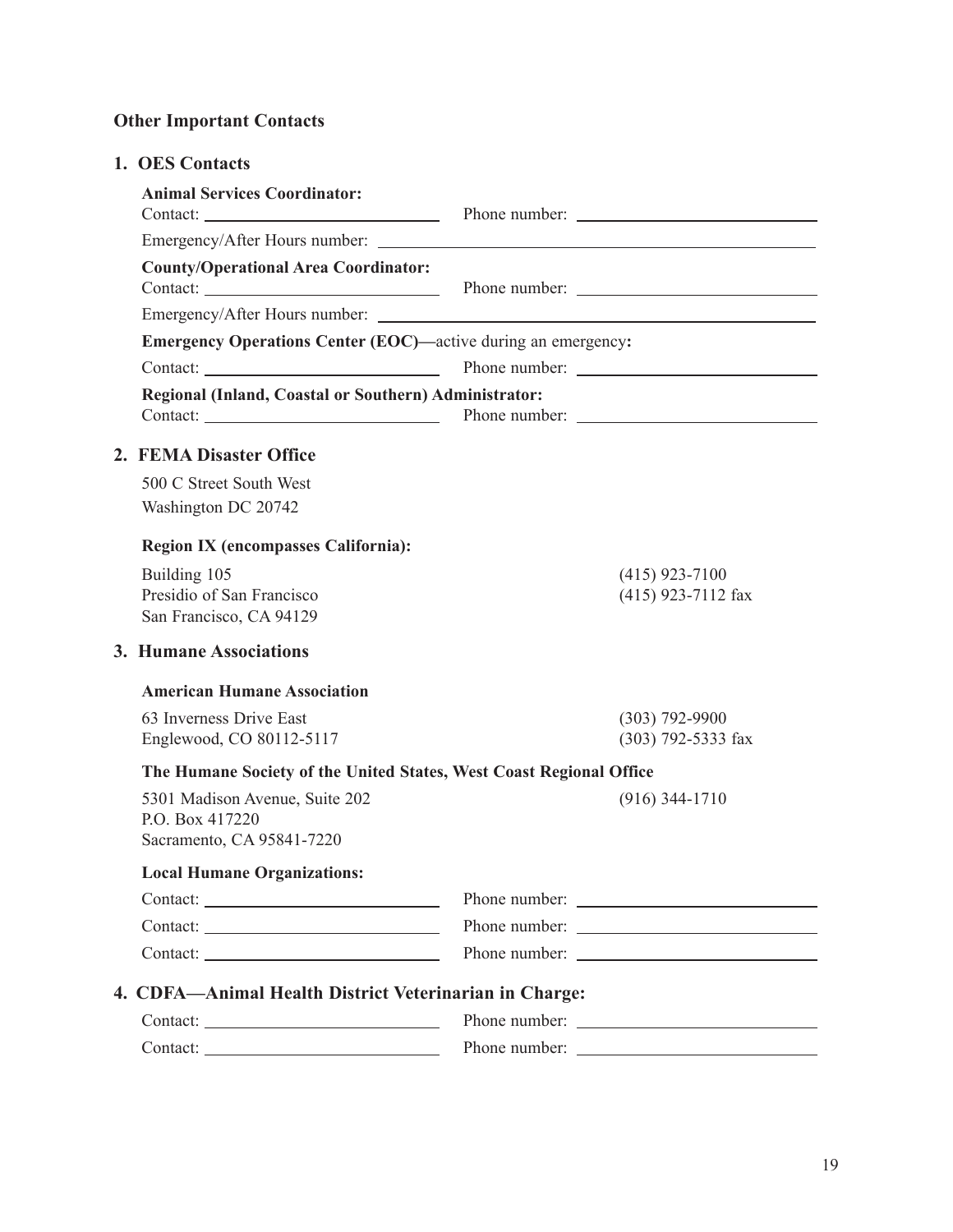| Mary Reynolds | iwrc@inreach.com                                      | $(707) 864 - 1761$<br>$(707)$ 864-3106 fax        |
|---------------|-------------------------------------------------------|---------------------------------------------------|
|               | <b>Other Wildlife Rehabilitation Organizations:</b>   |                                                   |
|               | Contact:                                              |                                                   |
|               |                                                       |                                                   |
|               | Contact:                                              |                                                   |
|               | 6. American Red Cross Chapter                         |                                                   |
|               | Chapter: Name: Name:                                  | $\Box$ Telephone: $\Box$                          |
|               | Chapter: Name: Name:                                  | Telephone:                                        |
|               |                                                       | Chapter: Name: Name: Telephone: Memorial Chapter: |
|               | 7. National Association for Search and Rescue (NASAR) |                                                   |
|               | 4500 Southgate Place, Suite 100                       | $(703)$ 222-6277                                  |
|               | Chantilly VA 20151-1714                               | $(703)$ 222-6283 fax                              |
|               | Local search and rescue organizations                 |                                                   |
|               | Contact:                                              |                                                   |
|               |                                                       | Phone number:                                     |
|               |                                                       |                                                   |
|               | 8. California Council of Companion Animal Advocates   |                                                   |
|               | 5231 Madison Avenue<br>Sacramento, CA 95841           | $(916)$ 344-4985                                  |
|               | 9. California Farm Bureau                             | $(916) 924 - 4000$                                |
|               | 10. California State Horsemen's Association           | $(209)$ 225-1055                                  |
|               |                                                       |                                                   |
|               | 11. California Cattlemen's Association                | $(916)$ 444-0845                                  |
|               |                                                       |                                                   |
|               | 12. California Wool Growers Association               | $(916)$ 444-8122                                  |
|               |                                                       |                                                   |
|               | <b>13. Cat Fanciers' Association</b>                  |                                                   |
| P.O. Box 1005 |                                                       | $(732) 528 - 9797$                                |
|               | Manasquan NJ 08736-0805                               | (732) 528-7391 fax                                |
|               | Local contact:                                        |                                                   |

## **5. International Wildlife Rehabilitation Association (IWRA)**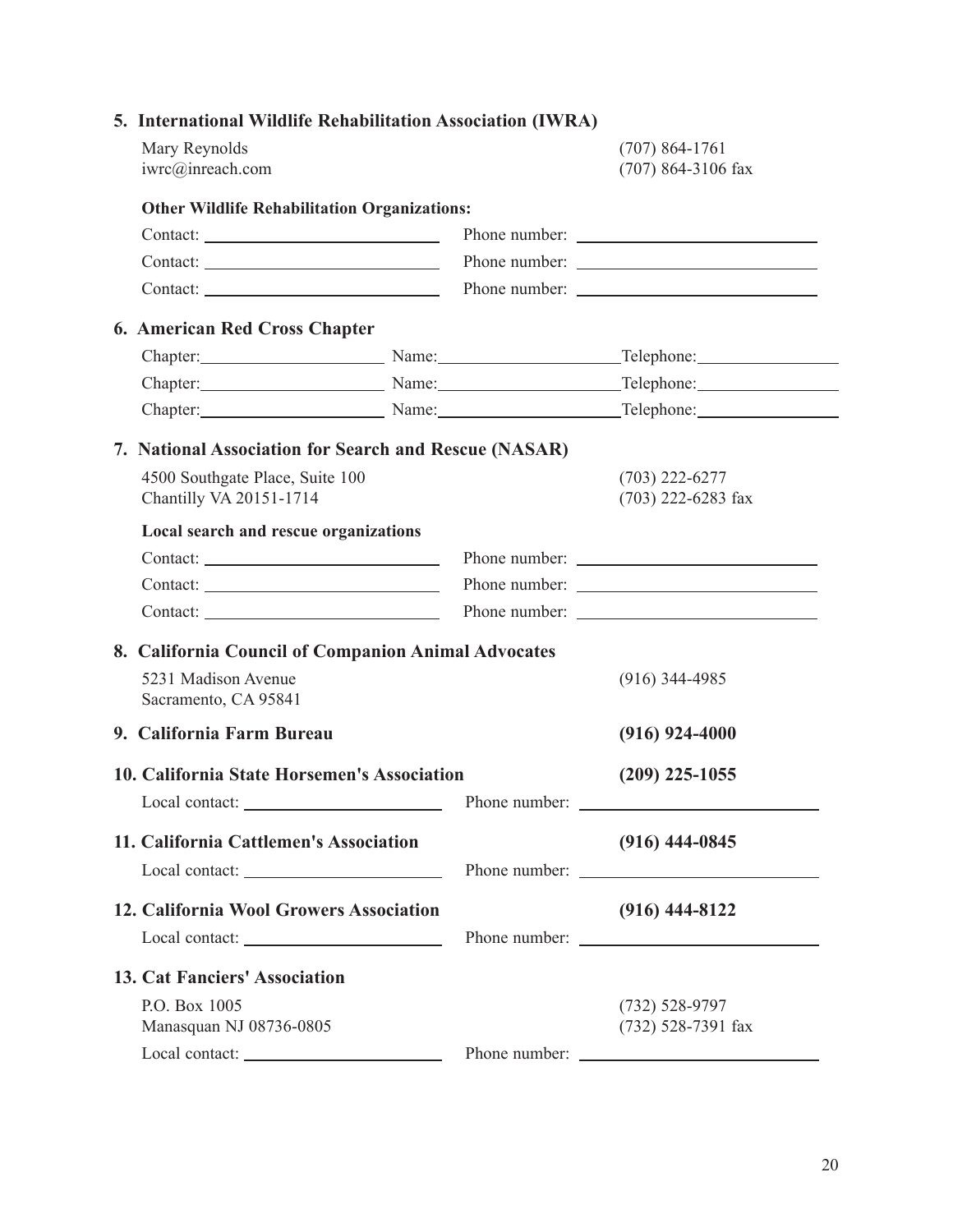### **14. American Kennel Club**

| 5580 Centerview Drive, Suite 200<br>Raleigh, NC 27606                       | $(212)$ 696-8200<br>$(212)$ 696-8299 fax                                                                                                                                                                                       |
|-----------------------------------------------------------------------------|--------------------------------------------------------------------------------------------------------------------------------------------------------------------------------------------------------------------------------|
|                                                                             | Chapter: Name: Name: Telephone: Name: Name: Name: Name: Name: Name: Name: Name: Name: Name: Name: Name: Name: Name: Name: Name: Name: Name: Name: Name: Name: Name: Name: Name: Name: Name: Name: Name: Name: Name: Name: Name |
| <b>15. Educational Institutions</b>                                         |                                                                                                                                                                                                                                |
| Local contact:                                                              |                                                                                                                                                                                                                                |
| 16. Military: State of California U.S. Army Veterinary Treatment Facilities |                                                                                                                                                                                                                                |
|                                                                             |                                                                                                                                                                                                                                |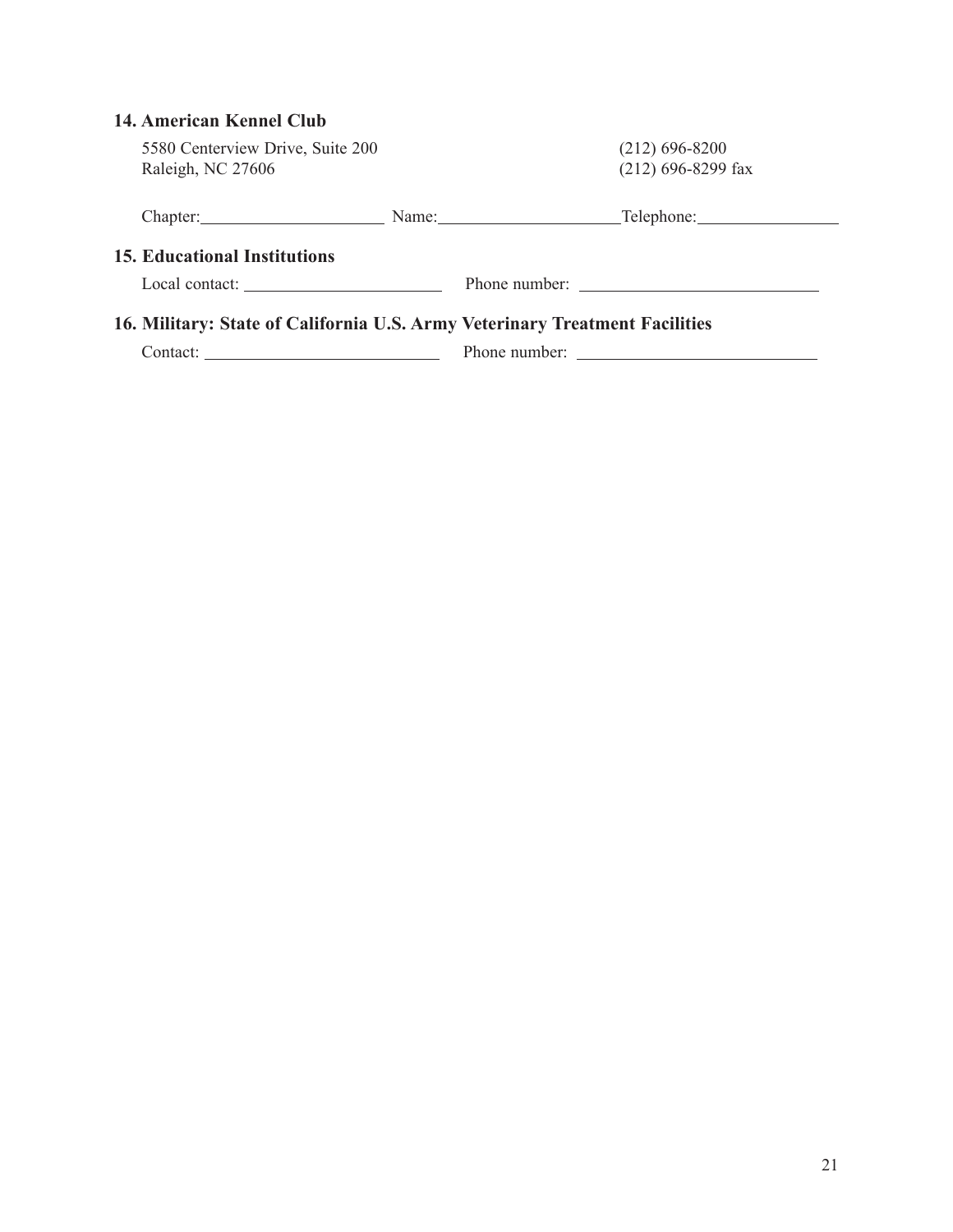## **Potential Animal Transportation Checklist**

During a disaster, transportation of large and small animals from the site of the disaster to the appropriate holding facility is a crucial link to a well-organized rescue effort. Please complete the transportation resource list below. For large scale disasters, the Department of Transportation may be able to provide large trucks. Below is a list of possible resources followed by two pages of blank information sheets to fill in the local participating groups and individuals. Remember to make photocopies before filling out the forms so that you can accommodate all received information.

Transportation should include a vehicle that will stop at Red Cross centers to pick up pets for boarding or treatment; advance coordiation with the local Red Cross Chapter will facilitate this process. Appropriate authorization forms/medical records must be signed and adequate identification is needed (i.e., collar/ microchip) for each animal. The owner will be given a number to call to check on their animal. Coordinate closely with animal shelter, veterinary hospitals and kennels.

#### **Large Animal**

- Local horsemen's association/riding clubs
- Private horse trailers
- Horse transport companies
- Local cattlemen's association
- \_\_\_\_ Rancher livestock transport
- Dairy livestock transport
- Feedlot transport
- Animal Control vehicles and horse trailers
- University, state and community college livestock transport

#### **Small Animal**

- Mobile veterinary clinics
- \_\_\_\_ Animal Control vehicles
- Mobile dog kennels (hunting clubs, etc.)
- Local kennel clubs
- Local cat fanciers
- Local humane organizations
- Private vans, trucks and trailers (covered vehicles equipped with dividers, crates or airline pet carriers to keep animals separate during transport)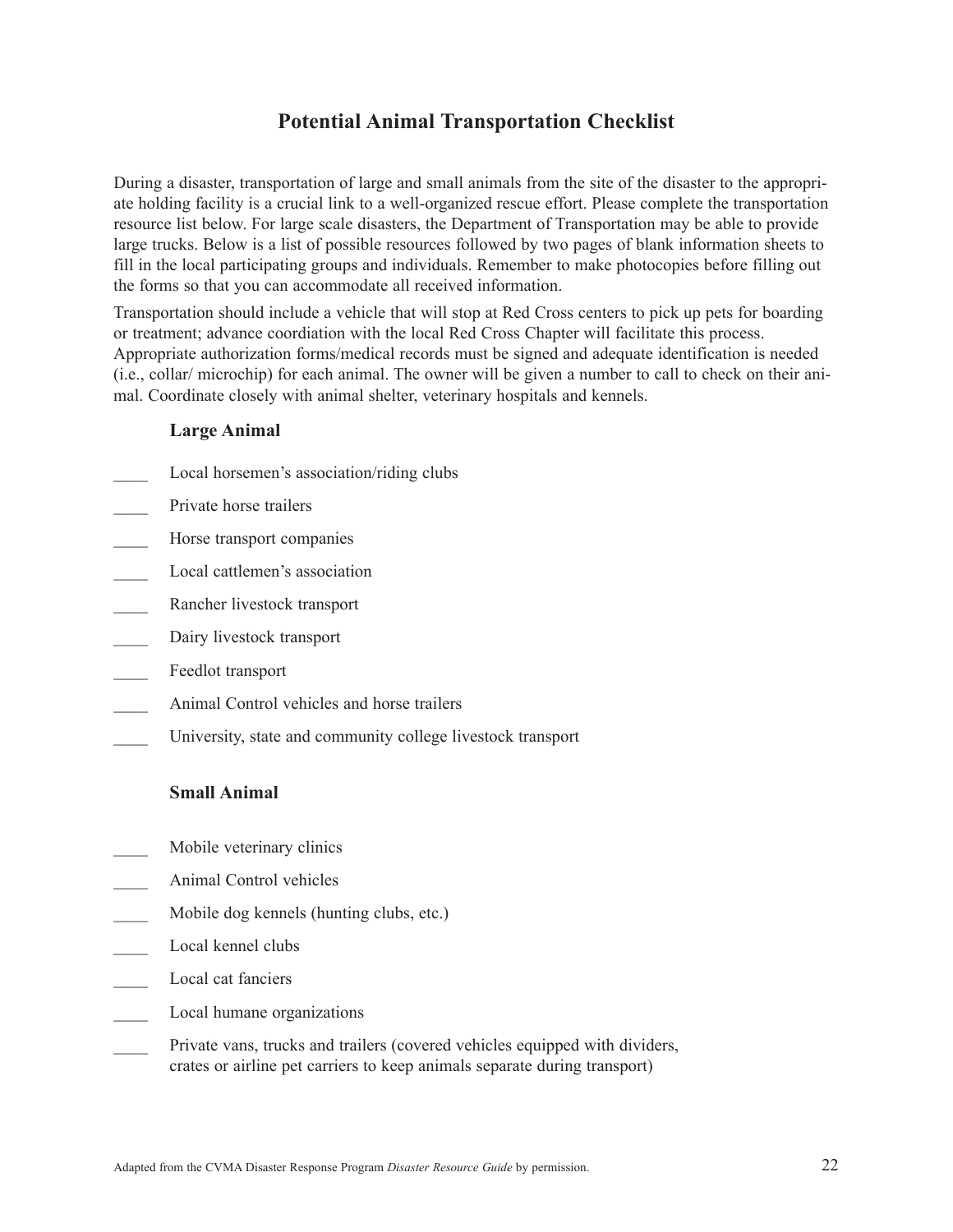# **Large Animal Transportation Resources**

|                                                                                                                                  | Owner's Name                                                                     |
|----------------------------------------------------------------------------------------------------------------------------------|----------------------------------------------------------------------------------|
|                                                                                                                                  |                                                                                  |
|                                                                                                                                  | ,我们也不会有什么。""我们的人,我们也不会有什么?""我们的人,我们也不会有什么?""我们的人,我们也不会有什么?""我们的人,我们也不会有什么?""我们的人 |
|                                                                                                                                  |                                                                                  |
|                                                                                                                                  | Description of Resource:                                                         |
|                                                                                                                                  |                                                                                  |
|                                                                                                                                  |                                                                                  |
|                                                                                                                                  | Owner's Name                                                                     |
|                                                                                                                                  |                                                                                  |
|                                                                                                                                  |                                                                                  |
|                                                                                                                                  |                                                                                  |
|                                                                                                                                  | Description of Resource:                                                         |
|                                                                                                                                  |                                                                                  |
|                                                                                                                                  |                                                                                  |
|                                                                                                                                  | Owner's Name                                                                     |
|                                                                                                                                  |                                                                                  |
|                                                                                                                                  |                                                                                  |
|                                                                                                                                  |                                                                                  |
|                                                                                                                                  | Description of Resource:                                                         |
|                                                                                                                                  |                                                                                  |
|                                                                                                                                  |                                                                                  |
|                                                                                                                                  |                                                                                  |
| Owner's Name                                                                                                                     |                                                                                  |
| Address<br><u> 1980 - Andrea State Barbara, amerikan personal di sebagai personal di sebagai personal di sebagai personal di</u> |                                                                                  |
|                                                                                                                                  |                                                                                  |
| Phone<br><u> 1989 - Johann Stein, mars ar breithinn ar chwaraeth a bhaile ann an t-</u>                                          | Cellular Phone                                                                   |
| Description of Resource:                                                                                                         |                                                                                  |
|                                                                                                                                  |                                                                                  |
|                                                                                                                                  |                                                                                  |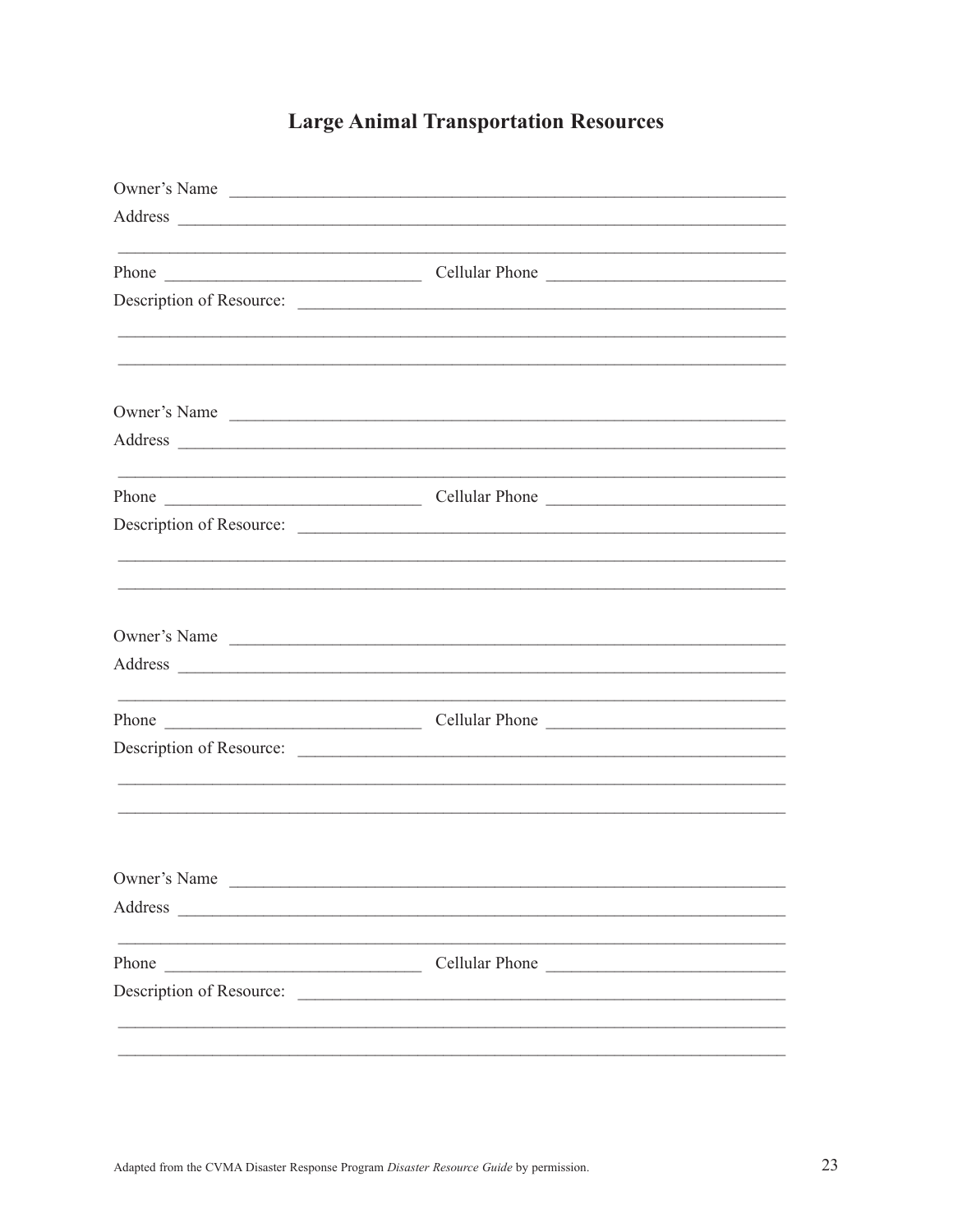# **Small Animal Transportation Resources**

|                                                                                                                                | Owner's Name                                                                                                                  |  |
|--------------------------------------------------------------------------------------------------------------------------------|-------------------------------------------------------------------------------------------------------------------------------|--|
|                                                                                                                                |                                                                                                                               |  |
|                                                                                                                                |                                                                                                                               |  |
|                                                                                                                                |                                                                                                                               |  |
|                                                                                                                                | Description of Resource:                                                                                                      |  |
|                                                                                                                                | <u> 1989 - Andrea Santa Andrea Santa Andrea Santa Andrea Santa Andrea Santa Andrea Santa Andrea Santa Andrea San</u>          |  |
|                                                                                                                                |                                                                                                                               |  |
|                                                                                                                                | Owner's Name                                                                                                                  |  |
|                                                                                                                                |                                                                                                                               |  |
|                                                                                                                                | <u> 1980 - Jan Barbara, martxa al II-lea (h. 1980).</u><br>1900 - Johann Barbara, frantziar musika eta biztanleria (h. 1900). |  |
|                                                                                                                                |                                                                                                                               |  |
|                                                                                                                                |                                                                                                                               |  |
|                                                                                                                                | ,我们也不会有什么。""我们的人,我们也不会有什么?""我们的人,我们也不会有什么?""我们的人,我们也不会有什么?""我们的人,我们也不会有什么?""我们的人                                              |  |
|                                                                                                                                |                                                                                                                               |  |
|                                                                                                                                |                                                                                                                               |  |
|                                                                                                                                | Owner's Name                                                                                                                  |  |
|                                                                                                                                |                                                                                                                               |  |
| <u> 1980 - Jan Sterling, amerikansk politiker (d. 1980)</u>                                                                    | <u> 1980 - Jan Barbara, martxa al II-lea (h. 1980).</u><br>1900 - Johann Barbara, frantziar musika artean (h. 1900).          |  |
|                                                                                                                                |                                                                                                                               |  |
|                                                                                                                                | Description of Resource:                                                                                                      |  |
|                                                                                                                                | <u> 1989 - Johann Stoff, amerikansk politiker (d. 1989)</u>                                                                   |  |
|                                                                                                                                |                                                                                                                               |  |
| Owner's Name                                                                                                                   |                                                                                                                               |  |
|                                                                                                                                |                                                                                                                               |  |
|                                                                                                                                |                                                                                                                               |  |
| Phone<br><u> 1989 - Johann Barn, mars and de Branch Barn, mars and de Branch Barn, mars and de Branch Barn, mars and de Br</u> | Cellular Phone                                                                                                                |  |
|                                                                                                                                | Description of Resource:                                                                                                      |  |
|                                                                                                                                |                                                                                                                               |  |
|                                                                                                                                |                                                                                                                               |  |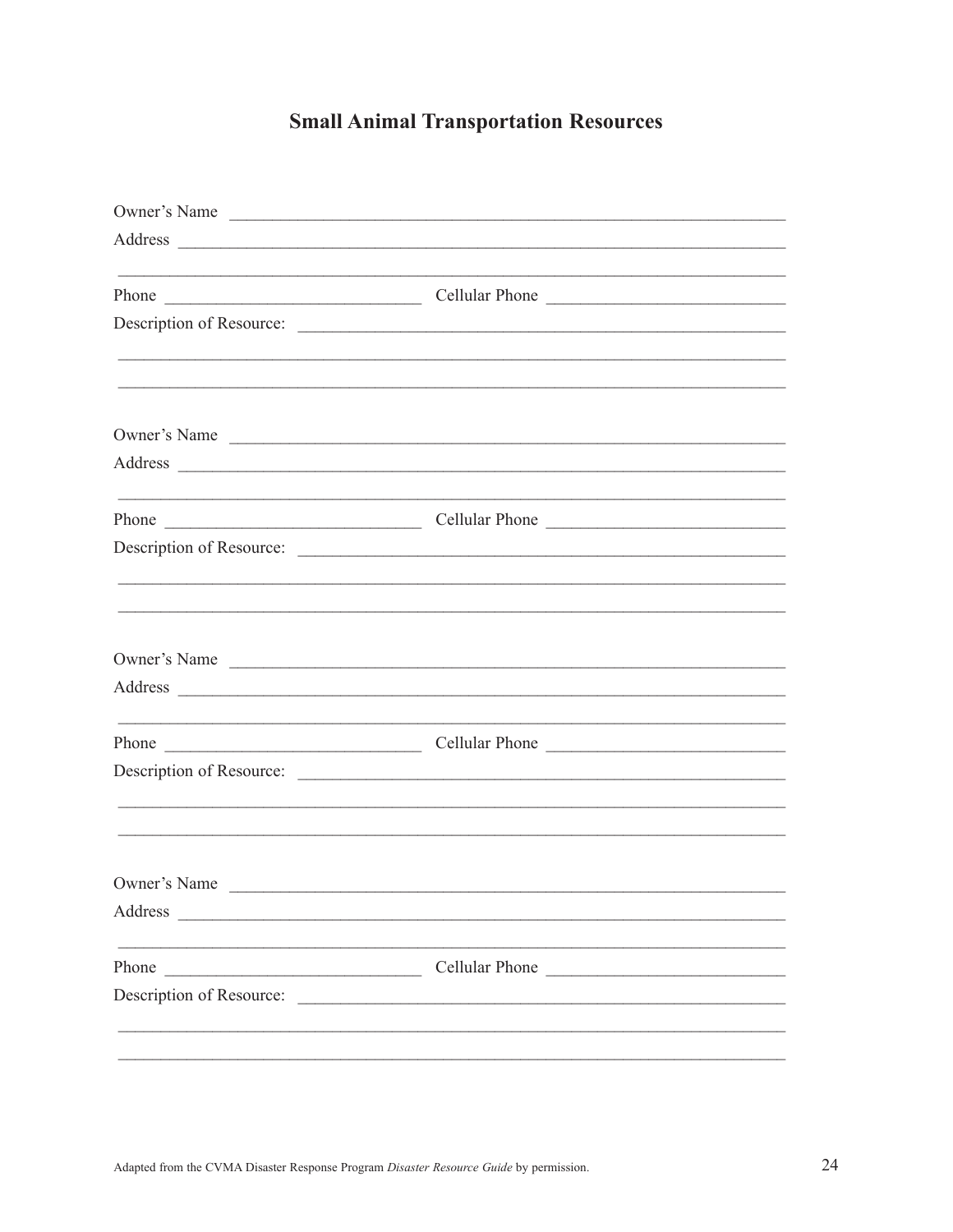## **Potential Animal Shelter Checklist**

Animal holding facilities are the most valuable resource in a disaster. A triage system must be implemented if space is available to transport animals needing veterinary care to veterinary hospitals, and healthy but lost animals to shelters, kennels, etc.

Animal identification during transport and holding is essential. An adhesive tape collar or plastic strip with a description of where the animal was found or owner's name (if known) will greatly aid in returning the animal to its owner following a disaster. Number codes may be helpful if the information is immediately logged on the animal's medical record.

Standardized medical records must be kept on all animals treated during a disaster; examples of forms for this purpose are found in the Forms Section. Depending on the number of animal injuries,veterinary hospitals may also be used as boarding facilities until the owners can be located and have a place for their pet.

Please contact veterinarians, kennel operators, animal control facilities, and other interested parties in your county whomay be able to provide animal sheltering during a disaster. Use the following checklist to ensure you contact all possible resources. Keep a running list of individuals you contact. Record all contracts and offers for space, both public and private, on the following forms.

Remember to make photocopies before filling out the forms so that you can accommodate all received information.

#### **Large Animal/Equine**

- Mixed, large animal and equine veterinarians
- Fairgrounds
- Local 4-H groups/FFA
- Railroad holding areas
- \_\_\_\_ Stables, private farms
- Stockyard companies
- Rodeo arenas, showgrounds
- Local educational institutions
- \_\_\_\_ Racetracks

#### **Small Animal/Exotic/Wildlife**

- \_\_\_\_ Kennels/boarding facilities
- SPCA/humane organizations
- Veterinary hospitals
- Animal Control facilities
- Wildlife rehabilitation centers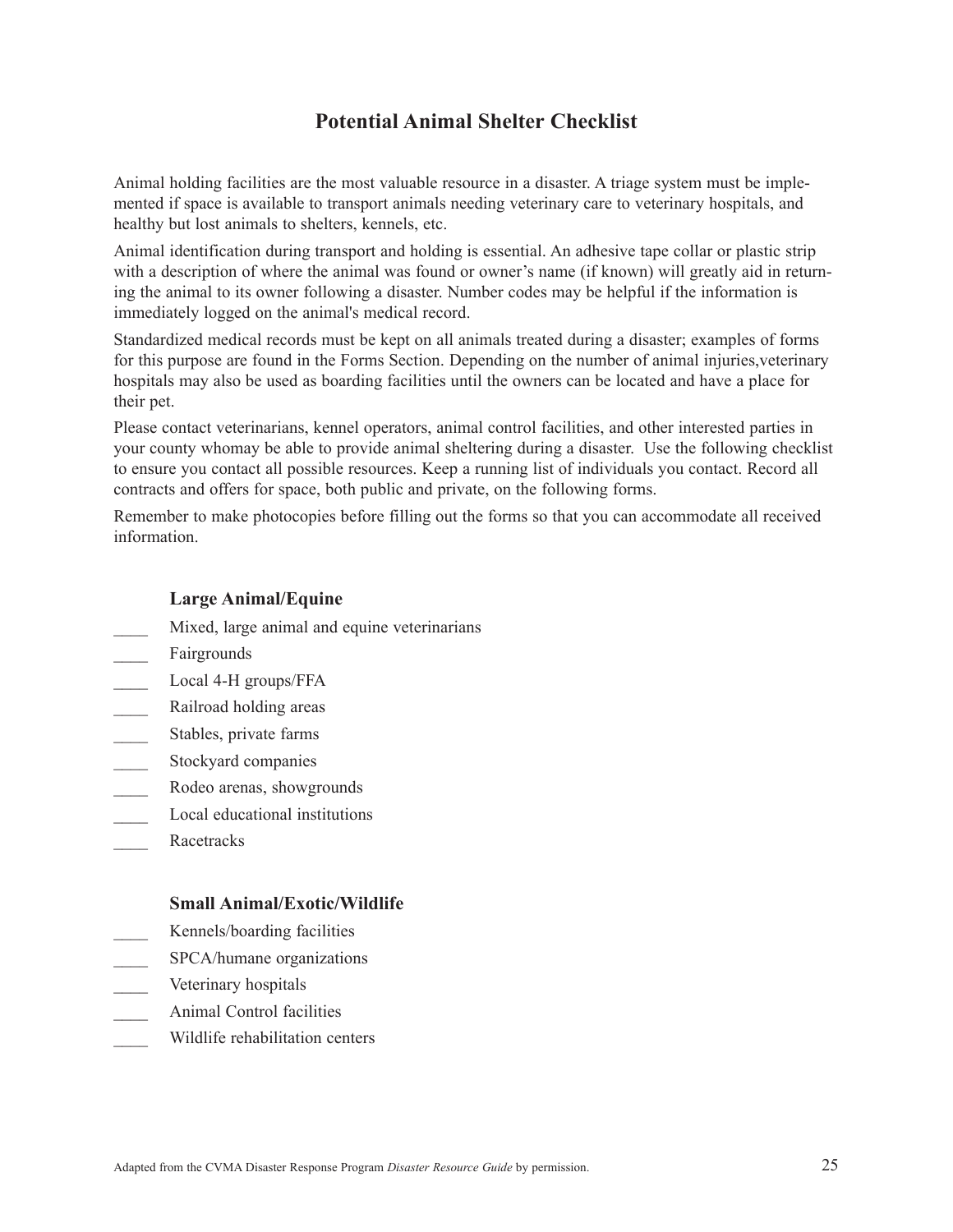# **Large Animal Care & Holding Facilities**

| Chip Scanner Available? _____ Yes____ No         |  |
|--------------------------------------------------|--|
|                                                  |  |
|                                                  |  |
|                                                  |  |
|                                                  |  |
|                                                  |  |
| Chip Scanner Available? _____ Yes____ No         |  |
|                                                  |  |
|                                                  |  |
|                                                  |  |
|                                                  |  |
|                                                  |  |
| Chip Scanner Available? _____ Yes____ No         |  |
|                                                  |  |
|                                                  |  |
|                                                  |  |
|                                                  |  |
|                                                  |  |
| Chip Scanner Available? Yes No                   |  |
|                                                  |  |
|                                                  |  |
|                                                  |  |
|                                                  |  |
| Phone <b>Phone</b>                               |  |
| Chip Scanner Available?<br>Yes<br>N <sub>0</sub> |  |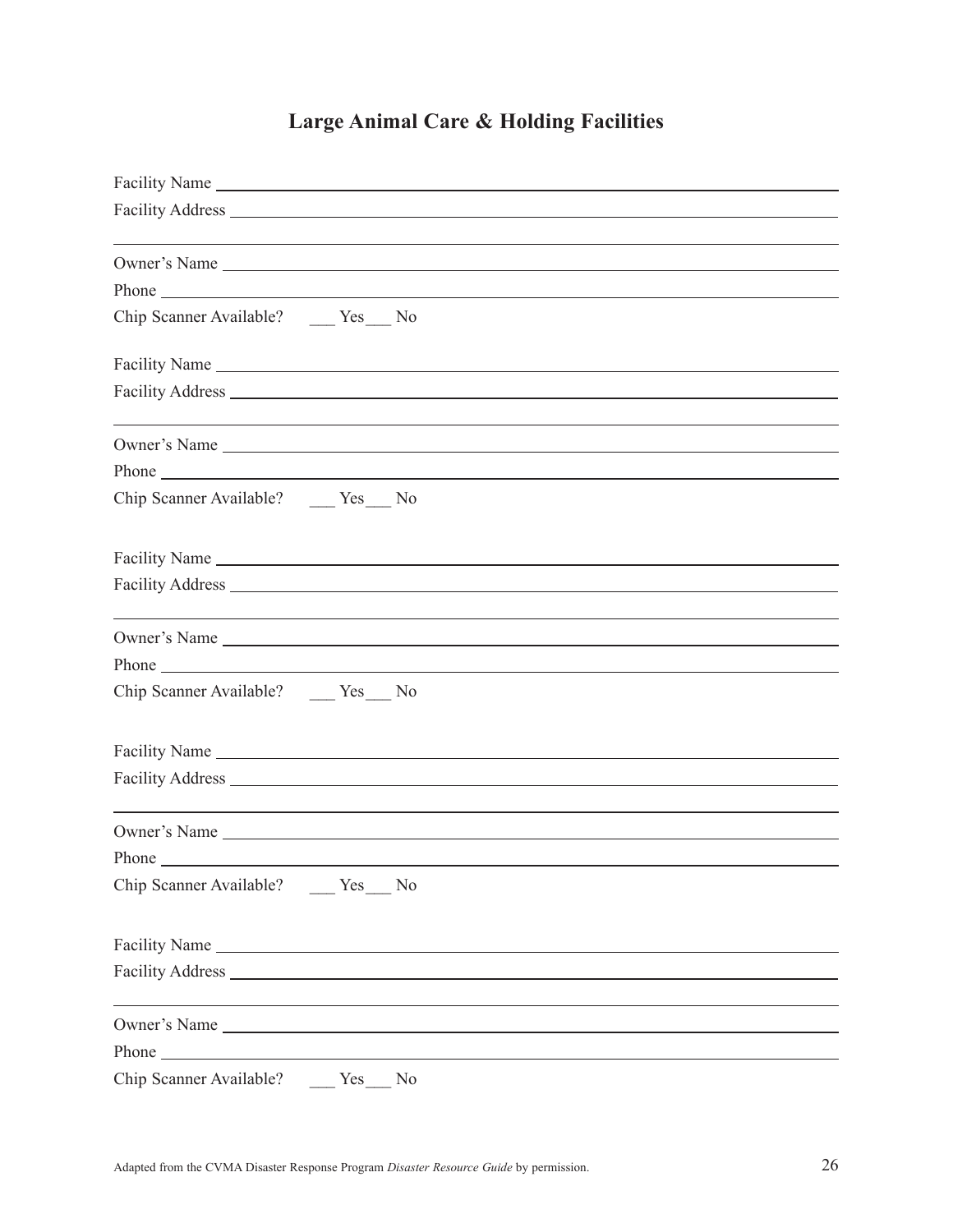# **Small Animal Care & Holding Facilities**

| Chip Scanner Available? _____ Yes____ No                                         |  |
|----------------------------------------------------------------------------------|--|
|                                                                                  |  |
|                                                                                  |  |
| ,我们也不能在这里的时候,我们也不能在这里的时候,我们也不能会在这里的时候,我们也不能会在这里的时候,我们也不能会在这里的时候,我们也不能会在这里的时候,我们也 |  |
|                                                                                  |  |
|                                                                                  |  |
| Chip Scanner Available? ______ Yes_____ No                                       |  |
|                                                                                  |  |
|                                                                                  |  |
|                                                                                  |  |
|                                                                                  |  |
|                                                                                  |  |
| Chip Scanner Available? _____ Yes____ No                                         |  |
|                                                                                  |  |
|                                                                                  |  |
|                                                                                  |  |
|                                                                                  |  |
|                                                                                  |  |
| Chip Scanner Available? Yes No                                                   |  |
|                                                                                  |  |
|                                                                                  |  |
|                                                                                  |  |
| Owner's Name                                                                     |  |
|                                                                                  |  |
| Chip Scanner Available?<br>Yes<br>N <sub>0</sub>                                 |  |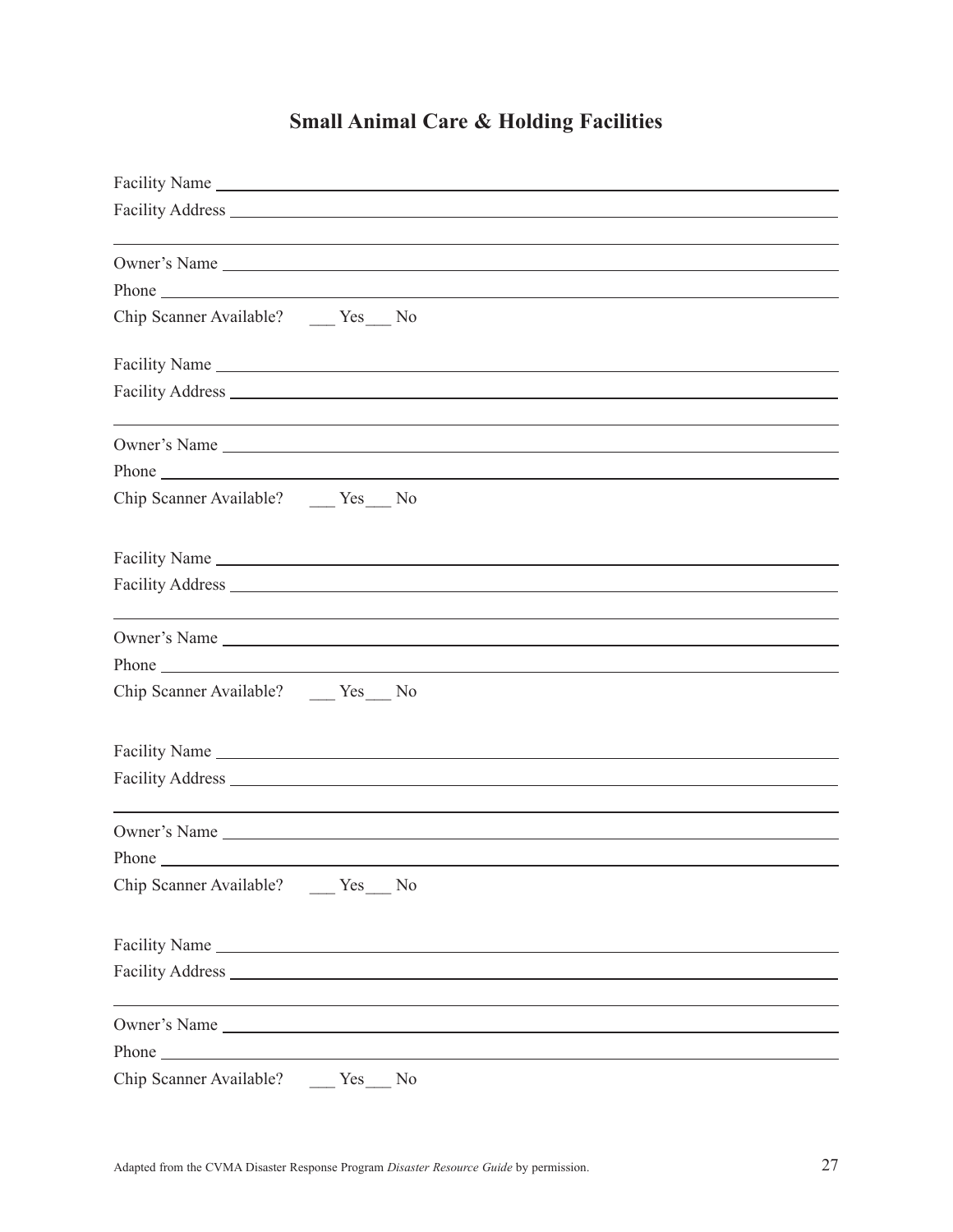## **Large Animal Feed & Supply Stores**

Hay and grain for large animals, and halters and lead ropes may be secured through donations from local feed and supply stores. Private farms may be an additional or alternate source for feed and ropes. Trail marking tape (colored rolls of thin plastic) may also be available to use around an animal's neck for identification. Remember to make photocopies before filling out the forms so that you can accommodate all received information.

| Representative's Name |
|-----------------------|
|                       |
|                       |
|                       |
|                       |
|                       |
| Store Name            |
| Representative's Name |
|                       |
|                       |
|                       |
|                       |
|                       |
| Store Name            |
| Representative's Name |
|                       |
|                       |
|                       |
|                       |
|                       |
| Store Name            |
| Representative's Name |
|                       |
|                       |
|                       |
|                       |
|                       |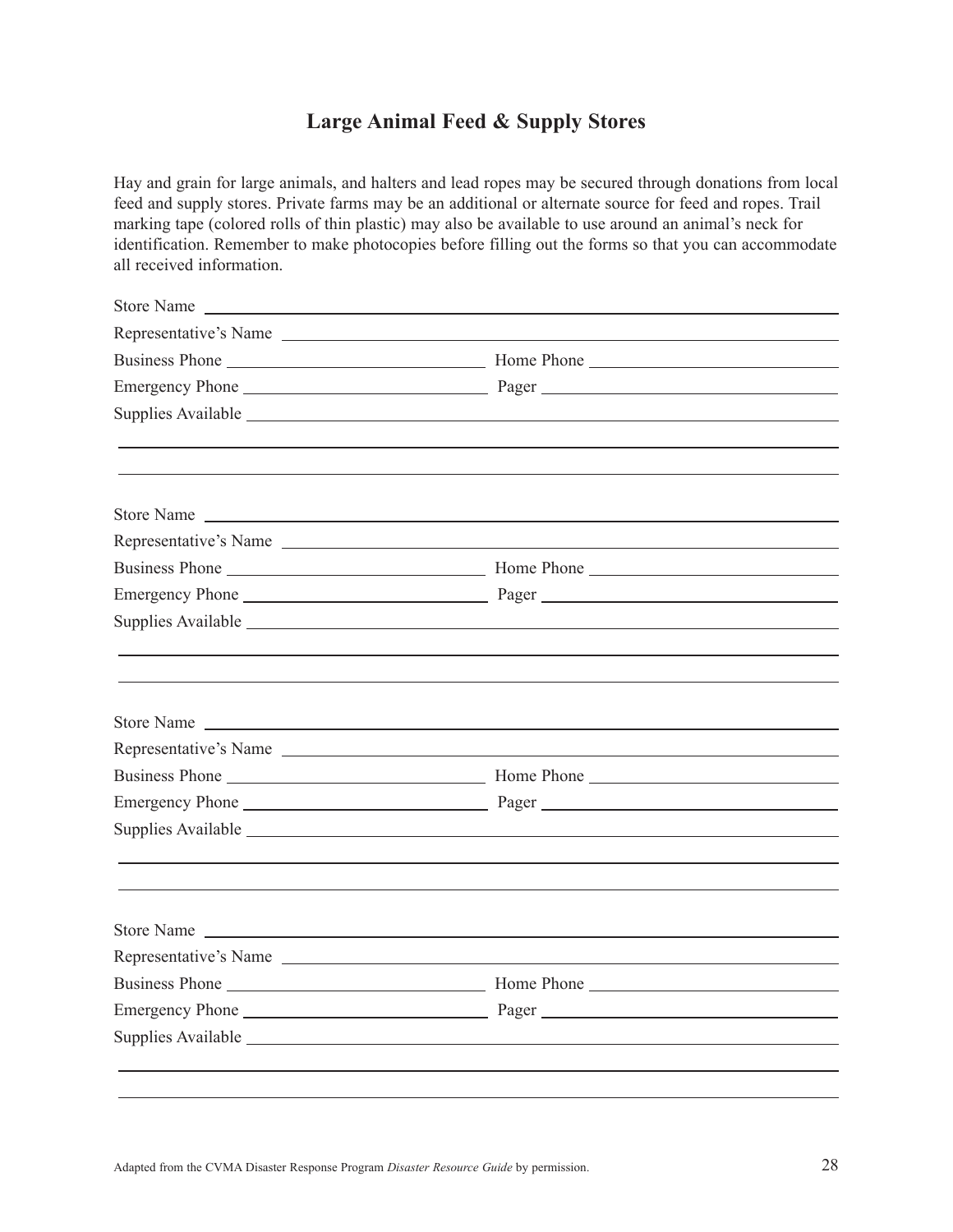## **Pet Supply Stores**

Pet supply stores may offer to meet your small animal needs by donating pet food, carriers, crates or other supplies. Remember to make photocopies before filling out the forms so that you can accommodate all received information.

| Representative's Name |
|-----------------------|
|                       |
|                       |
|                       |
|                       |
|                       |
| Store Name            |
| Representative's Name |
|                       |
|                       |
|                       |
|                       |
|                       |
|                       |
| Store Name            |
| Representative's Name |
|                       |
|                       |
|                       |
|                       |
|                       |
| Store Name            |
| Representative's Name |
|                       |
|                       |
|                       |
|                       |
|                       |
|                       |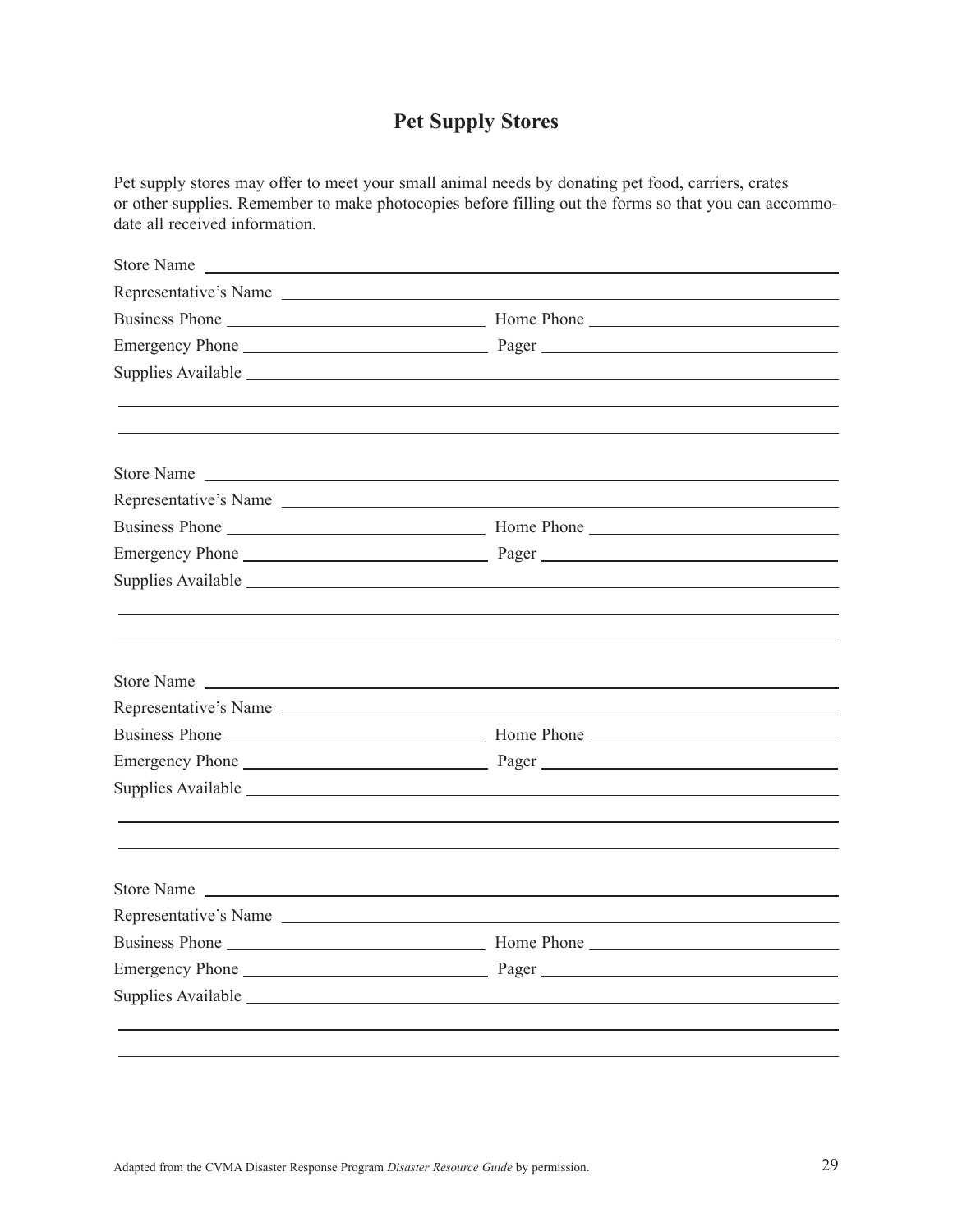## **Allied Industry Suppliers**

Pharmaceutical and medical supply companies or distributors may offer to donate drugs, bandaging material, intravenous fluids, etc. You can include their name(s) in news releases and radio announcements to acknowledge them when appropriate. Pharmacies may also offer to donate drugs for animal use during a disaster. Remember to make photocopies before filling out the forms so that you can accommodate all received information.

| <b>Store Name</b><br><u> Andreas Andreas (1989)</u> |                                                                                                                                                                                                                                |
|-----------------------------------------------------|--------------------------------------------------------------------------------------------------------------------------------------------------------------------------------------------------------------------------------|
|                                                     | Representative's Name                                                                                                                                                                                                          |
|                                                     |                                                                                                                                                                                                                                |
|                                                     |                                                                                                                                                                                                                                |
|                                                     | Supplies Available example and the same state of the state of the state of the state of the state of the state of the state of the state of the state of the state of the state of the state of the state of the state of the  |
|                                                     |                                                                                                                                                                                                                                |
|                                                     |                                                                                                                                                                                                                                |
|                                                     | Store Name                                                                                                                                                                                                                     |
|                                                     | Representative's Name                                                                                                                                                                                                          |
|                                                     |                                                                                                                                                                                                                                |
|                                                     |                                                                                                                                                                                                                                |
|                                                     | Supplies Available experience and the contract of the contract of the contract of the contract of the contract of the contract of the contract of the contract of the contract of the contract of the contract of the contract |
|                                                     |                                                                                                                                                                                                                                |
|                                                     |                                                                                                                                                                                                                                |
|                                                     | Store Name                                                                                                                                                                                                                     |
|                                                     | Representative's Name                                                                                                                                                                                                          |
|                                                     |                                                                                                                                                                                                                                |
|                                                     |                                                                                                                                                                                                                                |
|                                                     |                                                                                                                                                                                                                                |
|                                                     |                                                                                                                                                                                                                                |
|                                                     |                                                                                                                                                                                                                                |
|                                                     | Store Name                                                                                                                                                                                                                     |
|                                                     | Representative's Name                                                                                                                                                                                                          |
|                                                     |                                                                                                                                                                                                                                |
|                                                     |                                                                                                                                                                                                                                |
|                                                     |                                                                                                                                                                                                                                |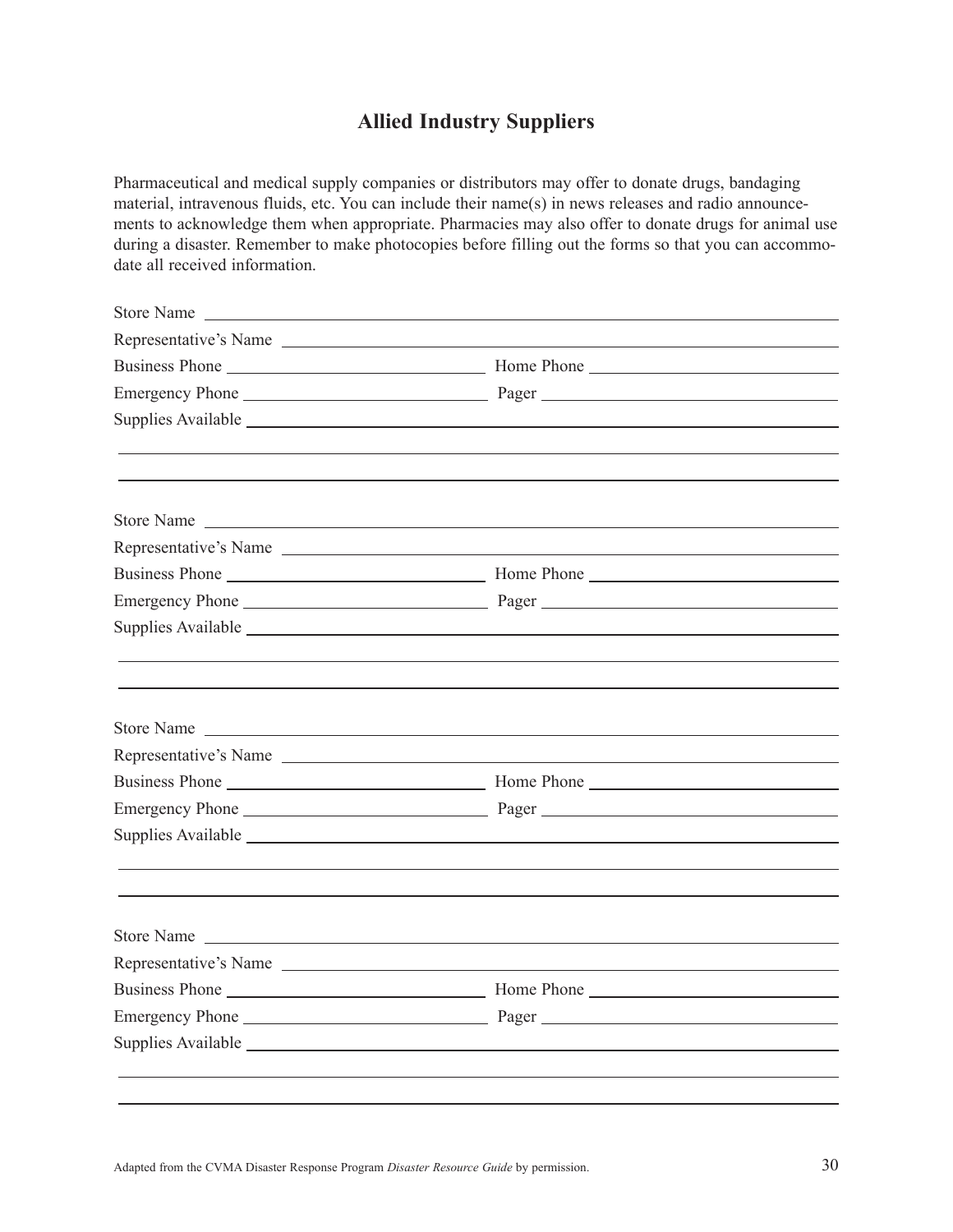## **Other Sources of Supplies**

Grocery stores may offer to donate pet food, food for staff, and potable water. Restaurants/fast food establishments may offer to donate breakfast, lunch, and/or dinners for your staff during a disaster. Also, restaurants and groceries may have extra 5-gallon plastic containers that would be useful for water storage during a disaster. Collect these prior to the disaster. Remember to make photocopies before filling out the forms so that you can accommodate all received information.

| Store Name |                       |
|------------|-----------------------|
|            | Representative's Name |
|            |                       |
|            |                       |
|            |                       |
|            |                       |
|            |                       |
| Store Name |                       |
|            | Representative's Name |
|            |                       |
|            |                       |
|            |                       |
|            |                       |
|            |                       |
|            | Store Name            |
|            | Representative's Name |
|            |                       |
|            |                       |
|            |                       |
|            |                       |
|            |                       |
|            | Store Name            |
|            |                       |
|            |                       |
|            |                       |
|            |                       |
|            |                       |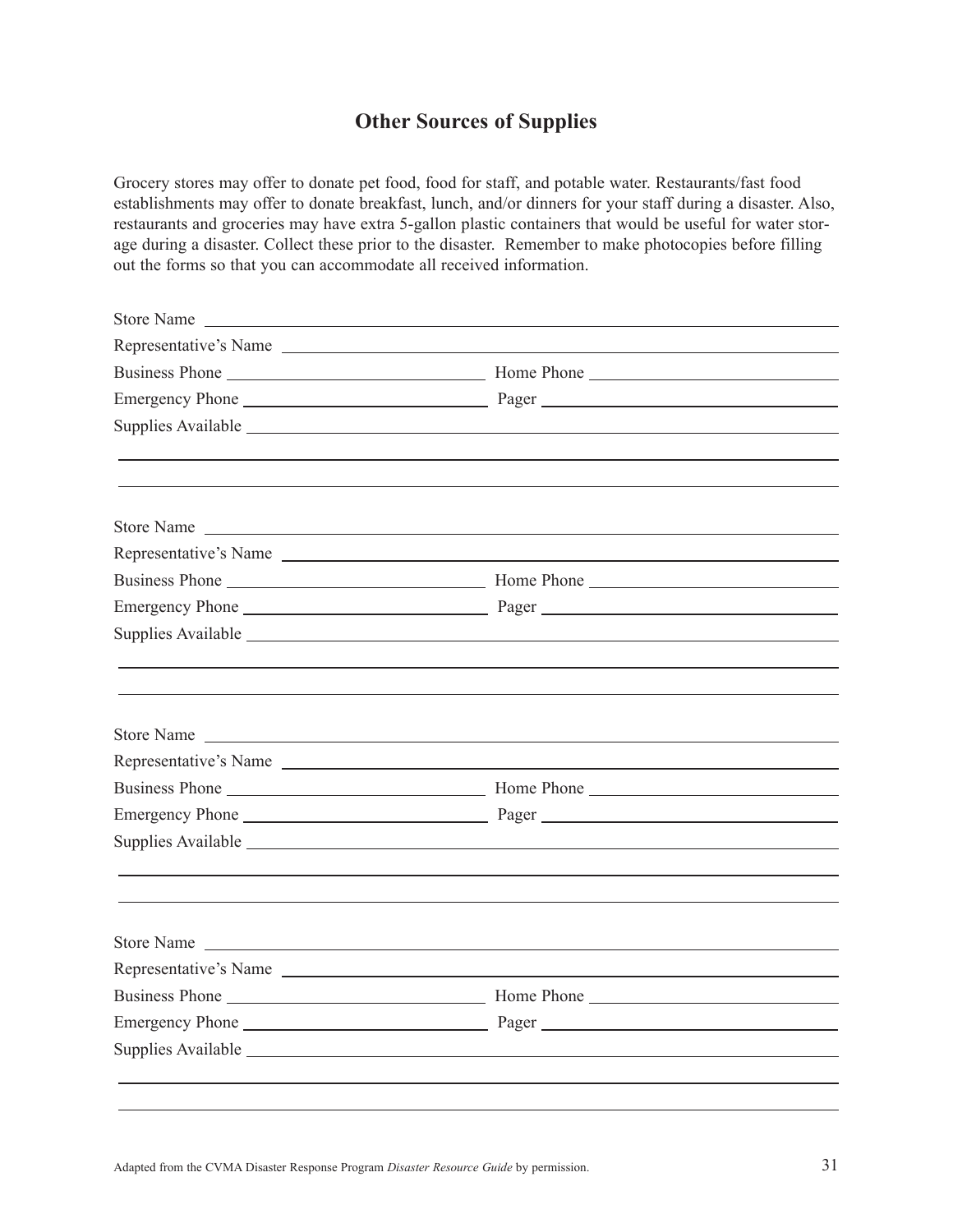## **Communications Resources**

This list should include all resources for ham radios, cell phones, etc and expertise regarding their use. Remember that C.B. radios may work well when other equipment has failed; equip them with cigarette lighter adapters and mobile antennas to increase mobility. Remember to make photocopies before filling out the forms so that you can accommodate all received information.

| <u> 1989 - Johann Stoff, amerikansk politiker (d. 1989)</u> |  |
|-------------------------------------------------------------|--|
|                                                             |  |
|                                                             |  |
|                                                             |  |
|                                                             |  |
|                                                             |  |
|                                                             |  |
|                                                             |  |
|                                                             |  |
|                                                             |  |
|                                                             |  |
|                                                             |  |
|                                                             |  |
|                                                             |  |
|                                                             |  |
|                                                             |  |
|                                                             |  |
|                                                             |  |
|                                                             |  |
|                                                             |  |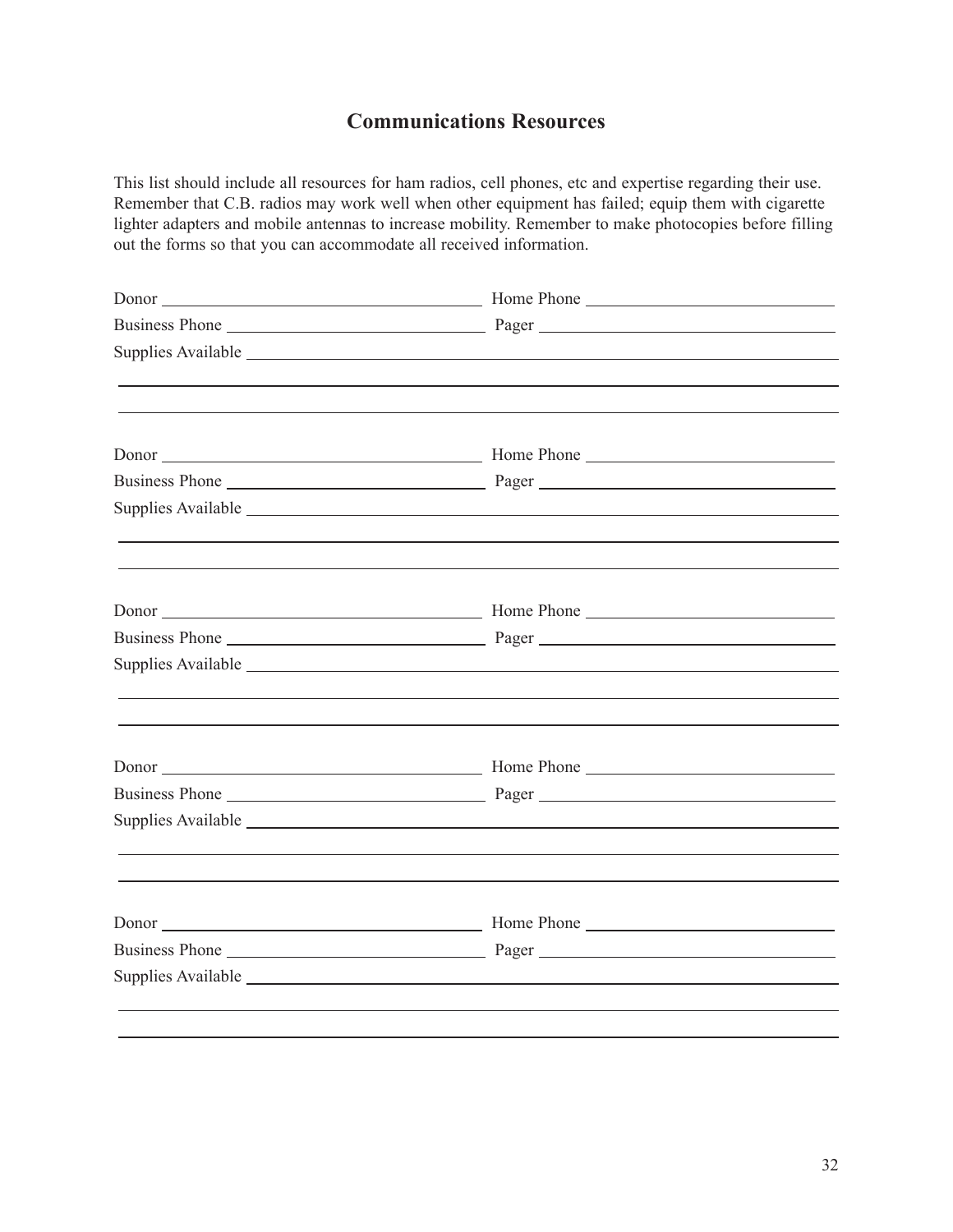## **Introduction to the Standardized Emergency Management System (SEMS)**

The Standardized Emergency Management System (SEMS) is a state-wide California system police officers, firefighters and other disaster responders use in disaster events. The primary goal of SEMS is to aid in communication and response by providing a common management system and language.

As a result of the 1991 East Bay Hills Fire in Oakland, a law was passed by the legislature to improve the coordination of state and local emergency response in California. The statute directed the Governor's Office of Emergency Services (OES), in coordination with other state agencies and interested local emergency management agencies, to establish by regulation the Standardized Emergency Management System (SEMS). State agencies and local governments are required to use SEMS to participate in disasters.

The basic framework of SEMS incorporates the use of the Incident Command System (ICS) (developed under the Fire Fighting Resources of California Organized for Potential Emergencies (FIRESCOPE) Program,) multi-agency or inter-agency coordination, the State's master mutual aid agreement and mutual aid program, the operational area concept and the Operational Area Satellite Information System (OASIS).

SEMS is designed to be flexible and adaptable to the varied emergencies that can occur in California, and to meet the emergency management needs of all responders. By law, state agencies must use SEMS when responding to emergencies involving multiple jurisdictions or multiple agencies. Local governments are strongly encouraged to use SEMS, and they must use SEMS in order to be eligible for state funding of certain response related personnel costs. While local governments are not required to take the State Approved Courses of Instruction on SEMS, they are required to maintain minimum training competencies in SEMS.

SEMS is a **management** system. It provides an organizational framework and acts as the umbrella under which all response agencies may function in an integrated fashion. Training is essential to the effective use of SEMS at all levels. The State has developed and provided an approved Course of Instruction that can be used at each of the five levels in SEMS. Agencies at all SEMS levels may use the Approved Course of Instruction developed by the State, or use an internal training program to meet required training competencies. Training competencies are described at each level of the State's training curriculum as performance objectives.

#### **Common SEMS terms and definitions**

In order to gain a better understanding of SEMS, and to allow you to more effectively use the system, it is important to be able to describe the following terms and know their relationships in SEMS.

**Action plan**: When a disaster occurs, a written or oral plan is drafted by the Planning Section with the Incident Commander which establishes goals and identifies the operational period.

**After action report**: A written report is submitted to the EOC within ninety days of a declared disaster that details your response and what you plan to do to improve it.

**Command post**: A physical location designated at the beginning of any disaster where the Incident Commander is stationed. Depending on conditions, the command post may be moved. Multiple incidents would have multiple command posts.

**Demobilize**: When specific personnel or equipment are no longer needed, they are returned to the original dispatch location.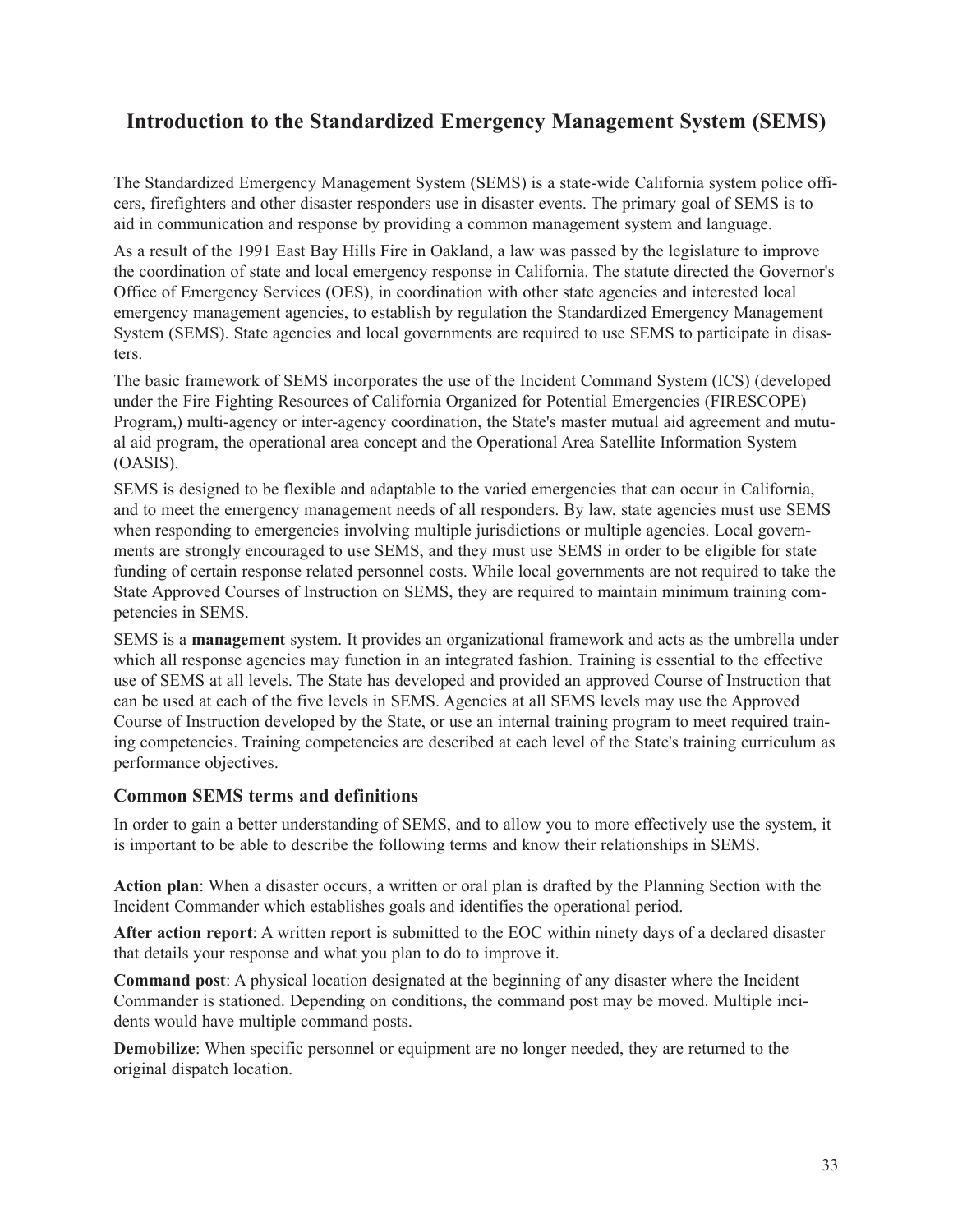**Disaster Service Worker**: All volunteers (including veterinarians) must be sworn in as disaster service workers BEFORE a disaster. Taking this oath affords them coverage if injured through the State Worker's Compensation Fund. It also allows for more protection than the Good Samaritan Act with respect to liability issues.

**Emergency**: A condition of disaster or extreme peril to the safety of persons or property. Emergencies can be small or large.

**Emergency Operations Center**: A location that monitors and coordinates the disaster response. EOC facilities are found at local governments, operational areas, regions and state.

**Emergency response agency**: Any organization responding to an emergency or providing mutual aid support to such an organization whether in the field, at the scene of an incident, or to the operations center.

**Emergency response personnel**: Personnel involved with an agency's response to an emergency.

**Incident Commander (IC)**: This may be a local government official or the primary Veterinary Disaster Team Coordinator. If the primary Veterinary Disaster Team Coordinator has this designation, their duties are to organize and oversee the animal disaster response.

**Incident Command System (ICS)**: A nationally used standardized on-scene emergency management system.

**Liaison Officer**: One person will be assigned to aid in the coordination of the response by being the point of contact for other agencies responding to an incident. The Liaison Officer reports directly to IC.

**Memorandum Of Understanding**: A written agreement between the Veterinary Disaster Team and other disaster responders must be signed prior to a response in a disaster to formalize the understanding that they will assist in the animal disaster response.

**Mitigation**: Before or after a disaster, there are actions that can be taken to reduce the impact of the event.

**Multi-agency or inter-agency coordination**: Agencies working together at any SEMS level to facilitate decisions.

**Mutual Aid**: Voluntary provision of services and facilities when existing resources prove to be inadequate. California mutual aid is based upon the State's Master Mutual Aid Agreement. There are several mutual aid systems included in the mutual aid program.

**Operational Area**: An intermediate level of the state emergency services organization consisting of a county and all political subdivisions within the county area.

**Operational Period**: In each action plan, there will be a period of time specified in which identified goals must be accomplished.

**Operations Section Chief**: If several agencies are working together in the same area, the Primary Veterinary Disaster Coordinator may direct this section of the Animal Response.

**Public Information Officer (PIO)**: One person is designated to be the ONLY contact for the media to ensure that accurate information about the disaster response is released. Press releases are approved by the Incident Commander prior to release.

**Span of control**: To insure the most effective disaster response, the optimum number of people reporting to one supervisor is no more than five people and the maximum is seven people.

**Triage**: When there are many injuries, animals with the most life threatening injuries are treated first (if they have a good prognosis with treatment).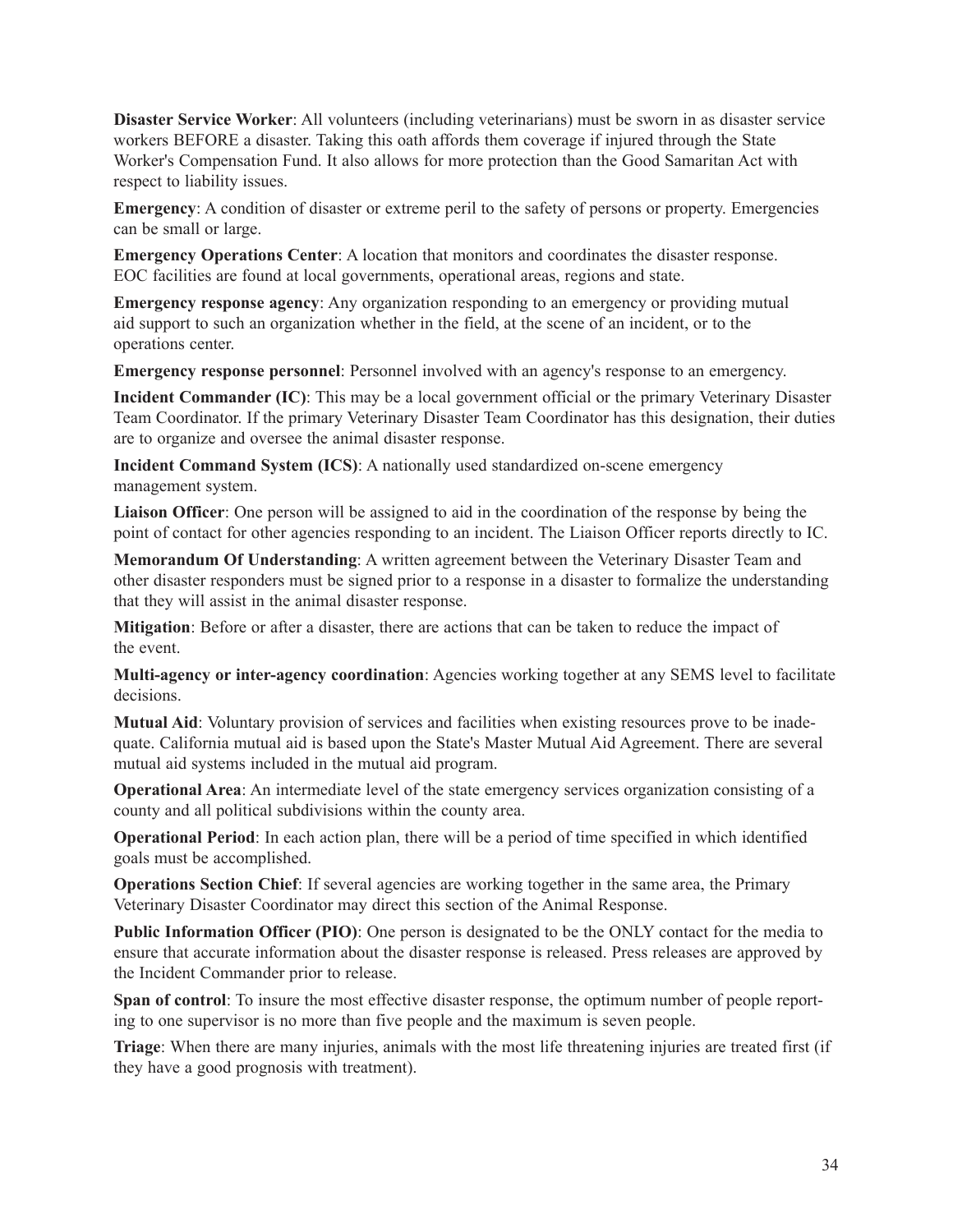#### **Levels of response using SEMS**

SEMS provides for a five level emergency response organization, activated as needed, to provide an effective response to multi-agency and multi-jurisdiction emergencies. SEMS allows the response to shrink and grow as the incident evolves. Only the levels needed to respond are activated. Each level utilizes the same Incident Command System.

- 1. Field level: commands emergency response personnel and resources to carry out tactical decisions and activities in direct response to an incident or threat.
- 2. Local level: manages and coordinates the overall emergency response and recovery activities within their jurisdiction.
- 3. Operational area level: manages and coordinates information, resources, and priorities among local governments and special districts within the operational area and serves as the coordination and communication link between the local governmental level and the regional level. An operational area is the geographical boundaries of a county.
- 4. Regional level: manages and coordinates information and resources among operational areas within the mutual aid region and between operational areas and the state level. This level along with the state level coordinates overall state agency support for emergency response activities.
- 5. State level: manages state resources in response to the emergency needs of the other levels, manages and coordinates mutual aid among the mutual aid regions and between the regional level and state level, and serves as the coordination and communication link with the federal disaster response system.

#### **Why is it important to train our disaster team to use SEMS?**

The number one reason to use SEMS is that it is required for disaster response. In addition, it provides the team with an effective way to communicate with other agencies. This allows the team to respond more quickly to disasters, to focus team resources where they are most effective, and to avoid duplication of efforts. It also helps the team understand state-wide organization and the team's role in these larger responses.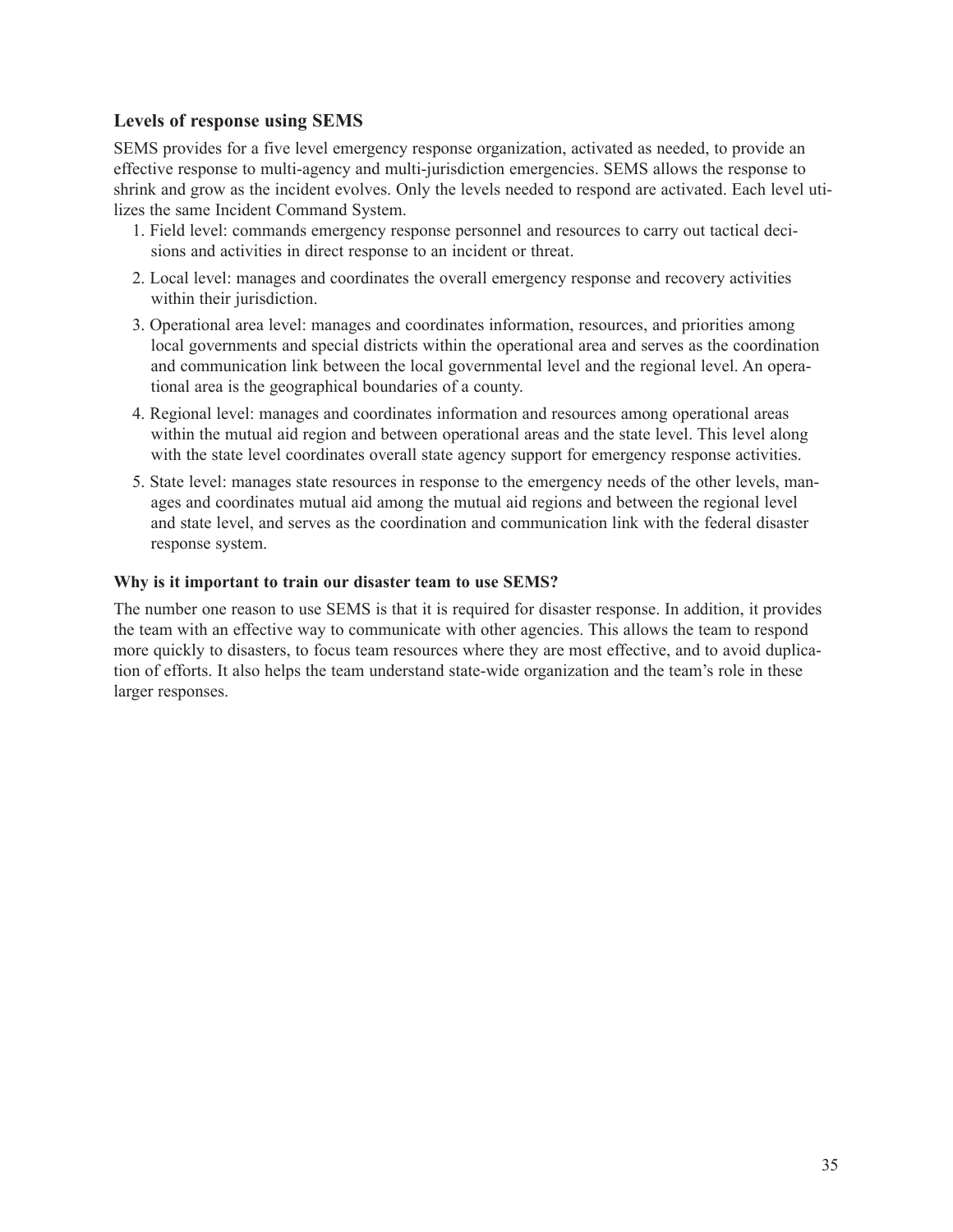# **Standardized Emergency Management System in the Emergency Operations Center**



The Standardized Emergency Management System (SEMS) provides the model for all levels of emergency operations—local, regional and statewide. During a disaster the SEMS serves as an "incident command system" (ICS) with a manager (the "incident commander") to coordinate leaders in each of four areas—operations, planning/intelligence, logistics and finance/administration—through a definite chain of command. The ICS is set up in an Emergency Operations Center, where the leaders of each unit can be present at a single site in order to quickly facilitate communication and coordinate the response. If a need exists, for instance, at the local level, the person in charge of filling that particular need may contact the person who serves in a parallel position at the regional level—that person may be able to access resources located elsewhere. The Animal Services Coordinator ( $\mathcal{R}$ ) is a veterinarian, animal control officer or other knowledgeable person trained in disaster response, animal care and animal rescue.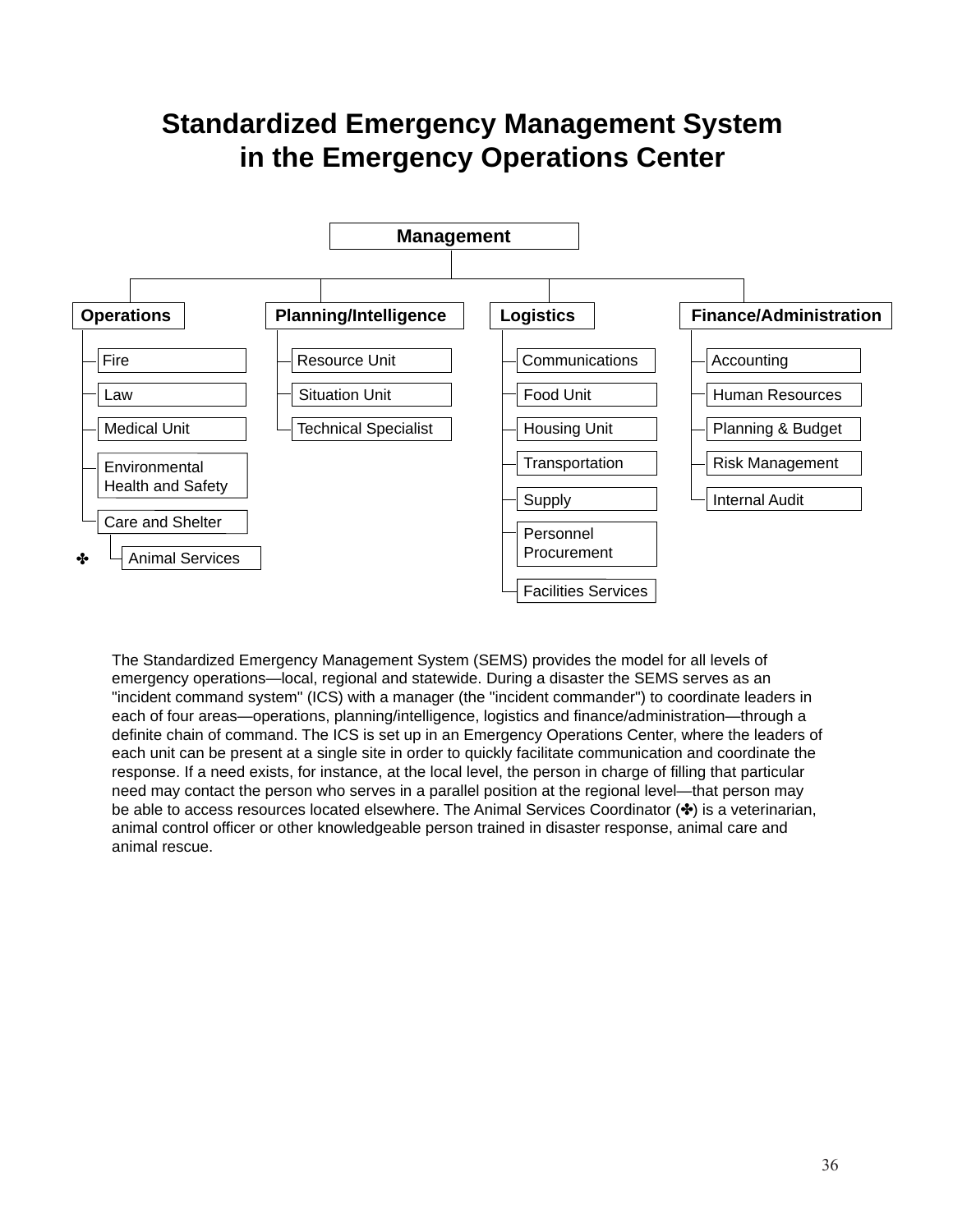# **Animal Services Branch**

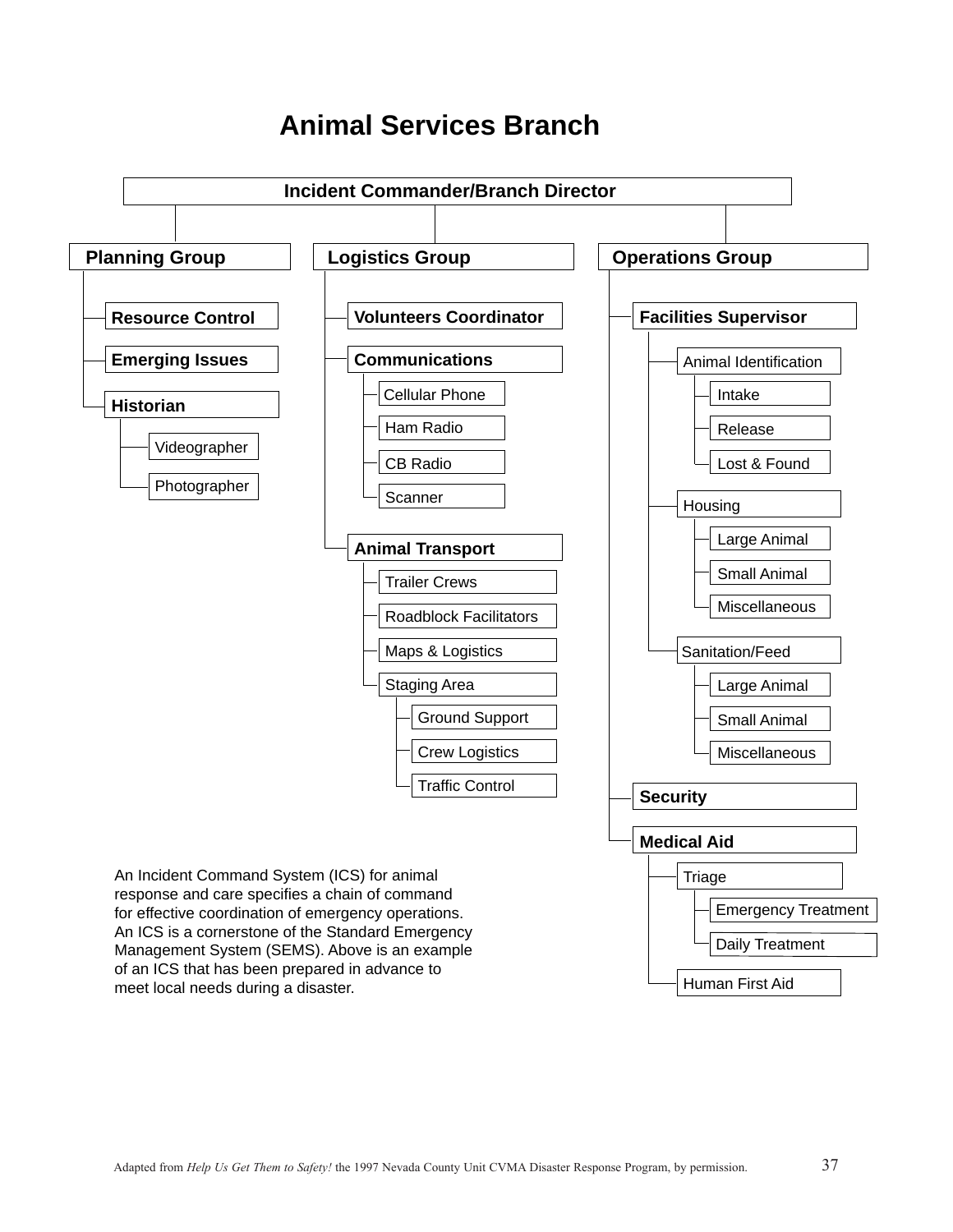#### **SEMS in action**

The key to SEMS power and the ICS is the system's ability to shrink or grow as the incident demands. In a small disaster, the Incident Commander may fill all ICS roles. As the size of the disaster increases, (s)he may activate committees, officers and other team members to fill team's needs. Each time the number of people working under one supervisor exceeds 5, that person can create another level of supervision to maintain the optimum ratio. This process is simply reversed as team needs decline. By dynamically controlling team structure and size, optimum communication can be maintained with a minimum of confusion or redundancy. Please review the following examples.

The Veterinary Disaster Team receives an activation call from the local OES:

- 1. There has been damage to a house on the edge of town and help is needed caring for the owner's two dogs and one cat until the owner can return to his house. The Veterinary Coordinator would be the IC and would probably need little help locating boarding facilities or a foster home for the animals.
- 2. A fire involving a large apartment complex and several blocks of houses has left 20 cats and dogs injured and in need of medical attention and housing. In this case, the OES officer would be the IC. The Veterinary Coordinator would be acting under Animal Control, who would be acting under the IC. The VC would need to activate the small animal response coordinator, the supply committee, and the volunteer coordinator. The VC would brief these coordinators on the situation, and they would in turn activate other team members as necessary to provide for the immediate response and the housing needs of the injured animals.
- 3. A levee unexpectedly gave way, flooding an entire town and forcing most of the residents to evacuate without their animals. The area is under a stage 2 roadblock and a significant number of small and large animals are stranded in the water. As in #2, the VC would be working under the Animal Control arm of the ICS. This case would require activation of both the large and small animal response coordinators, all committee members, the public information officer and probably all team members. By having volunteers respond to the volunteer coordinator, who then works with the response coordinators under the supervision of the VC, the team can efficiently and rapidly mobilize and begin addressing animal needs.

#### **Role of the primary veterinary coordinator before a disaster**

The Veterinary Coordinator has a number of responsibilities assigned by the CVMA. You are designated to complete the county guide and send a copy of completed guide to CVMA and to the Disaster Response Committee of the local VMA. CVMA will keep one copy for backup reference and will reproduce copies for the Coordinator to distribute to the appropriate agency contacts.

The Coordinator must select at least one Assistant Coordinator to serve as resource contact in the event that the Coordinator is unavailable and to aid the coordinator in the event of a major disaster. Both the Coordinator or Assistant Coordinator must be available at all times to respond to disasters either by phone or pager.

The Coordinator serves on the Disaster Response Committee of the local VMA. The Coordinator and alternates should attend appropriate media training provided by CVMA. It is also recommended that the Veterinary Coordinator join the disaster committee for their local American Red Cross chapter, and the VC should work closely with the American Humane Association, which has extensive experience in disaster planning.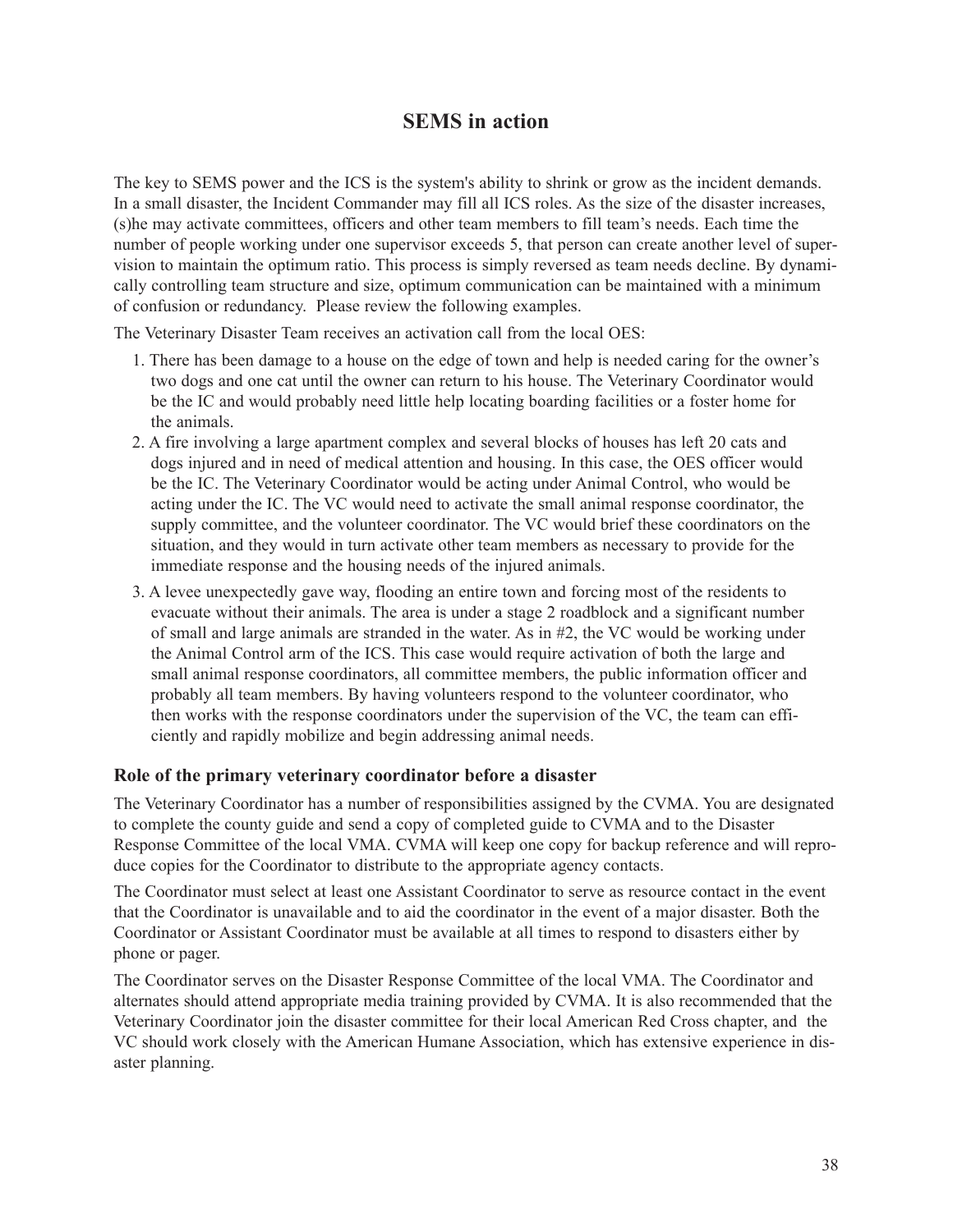# **Some Key Elements in Developing a Disaster Plan for Animal Care**

#### **Identify the most likely disasters in your area**

Preparing for all disasters–although it may not seem practical–would be tremendously helpful in dealing with disasters actually encountered. Possible disasters to consider include: earthquake, fire, flood, landslide, oil spill, toxic spill, disease outbreak (domestic or wild animal, human), riot, act of terrorism, bomb, plane crash, explosion, extreme heat or cold, drought, heavy snowfall, avalanche, high wind, tornado, hurricane, volcanic eruption, or nuclear fallout.

Consider the impact of each disaster you have identified. Determine the areas likely to be affected by different disasters, average duration of disaster and problems that may arise because of the disaster to confound the issue. For example, an earthquake only lasts seconds with aftershocks over a period of days, but the damage can be severe. Often damage from the earthquake can lead to secondary problems such as spreading fire, contaminated water and extensive power outages. Remember, anytime warnings are put out to the human population or evacuations undertaken, sister plans for animals should be activated.

#### **Assemble a disaster response team (see page 45)**

A personnel list should be developed prior to any disaster. Individuals included in your disaster response team should be farm advisors, 4-H Youth Development advisors, other appropriate DANR personnel, and veterinarians or other individuals who may strengthen your disaster response team. Special skills, training or experience can determine where volunteers may best be utilized. Work with the Health Department to insure all animal responders have pre-exposure rabies and tetanus vaccinations made available to them.

#### **Survey existing laws**

Certain agencies and groups are designated by law to handle certain situations in the state involving animals (e.g. control of stray animals may be the responsibility of county animal control agencies or local humane organizations.). The disaster committee should research the responsibilities of various agencies (see "Role of the California Office of Emergency Services," etc. on page 7). If there are any overlapping functions, a written memorandum of understanding (see page 12) should be developed that specifically identifies each agency's function.

Local regulations regarding foster or adoption of lost or abandoned pets should be defined. Regulations governing carcass disposal should also be reviewed. Natural resources and wildlife agencies have legal responsibility for wildlife, thus care of wildlife affected by disasters must be coordinated through these agencies. Volunteers may become "Disaster Service Workers" registered with the Office of Emergency Services (OES). Volunteer veterinarians may be immune from liability for rendering services in an emergency under Article 2 of the Veterinary Practice Act.

#### **Take an animal census**

A census should be taken of the animal population in your area. Include the location, type, and number of animals, including all livestock and poultry. Once this information is assembled, it should be keyed onto a map for easy reference. Emergency responders will be able to use the map to know immediately the location, type and number of animals involved in an emergency area.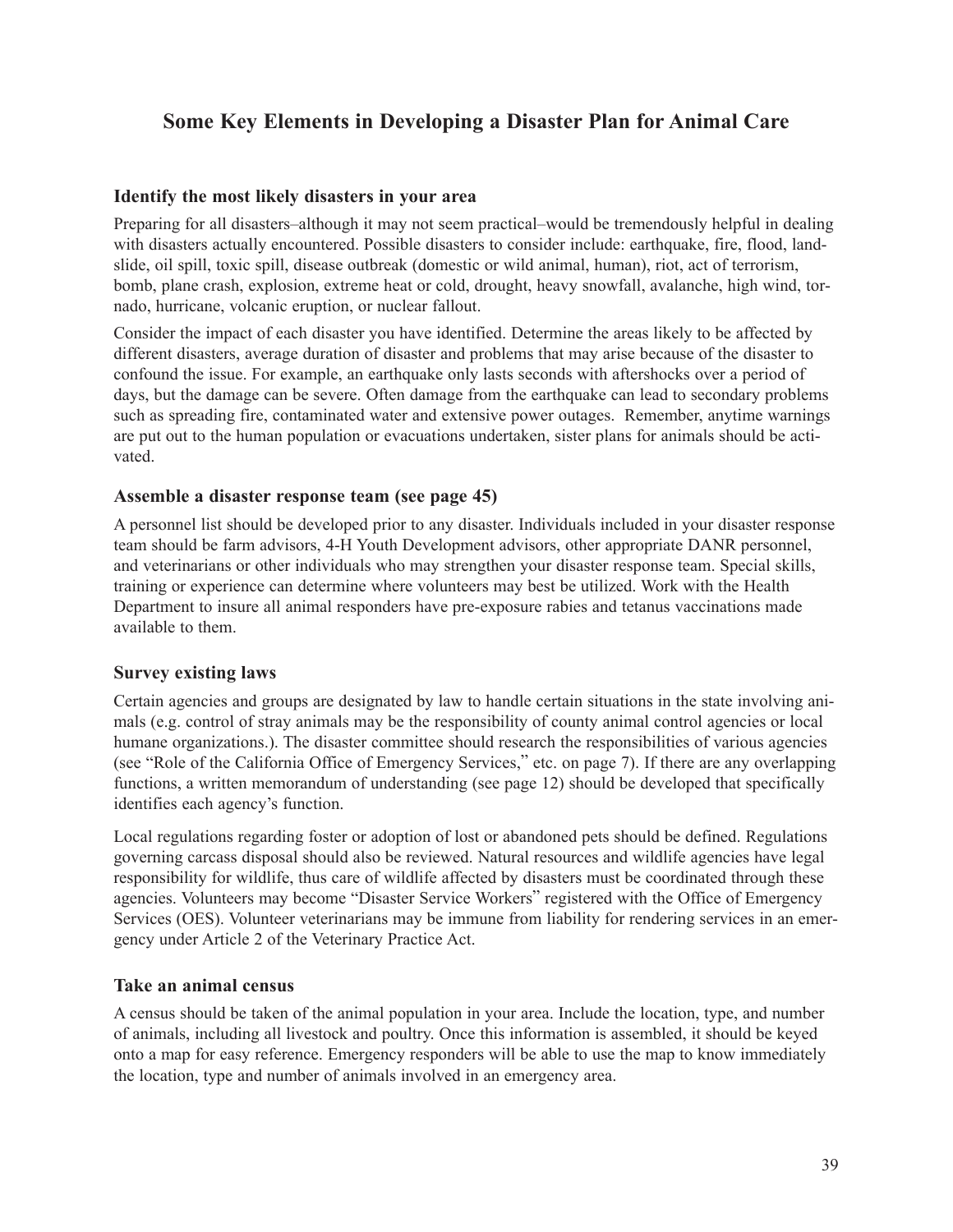**Companion animals:** Calculate the approximate number of companion animal located in your county as follows. First visit the California Department of Finance webpage (www.dof.ca.gov) and use the demographics page to determine the number of households in your county. Enter this number in the blank spaces marked  $(1)$ .

AVMA determined the average number of pets per household and distribution of pets to be:

| Percentage of Households Owning a Pet | Number of Pets Per Household |
|---------------------------------------|------------------------------|
| 316                                   | 1 69                         |
| 273                                   | 2.19                         |
| 4.6                                   | 2.74                         |
| 15                                    | 2.67                         |
|                                       |                              |

You can then multiply these figures together to get an estimate of companion animals in your county.

| Dogs:   | $(1) \times 31.6\% =$ | $x 1.69 =$<br>(3)              |
|---------|-----------------------|--------------------------------|
| Cats:   | $(1) \times 27.3\% =$ | $x 2.19 =$<br>(3)              |
| Birds:  | $(1)$ x 4.6% =        | $x 2.74 =$<br>(3)              |
| Horses: | $(1)$ x $1.5\% =$     | $x 2.67 =$<br>$\left(3\right)$ |

Total: add all numbers labeled with (3)

The Department of Natural Resources may be able to provide some estimates as to the location, type and number of feral animals in the area.

**Large animals:** The State Department of Agriculture can provide numbers for brucellosis tests for cattle and Coggins registrations for horses. Directly contacting commercial operations, large animal veterinarians and farriers will provide your team with the most accurate information regarding the location of animals. It will also provide you with an excellent opportunity for public education.

Once you have developed contacts with these operations, you can forward them preparedness brochures and encourage them to develop their own disaster evacuation plans. By helping them understand the risks to their operations and providing a means to decrease those risks, you can greatly decrease the impact of a disaster before it ever occurs. Once these plans are completed, they should be filed with Emergency Management or Animal Services, so that facilities can be checked by the assessment team following a disaster.

**Exotics:** These are defined as animals not native to the state or those normally found to be wild. The State Game & Fresh Water Fish Commission may be contacted with a list of zip codes for your county from which they can provide the number of exotics permitted in your county. However, no permits are required for a variety of pocket pets and birds, which are more appropriately classed as companion animals.

Care for exotics following a major disaster falls under the authority of the California Department of Fish and Game. Information received by your team regarding care of wildlife or exotics should be forwarded to the CDFG contact in your county.

#### **Assess local resources for animal rescue and care**

In addition to people who are willing to volunteer for animal rescue and/or animal care, team members can assist by working on committees to identify and cultivate a variety of resources (see page 45).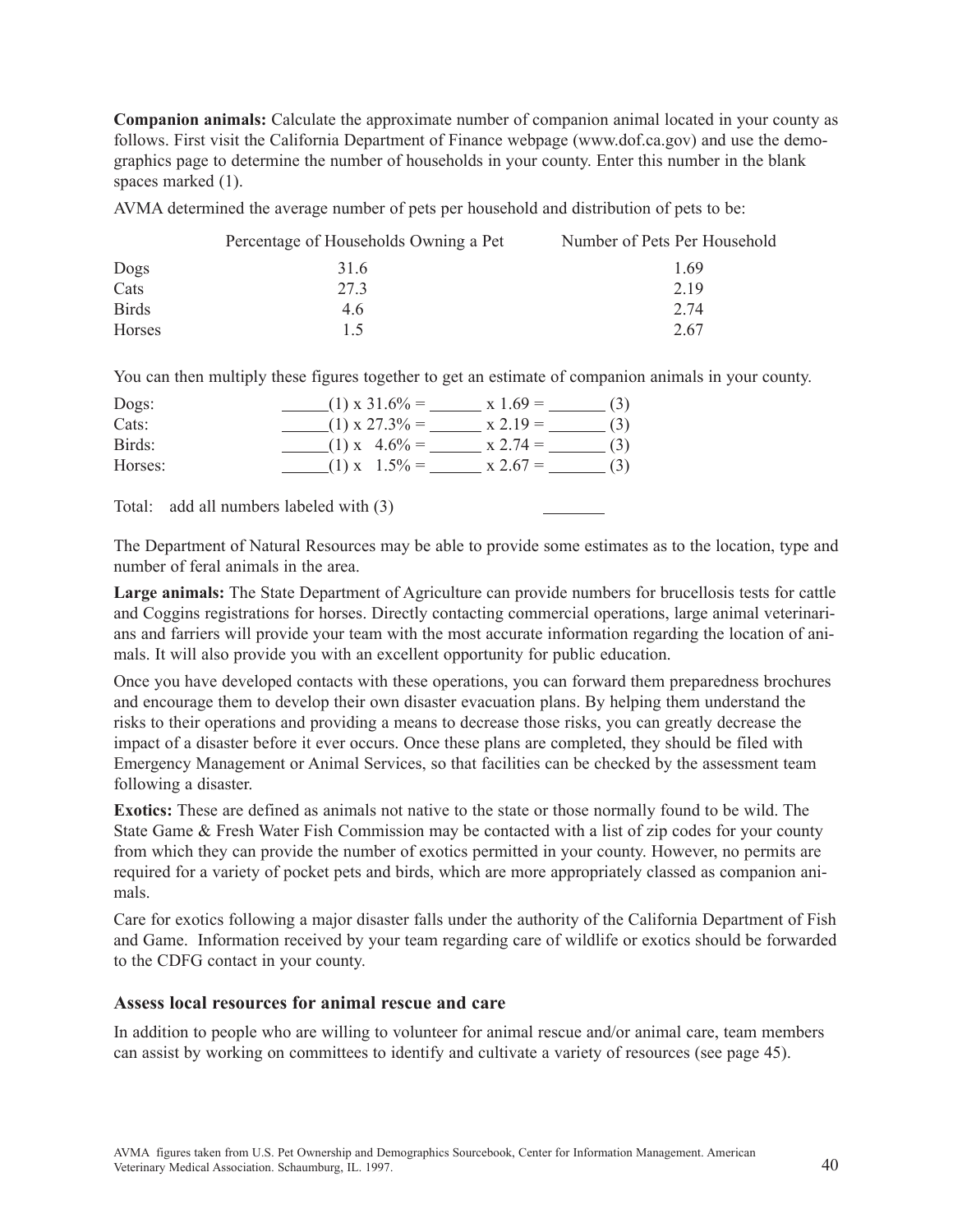#### **Determine an incident command system**

An example of an incident command system is included in this guide. Individuals listed as personnel should be notified of their responsibilities, where they fall in the chain of command and how they will be directed to respond. The success of any emergency operations plan depends on the effectiveness of the chain of command. Voluntary helpers usually are plentiful at the time of a disaster. Coordinating their efforts is the challenge.

#### **Provide alternative communications resources**

Phone lines are often down during a disaster. Coordination with the Office of Emergency Services (OES) and fire, police and rescue squads is important. A "phone tree" that organizes communication should be arranged to prevent unnecessary overloading of the phone lines. Some OES offices have telephone autodiallers that they will make available to you for use instead of establishing your own phone tree.

A list of people willing to provide ham radios, cellular phones, portable satellite telephones, facsimile machines, walkie-talkies and expertise regarding their use should be obtained (page 32). Prior arrangements can be made with phone companies to establish open lines between the disaster team's headquarters and the EOC (Emergency Operations Center at the Office of Emergency Services). Communications for responding to disasters can also include pagers and numerical codes (e.g. "1111" means "meet at primary animal shelter"). Responsibility for communications can fall to the Communications Committee (page 46).

#### **Plan for the care of injured, sick and stray animals**

Care of sick or injured animals will depend on the conditions at the emergency site. In some cases, normal veterinary procedures can be used. In others, a triage system will have to be developed, especially if there are mass casualties. Decisions regarding treatment versus euthanasia should be made by a licensed veterinarian. Stray animals need to be caught and confined, or euthanized by the appropriate officials. Plans need to be developed in advance, then modified for specific circumstances during a disaster. The primary concern in handling sick, injured or stray animals should be to alleviate an animal's pain and suffering and to provide normal treatment, if possible, while minimizing injury to human beings and preventing/controlling the spread of zoonotic diseases.

#### **Prepare a master plan for disaster**

The team should develop general procedures and protocols that are appropriate for responding to any activation situation. This plan should encompass all aspects of disaster response from planning through team inactivation. Modifications to this boilerplate for each individual type of disaster should be noted, but the response will function more efficiently if the general plan is standardized.

The easiest way to develop this plan is to visualize the entire disaster response from start to finish in a sort of table-top exercise. There is a (insert type) disaster. How would the team be activated by the government? How would volunteers be contacted? Where would they meet? Do they know this location in advance? What about supplies? and so on. Repeat this procedure for a number of different types of disasters. As you do this, you will begin choreographing the response in your mind and recognizing things that can be standardized. Once it has been transcribed to paper at this point, team members can start looking for gaps in the plan and sections that require clarification.

Remember, the master plan is a work in progress. It will continue to improve with each planned exercise and each response. Don't allow the fear of missing a few details to become overwhelming. Just remind yourself of all the progress you have already made.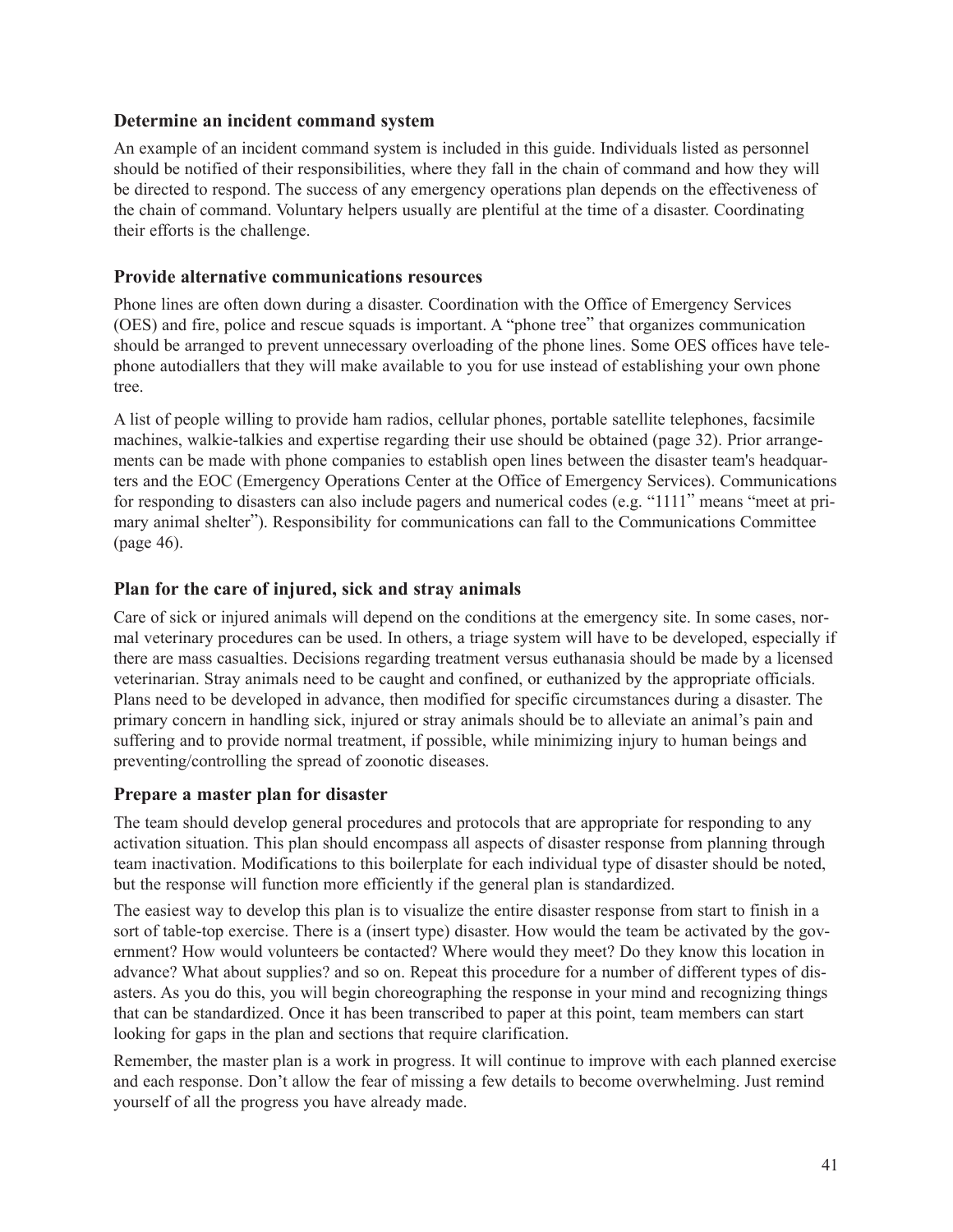#### **Provide training sessions for all key personnel**

All key personnel must be educated about their responsibilities in order to function efficiently. This may be done using training sessions, handouts, and other educational modalities. Certain training courses may be required by the county OES or other agencies in order to be recognized as a partner in disaster response. Disaster Service Workers may obtain identification cards after completing the required SEMS training and filling out the necessary paperwork.

Disaster training is also provided by the CVMA at its annual meeting and in workshops advertised in the California Veterinarian (journal of the CVMA). Training is encouraged for all veterinary participants in the disaster preparedness program. In addition, the veterinary team should engage in several training exercises throughout the year–at least some of which should not be announced ahead of time. A mixture of table-top, functional and full-scale exercises should be used, all of which require written scenarios or scripts.

*Table-top exercises* involve running personnel through the main steps in a response and the main roles of different individuals. They are a good way to find flaws or inconsistencies in your standard operating procedures (SOPs). Like table-top exercises, *functional exercises* are generally confined to the team EOC or a classroom, but they involve more dynamic situations and players receive information as they go along. *Full-scale exercises* are basically disaster dress rehearsals. They take place in the field, tend to involve more agencies or groups, and allow the team to put everything it has learned into action.

One general recommendation on planning exercises is to contact your local OES officer before you get started. They have a lot of experience in organizing training exercises and can offer guidance and assistance in setting up exercises. Your local OES officer is also the person who will make the decision on whether to offer you access to training exercises conducted by their office.

Each exercise should begin with a team briefing–just as any activation would. This is a time to make announcements and clarify the mission. It is also a good time to distribute surveys to members which can be filled out throughout the exercise; a sample is enclosed on page 61. Once the exercise begins, it is important to have designated moderators who can monitor the progress of the exercise and make adjustments as needed. Above all, do not make an exercise so challenging that it no longer is fun for participants! Team members are volunteering their own time and won't return if they have a bad experience.

At the conclusion of each exercise, gather team members together for debriefing. Emphasize the positive things you noticed and ask others to contribute their comments and criticisms. Share suggestions and feedback that people had listed on their surveys. After debriefing, write up a summary of the exercise. List the things that need to be improved (and how you intend to improve them) as well as exceptionally strong points about the response. This will show members their feedback is taken seriously and will allow them to incorporate changes while the response is still fresh in their minds.

#### **Designate a public information liaison**

Prior to events and emergencies an individual (e.g., media liaison or public information officer) should be designated to provide information to the public as necessary. This person should be familiarized with the press release policy of their local OES office, as will as with CVMA protocol.

#### **Complete CVMA Disaster Reports and team reports**

It is important to complete CVMA disaster reports on every disaster of any size that you respond to in order to identify problems in the general response that should be addressed on a large scale. It will also facilitate collection of data for analysis on disaster medicine. Finally, collecting and reviewing this information as a team will allow you to highlight all the things your team did well and your weaknesses so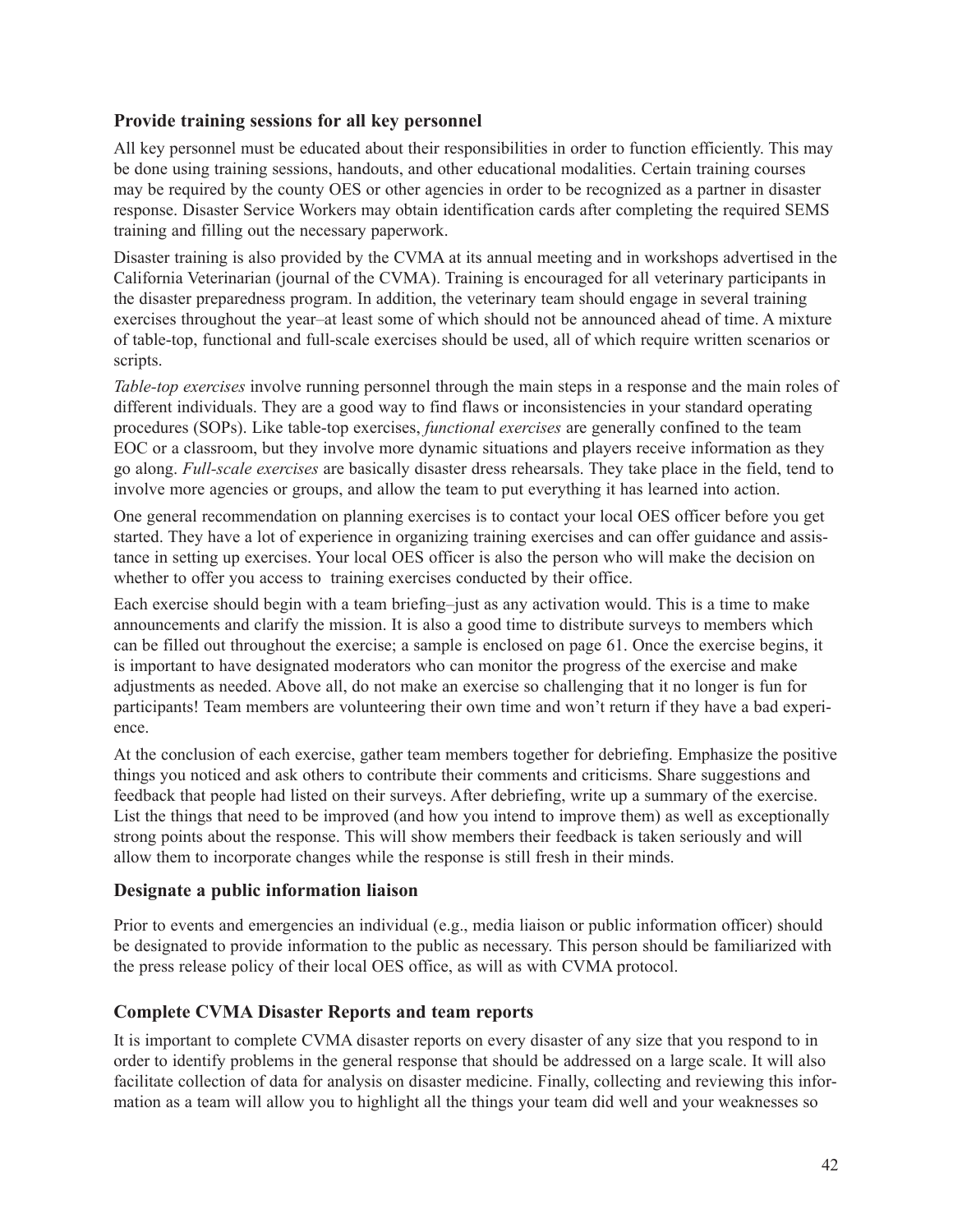that you can improve as a team. The team report should include a variety of general and specific information, including the following:

#### **General Information**

- 1. Nature of the disaster
- 2. Date and duration of the disaster
- 3. Geographical Boundaries (e.g., address, county, area)
- 4. Number of animals affected (list by species)
- 5. Number of animals treated and released to owners
- 6. Number of fatalities (list by species)
- 7. Number of stray pets claimed by owners
- 8. Number of pets unclaimed by owners
- 9. Number of pets placed with new owners
- 10. Injuries of volunteers (if appropriate)

#### **Veterinary Response Information**

- 1. Number of veterinarians donating services
- 2. Number of registered veterinary technicians and veterinary staff donating services
- 3. Number of veterinary clinics that received patients (list species and number assigned to each clinic)
- 4. Total number of veterinary hours

#### **Contributors: to be used for acknowledgements**

- 1. Name
- 2. Address
- 3. Brief Description of Contribution

#### **Develop disaster preparedness programs**

Public education is your best disaster plan. By educating the public and encouraging private and professional development of disaster plans, you can greatly mitigate the impact of disasters. The final goal in developing a successful disaster plan is to educate the public sufficiently to make the plan unnecessary. There will always be individuals who need help, but the *goal* is to make your team redundant.

Encourage all veterinary clinics and services to develop written disaster plans, including tie-down systems for trucks and mobile units, regardless of their interest in assisting in disasters. If they must evacuate, pre-plan an evacuation to another clinic that is not in jeopardy. Emphasize to clinics that wish to house animals during the disaster that precautions such as hurricane shutters and proper construction of the facility are essential. All disaster plans should be submitted to the appropriate government agency for inclusion on the post-disaster assessment list.

There are a number of informative brochures at the California Department of Food and Agriculture website (www.cdfa.ca.gov) that can be printed for distribution to local veterinarians, livestock producers and youth groups. Other helpful information is included in the Public Education Section of this guide.

Your team might increase public awareness by encouraging pet supply stores to develop animal disaster preparedness kits for display in a prominent location. Stores might offer a 10% discount on the complete sale for anyone purchasing such a kit to help increase public awareness while improving the stores' public relations.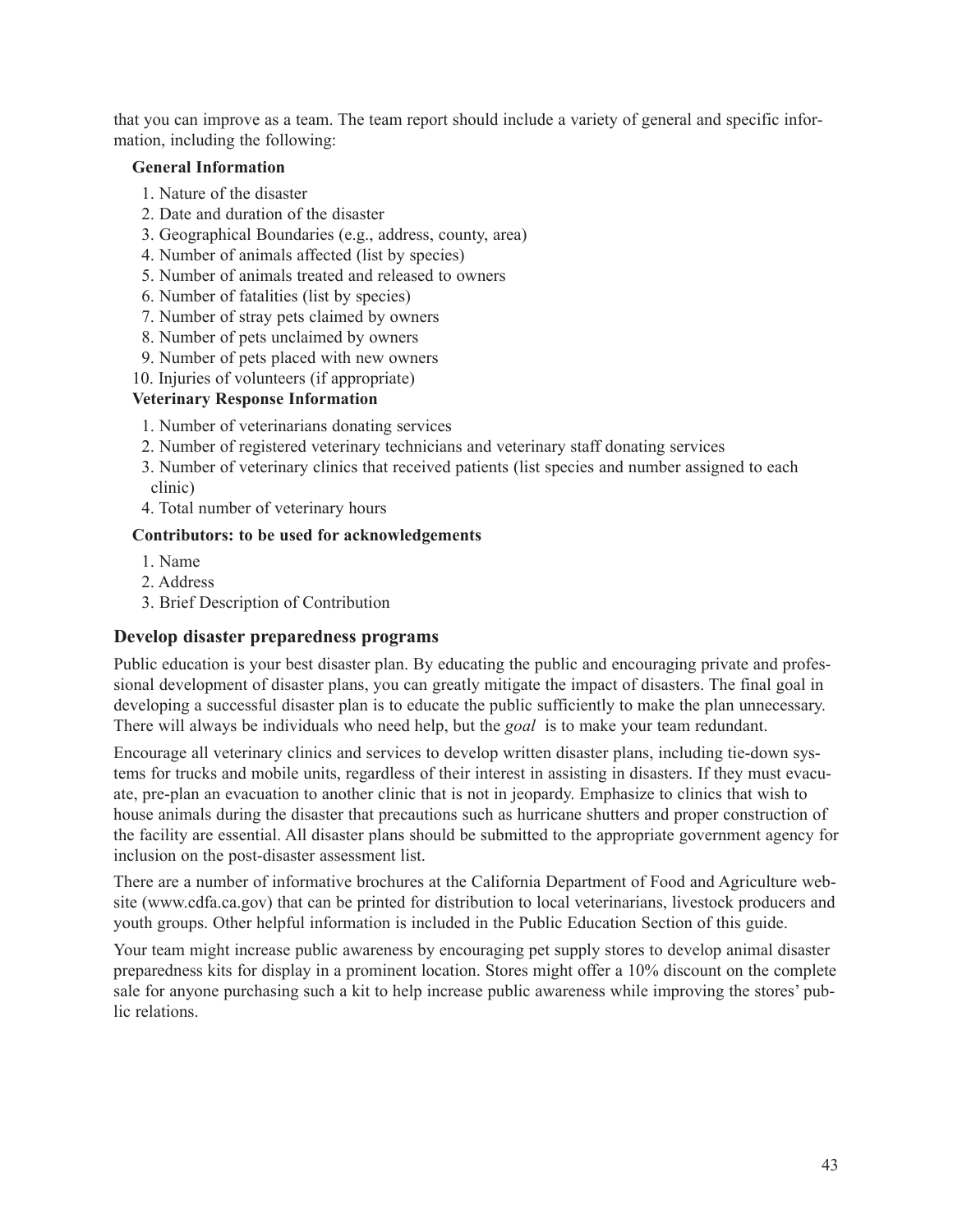# **Forming Your Veterinary Response Team**

- 1. Call each veterinary clinic in your area and ask if you can mail/fax a veterinary questionnaire (see page 59) about your new Veterinary Disaster Team (VDT).
- 2. Invite your staff and clients to join your VDT. Identify and assign support functions that can be handled by non-veterinary volunteers. There are many roles on the various recommended committees that do not require veterinary experience.
- 3. Form your Primary Veterinary Disaster Team from the clinics and individuals that responded to the questionnaire. This group will make policy decisions, edit the enclosed supply list, and divide up organizational tasks. The Primary Veterinary Disaster Team will take the lead in an actual disaster.
	- a. **Supply and Equipment Section**: this section would develop a list of supplies for hands-on animal care during an emergency that includes suppliers. The section would also make provisions for the feeding of both animals and human caretakers. A depot could be stocked with a minimum amount of supplies.

Existing facilities such as feed mills, veterinary hospitals, hardware stores, pharmaceutical distributors and poison control depots may serve as sources. Also consider unorthodox sources of supplies. For example, empty and cleaned 5 gallon buckets from local paint stores make excellent water buckets.

Useful forms and lists can be found on pages 28-31 and 72-74 along with instructions for their use. Don't forget the importance of sending out thank you letters after a response to any businesses or individuals who contributed resources or supplies to the team. This is your best means of retaining support and recruiting additional sponsors.

The supply section is also responsible for getting adequate copies of all necessary forms and storing them with other supplies. Some of the forms are designed to be printed using carbonless duplicate or triplicate for legal purposes (pages 66, 69, 70, and 78). Notations at the bottom of these forms instruct volunteers how to distribute the copies.

b. **Transportation Section**: this section would provide for assistance to vets and animal shelters, zoos, etc., if they needed to evacuate. A list of the types of vehicles that could be used to evacuate animals and the sources of such vehicles should be prepared in advance (see page 22).

The section would also provide for shipment of animal care supplies to outlying areas and to care facilities from the central distribution location. Finally, it would procure necessary equipment for tie-down systems for trucks and trailers.

Routes for evacuation must be coordinated with the Department of Transportation and EOC. These routes should be separate, if possible, from routes used to evacuate people.

- c. **Shelter/Evacuation Site Section**: this section would attempt to secure properly constructed buildings which would agree to shelter people and their pets if County Animal Control cannot oversee it (see page 25).
- d. **Volunteer Coordinator(s)**: this section is responsible for the recruitment and screening of volunteers for placement in appropriate positions. During a disaster, these coordinators are also responsible for coordinating feeding of volunteers with the Supply Section and assessing volunteer well-being. If morale seems low, organization of a stress-relieving event during a lull in relief work may be warranted. Also, Red Cross mental health workers may be requested to assist with demolarized volunteers.

Convergent volunteers, volunteers responding to media coverage of the disaster, should be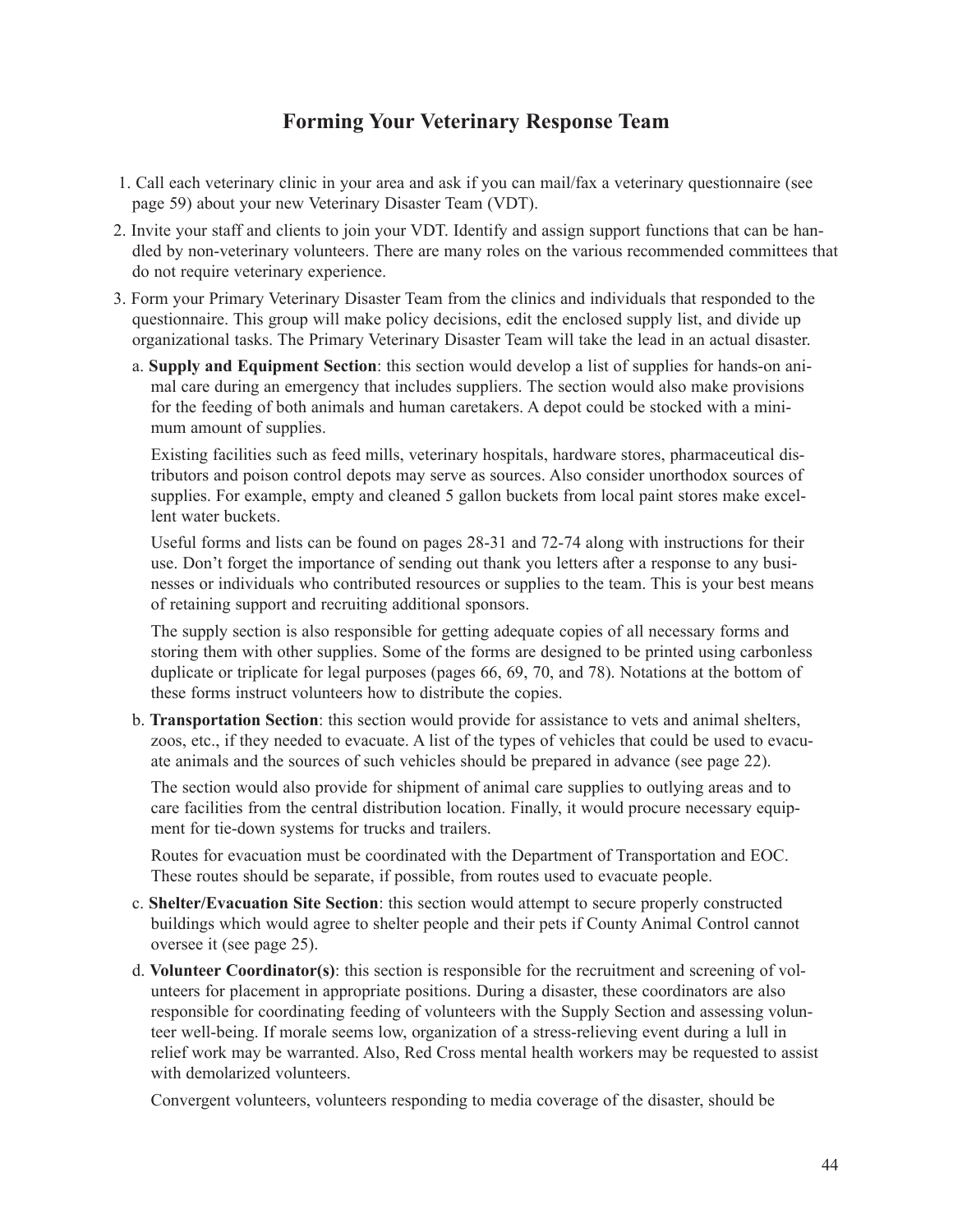instructed to fill out volunteer applications for future disasters. It is important that these volunteers understand how valuable their help can be, but that they cannot be utilized without appropriate training and certification as Disaster Service Workers. It is very rare that any willing volunteer cannot be properly used if appropriately screened and placed.

- e. **Identification Section**: this section is responsible for arranging the necessary training and identification cards for team members in coordiation with County OES. Identification procedures for animals would include development of systems for photographing and tracking animals with appropriate paperwork. And, finally, this section would also need to develop a system for photographing and recording details of dead animals.
- f. **Communications Section**: this section would develop a plan for communication between the various animal care sites, distribution centers, County Emergency Operations Center, etc. A list of people willing to provide communication resources should be developed and periodically updated. Prior arrangements can be made with phone companies to establish open lines between the disaster team's headquarters and the EOC (see page 32).
- g. **Animal Care Section**: this section would be responsible for training assigned volunteers to provide hands-on animal care such as exercising, grooming, sanitation of animal facilities, etc. This section should include veterinarians, veterinary technicians and other medical personnel.
- h. **Animal Rescue Section**: this section would determine if your county plan contains provisions for the placement of search and rescue teams throughout the county. If so, this section would work to add an animal component to each of these teams. This will facilitate treatment of animals identified by human SAR teams.
- 4. Contact your local OES officer. Outline your goals and how you wish to assist. Discuss how (s)he would like to have members of your team identified (by ID card etc.) to allow access to disaster sites. Have volunteers sworn in as Disaster Service Workers. Work with your OES officer to draft a memorandum of understanding to formalize the cooperation between your team and the other disaster service providers. This individual will be key in developing relations and cooperation with the organizations listed below.
- 5. Contact your Animal Control, Animal Regulation, HS or SPCA disaster coordinator. Decide how you can best work as a team to meet the needs of animals affected by disaster. They will welcome your support and expertise.
- 6. Contact the Red Cross and Salvation Army to inform them that you are there to assist them when pet owners, affected by disaster, begin to report to their shelters with their pets.
- 7. Complete the one page summary of your team members and mail to CVMA. If you practice in a state other than California, give your one page summary to your local veterinary association and your state veterinary association.
- 8. Have exercises to practice your response (see page 42). The more you practice, the better your response!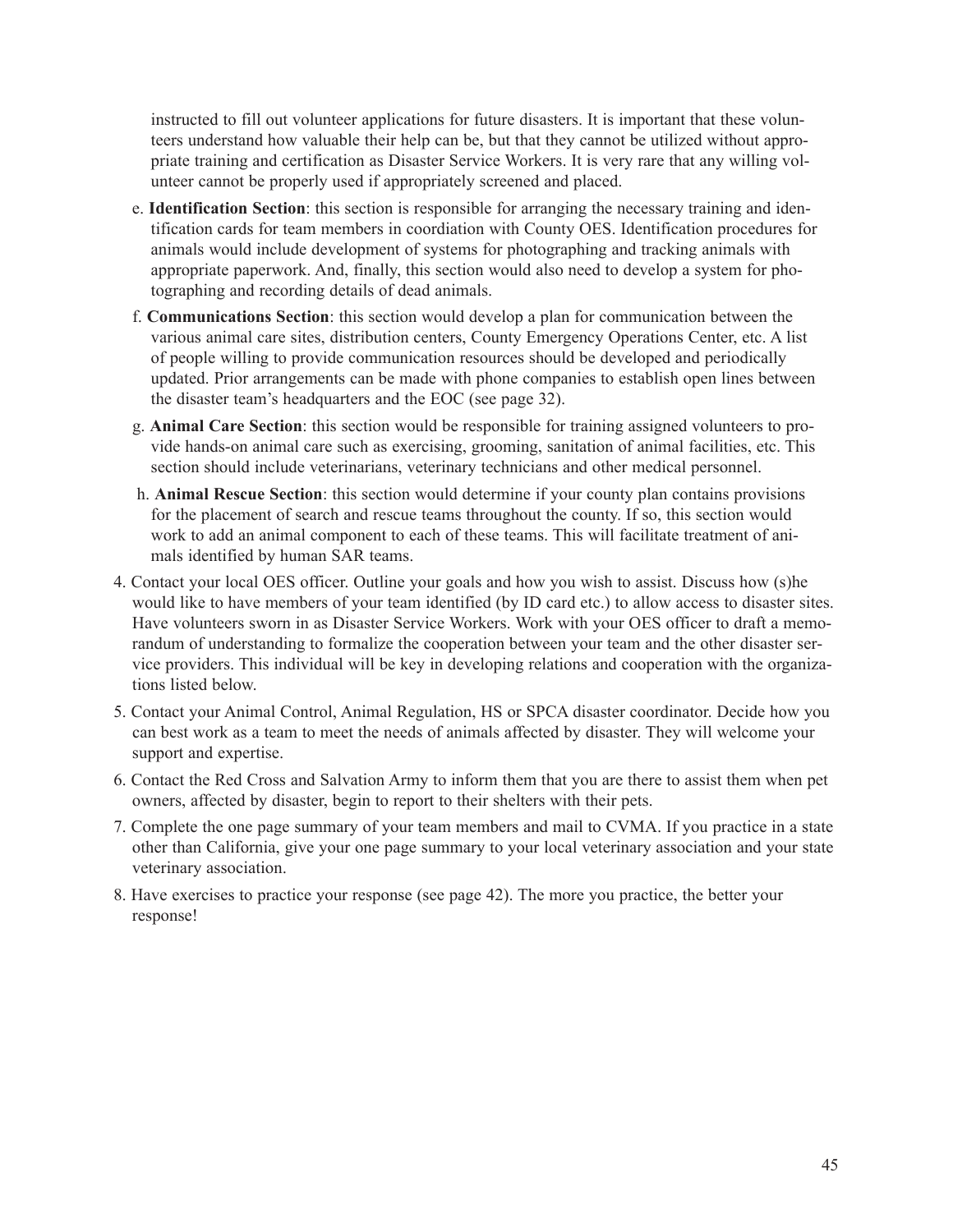# **Immediate Response Flowsheet**

Legal and medical protection is provided to State Disaster Service Workers only if the team has been activated by the local Emergency Services representative. It is important, therefore, that the team not be self-activating.

1. Following team activation, the Veterinary Coordinator will go to the Emergency Operations Center (EOC) to get the mission. If the primary Veterinary Coordinator is unable to go to EOC, the alternate coordinator will report.

The VC will then go to the designated Command Post to brief the team on the mission (open phone line, probably coordinator's hospital or home). Prearrange members of disaster team to automatically meet at command post if unable to contact by phone.

Veterinary clinics should check in by calling the local phone number and an out of state contact phone number which is determined in advance. The out of state number will allow individuals to report their availability when local lines have been shut down but the system is still intact. These phone numbers are only used for reporting whether or not the clinic can receive patients. If clinics cannot get through, they should report their status via ham radio or to the local police department.

2. After assessing the extent of the disaster, a temporary shleter site should be set up in the least affected area. This may require moving the command post and setting up alternate communications system. Alternate Veterinary Coordinators should be advised of the shelter site (by phone, ham radio, or a note posted at a predetermined location).

The VC will survey the temporary shelter site to record any preexisting damage to the property. They will complete the site evaluation form, sign it, and have the site owner/manager sign it to confirm the preexisting damage (see page 78).

The Veterinary Coordinator and the core volunteer team can then work together to set up the shelter site.

- 3. The planning team will then develop an action plan and set an operational period, for example:
	- a. Map the extent of area affected.
	- b. Determine the number of veterinary hospitals needed for treatment and housing. Check the veterinarian call-in number and the veterinarian out of state call-in number to determinewho has checked in to help with the disaster. Provide the estimated need and list of available volunteers/clinics to the volunteer coordinators.
	- c. Assess transportation needs and communication them to the transportation committee.
	- d. Identify liaison (e.g., veterinary coordinator or assistant veterinary coordinator) to communicate resources and needs of the team during the disaster to the resource coordinator for the disaster (Incident Commander) should the disaster become large scale.
	- e. Contact American Red Cross and locate Red Cross shelters. Coordinate transportation from Red Cross shelters to veterinary hospitals.
- 4. The communications committee should be working to develop alternate communications if phone lines not operating. They will activate the telephone chain of priority resources if phone line or fax is intact. Fax lines and cellular phones do not operate on public switch lines and are therefore more likely to be open during a disaster.
- 5. The supply committee should be notified that supplies you have in storage need to be delivered to the shelter site. If the disaster is severe, the committee should begin contacting pharmaceutical companies to insure adequate amounts of medications are available. There is a list of medications in this note-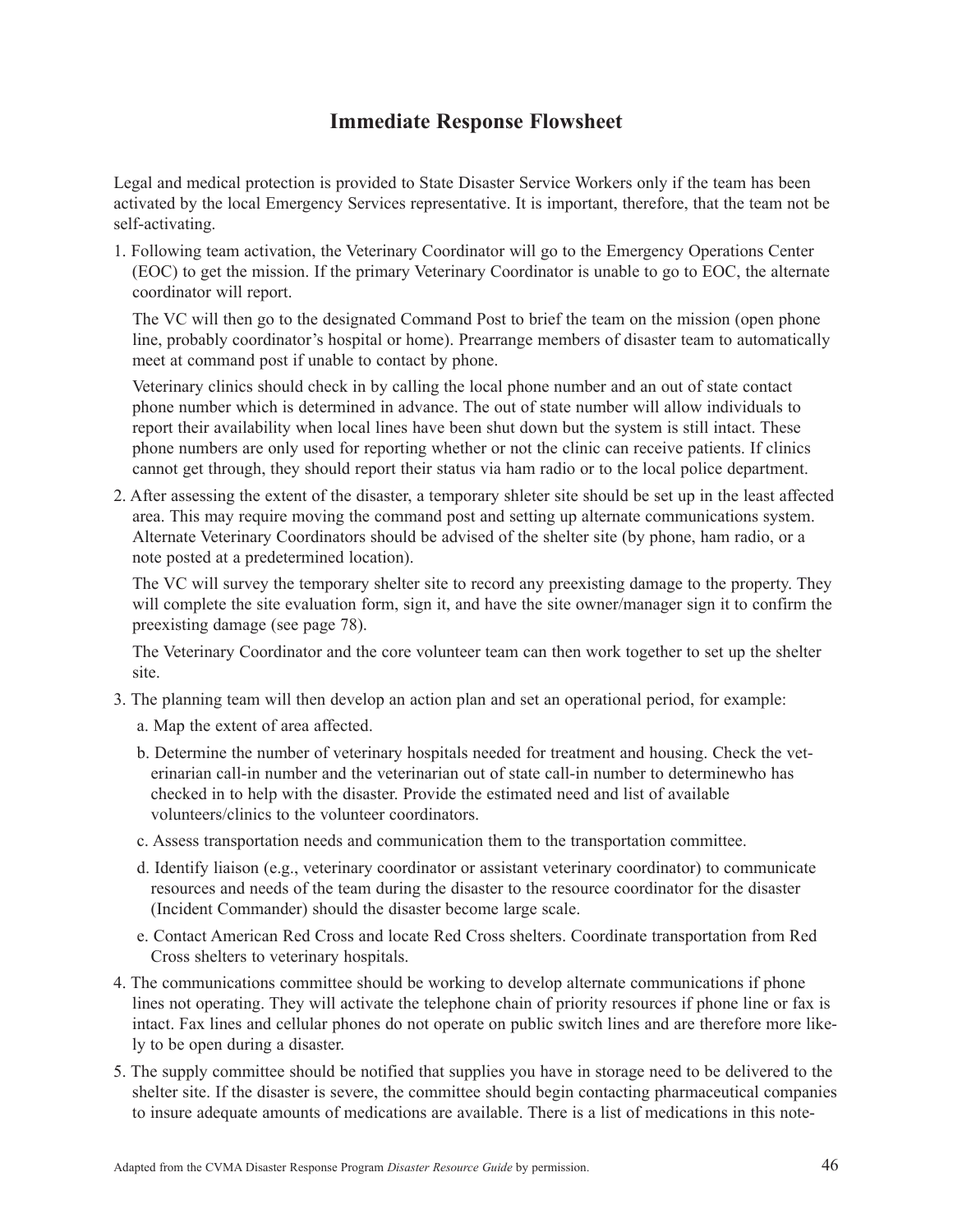book for review and editing on page 72.

If your response kit is being cycled into use at another location, it must be picked up and delivered to the shelter site.

- 6. Designate Veterinary Response Historians to record the disaster. A journal should be started immediately and previously identified photographers/videographers should be recruited to visually record veterinary efforts during the disaster.
- 7. Send out trained and certified personnel to assess animal needs during the disaster. Safety first! A good relationship with local agencies (city, county, state) prior to the disaster (especially local fire and police) may facilitate entrance to a closed area. ID Cards do not ensure automatic access to a disaster zone.
- 8. Formulate a safety plan and always review hazards prior to embarking on disaster assessments. Review with photographers/videographers as well.
- 9. The volunteer coordinators can begin scheduling veterinarians and volunteers to staff the shelter 24 hours a day, and should make up reasonable shift schedules for all volunteers and members of the veterinary disaster team. Refer staff to appropriate counseling if stress and fatigue are severe. Remember to brief all your volunteers as they are assigned tasks (operations, logistics, planning, financial).
- 10. Contact the local American Humane Association as they often are already coordinated with the Red Cross shelters for animal pick-up.
- 11. Work with the phone company to open a dedicated pet hotline number which can be communicated this to CVMA spokesperson, American Red Cross, and appropriate media resources for lost pets during and after a disaster.
- 12. Make it clear to all volunteers that the Public Information Officer is the *only* person that will give information to the media. Have them contact CVMA spokesperson in your area to send out media announcements.
- 13. Reevaluate and adjust your goals and operational periods regularly.
- 14. Determine when to demobilize your volunteers. Remember to express your gratitude to them.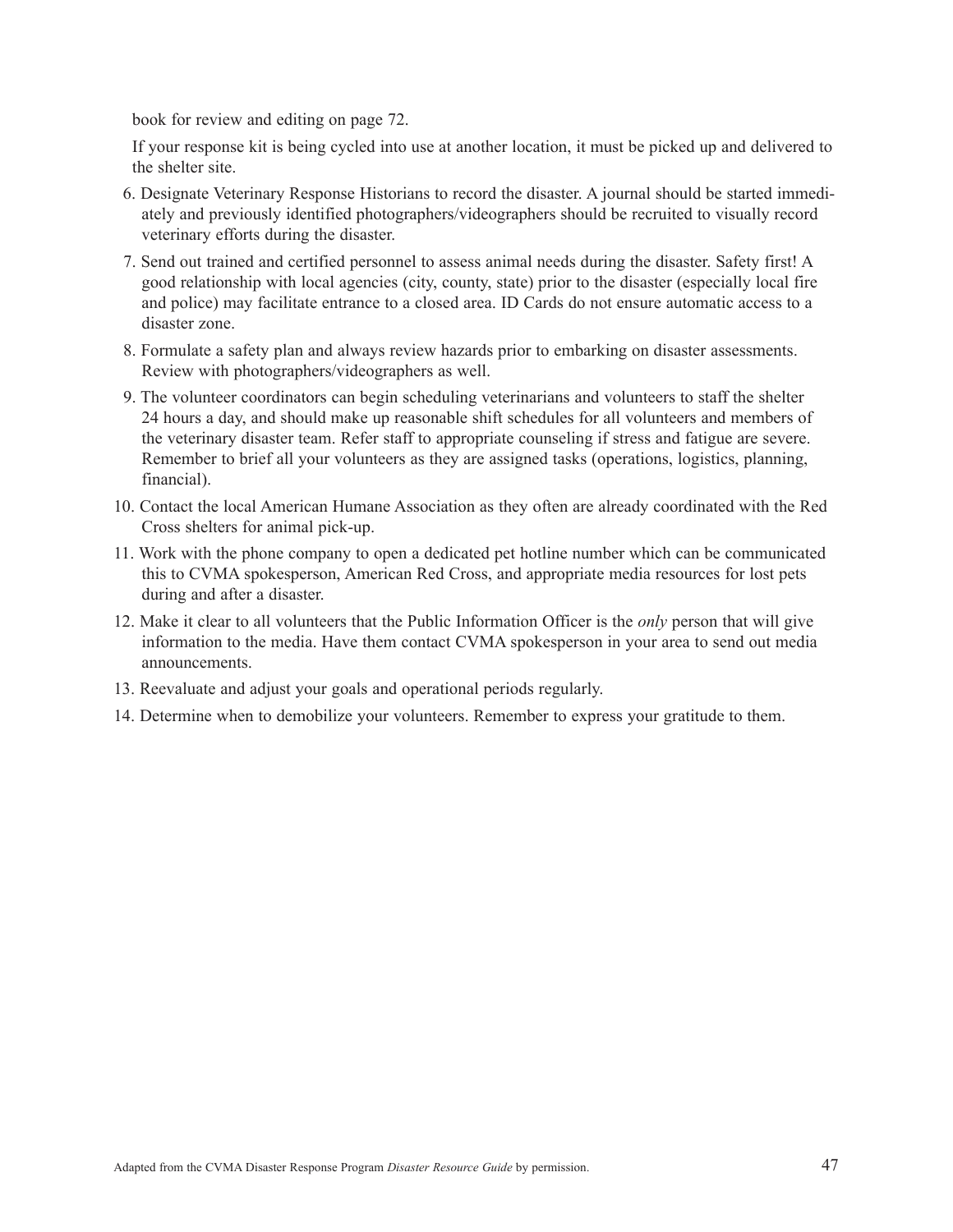# **Guidelines for Volunteer Animal Care Personnel**

#### **In General**

- This is a completely volunteer program. There is no team reimbursement fund available for fuel, damages, injuries, etc. Please check, however, whether food, housing and fuel needs are covered under the MOU for this disaster. Volunteers must provide their own medical insurance.
- In order to work at your triage animal shelter, all volunteers must be sworn in as state disaster service workers before assuming any duties. If a volunteer has not been sworn in, please notify the veterinary coordinator. Those transferring pets must also be sworn in as well.
- Do not talk to the news media yourself. *Only* the Public Information Officer speaks to the media. Please refer any reporters to the media liaison. If you are not sure who that is, refer them to the nearest person in charge.
- You must have completed appropriate training and have your ID card with you in order to be allowed on the crew.
- Vehicles, trailers and drivers must all have current insurance.
- Be sure your own animals are safe and cared for before you join the crew, even if you need to bring them with you.

#### **Protocol**

- *Sign in* before reporting to your team; *sign out* before leaving.
- If you are able to donate feed, please bring *only:*
	- grass hay, oat hay, bran, adult formula dog or cat food, potbelly pig adult diet
- Do *not* bring *(for livestock*: alfalfa hay, cubes or pellets; grain of any kind; supplements or additives) *(for pets*: puppy or kitten chow, or adult "performance" diet)
- Do *not* remove an animal from a cage or stall, exercise an animal, or feed an animal until your section leader gives you explicit instructions.

#### **Safety**

- There are no stupid questions. If you are given an assignment and the instructions don't make sense, ask questions until they do.
- Smoke only in designated areas.
- Report evidence of self-injury or illness to the volunteer coordinator.
- Please be careful. Avoid putting yourself or others in additional danger. You are strongly encouraged to wear back support belts. Ask for assistance in lifting any pet or supply over 20 pounds.
- If you are pregnant, or have significant health problems, let us know and volunteer only for tasks that will be safe for you! At all times use good sense in preventing injury to yourself, other people and the animals in your care.

#### **Security**

- One should not discharge any animals out any of the facilities until sure of the animal's identification, the identity of the person taking the animal, and the safety of the animal's destination. This is to prevent theft of animals. It is also necessary to help reduce the numbers of animals returned to inadequate facilities.
- Unfortunately, some dishonest people try to take advantage of disaster situations for their own gain. Please do not be offended if you are asked to allow a vehicle inspection prior to leaving the facility, in order to protect the animals and keep track of donated feed and loaned equipment.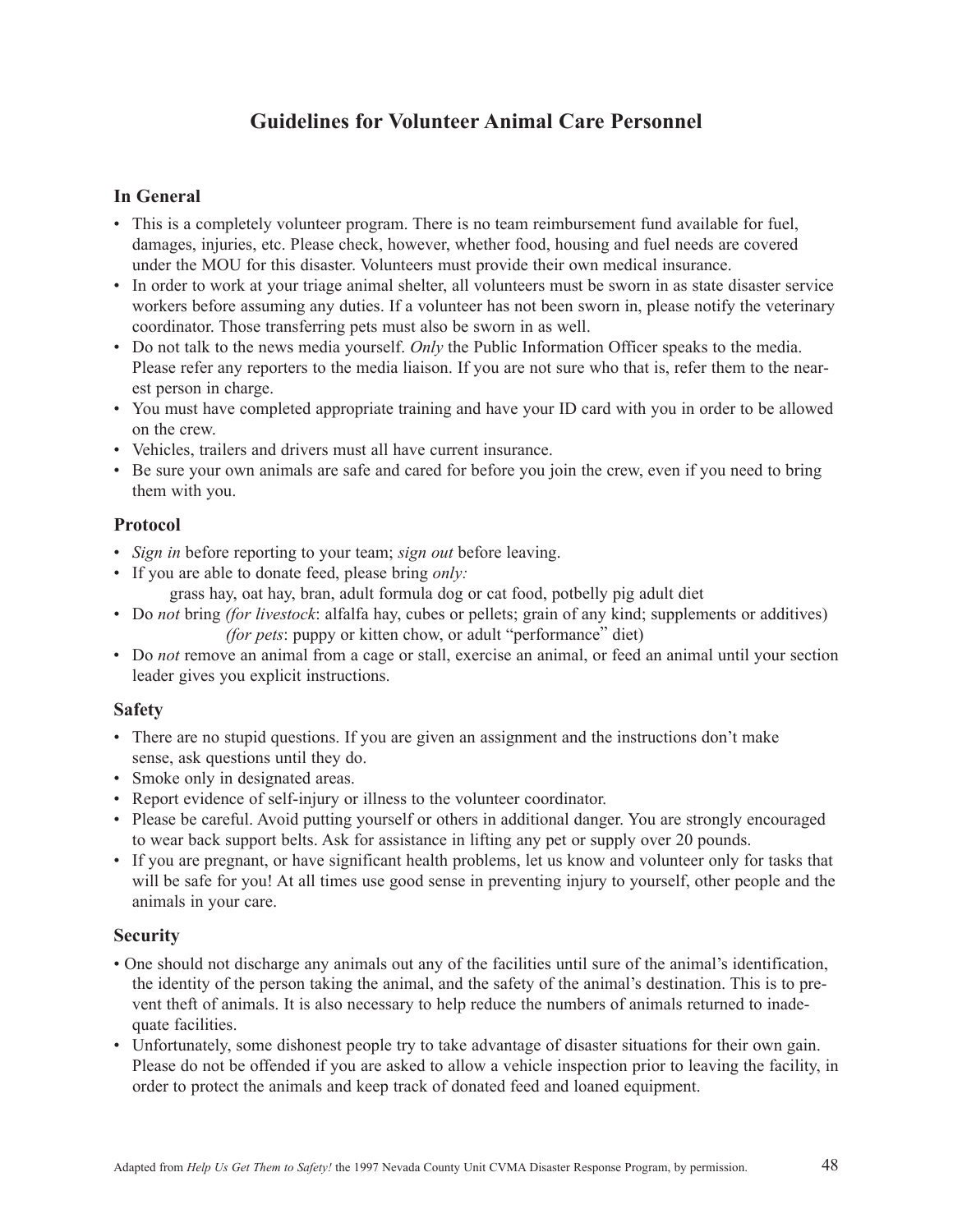# **Facility Management Plan**

In addition to using volunteers in the positions described on the following pages, there are a number of positions requiring greater leadership. These roles should be filled by members of the core team, preferably those on committees with related duties.

#### **Small Animal Response Coordinator—1 per team**

Responsible for managing volunteers, supplies, identification and communications for small animal responses

#### **Large Animal Response Coordinator—1 per team**

Responsible for managing volunteers, supplies, identification and communications for large animal responses

#### **Logistics Coordinator—1 per team**

Responsible for coordinating all committees and interfacing with the Small and Large Animal Response Coordinators to ensure they have all the resources and volunteers they need

#### **Facility Manager—1 per 8 hour shift, 3 shifts**

Oversees operation of the animal facility and is responsible for two major units:

Animal Intake and Identification (intake/release and lost animal reporting) Animal Housing (care, feed, water, and sanitation)

Briefing the next shift should include updates on:

- 1. Situation status
- 2. Objectives and priorities
- 3. Current organization
- 4. Resource requested
- 5. Resource assignments
- 6. Resources en route
- 7. Facilities established
- 8. Communication plan
- 9. Prognosis, concerns, related issues

#### **Animal Intake and Identification Leader—1 per 8 hour shift, 3 shifts**

Makes sure that forms are correct, updated and properly filed, and that volunteers have a clear understanding of procedures.

Assists whenever and wherever possible.

#### **Animal Housing Leader—1 per 8 hour shift, 3 shifts**

Sees to all of the following:

Animals are fed, watered and exercised correctly, and information is logged. Housing units are clean. All waste materials are disposed of or placed in designated area. Inventory of housing units is available. Resources (food, bedding, etc.) are ordered in a timely manner.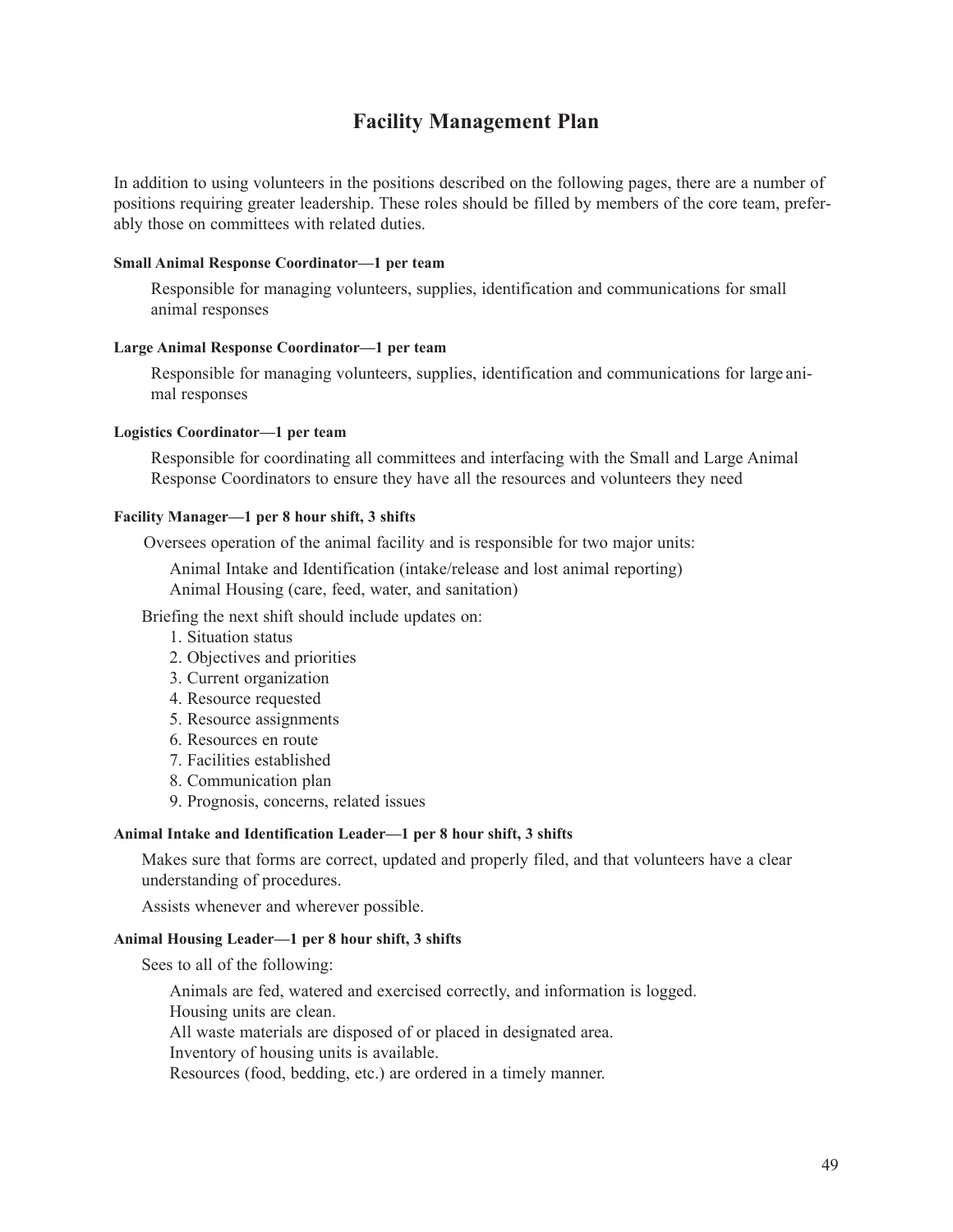# **Volunteer Positions**

Listed below are the other positions that are routinely used to staff temporary shelters. The number of volunteers needed to fill each position is determined by shelter need and volunteer resources. One volunteer may be assigned a variety of positions as disaster response needs vary.

#### **Animal Food Preparer**–Reports to Animal Housing Leader

Responsible for feeding and watering the animals on a regular schedule while they are being cared for at the animal disaster relief shelter.

#### **Animal Intake/Reclamation Assistants**–Reports to Animal Intake and Identification Leader

Responsible for assisting in the processing of all incoming and reclaimed animals into the animal disaster relief shelter. This person has to like to do paperwork and must be someone who works well under pressure. (S)he is also responsible for ensuring the filing in the Animal Intake Area is kept up to date. If photocopying is available and needed, this position is responsible for completing requested copying.

#### **Animal Search and Rescue Worker**–Reports to Volunteer Coordinator

Responsible for assisting in the search and rescue of animals affected by the disaster. Must have experience handling aggressive animals and be familiar with different rescue equipment to include catch poles, grasper poles, traps, nets (throw and pole types), and squeeze cages. Experience with large animals, to includes horses and other livestock, required in some disasters. These volunteers are often RVTs or AHTs closely associated with the team.

#### **Animal Transportation Worker**–Reports to Volunteer Coordinator or directly to Transportation Committee

Responsible for transporting animals to and from veterinarians, groomers, boarding kennels, animal shelters, or rescue sites.

#### **Data Entry Clerk**–Reports to Animal Intake and Identification Leader

Responsible for entering information onto established data bases for purposes of tracking animals during a disaster.

#### **Historian**–Reports to Public Information Liaison

Responsible for assisting the Public Information Liaison in keeping a daily log on major events; statistics on the numbers of animals rescued from the field, and arriving and/or departing from the animal disaster relief shelter. This information is supplemented with still photos and video footage taken by the Public Information Liaison and the Historian volunteers.

#### **Information Table Assistant**–Reports to Public Information Liaison

Responsible for interacting with the public that arrives at the animal disaster relief shelter. Requires the ability to learn information quickly, deal with the public in a patient manner, the ability to assess situations quickly and provide members of the public with information that is correct and helpful.

#### **Kennel Attendant**–Reports to Animal Housing Leader

Responsible for moving animals in and out of cages/runs, as they arrive and depart from the animal disaster relief shelter. Moves animals around the facility as the population fluctuates. Notifies the Animal Housing Leader of any situations they notice involving animals that need special attention, i.e. an aggressive animal, a sick animal, an animal in need of grooming.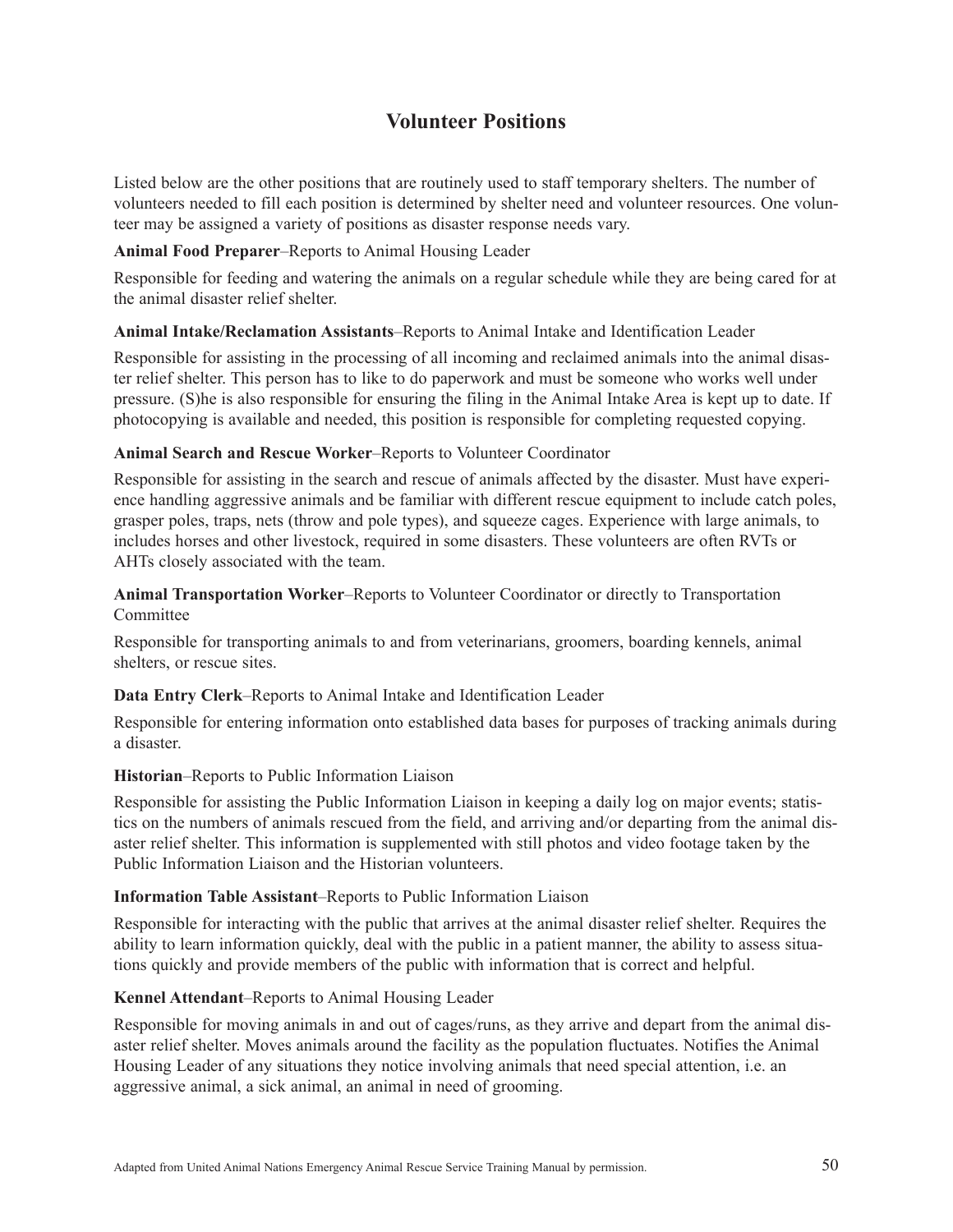**Lost and Found Information Recorder**–Reports to Animal Intake and Identification Leader

Responsible for working with members of the public who have lost an animal during a disaster. Helps these people complete the Lost Animal Form, if necessary. As new animals arrive at the animal disaster relief shelter, the Lost Information Recorder volunteer tries to match animals at the facility with ones that have been reported missing. This position requires being patient and sympathetic with those who have lost an animal.

**Veterinarian** (license required for the state where the disaster has occurred)–Reports to Volunteer Coordinator for assignment to field or shelter duty

Responsible for providing medical care and treatment of animals in the field or at the animal disaster relief shelter that are injured or sick as a result of the disaster. These services are coordinated with local veterinarians, state veterinary associations, and the American Veterinary Medical Association. Must provide a copy of current medical license.

#### **Veterinary Technician**, both RVTs and AHTs–Reports to Volunteer Coordinator

Responsible for assisting the veterinarians in the medical care and treatment of animals at the animal disaster relief shelter that are injured or sick as a result of the disaster. Written certification of experience required.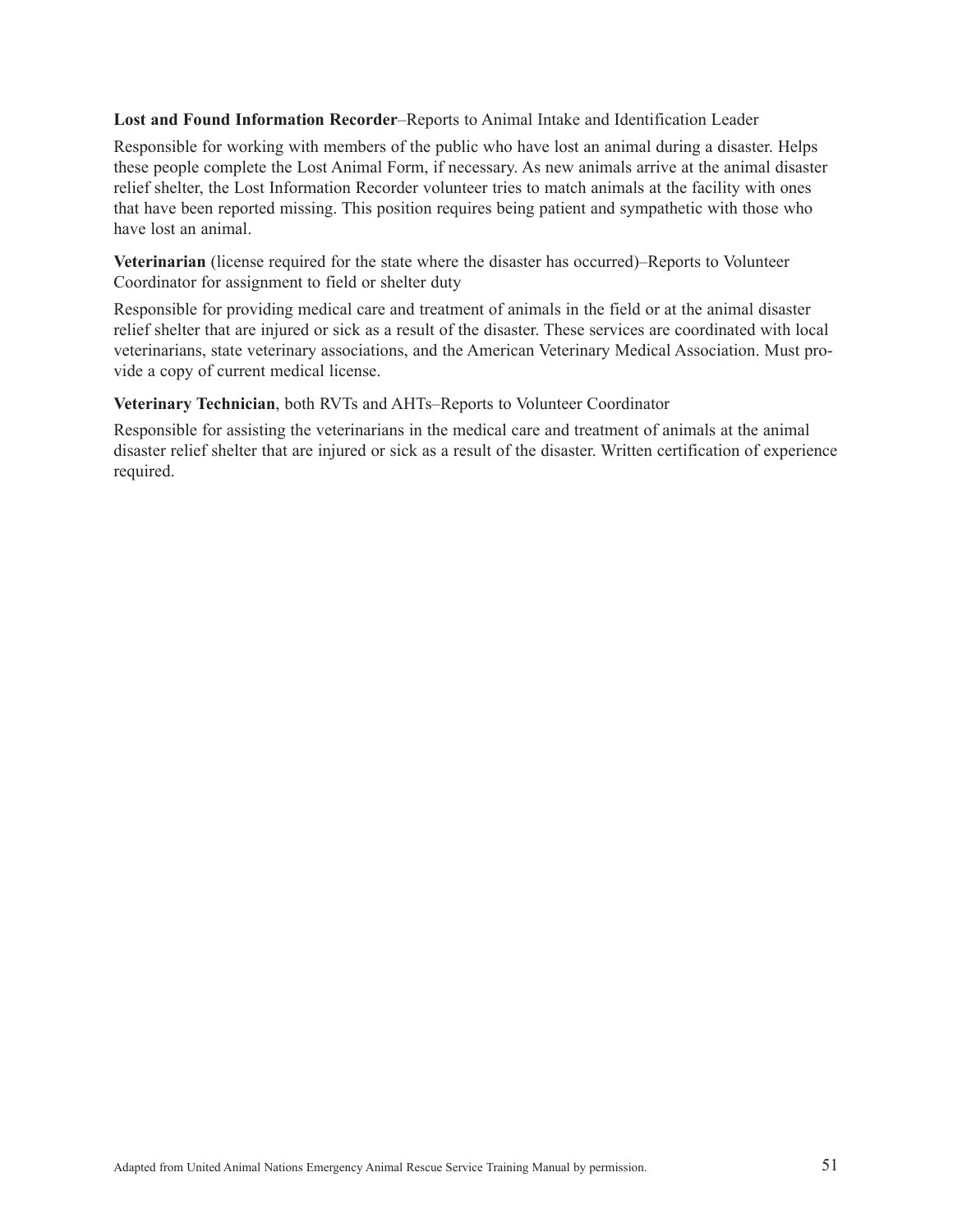# **Procedures Guide: Intake, Housing, Feeding, Exercise**

*Note*: If an animal is too aggressive or cannot be handled by volunteers, notify the veterinarian in charge who will determine if the animal(s) can be housed in your facility. Animals may be admitted to the county or city animal control.

#### **Intake**

Processing incoming animals is one of the most important things done during a disaster. There are three classifications of animals that arrive during disasters, and they are described below along with the steps for processing them into the shelter:

#### **How to Intake A Living Animal**

- 1. Take animal to Animal Intake area.
- 2. Secure the animal in a cage or on a leash.
- 3. Scan the animal for a microchip and look for any tattoos. Even if the owner is known, this is done so that the microchip or the tattoo number can be noted on the Animal Intake form.
- 4. Complete the Animal Intake form. Litters will be assigned to one form and given one number. If litters are with the mother, they will be registered on her form under her number.
- 5. Complete identification process:
	- Take two Polaroid pictures of the animal if stray, one if owned. If owned, include the owner in the picture if available.
	- Write intake date, number and sex of the animal on the white portion of each picture.
	- Attach (1) picture to the lower right corner of the Animal Intake form. If the animal is a stray, place the other photo in the Stray Animal binder under the category and the sex of animal.
	- File the Animal Intake form in the appropriate binder. Record intake information on the Intake Log as well.

Fill out the neck band with intake number, date, sex, and breed. Attach it to the animal's neck.

- 6. If there is a chance the animal might bite, put a Caution–Biter sign on the cage or if it is a quarantined animal put a Caution–Quarantined Animal sign on the cage.
- 7. Fill out a cage tag and have a shelter volunteer take the animal to the assigned cage or area where it will be housed, unless the animal needs to be seen by a veterinarian, then it would go to the triage area.

#### **How to Intake a Dead Animal**

- 1. Take animal to the area designated for disposal of dead animals.
- 2. Take a picture or pictures of the animal. It is important to take as many pictures as needed so the animal might be positively identified (include distinguishing marks in the pictures); attach the pictures to the lower right hand corner of the Animal Intake form.
- 3. Scan the animal for a microchip and look for any tattoos.
- 4. Complete the Animal Intake form and file in the Dead Animal Binder.
- 5. Place the animal in a bag designated for dead animals.
- 6. File the Animal Intake form with the pictures attached. Mark the Animal's Intake number, which is on the Animal Intake form in the upper right corner, on the dead animal bag.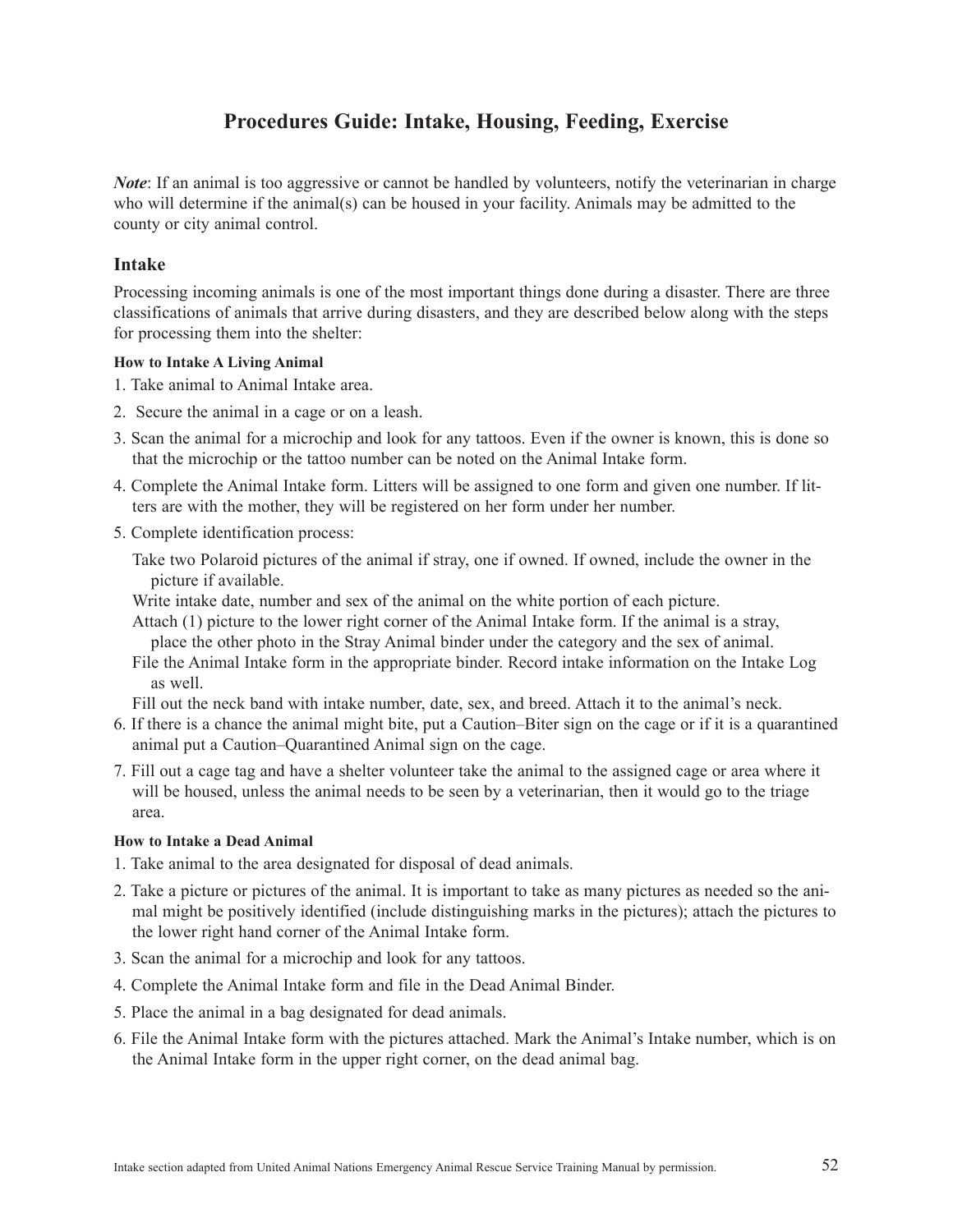#### **Strays**

All strays are admitted through the Animal Intake desk. They will receive the maximum standard of care. All uninjured strays will go to the shelter if space is available. This will allow owners looking for lost pets to only have to go to one location. In the event the animal shelter or a designated holding facility cannot accommodate all strays, 1-2 participating veterinary clinics will be designated for strays. These should be clinics with isolation facilities. This will decrease the number of stops a worried pet owner must make to locate their pet.

If possible, set up a digital camera to photograph all strays and download information onto a computer for posting on a website. This will allow worried owners to search all strays from one central location.

With seriously injured pets, consult SPCA/AC as to whether pets will be transferred to a veterinary clinic or shelter. The transportation unit notifies SPCA/AC for transport when the pet is stable. Try to combine transfers so SPCA/AC make as few trips to the shelter site as possible.

#### **Lost/Found Pets**

Make sure there are lost and found forms at the preadmission station. Use the forms provided in their binder as a template or use forms from the local animal shelter.

Found sheets are only used for people who are **not** leaving strays at the shelter. Encourage all Good Samaritans to leave the found pets at the shelter. This is their best chance of finding their owners. If a stray is admitted to the shelter, a found form is not needed. In that case, only fill out the admissions form.

Have owners fill out a lost form prior to accessing any animal photographs online or in found books or files. Only show the photos that fit the description on the lost form.

#### **Housing**

A complete inventory will be taken and maintained of all supplies/materials on hand needed to operate the facility.

Each housing unit will be pre-numbered with attached duct tape as follows:

| Small cages (small animal, bed, food and water dish)                 | $001 - 099$ |
|----------------------------------------------------------------------|-------------|
| Medium cages (small animal, cat(s), bed, food, water and litter box) | $100 - 299$ |
| Large cages (medium animals, bed, food, water)                       | $300 - 499$ |
| Pens (large animals, bed, food and water)                            | $500 - 699$ |
| Stalls (large animals, bed, food and water)                          | 700–799     |

Loaner cages will be numbered in sequence following cage numbers. Tags will be attached to the cages with blue ribbon (surveyor's tape) with the owner's name and phone number. Tags should be placed on cages so they are not accessible to the animal. The housing manager will be responsible for returning cages to owners.

A housing tag will be placed on the housing unit. When an animal is housed in the unit, the date in and time out will be noted. The tag will then be placed on the housing control board, and when the unit is cleaned and ready for occupancy, the tag will be placed back on the unit with the date and time cleaned. The tag will be initialed by the volunteer.

When advised, two housing volunteers will respond to animal intake personnel and take the animal to its housing unit (the owner may accompany volunteers). Try to house strays away from owned pets and non-domestic away from domestic if possible. Volunteers who are assigned to housing may be requested to assist in animal intake, depending on the demand.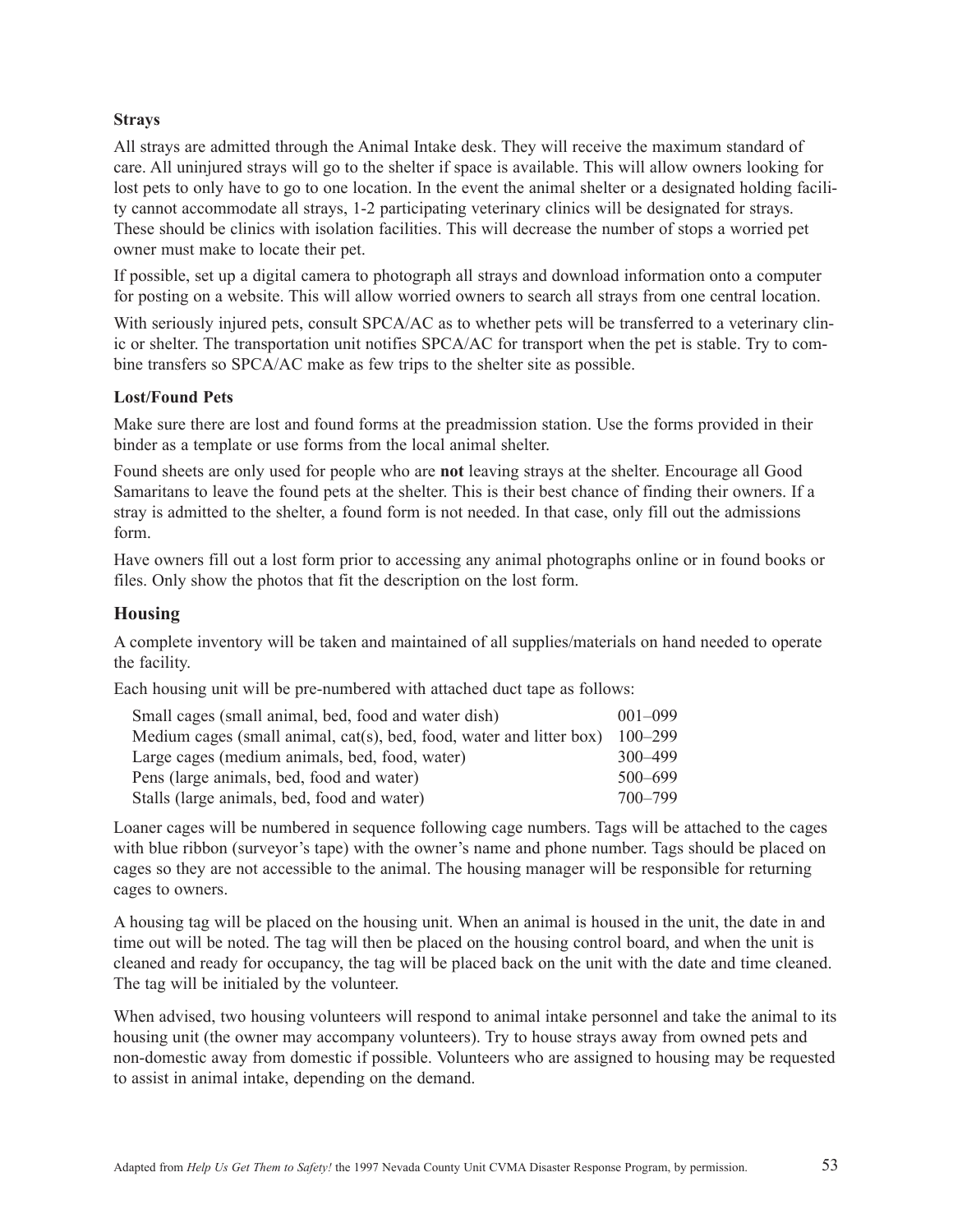A care/feeding log will be placed on a clipboard outside the housing unit, and out of the animal's reach. The volunteer will note the animal's housing unit number on the log. The volunteer will also check to be sure all information matches the animal being housed.

Animals will be given a food dish and a water dish filled with water, if approved by the onsite veterinarian. If an animal has not been fed, and it is past the regularly scheduled feeding time for animals in that area, it will be fed. This information will be noted in the housing log.

The housing unit tag will be updated by the housing volunteer. The housing volunteer will then advise intake personnel of the animal's housing unit number, which will be added to the animal intake form.

The animal's chain, leash or lead rope will be hung outside its housing unit (out of reach of the animal).

#### **Feeding**

**Special diets**: Alfalfa, Equine Senior, Bran, Puppy Chow, etc. will be treated as prescription diets and will be stored in a medical area with restricted access.

Check the housing log for cautions, special foods, etc. Read the log carefully and be aware of the animal's history. Note the following on the housing log:

What food and how much is being fed.

Has the animal eaten its food? How much?

Clean water and refill. Is the animal drinking its water? How much?

Has the animal defecated in its cage or has defecation been noted on log by the exercise volunteer?

Does stool or urine appear normal?

Does the animal appear mentally and physically OK?

If the answer to any of the above questions is "no," then advise the veterinarian and housing leader personally and enter this information in the housing log.

#### **Exercise**

Check the housing log for cautions and history. Animals should not be exercised more than every three hours, and for not more than 15 minutes. Note the following:

Is the animal moving OK?

If the animal is a horse, check its feet. If the animal is lactating, check her teats.

Log whether or not the animal eliminated, and how feces or urine appeared.

Log exercise and amount of time.

Log anything unusual, and advise the veterinarian if there are any questions.

#### **Transferring animals from the triage site or holding facility**

Pets must be transferred either by the owner or a registered volunteer with correct identification. Do not release any pet to anyone without identification.

The pet must be wearing our ID collar and must have the white admission form, exam sheet/treatment sheet, and cage card (if pet was admitted) to be admitted to a referral veterinary clinic. Pets must be in carriers or on a leash or harness for transfer. Volunteers transferring animals should not handle any animal or remove them from the carrier. These animals can injure them or escape.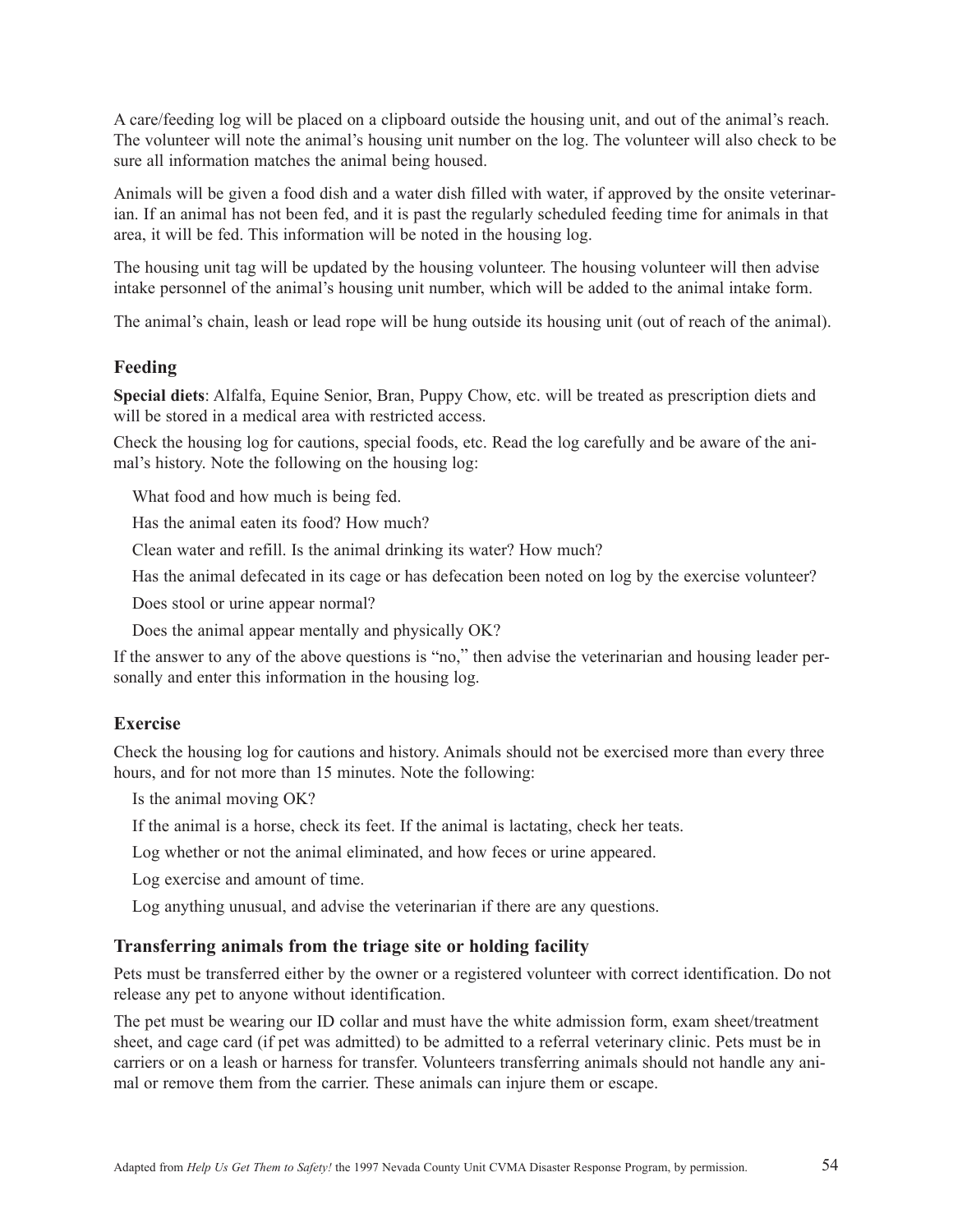Encourage the owner to transfer their own pet. If the owner cannot transfer the pet, transportation volunteers will do so. After the pet is transferred, the transportation volunteer will staple the yellow admission sheet and yellow treatment sheet together and give to one of the veterinary support staff to update the summary by recording the transfer location, date and time.

#### **Releasing animals**

Pets will be released to the owner on presentation of their driver's license or social security or a copy of it. It will be compared to the original admission form and the owner will sign the release portion at the bottom of the admission form. Problems with release can be addressed by the Operations Sections Chief. Should a pet owner fail to contact you within 3 weeks, transfer the pet to SPCA/AC.

#### **Triage site**

Remember, this is a **temporary** holding facility. Transferring pets to a designated holding facility or participating referral veterinary clinic is essential for the safety and health of all pets.

All pets will be examined by a triage veterinarian to determine if they are stable to transfer. Animals that are in a life threatening situation (with a reasonable prognosis) will be designated Triage #1 and should be treated first. Triage #1 should be housed closest to the triage area to allow regular reevaluation by the veterinarian on duty. Animals that are injured but not in a life-threatening situation will be designated as Triage #2. Animals that appear uninjured will be designated Triage #3 and should be transferred to holding facilities.

Wildlife should not be triaged because pets are our priority. They can be treated as time permits if requested by the Department of Fish and Game.

Safety of both the pets and the volunteers is the number one priority. Only veterinary staff will handle the animals for treatment and cleaning. For everyone's safety, you must insist that a trained veterinary staff volunteer hold the pet for all examinations and treatment. **Never let an owner restrain their own animal!**

It is also a good safety practice to use muzzles for any treatment of dogs and catbags and muzzles for any treatment of cats. Explain to the owner why the muzzle is necessary for your protection and their pet.

#### **Euthanasia**

If the owner is present and an animal needs to be euthanized, the owner must sign a euthanasia form. This should be **immediately** stapled to the admission form to prevent problems or confusion in the disaster aftermath.

If an owner refuses treatment or euthanasia of a critically ill animal, please work to get this approved during your examination with the owner. If the pet is critical and could die, notify SPCA/AC. They will take custody and release the pet for treatment or transfer.

#### **Regarding decreased animals**

Contact mental health for counseling if appropriate. Pets that are brought to the shelter deceased should be admitted as any pet. If the owner wants a veterinarian to do an exam to determine the cause of death, they may choose to have the animal submitted for autopsy at the owner's expense.

**If a deceased animal has bitten anyone,** the pet is taken to the triage area and tissues must be submitted for rabies. Keep the tissue sample cool. Before disposing of any deceased pet, check to see if pet has bitten anyone; remember to check the admission sheet, collar, cage card, and treatment sheets.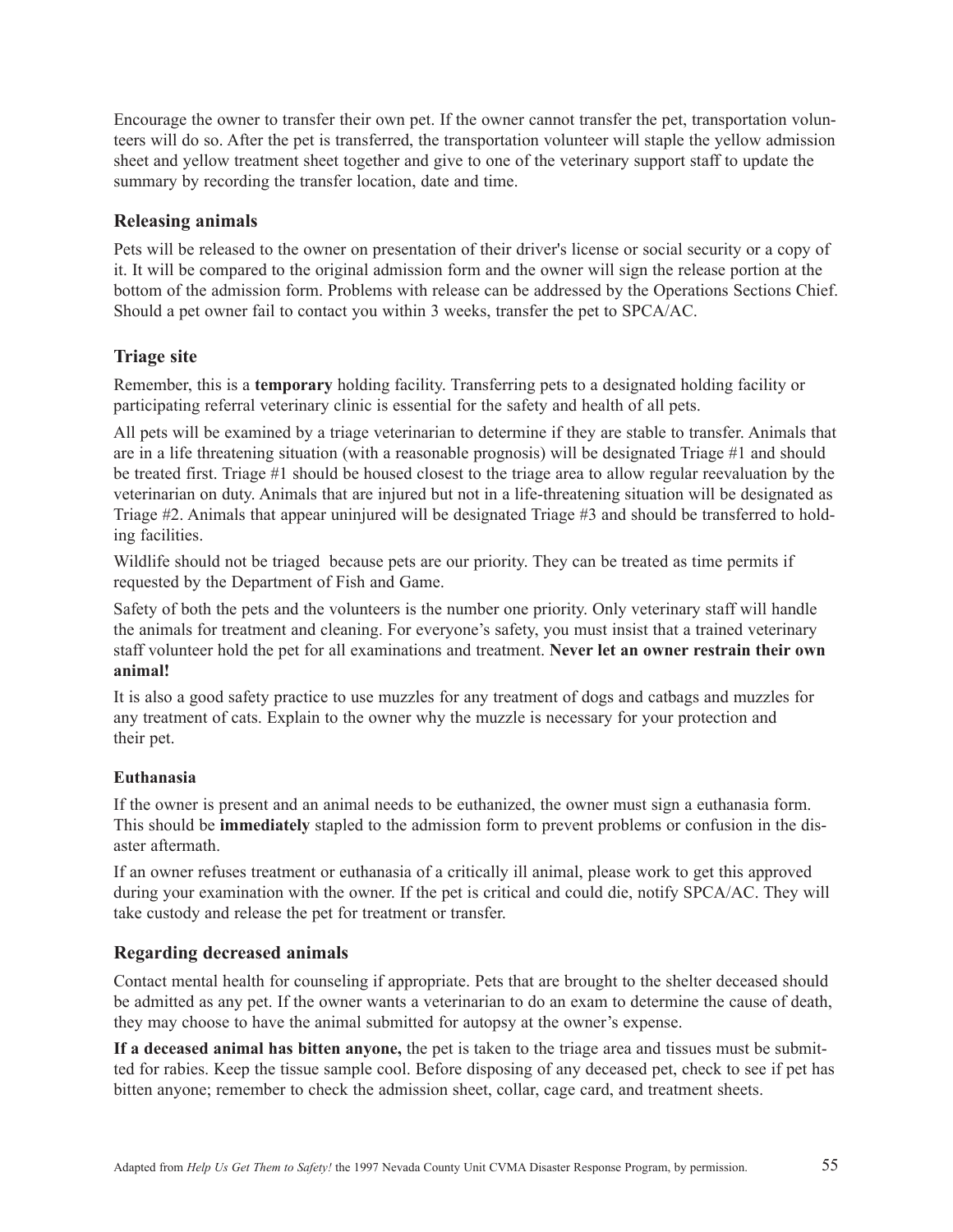#### **If an animal dies at the shelter**

- 1. Note on the chart sheet date and time it died. Have the veterinarian write differential diagnosis for the cause of death if possible.
- 2. Leave ID collar on.
- **3. Confirm it has not bitten anyone by checking for bite notations as above.**
- 4. Try to notify the owner.
- 5. Update the yellow admission as to the day and time the pet died. Have a volunteer update the summary by writing deceased under the transfer column and the date and time the pet died. Staple admission sheets, exam sheet/treatment sheet, and cage card together with the yellow admission sheet.

#### **Referral veterinarians**

Only disaster related injuries will be treated at no charge. Other (non life-threatening) treatment should be discussed along with charges when the owner contacts the referral vet. If (s)he performs an elective procedure or treats a condition that is not life-threatening without the owner's consent, they may refuse to pay the vet.

It is essential that the referral vet keep a running summary of drug amounts and supplies. While they will not be reimbursed for their time, accurate records increases the chance they will be reimbursed for supplies and medications. After the crisis is over, ask them to make 2 photocopies of all records (including those sent with pet from shelter site). These will be turned over to the city and to the disaster team coordinator.

#### **Equine and livestock**

The response for horses and large animal is similar to the small animal response. Animals found loose will be processed the same as stray small animals.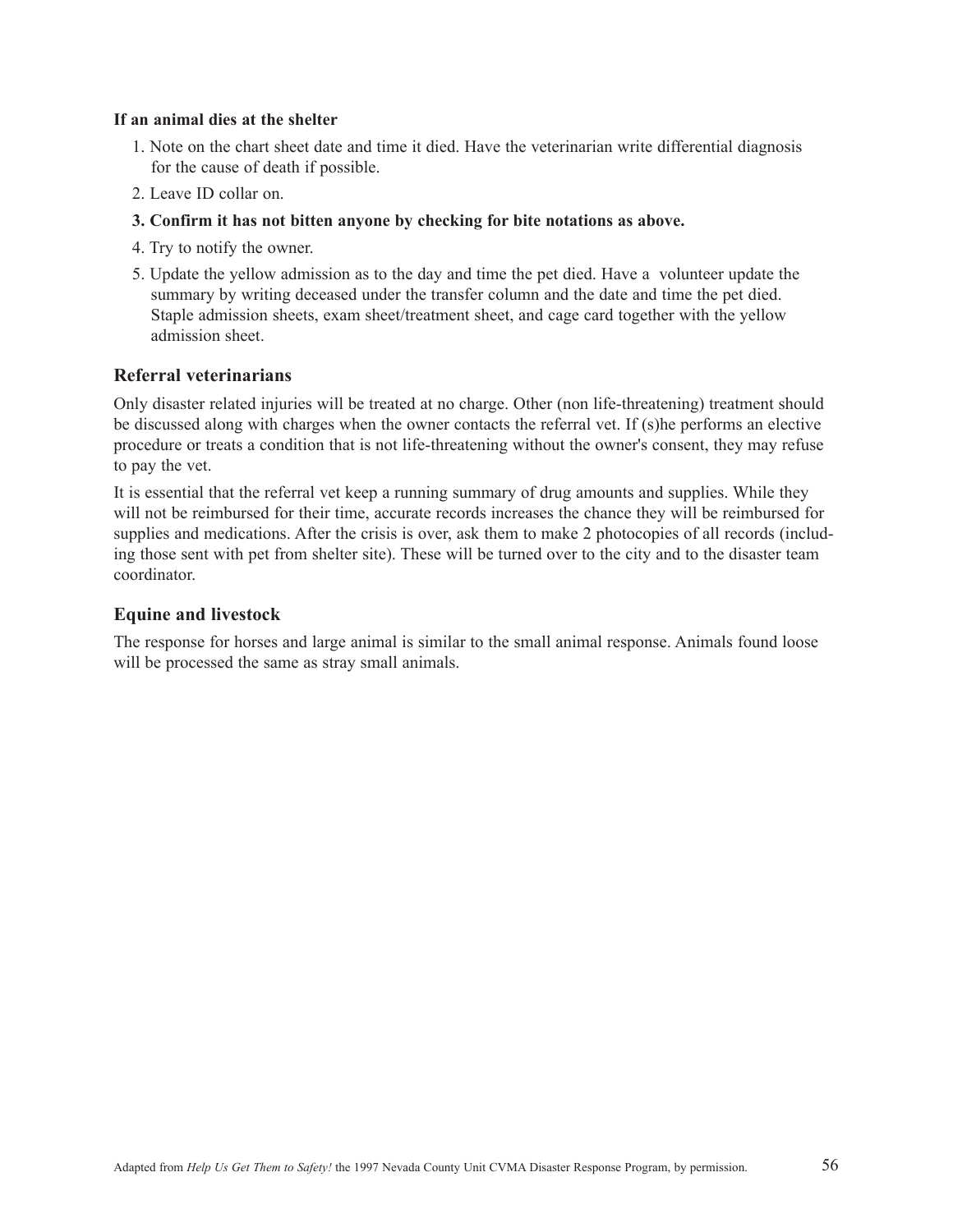# **Animal Disaster Response Volunteer Contract**

#### **ID Card**

When you have completed necessary paperwork, completed required training and passed the examination, you will receive a photo identification card. This identification card must be on your person at all times while you are volunteering during a disaster or drill. If you do not have your ID card with you, do not expect anyone, from your agency or any other agency, to accept you as a bona fide member of the disaster team. Volunteers who have not completed training and received an ID card are not eligible to participate in a disaster response.

#### **Insurance**

You are expected carry your own medical insurance and vehicle insurance for personally owned equipment used during a disaster.

#### **Attire**

If your attire is inappropriate for a task, you will be reassigned to a safer position. This is for your coworkers' safety as well as your own. Please do not wear open-toed shoes or orange outer garments.

#### **Health**

If you are not in robust health, do not attempt front-line duty. There are many positions where only a healthy mind is required. Specifics of your health status do not necessarily need to be disclosed, but it is your own responsibility to be sure that your work assignment is appropriate to your own health status. As an incident wears on, medical problems that are not usually limiting become significant; if you begin to have difficulty, please notify the incident commander, first-aid doctor or your immediate supervisor promptly so that you can be reassigned or excused.

Please remember that blood on the surface of an animal may not necessarily have originated from that animal; i.e. it may be human blood inadvertently spilled on the animal's coat during a disaster or an attempted rescue. Because of certain blood-borne viruses such as hepatitis and AIDS, your potential exposure to human blood—especially if you have any open sores that contact the blood—is generally a much greater risk than exposure to animal blood. Please use rubber gloves, CPR masks and take other appropriate measures to protect yourself from exposure to human blood. Please keep your tetanus vaccines up to date—carry a doctor's certification of your most recent inoculation. Rabies is a very serious risk in a disaster situation, especially in endemic areas. Please do not handle wildlife. Take proper precautions to avoid animal bites, and if bitten, please report immediately to the incident commander or human medical officer. If the biting animal is not available for either quarantine observation or direct brain examination, you are advised to go through the rabies vaccination and immunoglobulin series (at your own expense).

#### **Behavior**

Exemplary behavior from all volunteers is expected at all times. The command structure is to be respected and neither usurped nor ignored at any time. The incident commander currently on duty is the ultimate decision-maker for all situations within the animal response program *on-site*. (The incident commander reports to the Emergency Operations Center at the OES, law enforcement officials, and elected officials). If a duty schedule is in force, you may be sent home if you are working outside your assigned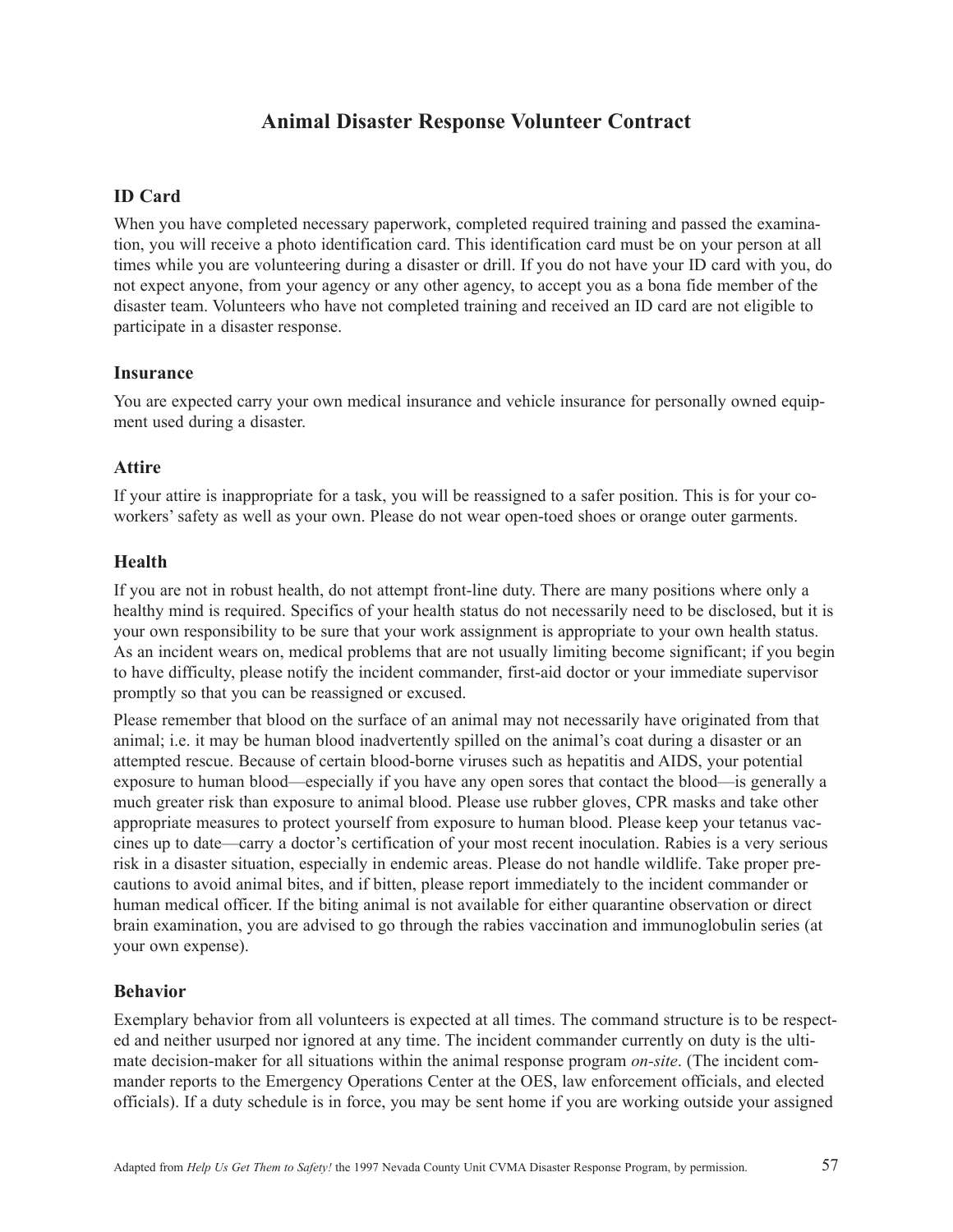time slot or work position. Fatigue clouds judgment, shortens tempers and affects your quality of work on subsequent shifts. Any confrontational behavior, evidence of illegal drug use, alcohol consumption, inappropriate smoking, willful failure to follow instructions, interference with the work of others or evidence of theft may incur reassignment, surrender of badge or relief of duty for a period of time. Any other obviously inappropriate behavior will be handled similarly.

#### **Food & Shelter**

You are expected to bring whatever clothing, food, drinking water, medication, bedding, and personal care supplies that you will need during the first 48 hours of the disaster incident. If appropriate and feasible, bring your own shelter from rain or sun. You may not be able to return home or leave the facility to purchase necessary items.

#### **Your Own Animals**

If your own animal(s), home or business is at risk from a progressing disaster, please take care of your own animals and structures before reporting to help others. This includes evacuation of your own animals. If you have already committed to an immediate response, please try to let the scheduler know that you will be late or absent, especially if you are to fill a leadership position.

I HAVE READ THE ABOVE INFORMATION AND UNDERSTAND THE RULES STATED. I AGREE TO ALL POINTS OF THIS CONTRACT. I HAVE BEEN ISSUED AN IDENTIFICATION CARD; I UNDERSTAND THAT IF I BREAK THE RULES OF THIS CONTRACT, I MAY HAVE TO SURRENDER MY ID CARD AND FORFEIT MY MEMBERSHIP STATUS PERMANENTLY.

Signature \_\_\_\_\_\_\_\_\_\_\_\_\_\_\_\_\_\_\_\_\_\_\_\_\_\_\_\_\_\_\_\_\_\_\_\_\_\_\_\_\_\_\_\_ Date \_\_\_\_\_\_\_\_\_\_\_\_\_\_\_\_\_\_\_\_\_\_\_\_\_\_

Print Name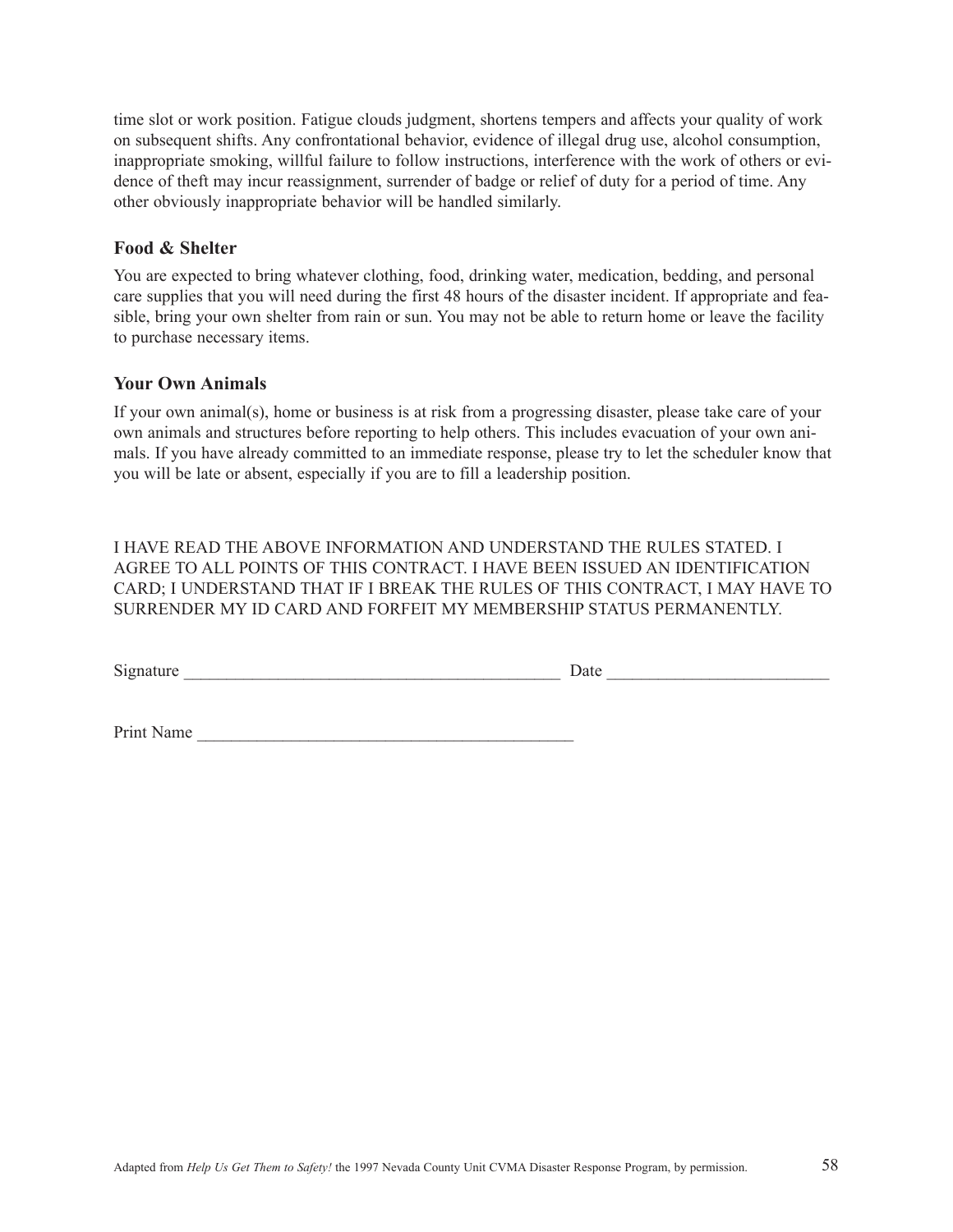# **Volunteer Request Survey**

This survey is part of an effort to build a veterinary disaster response team. Please complete and return it at your earliest convenience to the address listed below. If you are not interested in disaster response, your completion of the first two lines would still be greatly appreciated. Thank you.

| Area or cross streets:                                   |                                                                                                                                                                                                                                      |
|----------------------------------------------------------|--------------------------------------------------------------------------------------------------------------------------------------------------------------------------------------------------------------------------------------|
|                                                          |                                                                                                                                                                                                                                      |
|                                                          |                                                                                                                                                                                                                                      |
| May we call you at work? Yes / No                        |                                                                                                                                                                                                                                      |
|                                                          |                                                                                                                                                                                                                                      |
|                                                          |                                                                                                                                                                                                                                      |
|                                                          |                                                                                                                                                                                                                                      |
| If you are a veterinarian, please complete this section. |                                                                                                                                                                                                                                      |
|                                                          |                                                                                                                                                                                                                                      |
|                                                          |                                                                                                                                                                                                                                      |
| Would you work outside normal business hours? Yes / No   |                                                                                                                                                                                                                                      |
|                                                          | Would you treat animals in another location or triage center within the county? Yes / No                                                                                                                                             |
|                                                          |                                                                                                                                                                                                                                      |
|                                                          |                                                                                                                                                                                                                                      |
|                                                          | It is likely that there will be little financial compensation for medical and surgical procedures on                                                                                                                                 |
|                                                          | unclaimed animals. Would you still be willing to provide medical services? Yes<br>N <sub>0</sub>                                                                                                                                     |
|                                                          |                                                                                                                                                                                                                                      |
|                                                          | If you wish to participate in field response, please complete this section.                                                                                                                                                          |
|                                                          | Date of birth: <u>Charles Community Charles Community Charles Charles Charles Charles Charles Charles Charles Charles Charles Charles Charles Charles Charles Charles Charles Charles Charles Charles Charles Charles Charles Ch</u> |
|                                                          | Sex: M/F Height Weight Hair color Eyes                                                                                                                                                                                               |
|                                                          |                                                                                                                                                                                                                                      |
|                                                          |                                                                                                                                                                                                                                      |
|                                                          |                                                                                                                                                                                                                                      |
|                                                          |                                                                                                                                                                                                                                      |
|                                                          |                                                                                                                                                                                                                                      |
|                                                          |                                                                                                                                                                                                                                      |
|                                                          |                                                                                                                                                                                                                                      |
|                                                          |                                                                                                                                                                                                                                      |
|                                                          |                                                                                                                                                                                                                                      |
|                                                          |                                                                                                                                                                                                                                      |
|                                                          |                                                                                                                                                                                                                                      |
|                                                          | Please mail this survey, a map showing your clinic, and 30 business cards to:                                                                                                                                                        |

| <b>Office Use Only</b> |                |              |
|------------------------|----------------|--------------|
| Assigned ID no.:       | Date reviewed: | Approved by: |
| Notes:                 |                |              |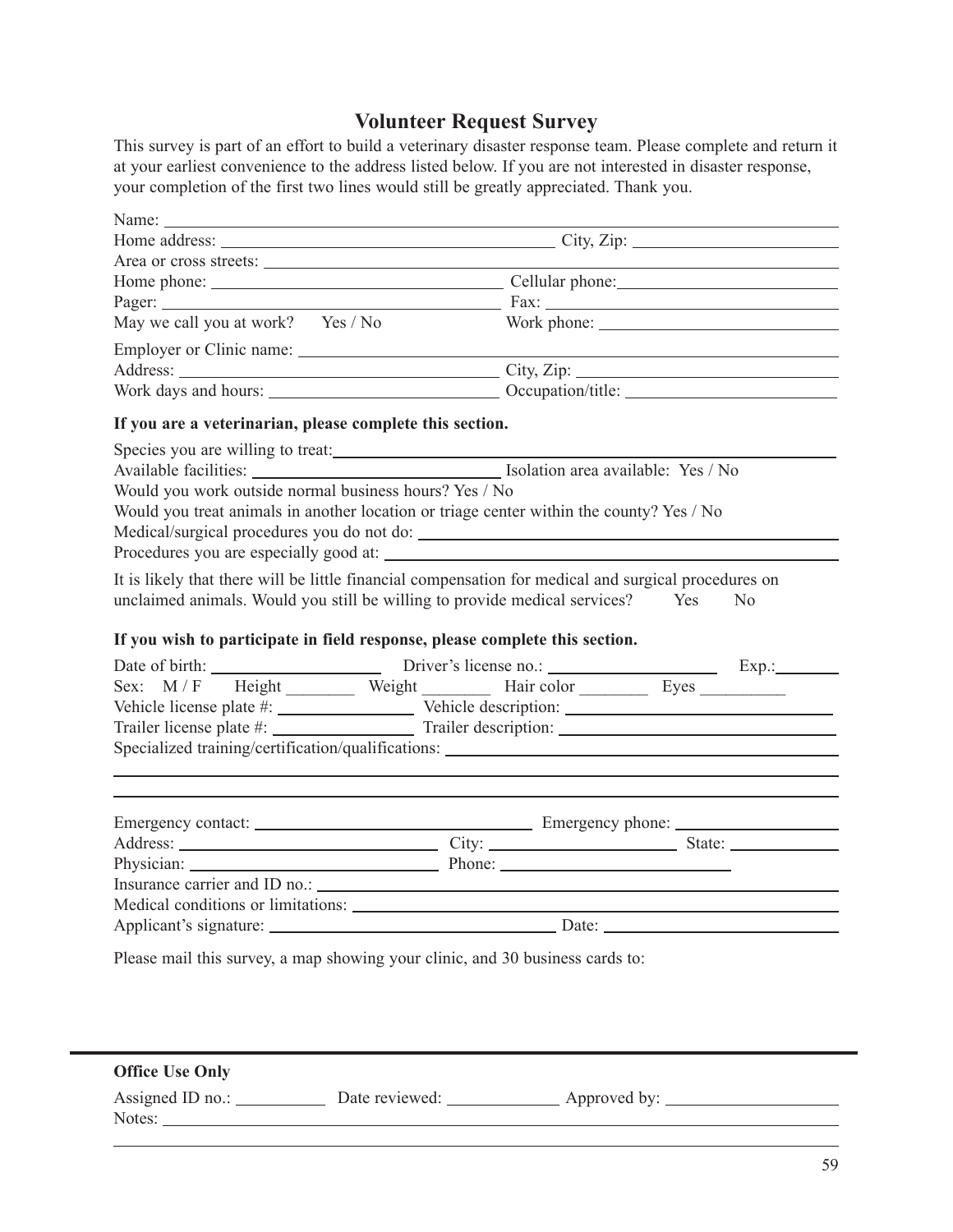# **Veterinary Personnel Resources**

Veterinarians and registered veterinary technicians who have volunteered to provide expertise and equipment during a disaster may be listed along with their experience, special training, and the name of their practice or institutional affiliation. Remember to make photocopies before filling out the forms so that you can accommodate all received information.

| Name $\Box$ ID no: $\Box$                                                                                                                                                             |                                                                                                                                                                      |  |
|---------------------------------------------------------------------------------------------------------------------------------------------------------------------------------------|----------------------------------------------------------------------------------------------------------------------------------------------------------------------|--|
|                                                                                                                                                                                       |                                                                                                                                                                      |  |
|                                                                                                                                                                                       |                                                                                                                                                                      |  |
|                                                                                                                                                                                       |                                                                                                                                                                      |  |
|                                                                                                                                                                                       |                                                                                                                                                                      |  |
|                                                                                                                                                                                       |                                                                                                                                                                      |  |
|                                                                                                                                                                                       |                                                                                                                                                                      |  |
| ,我们也不能在这里的时候,我们也不能在这里的时候,我们也不能会在这里的时候,我们也不能会在这里的时候,我们也不能会在这里的时候,我们也不能会在这里的时候,我们也                                                                                                      |                                                                                                                                                                      |  |
| Name $\frac{1}{\sqrt{1-\frac{1}{2}}}\left(1-\frac{1}{2}\right)$ $\frac{1}{\sqrt{1-\frac{1}{2}}}\left(1-\frac{1}{2}\right)$ $\frac{1}{\sqrt{1-\frac{1}{2}}}\left(1-\frac{1}{2}\right)$ |                                                                                                                                                                      |  |
|                                                                                                                                                                                       |                                                                                                                                                                      |  |
|                                                                                                                                                                                       |                                                                                                                                                                      |  |
|                                                                                                                                                                                       |                                                                                                                                                                      |  |
|                                                                                                                                                                                       |                                                                                                                                                                      |  |
|                                                                                                                                                                                       |                                                                                                                                                                      |  |
|                                                                                                                                                                                       |                                                                                                                                                                      |  |
|                                                                                                                                                                                       | ,我们也不能会在这里,我们的人们也不能会在这里,我们也不能会在这里,我们也不能会在这里,我们也不能会在这里,我们也不能会在这里,我们也不能会不能会不能会。""我<br>第115章 我们的人们,我们的人们的人们,我们的人们的人们,我们的人们的人们,我们的人们的人们,我们的人们的人们,我们的人们的人们,我们的人们的人们,我们的人们 |  |
|                                                                                                                                                                                       |                                                                                                                                                                      |  |
|                                                                                                                                                                                       |                                                                                                                                                                      |  |
|                                                                                                                                                                                       |                                                                                                                                                                      |  |
|                                                                                                                                                                                       |                                                                                                                                                                      |  |
| Work Address                                                                                                                                                                          |                                                                                                                                                                      |  |
|                                                                                                                                                                                       |                                                                                                                                                                      |  |
|                                                                                                                                                                                       |                                                                                                                                                                      |  |
|                                                                                                                                                                                       |                                                                                                                                                                      |  |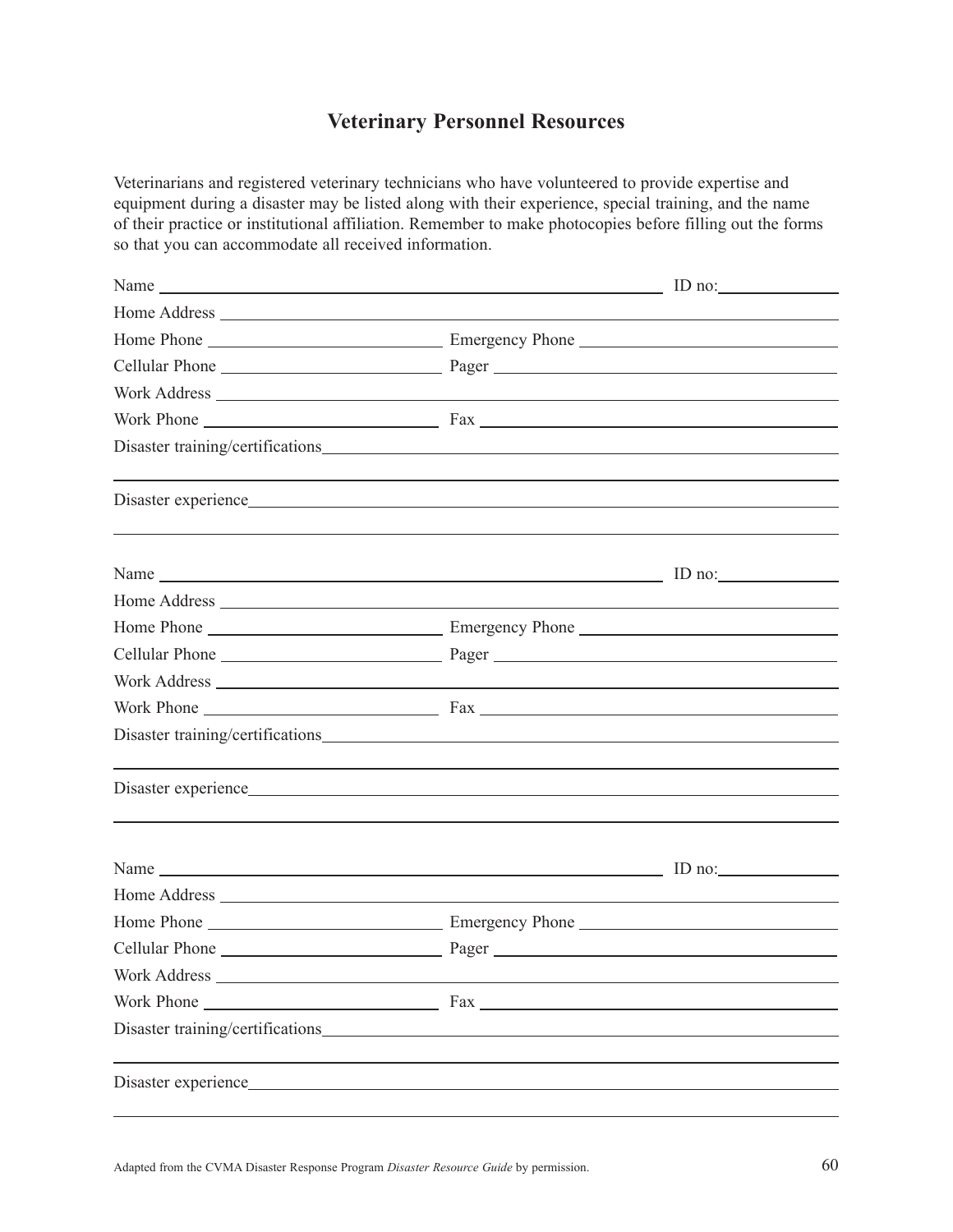# **Disaster Response Training Survey**

Thank you for participating in the mock disaster exercise. We value any suggestions you may have to help our response run more smoothly. Please take a few minutes now to complete this questionnaire!

The position you trained for today was: Your name (optional):

Using a grading scale of A-E, please rate the following with A being the most positive and E the least positive:

1. The exercise purpose and objectives were clearly stated at the beginning of the exercise.

2. The exercise as a training tool was beneficial and will help me in a real disaster or emergency.

3. The actions taken by the Moderators helped contribute to my learning in the exercise.

4. Because of this exercise, I better understand roles and responsibilities.

5. Because of this exercise, I am more familiar with other agencies, operations and procedures.

6. I got to spend a sufficient amount of time in training.

7. I got to spend a sufficient amount of time doing actual scenarios.

8. I felt that the instructor understood the position well and did a good job explaining it.

9. Please give three suggestions on how to improve training:

- 1.
- 2. 3.

10. Overall, on a scale of 1–5 with 5 being very successful and 1 being unsuccessful, how would you rate this exercise?

11. Can we count on you at the next exercise? Yes / No

12. Comments (write on back also if you like):

Please mail this to: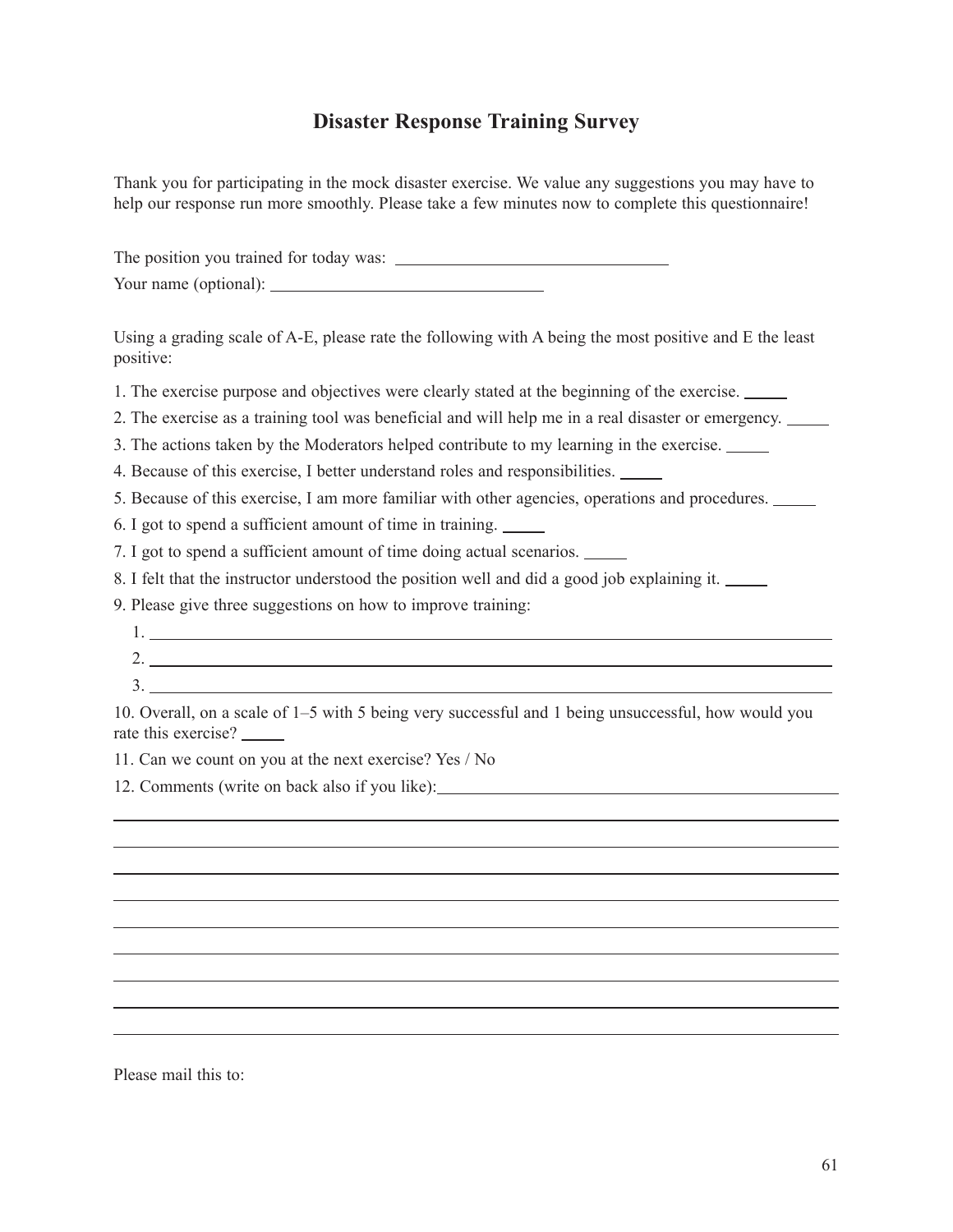# Training Date Volunteer Name Phone Days available Shifts available TrainingShifts available Days available Phone Volunteer Name Date

# Call-in List for Volunteers **Call-in List for Volunteers**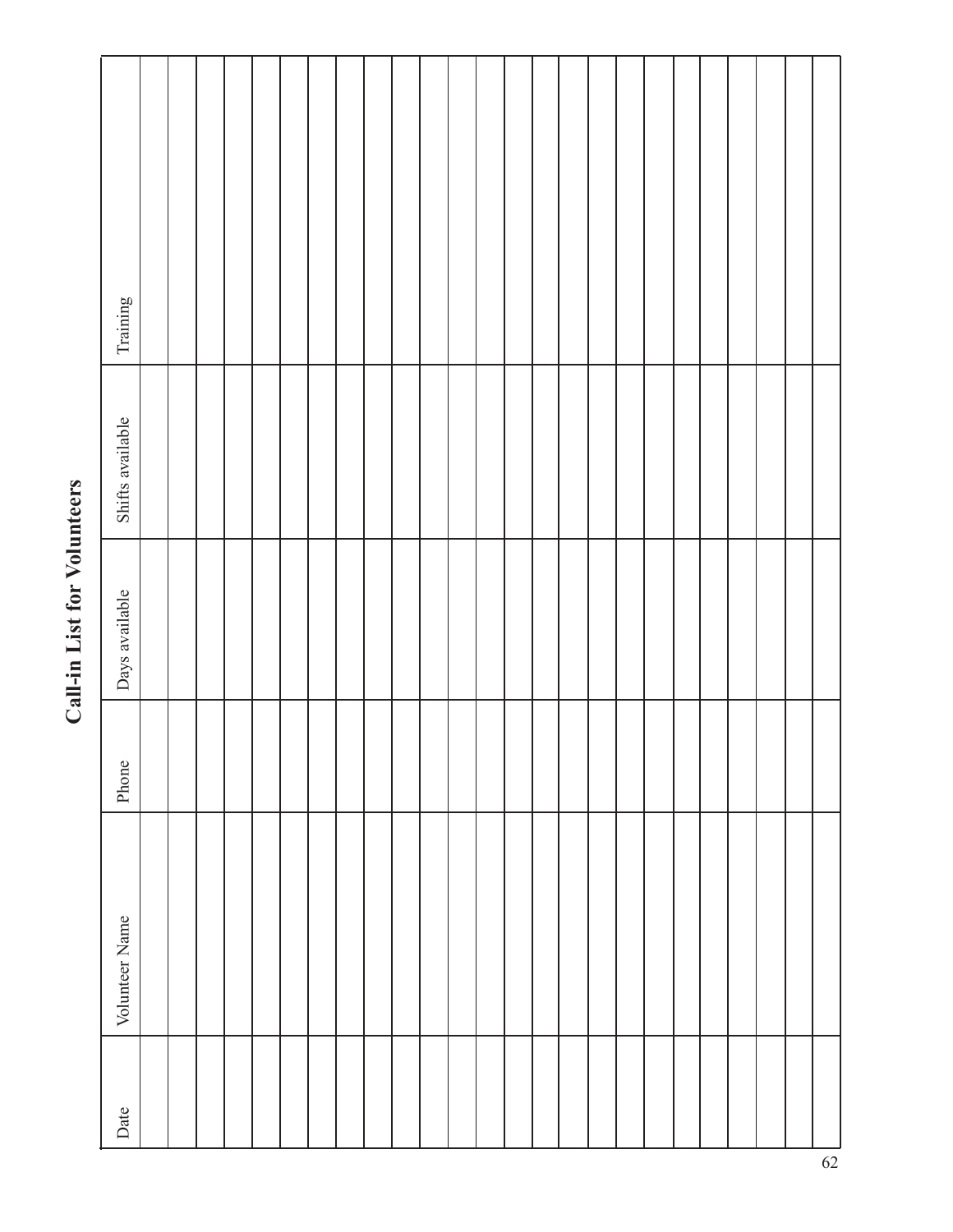| Position<br>First Name |
|------------------------|
|                        |
|                        |
|                        |
|                        |
|                        |
|                        |
|                        |
|                        |
|                        |
|                        |
|                        |
|                        |
|                        |
|                        |
|                        |
|                        |
|                        |
|                        |
|                        |
|                        |
|                        |
|                        |

**Sign-in Sheet (please print)**

Sign-in Sheet (please print)

Supervisor/Section chief: **Supervisor/Section chief:**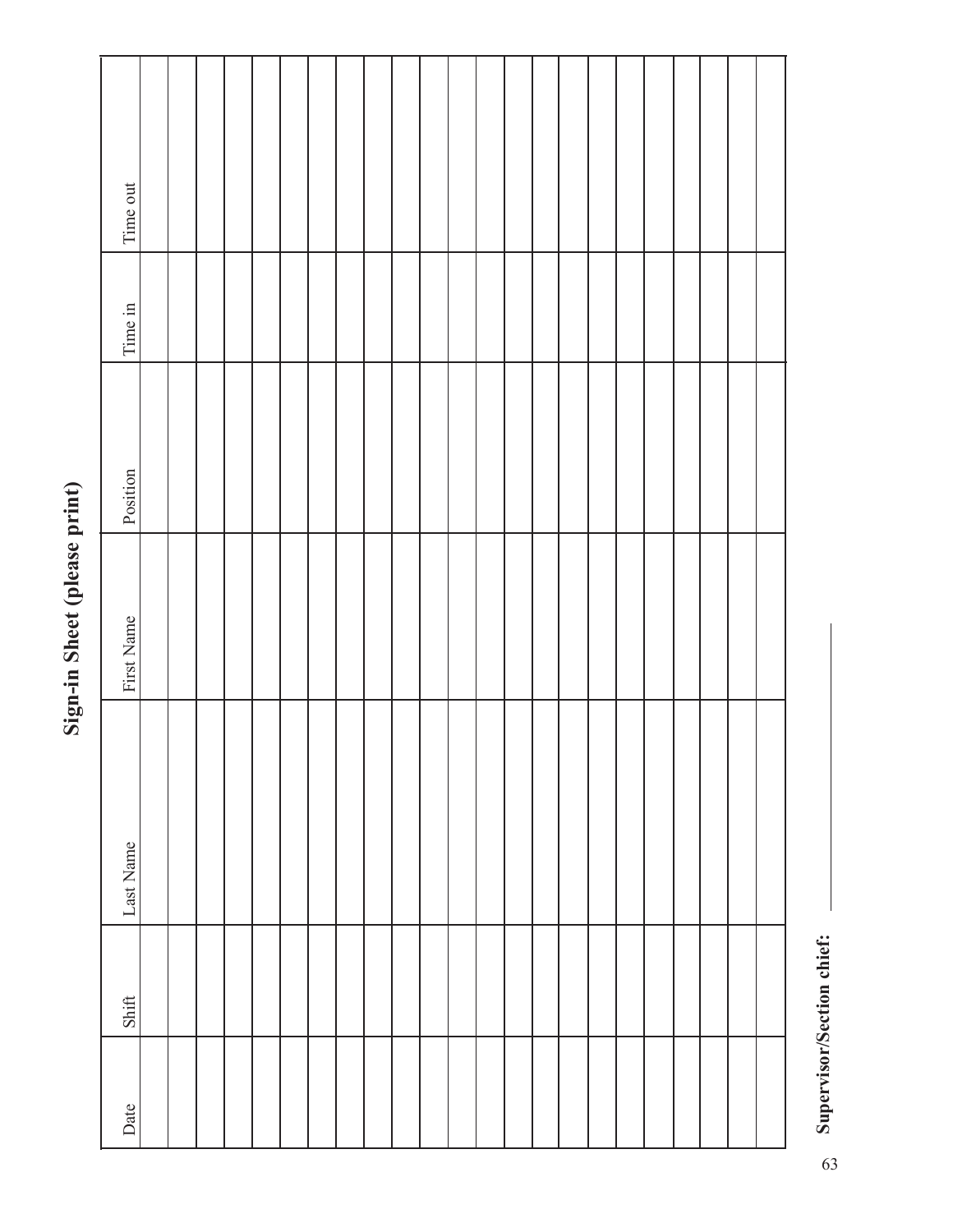# Master Intake/Registration List **Master Intake/Registration List**

| Transferred?   |  |  |  |  |  |  |  |  |  |  |  |  |  |
|----------------|--|--|--|--|--|--|--|--|--|--|--|--|--|
| Remarks        |  |  |  |  |  |  |  |  |  |  |  |  |  |
| Housing        |  |  |  |  |  |  |  |  |  |  |  |  |  |
| Species, Breed |  |  |  |  |  |  |  |  |  |  |  |  |  |
| Animal Name    |  |  |  |  |  |  |  |  |  |  |  |  |  |
| Owner Name     |  |  |  |  |  |  |  |  |  |  |  |  |  |
| Animal ID      |  |  |  |  |  |  |  |  |  |  |  |  |  |

Note: If a pet is transferred, please check relocation log. If transferring a pet, please remember to fill out relocation log. **Note: If a pet is transferred, please check relocation log. If transferring a pet, please remember to fill out relocation log.**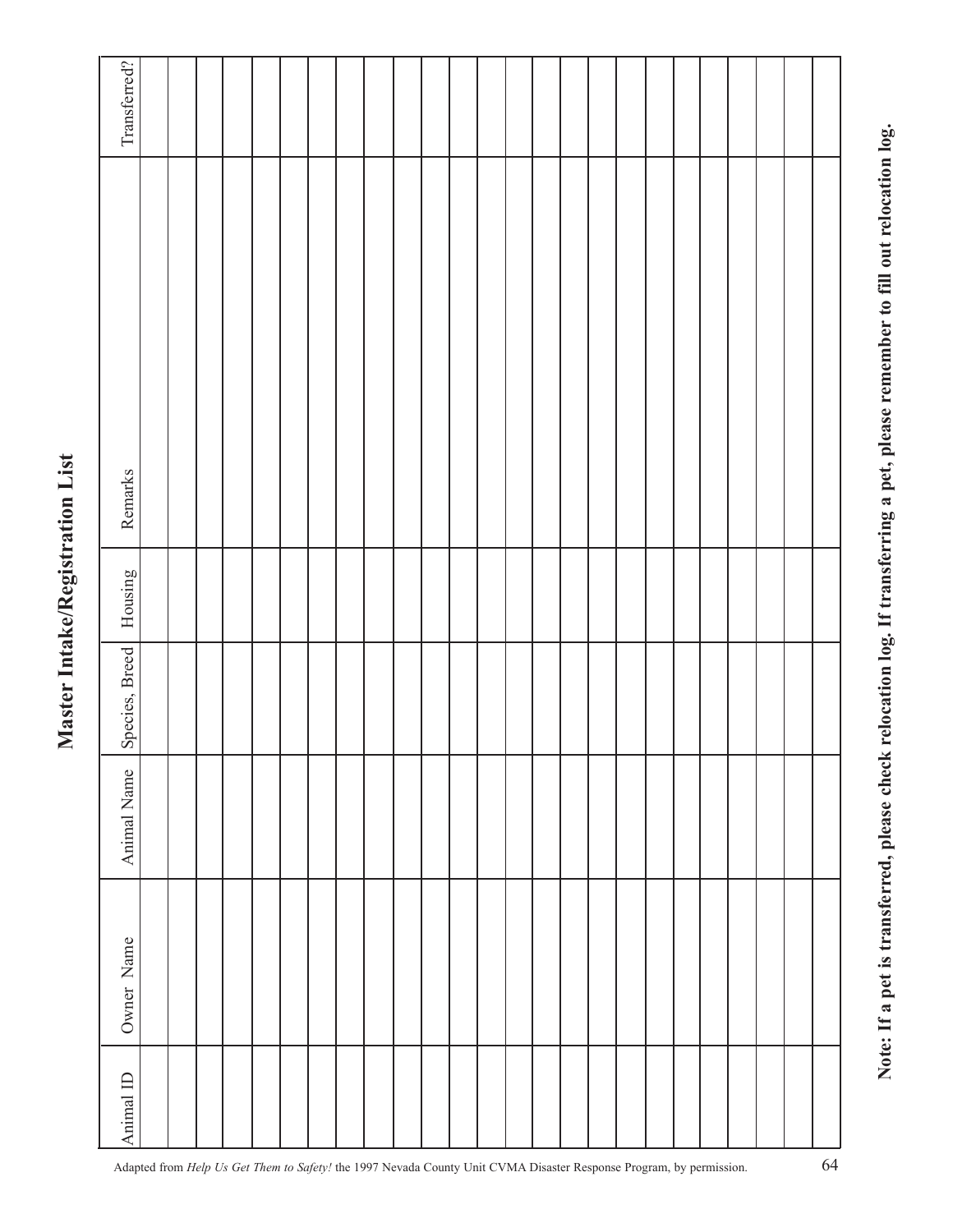| Moved by            |  |  |  |  |  |  |  |  |  |  |  |  |  |
|---------------------|--|--|--|--|--|--|--|--|--|--|--|--|--|
| Moved to            |  |  |  |  |  |  |  |  |  |  |  |  |  |
| Moved from          |  |  |  |  |  |  |  |  |  |  |  |  |  |
| Reason moved        |  |  |  |  |  |  |  |  |  |  |  |  |  |
| Species/Description |  |  |  |  |  |  |  |  |  |  |  |  |  |
| Animal ID           |  |  |  |  |  |  |  |  |  |  |  |  |  |
| Date/Time           |  |  |  |  |  |  |  |  |  |  |  |  |  |

# **Animal Relocation Log Animal Relocation Log**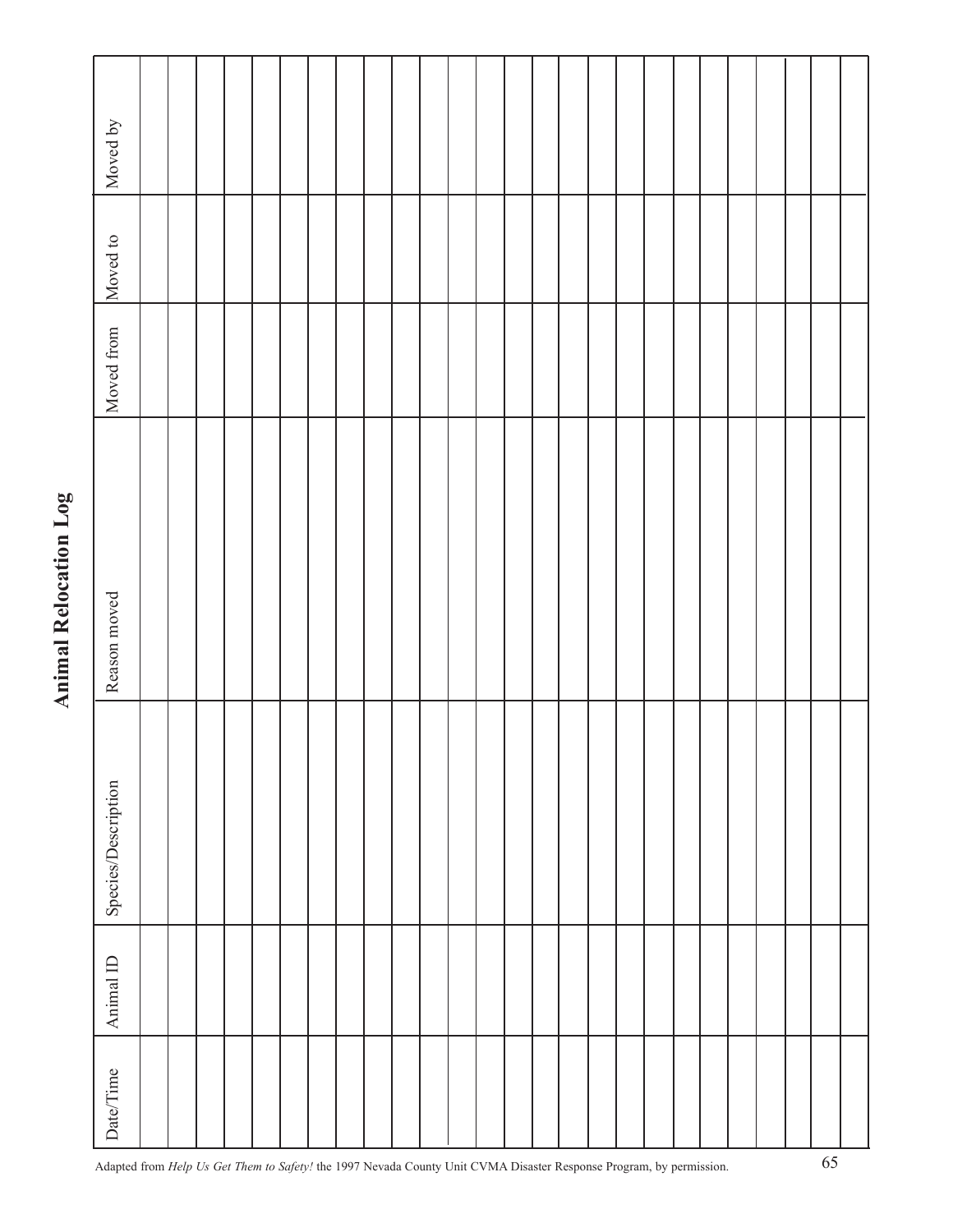# **Animal Intake Form**

|                                                                |                                                                                                     |  | Address experiences and the contract of the contract of the contract of the contract of the contract of the contract of the contract of the contract of the contract of the contract of the contract of the contract of the co |                                                                                                                         |
|----------------------------------------------------------------|-----------------------------------------------------------------------------------------------------|--|--------------------------------------------------------------------------------------------------------------------------------------------------------------------------------------------------------------------------------|-------------------------------------------------------------------------------------------------------------------------|
| $City$ $Zip$                                                   |                                                                                                     |  |                                                                                                                                                                                                                                |                                                                                                                         |
|                                                                |                                                                                                     |  |                                                                                                                                                                                                                                | Temporary address                                                                                                       |
|                                                                | the contract of the contract of the contract of the contract of the contract of the contract of the |  |                                                                                                                                                                                                                                |                                                                                                                         |
|                                                                |                                                                                                     |  |                                                                                                                                                                                                                                |                                                                                                                         |
| If this animal is being submitted by a Good Samaritan:         |                                                                                                     |  |                                                                                                                                                                                                                                |                                                                                                                         |
|                                                                |                                                                                                     |  |                                                                                                                                                                                                                                | Where was it found?                                                                                                     |
|                                                                |                                                                                                     |  |                                                                                                                                                                                                                                | Do you wish to adopt the animal if owner is not found?<br><u>Do you wish to adopt the animal if owner is not found?</u> |
| <b>Animal Identification</b> (see Animal Identification Chart) |                                                                                                     |  |                                                                                                                                                                                                                                |                                                                                                                         |
|                                                                |                                                                                                     |  |                                                                                                                                                                                                                                |                                                                                                                         |
|                                                                |                                                                                                     |  |                                                                                                                                                                                                                                |                                                                                                                         |
|                                                                |                                                                                                     |  |                                                                                                                                                                                                                                |                                                                                                                         |
|                                                                |                                                                                                     |  |                                                                                                                                                                                                                                |                                                                                                                         |
| Vaccination dates:                                             |                                                                                                     |  |                                                                                                                                                                                                                                |                                                                                                                         |
|                                                                |                                                                                                     |  | Canine: Rabies _________ Distemper/Hepatitis _________ Parvo ________ Bordatella _______                                                                                                                                       |                                                                                                                         |
|                                                                | Feline: Rabies _________ Respiratory diseases _______                                               |  |                                                                                                                                                                                                                                |                                                                                                                         |
|                                                                |                                                                                                     |  |                                                                                                                                                                                                                                |                                                                                                                         |
|                                                                |                                                                                                     |  |                                                                                                                                                                                                                                |                                                                                                                         |
|                                                                |                                                                                                     |  |                                                                                                                                                                                                                                | Any medical problems? Yes (Please explain) / No _________________________________                                       |
|                                                                |                                                                                                     |  |                                                                                                                                                                                                                                |                                                                                                                         |
|                                                                |                                                                                                     |  |                                                                                                                                                                                                                                |                                                                                                                         |
|                                                                |                                                                                                     |  |                                                                                                                                                                                                                                |                                                                                                                         |
|                                                                |                                                                                                     |  | Is animal aggressive toward: Men Women Children Other animals                                                                                                                                                                  |                                                                                                                         |
|                                                                |                                                                                                     |  | Has this animal bitten anyone within the last 10 days? __________________________                                                                                                                                              |                                                                                                                         |
|                                                                |                                                                                                     |  |                                                                                                                                                                                                                                |                                                                                                                         |
| agree to all of the following:                                 |                                                                                                     |  | Due to the declared emergency, I am requesting authorized agents to board my animal listed above and                                                                                                                           |                                                                                                                         |
|                                                                |                                                                                                     |  |                                                                                                                                                                                                                                | 1) I understand that my animal may be exposed to diseases and other risks while being housed at the shelter             |
|                                                                |                                                                                                     |  | or other facilities and therefore I will not hold them responsible for the health or death of my animal.                                                                                                                       |                                                                                                                         |
|                                                                |                                                                                                     |  | 2) I agree to attempt to find alternate housing for my animal as soon as possible. 3) I agree to contact the                                                                                                                   |                                                                                                                         |
|                                                                |                                                                                                     |  | agency on a daily basis to keep the county updated on my whereabouts and possible alternate housing.                                                                                                                           |                                                                                                                         |
|                                                                |                                                                                                     |  | 4) I understand that this boarding agreement is temporary and I agree to make arrangements for or claim                                                                                                                        |                                                                                                                         |
|                                                                |                                                                                                     |  | my pet within five working days of the close of the Field Disaster Shelter. 5) I understand that I will be<br>subject to boarding fees starting the sixth day after the close of the Field Disaster Shelter.                   |                                                                                                                         |
|                                                                |                                                                                                     |  |                                                                                                                                                                                                                                |                                                                                                                         |
|                                                                |                                                                                                     |  |                                                                                                                                                                                                                                | Volunteer/Witness Date Date Date                                                                                        |
|                                                                |                                                                                                     |  |                                                                                                                                                                                                                                |                                                                                                                         |
| Transport:                                                     |                                                                                                     |  |                                                                                                                                                                                                                                |                                                                                                                         |
|                                                                |                                                                                                     |  |                                                                                                                                                                                                                                |                                                                                                                         |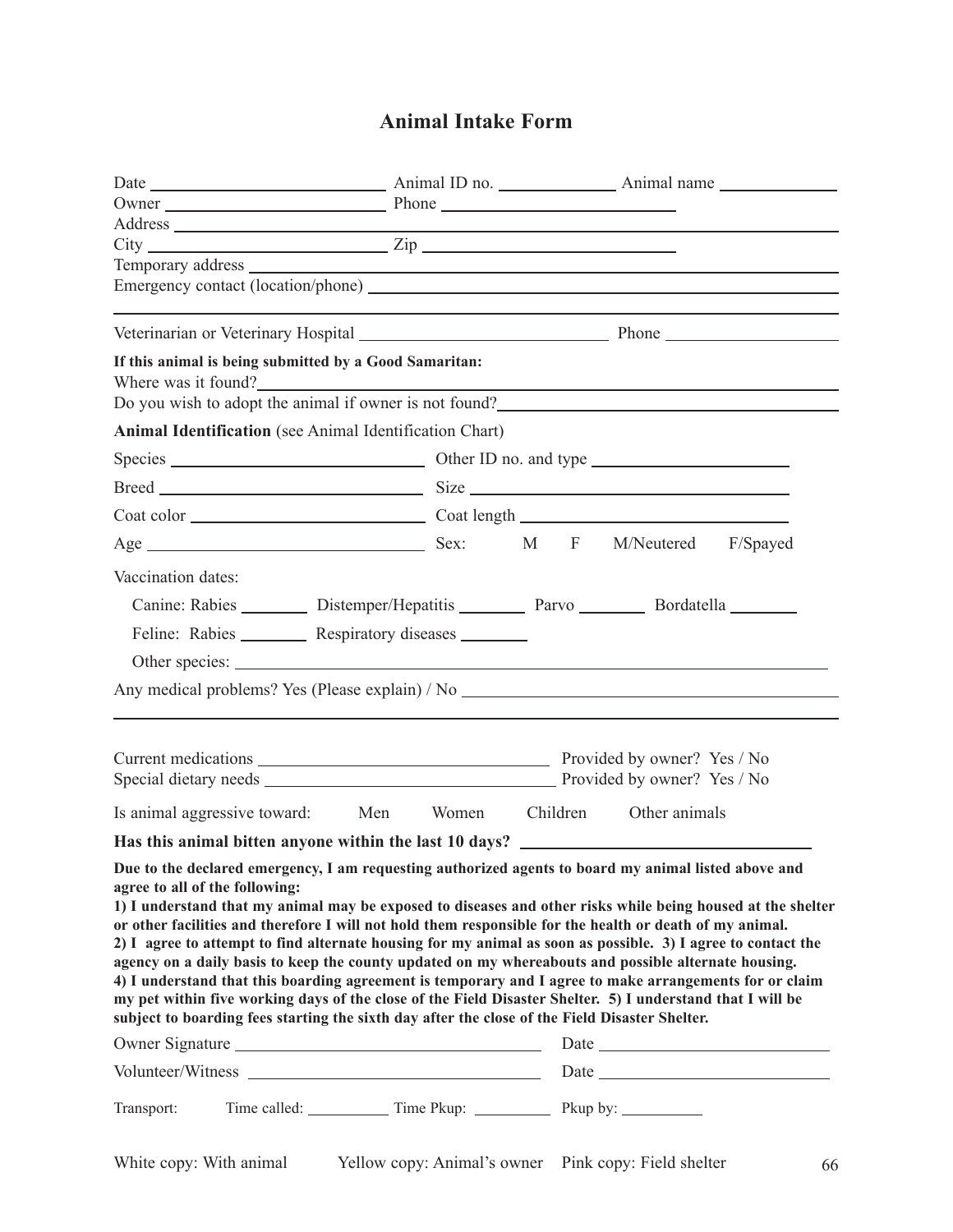# **Lost Pet / Found Pet**

| Is this for a found or lost pet? (circle one) Found / Lost                                                                                                                                                                     |       |          |               |                                                                                                                  |
|--------------------------------------------------------------------------------------------------------------------------------------------------------------------------------------------------------------------------------|-------|----------|---------------|------------------------------------------------------------------------------------------------------------------|
|                                                                                                                                                                                                                                |       |          |               |                                                                                                                  |
| Address experiences and the contract of the contract of the contract of the contract of the contract of the contract of the contract of the contract of the contract of the contract of the contract of the contract of the co |       |          |               |                                                                                                                  |
| $City$ $Zip$                                                                                                                                                                                                                   |       |          |               |                                                                                                                  |
|                                                                                                                                                                                                                                |       |          |               |                                                                                                                  |
|                                                                                                                                                                                                                                |       |          |               |                                                                                                                  |
|                                                                                                                                                                                                                                |       |          |               |                                                                                                                  |
|                                                                                                                                                                                                                                |       |          |               |                                                                                                                  |
|                                                                                                                                                                                                                                |       |          |               | and the control of the control of the control of the control of the control of the control of the control of the |
| $City$ $Zip$                                                                                                                                                                                                                   |       |          |               |                                                                                                                  |
| Other missing animals on file? Yes / No<br>Photo available? Yes / No                                                                                                                                                           |       |          |               |                                                                                                                  |
| <b>Pet information</b>                                                                                                                                                                                                         |       |          |               |                                                                                                                  |
|                                                                                                                                                                                                                                |       |          |               |                                                                                                                  |
|                                                                                                                                                                                                                                |       |          |               |                                                                                                                  |
|                                                                                                                                                                                                                                |       |          |               |                                                                                                                  |
|                                                                                                                                                                                                                                |       |          |               |                                                                                                                  |
|                                                                                                                                                                                                                                |       |          |               |                                                                                                                  |
|                                                                                                                                                                                                                                |       |          |               |                                                                                                                  |
| Any medical problems? Yes (Please explain) / No _________________________________                                                                                                                                              |       |          |               |                                                                                                                  |
|                                                                                                                                                                                                                                |       |          |               |                                                                                                                  |
|                                                                                                                                                                                                                                |       |          |               |                                                                                                                  |
| Is animal aggressive toward:<br>Men                                                                                                                                                                                            | Women | Children | Other animals |                                                                                                                  |
| Has this animal bitten anyone within the last 10 days?                                                                                                                                                                         |       | Yes / No |               |                                                                                                                  |
|                                                                                                                                                                                                                                |       |          |               |                                                                                                                  |
| Volunteer/Witness                                                                                                                                                                                                              |       |          |               |                                                                                                                  |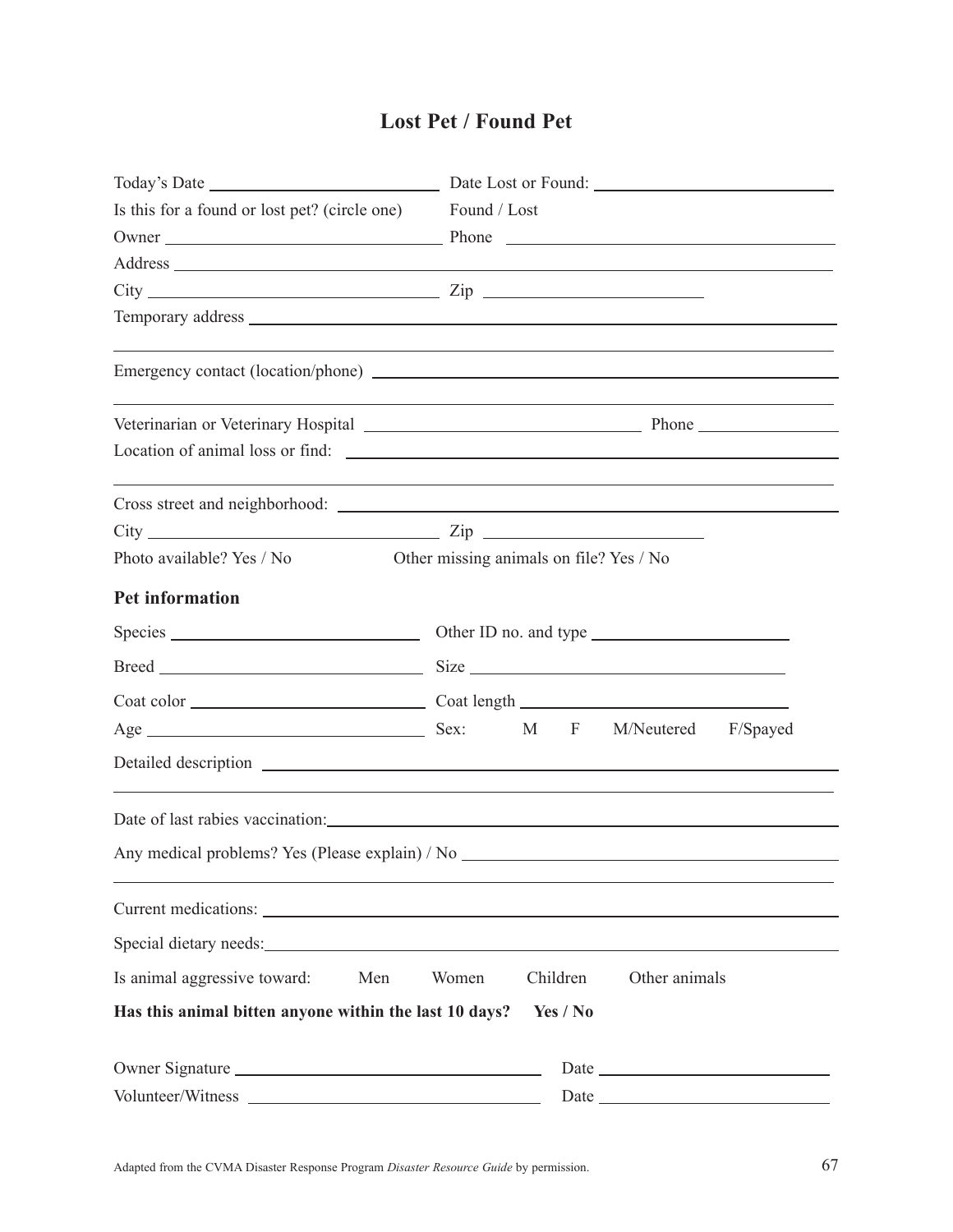# **Animal Identification Chart**

| Species      | Cat                                                                                                               | Dog                                                                                                                                 | Cattle                                                                                      | Horse                                                                                                       | Sheep                               |
|--------------|-------------------------------------------------------------------------------------------------------------------|-------------------------------------------------------------------------------------------------------------------------------------|---------------------------------------------------------------------------------------------|-------------------------------------------------------------------------------------------------------------|-------------------------------------|
| <b>Breed</b> | Domestic Shorthair<br>Domestic Longhair<br>Siamese<br><b>Burmese</b><br>Manx<br>Other                             | Labrador<br>German Shepherd<br>Chow chow<br>Poodle<br>Terrier<br>Setter<br>Hound<br>Other                                           | Holstein<br>Hereford<br>Angus<br>Jersey<br>Shorthorn<br>Charolais<br><b>Brahma</b><br>Other | Arabian<br>Quarter Horse<br>Thoroughbred<br>Pinto/Paint<br>Appaloosa<br>Pony<br>Palomino<br>Donkey<br>Other | <b>Black-faced</b><br>White-faced   |
| Size         | small<br>large                                                                                                    | small<br>medium<br>large<br>giant                                                                                                   | n/a                                                                                         | small<br>large                                                                                              | large<br>large                      |
| Coat Color   | solid black<br>solid white<br>solid gray<br>black & white<br>gray & white<br>gray tabby<br>orange tabby<br>calico | solid black<br>solid white<br>solid gray<br>black& white<br>brown & white<br>tricolor<br>light brown<br>dark brown<br>brown & black | solid black<br>solid white<br>red roan<br>black & white<br>blue roan                        | solid black<br>gray<br>black & white<br>brown<br>bay<br>chestnut<br>palamino                                | white wool<br>black wool            |
| Coat length  | short<br>long                                                                                                     | short<br>long                                                                                                                       | n/a                                                                                         | n/a                                                                                                         | n/a                                 |
| Age          | kitten<br>adult<br>unsure                                                                                         | puppy<br>adult<br>unsure                                                                                                            | calf<br>adult<br>unsure                                                                     | foal<br>adult<br>unsure                                                                                     | lamb<br>unsure                      |
| Sex          | male<br>female                                                                                                    | male<br>female<br>castrated/spayed castrated/spayed                                                                                 | male<br>female                                                                              | male<br>female                                                                                              | male<br>female                      |
| ID           | county license #<br>rabies tag #<br>ID chip<br>tattoo                                                             | county license #<br>rabies tag #<br>ID chip<br>tattoo                                                                               | brand<br>tattoo                                                                             | brand<br>lip tattoo                                                                                         | iron brand<br>paint brand<br>tattoo |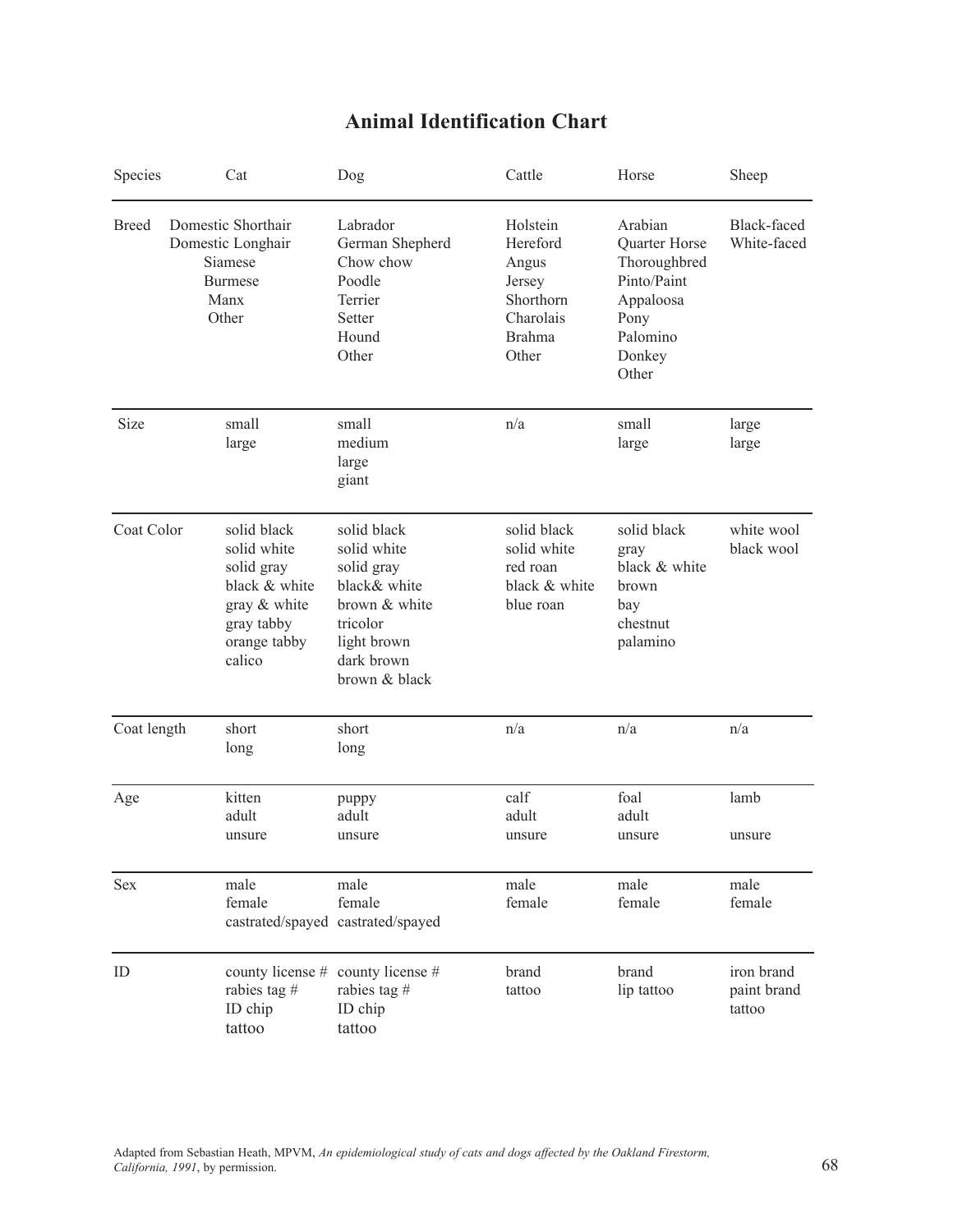# **Animal Rescue Request Form**

| Is there a key available? Location Location If no, is keyless entry authorized?                                                                                                                                                  |  |                        |  |  |  |  |
|----------------------------------------------------------------------------------------------------------------------------------------------------------------------------------------------------------------------------------|--|------------------------|--|--|--|--|
| Signature of person completing form<br>Signature of person completing form Signature of person completing form Signature of person completing form Signature of person completing form Signature of person completing form Signa |  |                        |  |  |  |  |
|                                                                                                                                                                                                                                  |  |                        |  |  |  |  |
| Animal:                                                                                                                                                                                                                          |  |                        |  |  |  |  |
|                                                                                                                                                                                                                                  |  |                        |  |  |  |  |
|                                                                                                                                                                                                                                  |  |                        |  |  |  |  |
|                                                                                                                                                                                                                                  |  |                        |  |  |  |  |
| Did the animal appear to be injured or in immediate danger?                                                                                                                                                                      |  |                        |  |  |  |  |
|                                                                                                                                                                                                                                  |  |                        |  |  |  |  |
|                                                                                                                                                                                                                                  |  |                        |  |  |  |  |
|                                                                                                                                                                                                                                  |  |                        |  |  |  |  |
|                                                                                                                                                                                                                                  |  | <b>Rescue Use only</b> |  |  |  |  |
|                                                                                                                                                                                                                                  |  |                        |  |  |  |  |
| Emergency medical treatment provided to animal                                                                                                                                                                                   |  |                        |  |  |  |  |
|                                                                                                                                                                                                                                  |  |                        |  |  |  |  |
|                                                                                                                                                                                                                                  |  |                        |  |  |  |  |
|                                                                                                                                                                                                                                  |  |                        |  |  |  |  |
|                                                                                                                                                                                                                                  |  |                        |  |  |  |  |
| (circle one) Rescue team member Veterinarian Other _____________________________<br>$City$ $Zip$ $Zip$ $Iip$ $Phone$ $In$                                                                                                        |  |                        |  |  |  |  |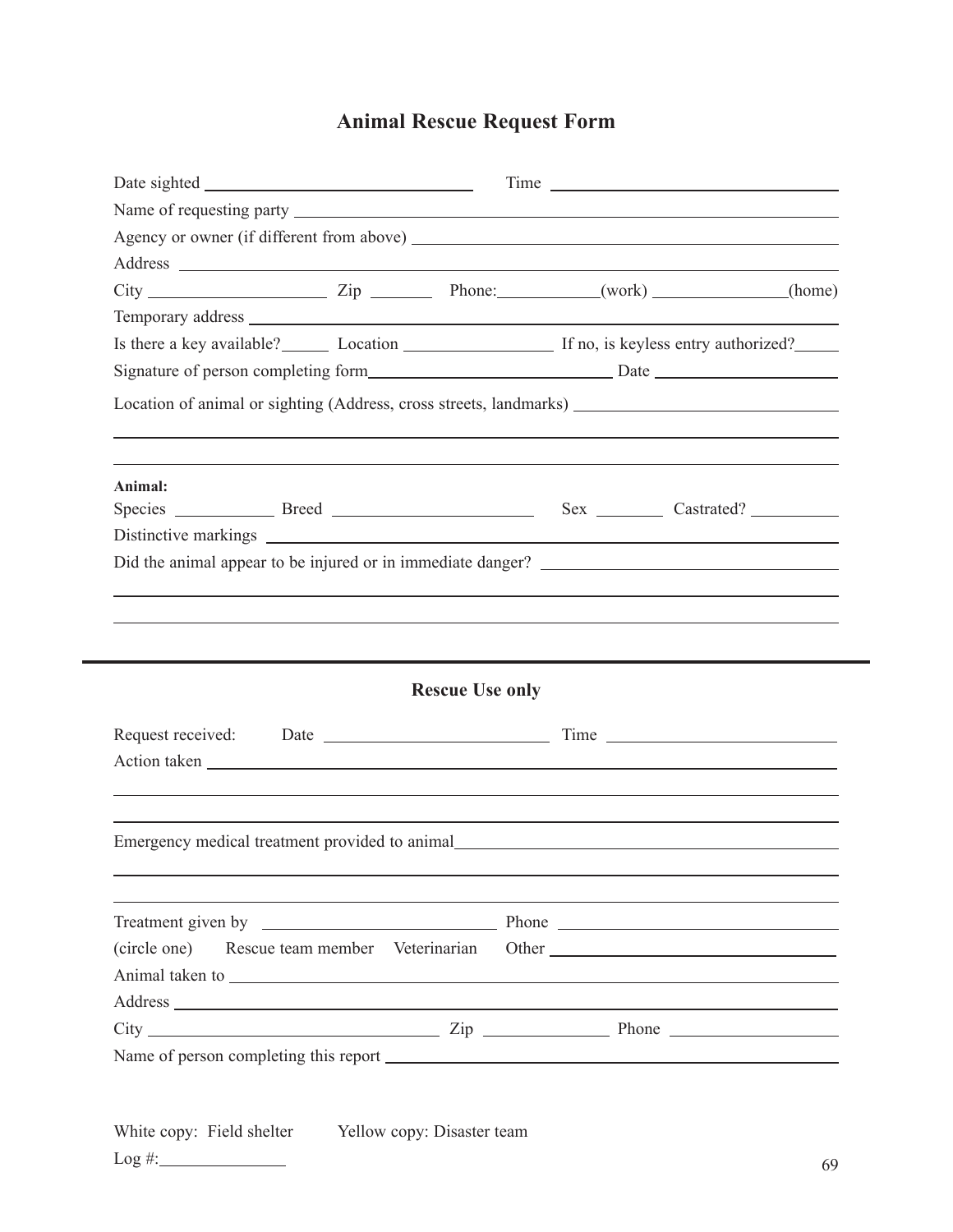# **Animal Release Form**

| Date           | Animal ID No. |
|----------------|---------------|
| Species        | <b>Breed</b>  |
| Other property |               |
| Housed at      |               |

I hereby acknowledge that I am the owner/responsible person for the above animal, have taken custody of my animal on \_\_\_\_\_\_\_\_\_\_\_\_\_\_\_ and that I am now responsible for its transport and care. I also acknowledge that I have received my animal in satisfactory condition. I release this facility, all of its volunteers, and any sponsoring agencies associated with this facility's animal care from any further responsibility.

I have also been advised that the premises to which I am returning the animal should be thoroughly checked for damage (fences down, holes, hot spots, chemicals and any other animalendangering conditions) before returning the animal to its premises, and before the animal is released from this facility.

| Ð<br>Date | $\sqrt{10}$ nec $^{\prime}$ |  |
|-----------|-----------------------------|--|
|           |                             |  |

Identification  $\blacksquare$ 

Released by \_\_\_\_\_\_\_\_\_\_\_\_\_\_\_\_\_\_\_\_\_\_\_\_\_\_\_\_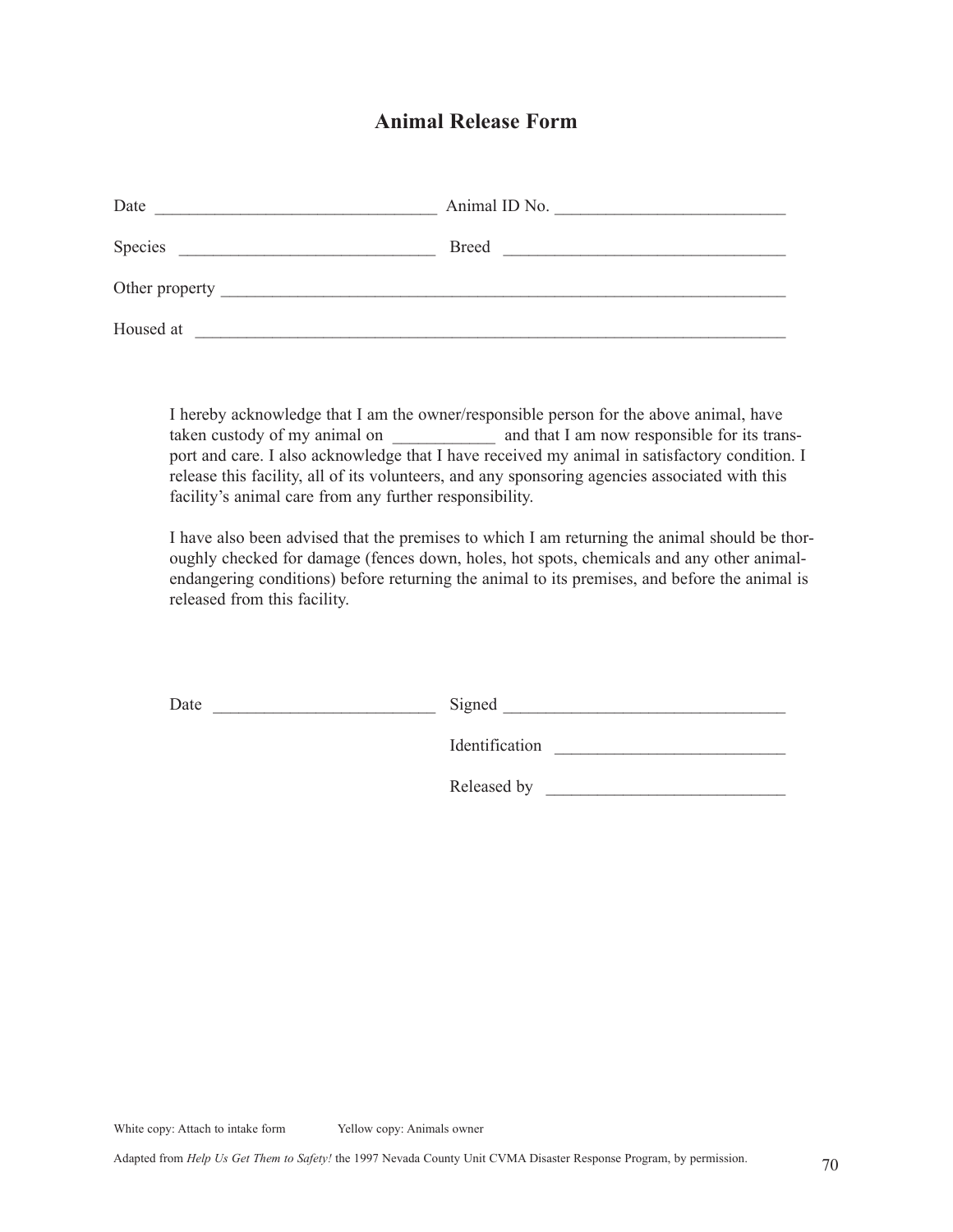# **Housing Unit/Animal Care Log**

| Date                 | Name    | ID No.       |
|----------------------|---------|--------------|
| Housing unit         | Species | <b>Breed</b> |
| Description          |         |              |
| Feeding instructions |         |              |
| Special needs        |         |              |
| CAUTION:             |         |              |

| Date & Time Examination/ SOAP | Initials |
|-------------------------------|----------|
|                               |          |
|                               |          |
|                               |          |
|                               |          |
|                               |          |
|                               |          |
|                               |          |
|                               |          |
|                               |          |
|                               |          |
|                               |          |
|                               |          |
|                               |          |
|                               |          |
|                               |          |
|                               |          |
|                               |          |
|                               |          |
|                               |          |
|                               |          |
|                               |          |
|                               |          |
|                               |          |
|                               |          |
|                               |          |

\* F=Food W=Water E=Exercise C=Clean O=Other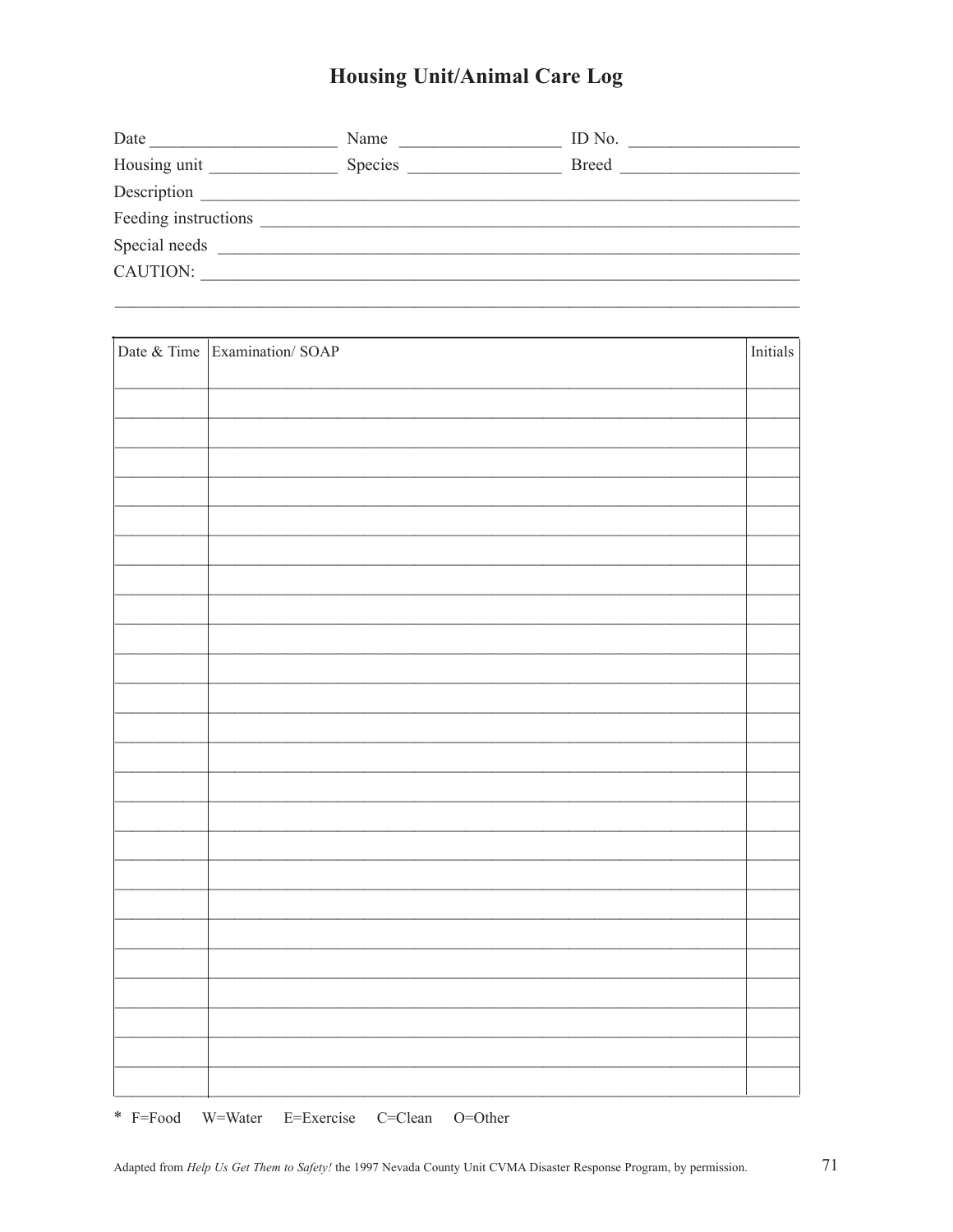### **Important supplies to keep on hand**

**If disaster is severe, request a generator from EOC– this will be critical!** Remember, this list is for a small to medium sized team. Adjust to fit your team needs. Please forward any recommended additions or deletions for future versions of this guide.

#### **General**

tackle box for crash kit with lock bucket:2 cage cards calculators: 4 Polaroid cameras: 2 manual can opener: 3 clipboards:15 control drug logs dictionary: spanish/english digital camera flashlights with fresh batteries: 6 generator hydrogen peroxide: 2 gallons labels for prescriptions light bulbs newspapers paper clips paper plates: large, small paper towels pens and highlighters step on scale gram scale gram scale scissors: 12 Sharpies, wide and thin point: 24 sharps containers: 2 s-hooks to hold fluids scrub brushes for cages: 5 spray bottles: 3 staplers: 5 strong box for controlled drugs and lock tape: masking 1″, 2″, and duct: 5 rolls each tarp with poles and sides towels: at least 40-50 30 gallon trash bags varikennels: 30 small, 20 medium, 20 large wire ties shoeboxes (plastic) for birds, mice, reptiles: 3

#### **Small Animal**

#### **Medications**

Advantage: dog and cat in all sizes Acepromazine inj.: 1 bottle Amoxicillin: 100 mg 500 tabs Amoxicillin 400 mg 250 tabs Amoxicillin suspension: 13 Baytril: 5.7mg 100 tabs Baytril 22.7mg 100 tabs Baytril 68 mg 100 tabs Baytril injectable: 12 bottles Betadine scrub: 1 gallon Betadine solution: 1 gallon Chloroelase 50% Dextrose: 1 bottle Dexamethasone Phosphate: 5 bottles Dopram: 1 bottle Euthanasia solution:1 bottle Epinephrine 1:1000: 1 bottle Fluoroscein stain Ketamine: 1 bottle KY lubricant: 6 tubes Opthane Polyflex injectable: 2 bottles PBN opthalmic ointment: 6 Torbugesic, 5 mg and 10 mg inj.: 5 bottles each Rompun: 1 bottle Silvadene creme Yohimbine: 1 bottle Fluids:

rubbing alcohol: 6 gallons back support belts: 4 small 6 medium 6 large bleach: 3 gallons betadine solution and scrub: 3 gallons each euthanasia forms film: Polaroid 600 instant film, high definition lime: 30lb. in 10lb. bags light fixture that clamps on with light bulbs: 3

LRS 1L bags: 15 cases, NaCl: 2 cases, LRS 250 ml bags: 8 bags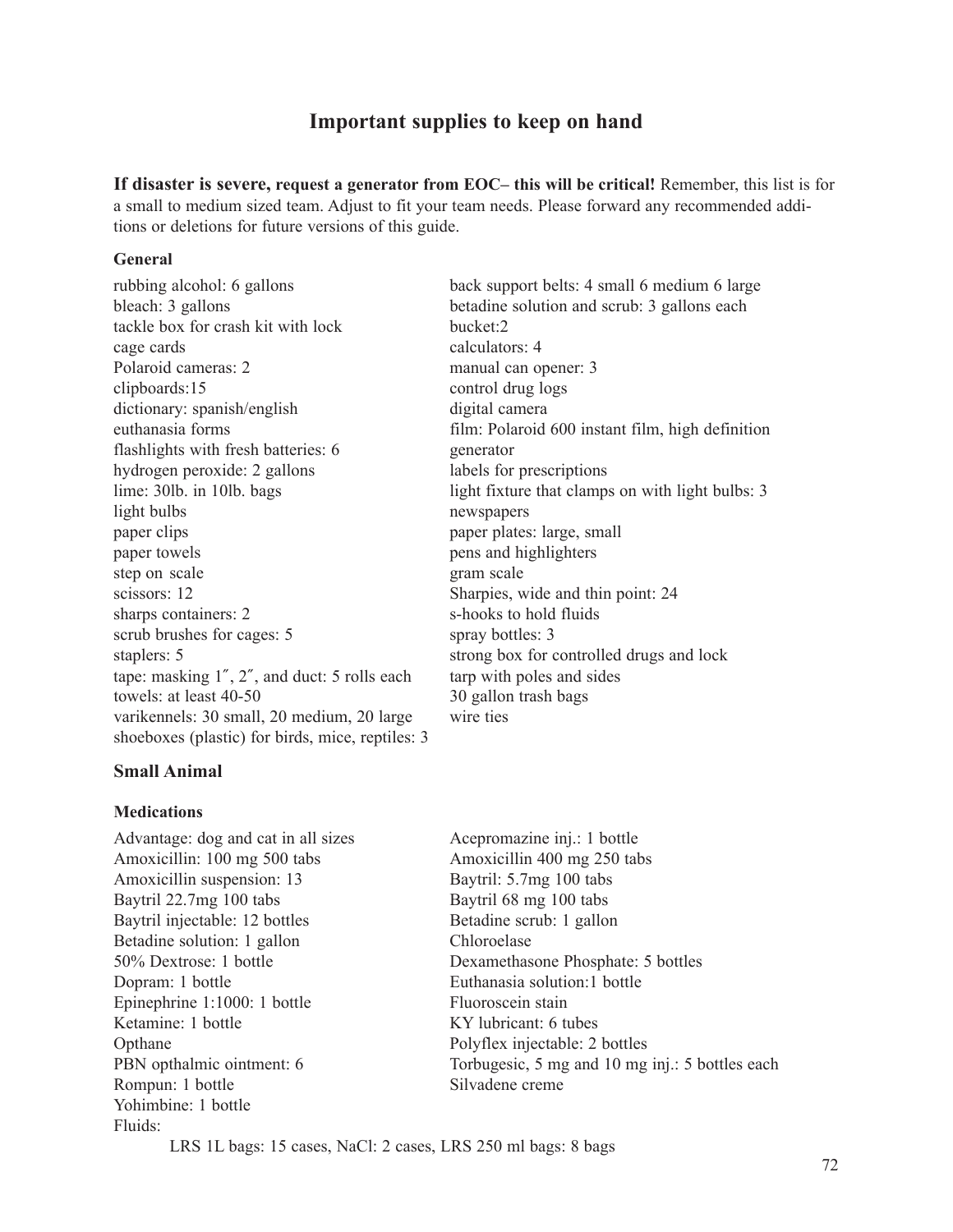#### **Medical supplies**

| AD food: 2 cases                                  | adhesive tape 1 and 2 inch: 50 rolls each       |
|---------------------------------------------------|-------------------------------------------------|
| alligator forceps: 2                              | bottles, squeeze: $1/4$ oz, 1 oz                |
| cast material: 4 rolls                            | catbags and nets: 3 each                        |
| battery operated clippers: 2                      | batteries for clippers                          |
| $# 40$ blades: 3                                  | cold sterile solution                           |
| e-collars: 10 each #30, 25, 20, 15, 12.5, 10, 7.5 | collars, ID                                     |
| cotton rolls: 30                                  | disinfectant for kennels: 4 gallons             |
| Elasticon                                         | feeding tubes, red: 2 each size                 |
| gauze rolls: 10 dozen                             | gauze, 3 X 3: 4 dozen                           |
| exam gloves, 1 box each medium and large          | surgery gloves, size 7 and 8: 1 box each        |
| hemostats: 6                                      | IV sets: $21$                                   |
| IV catheters: 12 each 20 g and 22 g               | butterfly catheters: 3 dozen                    |
| leashes: 100                                      | muzzles, cat and dog-all sizes 3 sets           |
| needles: $25$ g (400), $22$ g(500), $20$ g(600)   | pen lights: 12                                  |
| pill vials                                        | pooper scoopers                                 |
| Qtips: 100                                        | rabies poles: 5                                 |
| Rx labels                                         | silver nitrate                                  |
| padded splints: 12 each size                      | bandage scissors: 4                             |
| scrub brushes for hands: 3                        | stethoscopes: veterinarians bring their own     |
| surgical masks with and without eye shields       | syringes: 1 cc, 3 cc, 6 cc, 12 cc, 35 cc, 60 cc |
| thermometers: 6                                   | tourniquets: 3                                  |
| hand towels: 6                                    | Vetwrap, 2" and 4": 3 boxes each                |
| wire cutters: 3                                   |                                                 |

#### **Large Animal**

**Remember not to use any medication on livestock unless you know its withdrawal periods and any restrictions placed on its use by regulatory agencies!**

#### **Equine Medications**

| Acepromazine inj.: 2 bottles                    | Atropine opthalmic                     |
|-------------------------------------------------|----------------------------------------|
| Banamine inj. and granules                      | Betadine ointment                      |
| Butorphenol 10 mg/ml inj.: 2 bottles            | Dexamethasone 4 mg/ml inj.: 2 bottles  |
| Dipyrone inj.                                   | Detomidine inj.: 2 bottles             |
| Epinephrine 1:1000: 1 bottle                    | Euthanasia solution: 1 bottle          |
| Fluids: LRS 56 liter bags (20 liters per horse) | Fluoroscein stain                      |
| Furacin cream                                   | Gentamicin 100mg/mL inj.: 4 bottles    |
| Guaifenesin inj.: 2 bottles                     | Ketamine inj.: 2 bottles               |
| Ketofen inj.: 2 bottles                         | Lidocaine 100mg/ml: 2 bottles          |
| Panalog ointment                                | PBN opthalmic                          |
| Phenylbutazone injectable and paste             | Procaine Penicillin G: 4 bottles       |
| Predef 2X inj.: 2 bottles                       | TMPS 906 tabs                          |
| Toxiban granules: 2 pails                       | Xylazine (Rompun) 100 mg/ml: 2 bottles |
|                                                 |                                        |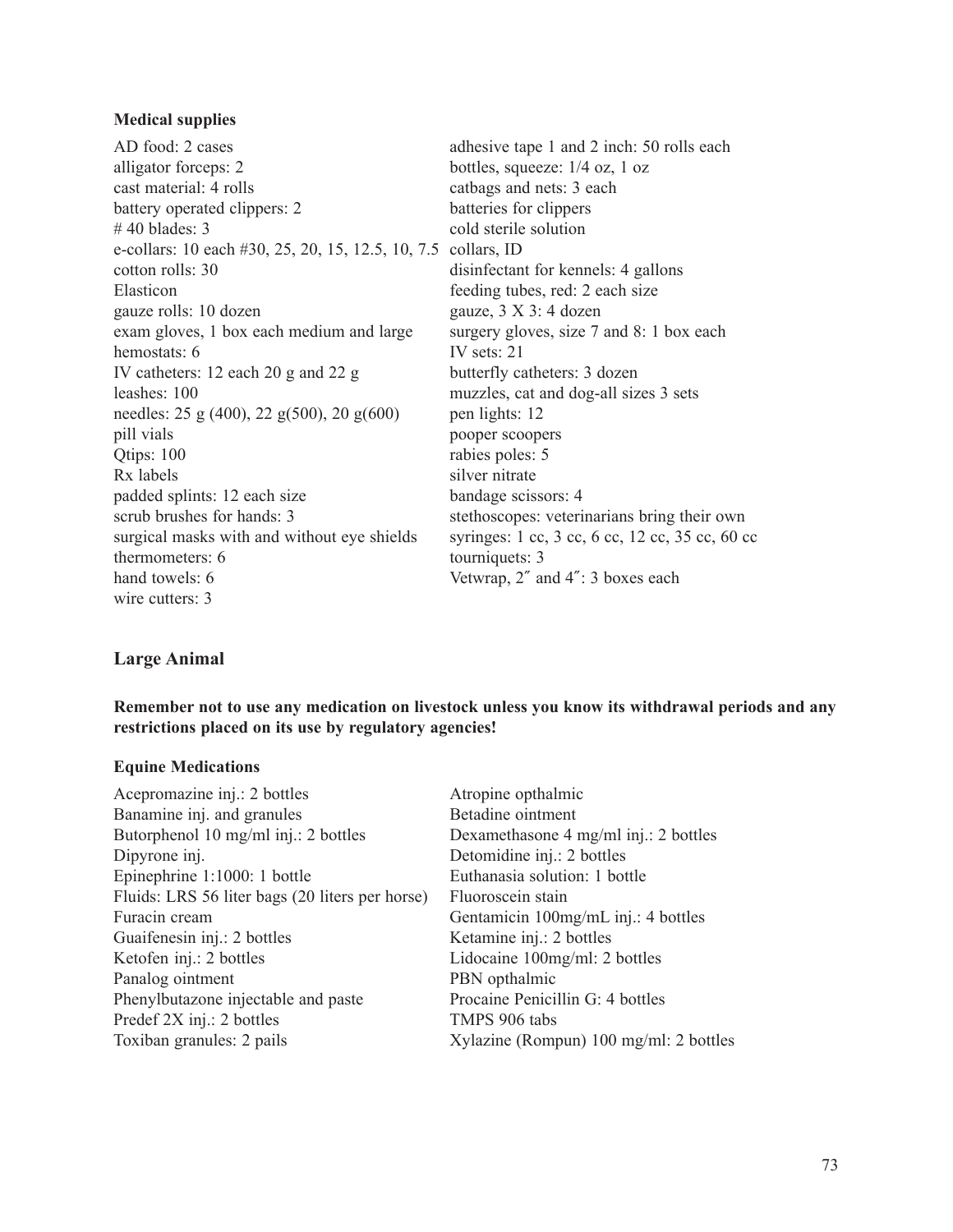#### **Livestock Medications**

- Acepromazine injectable Atropine opthalmic Banamine inj. and granules Betadine ointment Butorphenol 10 mg/ml Calcium gluconate inj. Calcium chloride powder, 100gm boluses Detomidine for analgesia, sedation Dexamethasone 4 mg/ml inj.: 2 bottles Dextrose 500ml bottles: 12 Dipyrone inj. Epinephrine 1:1000: 1 bottle Euthanasia solution: 1 bottle Florfenicol (Nuflor): 2 bottles Fluids: LRS 56 liter bags (20-40L per cow) Fluoroscein stain Guaifenesin inj.: 2 bottles Ketamine: 2 bottles Ketofen inj.: 2 bottles LA-200 (oxytetracycline)<br>Lidocaine 200mg/ml: 2 bottles Micotil 300mg/mL inj.: 1 Panalog ointment Phenylbutazone inj. and paste Poloxalene (Therabloat): 6 Procaine Penicillin G : 6 bottles Predef 2X inj.: 2 bottles Tetanus toxoid and antitoxin Xylazine (Rompun) 100 mg/ml: 2 bottles
	- Micotil  $300$ mg/mL inj.: 1 bottle

**Remember not to use any medication on livestock unless you know its withdrawal periods and any restrictions placed on its use by regulatory agencies!**

#### **Large Animal Medical supplies**

| balling gun: 2                                                                     | blankets or coolers                                 |
|------------------------------------------------------------------------------------|-----------------------------------------------------|
| cast material                                                                      | sheet cotton                                        |
| drains                                                                             | earplugs, Caskel cushions: 3 sizes                  |
| Elasticon 3": 5 dozen                                                              | 6" brown gauze: 4 dozen                             |
| $4''$ x $4''$ gauze: 12 pkg.                                                       | 4" Kling gauze: 4 dozen                             |
| exam gloves, all sizes: 1 box each                                                 | surgery gloves, size 7 and 8: 1 box each            |
| heavy leather gloves: 1 each size                                                  | cotton or leather halters: all sizes, horse and cow |
| hoof knives: 6                                                                     | hydrogen peroxide: 2 gallons                        |
| all instruments for 2-3 LA surgery packs,                                          |                                                     |
| more if disaster is severe                                                         |                                                     |
| cattle marker crayons: 12                                                          | mineral oil: 1 gallon                               |
| needleholders, 3 sizes                                                             | IV catheters $14$ g 5 $1/4''$                       |
| IV lines and extensions: 24                                                        | needles $18$ g $20$ g $25$ g                        |
| nose leads: 6                                                                      | stretch knit cotton bandages for leg wraps          |
| splints (PVC)                                                                      | suture needles                                      |
| suture materials: 3, 2, 1, 0, 00 Vicryl; 3, 2, 1, 0 Vetafil                        |                                                     |
| syringes: $3 \text{ cc}$ , $12 \text{ cc}$ , $35 \text{ cc}$ , and $60 \text{ cc}$ | trocars: $12$                                       |
| twitches, nose and ear: 6 each                                                     | ultrasound equipment                                |
| Vetwrap 4": 5 dozen                                                                | xray equip: cassettes, aprons, gloves               |
| Ropes:                                                                             |                                                     |
| cotton lead ropes, 15' with bull snap: 8                                           | foot ropes, $15'$ : 4                               |
| manilla ropes $50'$ by $3/4''$ : 2                                                 | cotton ropes 100' each: 4                           |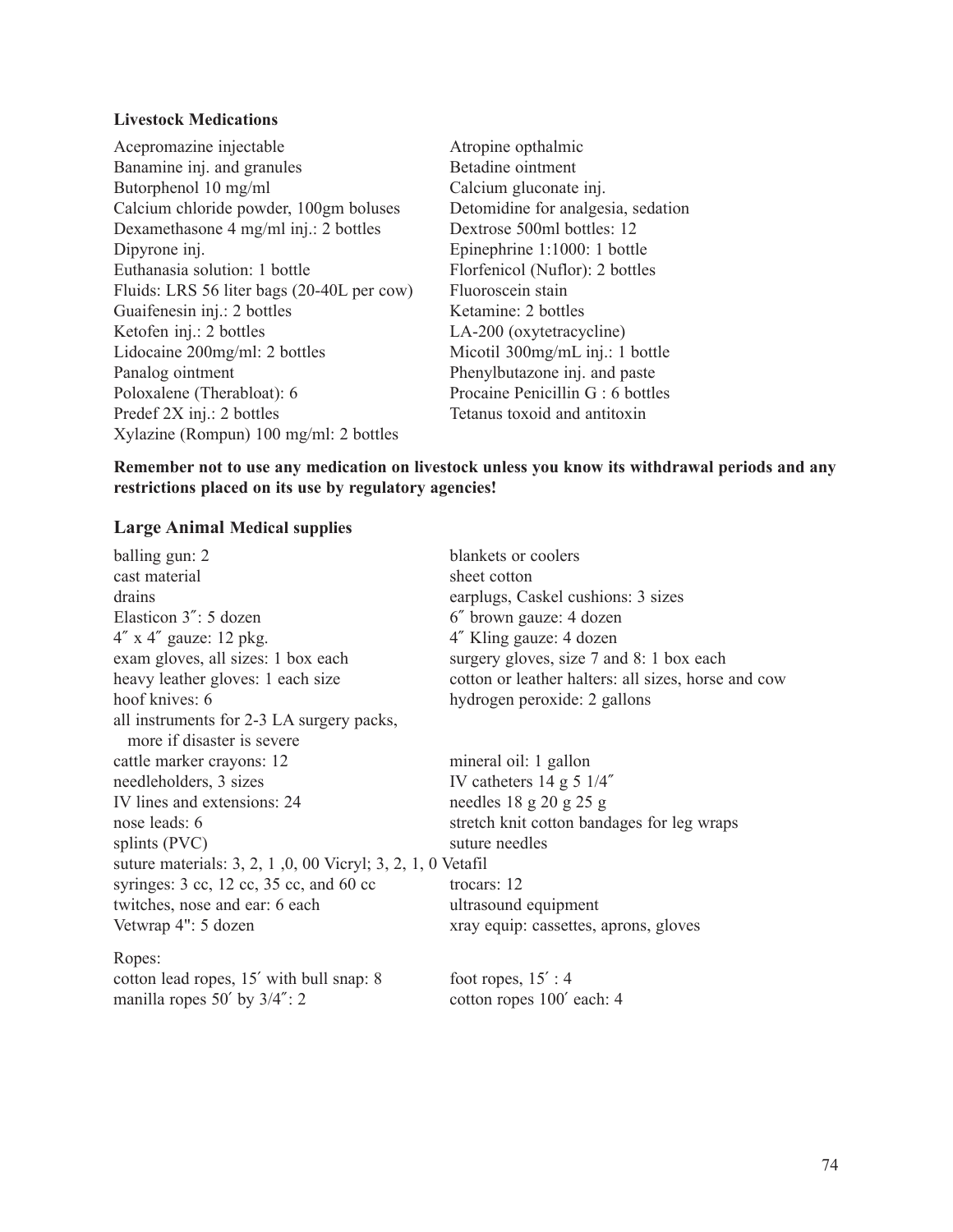# Payment method Vendor/Source Work hours Contact numbers (work and after-hours) Item needed Cost Payment method Cost Item needed Contact numbers (work and after-hours) Work hours Vendor/Source

**Supply Resource List**

**Supply Resource List** 

This list should be updated periodically, as phone numbers may change or vendors may go out of business. This list should be updated periodically, as phone numbers may change or vendors may go out of business.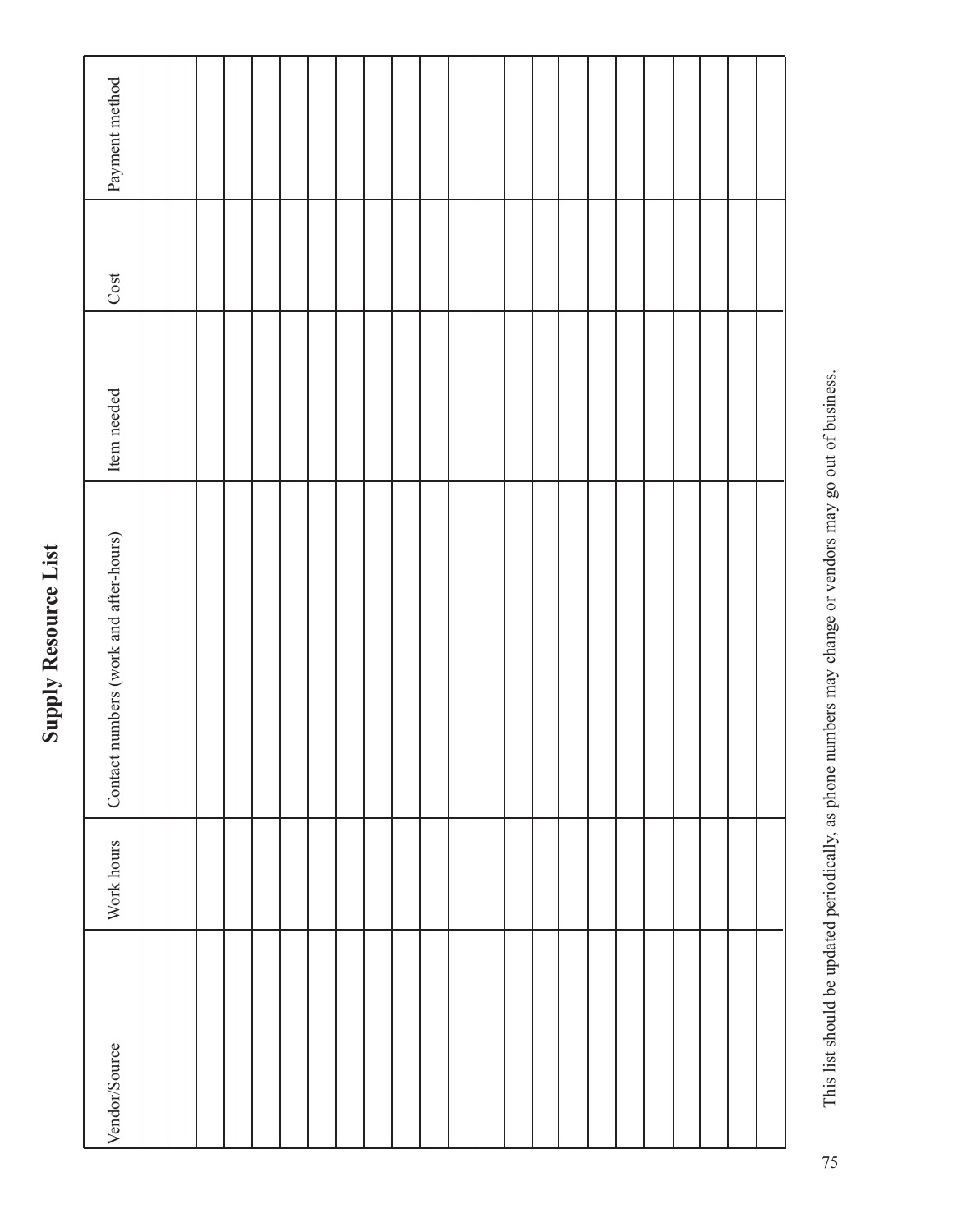# **Supply Check-out Supply Check-out**

| Date | Supply | Position | Last name | First name | Time checked out | Time returned |
|------|--------|----------|-----------|------------|------------------|---------------|
|      |        |          |           |            |                  |               |
|      |        |          |           |            |                  |               |
|      |        |          |           |            |                  |               |
|      |        |          |           |            |                  |               |
|      |        |          |           |            |                  |               |
|      |        |          |           |            |                  |               |
|      |        |          |           |            |                  |               |
|      |        |          |           |            |                  |               |
|      |        |          |           |            |                  |               |
|      |        |          |           |            |                  |               |
|      |        |          |           |            |                  |               |
|      |        |          |           |            |                  |               |
|      |        |          |           |            |                  |               |
|      |        |          |           |            |                  |               |
|      |        |          |           |            |                  |               |
|      |        |          |           |            |                  |               |
|      |        |          |           |            |                  |               |
|      |        |          |           |            |                  |               |
|      |        |          |           |            |                  |               |
|      |        |          |           |            |                  |               |
|      |        |          |           |            |                  |               |
|      |        |          |           |            |                  |               |
|      |        |          |           |            |                  |               |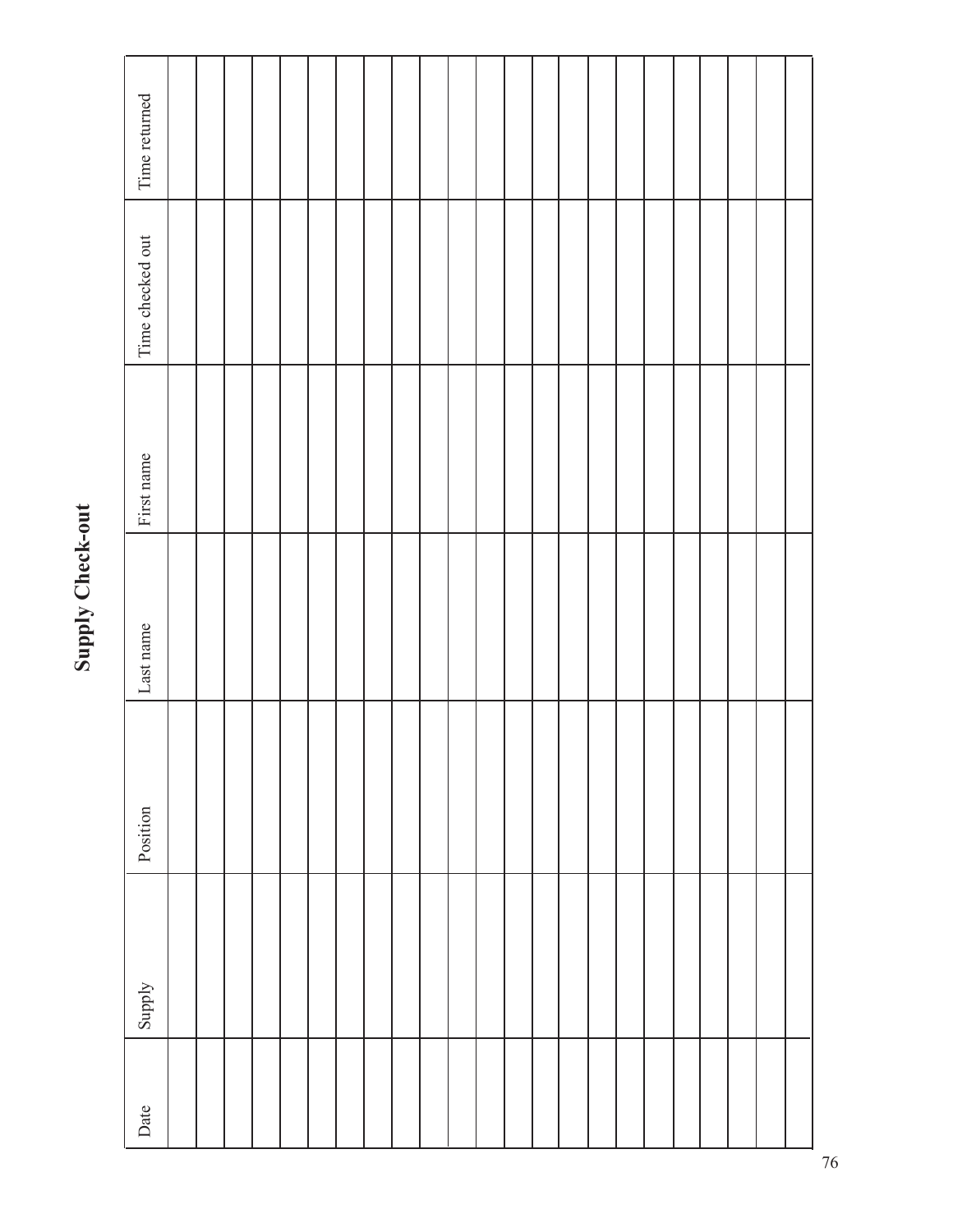| ă      |
|--------|
| O<br>Ē |
|        |
|        |
|        |
|        |
|        |

| Drug: |      |                    | Form:     | Strength: |                | Size:       | Serial #:        |           |
|-------|------|--------------------|-----------|-----------|----------------|-------------|------------------|-----------|
| Date  | Time | Last name of owner | Animal ID | Species   | Initial amount | Amount used | Amount remaining | Signature |
|       |      |                    |           |           |                |             |                  |           |
|       |      |                    |           |           |                |             |                  |           |
|       |      |                    |           |           |                |             |                  |           |
|       |      |                    |           |           |                |             |                  |           |
|       |      |                    |           |           |                |             |                  |           |
|       |      |                    |           |           |                |             |                  |           |
|       |      |                    |           |           |                |             |                  |           |
|       |      |                    |           |           |                |             |                  |           |
|       |      |                    |           |           |                |             |                  |           |
|       |      |                    |           |           |                |             |                  |           |
|       |      |                    |           |           |                |             |                  |           |
|       |      |                    |           |           |                |             |                  |           |
|       |      |                    |           |           |                |             |                  |           |
|       |      |                    |           |           |                |             |                  |           |
|       |      |                    |           |           |                |             |                  |           |
|       |      |                    |           |           |                |             |                  |           |
|       |      |                    |           |           |                |             |                  |           |
|       |      |                    |           |           |                |             |                  |           |
|       |      |                    |           |           |                |             |                  |           |
|       |      |                    |           |           |                |             |                  |           |
|       |      |                    |           |           |                |             |                  |           |
|       |      |                    |           |           |                |             |                  |           |
|       |      |                    |           |           |                |             |                  |           |
|       |      |                    |           |           |                |             |                  |           |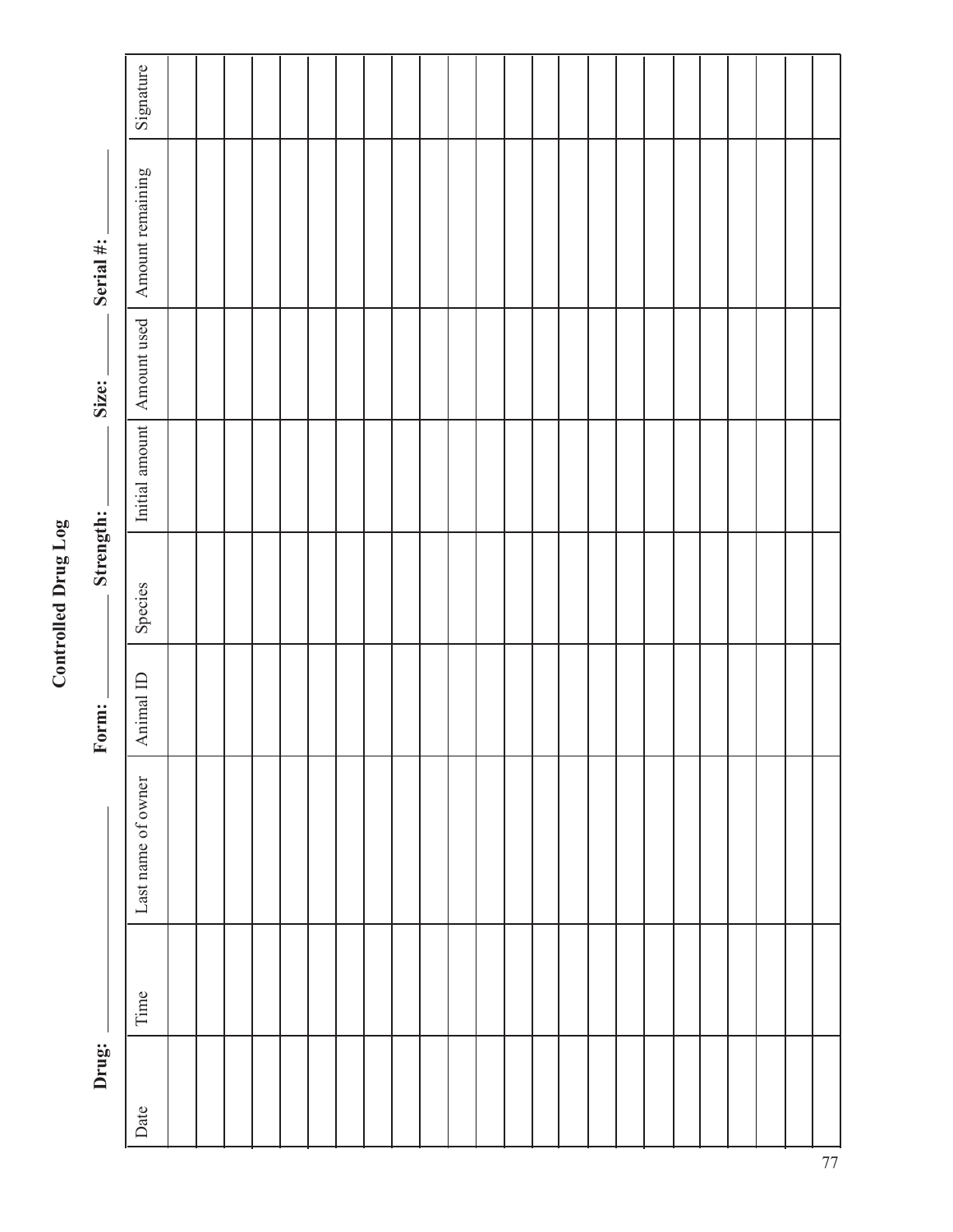### **Site Survey**

**The site survey should be completed before the triage animal shelter is set up.** It should be performed by the incident commander or designated member of the Site Committee. Please note any preexisting damage of the site under the following categories. **This form must be signed by the responsible agent of the site.**

| Date:                                                                                                                                                                                                                         |                                                                                   |
|-------------------------------------------------------------------------------------------------------------------------------------------------------------------------------------------------------------------------------|-----------------------------------------------------------------------------------|
|                                                                                                                                                                                                                               |                                                                                   |
|                                                                                                                                                                                                                               | Outside                                                                           |
|                                                                                                                                                                                                                               |                                                                                   |
|                                                                                                                                                                                                                               |                                                                                   |
|                                                                                                                                                                                                                               | ,我们也不会有什么。""我们的人,我们也不会有什么?""我们的人,我们也不会有什么?""我们的人,我们的人,我们也不会有什么?""我们的人,我们的人,我们的人,我 |
|                                                                                                                                                                                                                               |                                                                                   |
|                                                                                                                                                                                                                               | <b>Inside</b>                                                                     |
|                                                                                                                                                                                                                               |                                                                                   |
| the control of the control of the control of the control of the control of the control of the control of the control of the control of the control of the control of the control of the control of the control of the control |                                                                                   |
| and the control of the control of the control of the control of the control of the control of the control of the                                                                                                              |                                                                                   |
| <u> 1989 - Andrea Santa Alemania, amerikana amerikana amerikana amerikana amerikana amerikana amerikana amerikan</u>                                                                                                          |                                                                                   |
|                                                                                                                                                                                                                               |                                                                                   |
| ,我们也不能在这里,我们也不能在这里的时候,我们也不能会在这里,我们也不能会在这里的时候,我们也不能会在这里的时候,我们也不能会在这里的时候,我们也不能会在这里                                                                                                                                              |                                                                                   |
|                                                                                                                                                                                                                               |                                                                                   |
| Other:                                                                                                                                                                                                                        |                                                                                   |
|                                                                                                                                                                                                                               |                                                                                   |
|                                                                                                                                                                                                                               |                                                                                   |
|                                                                                                                                                                                                                               |                                                                                   |
| IC or Operations sections chief of VDT                                                                                                                                                                                        | Owner or responsible agent of site                                                |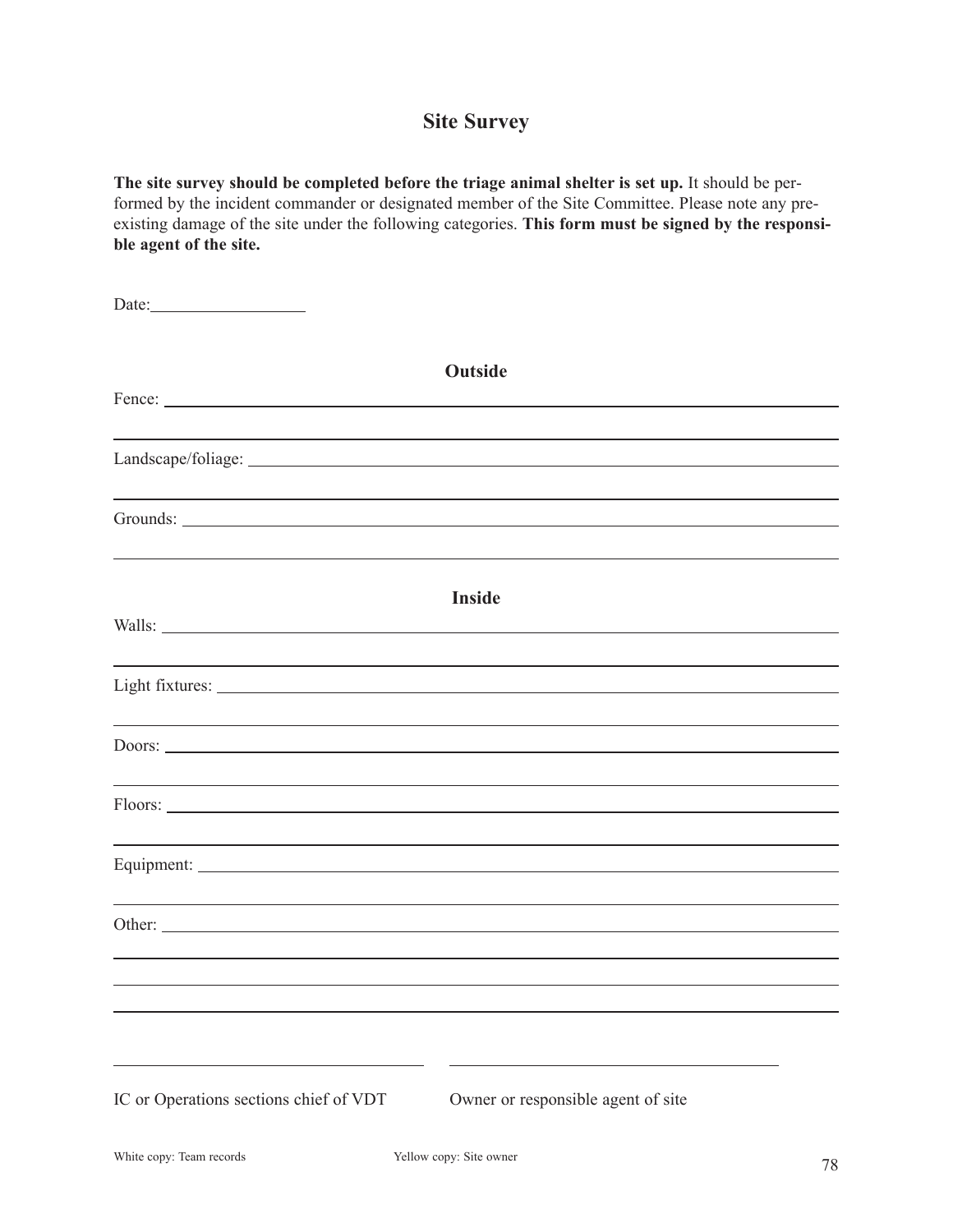## **Disaster Volunteer Liability Fact Sheet**

#### **What is a Registered Disaster Service Worker?**

A Registered Disaster Service Worker is a person registered with the state to provide assistance during a disaster or emergency. State and local laws require disaster assistance volunteers to be registered to protect the safety and security of the people and property effected by a disaster, as well as ensure that those providing assistance are qualified to do so. Local authorities may ask unregistered volunteers to leave a disaster area, and can arrest those who refuse. A Registered Disaster Service Worker is covered under Workers' Compensation if they are injured during a disaster.

#### **Who is qualified to become a Registered Disaster Service Worker?**

Anyone can become a Registered Disaster Service Worker if they register with their local disaster council. Anyone ordered to perform services during an emergency by a person or body with that authority, is also considered a Disaster Service Worker arid will receive the same benefits as if they had registered with their local disaster council. All public employees are considered Disaster Service Workers when ordered to assist during disasters by their superiors. Members of volunteer fire departments are not considered Disaster Service Workers (TitIe 19, CCR, §2570.2.a)

Registered Disaster Service Workers are assigned a classification based on the work they are qualified to do during a disaster. There is a classification for Animal Rescue, Care, and Shelter (Title 19, CCR, §2572.1)

A Registered Disaster Service Worker must either work under the authorization of a "duly constituted superior in the emergency organization" or under the supervision and direction of the American Red Cross. (Title 19, CCR, §2572.2)

#### **Who is included in the Animal Rescue, Care, and Shelter Classification?**

Veterinarians, Veterinary Support Staff, and Animal Handlers who provide skills in the rescue, clinical treatment, and transportation of all animals are included in this category. (Title 19, CCR, §2572.1.a)

#### **How do I become a Registered Disaster Service worker?**

A Disaster Service Worker must be registered with a disaster council or the Governor's Office of Emergency Services (OES). Disaster councils may require each Disaster Service Worker to complete a disaster training course, refresher courses, or require proof of professional certification or licensing. (Title 19, CCR, §2S73.1)

A disaster council is a local public agency which can register and direct activities of disaster service workers at the county or city level. The disaster council must be accredited with the State of Califoria The disaster council acts as an instrument of the state with regard to disaster services. (Title 19, CCR, §2570.2.d)

#### **Can a volunteer be sued for actions occuring while they are helping during a disaster?**

Registered Disaster Service Workers and volunteers for non-profit organizations and government cannot be held liable for their actions during a disaster while acting within the scope of their responsibilities. However, they are not protected if their actions were "willful or criminal misconduct, gross negligence, reckless misconduct, or a conscious flagrant indifference to the rights or safety of the individual harmed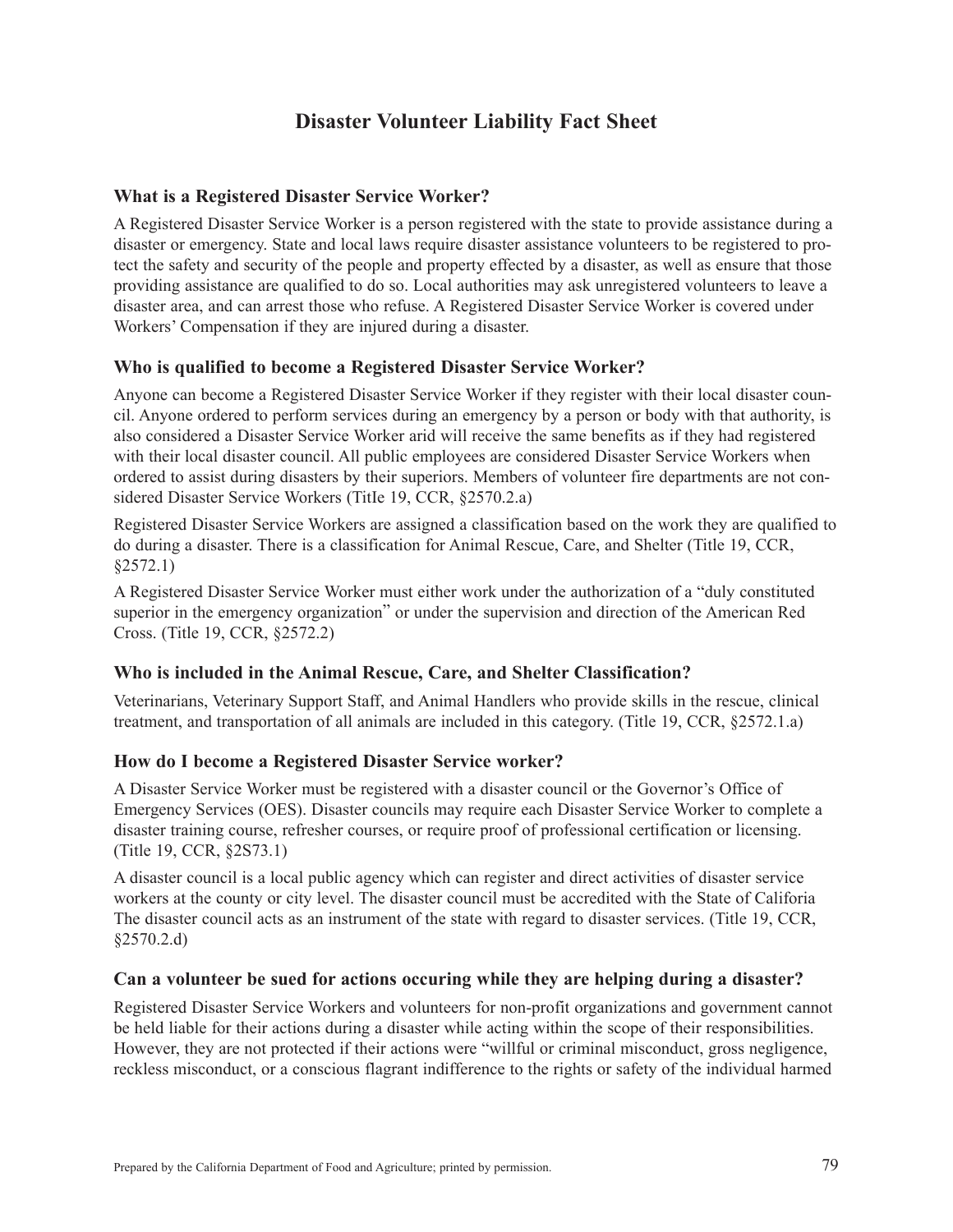by the volunteer." They are also not covered if they are operating a vehicle that causes damage. (Volunteer Protection Act of 1997– P.L. 105-19, Sec. 4)

#### **What happens if a volunteer is injured during a disaster?**

Registered Disaster Service Workers are covered under Workers' Compensation if they are injured while doing disaster service work. Workers' Compensation covers all medical care required at no cost to the injured person. If the injury disables the Disaster Service Worker for more than three days, they can receive disability benefits. (From "Information for the Disaster Service Worker about Workers' Compensation Benefits" from the State of California Office of Emergency Services)

#### **Is a volunteer's personal property covered for damages?**

The state does not cover personal property of Disaster Service Workers. A volunteer's vehicle should be covered under the individual's collision and comprehensive insurance. Collision insurance covers contact with other vehicles or objects hit by the vehicle.

Comprehensive insurance covers damage caused by objects hitting the vehicle. (For example, if a car hits a house, it is covered under collision insurance. If a house hits a car, it is covered under comprehensive insurance.) Trailers must be insured separately from the vehicle. Auto insurance will only cover the trailer if it disconnects from the vehicle and hits something.

Other property may be covered under homeowners or business insurance. Some policies only cover a certain amount when the item is "off property." Car insurance may also cover a portion of items damaged in the vehicle. It is best to have the Disaster Service Workers contact their own insurance company to verify coverage if they will be using their personal property during a disaster.

Animals being transported during a disaster are not covered by the state. They may be covered under vehicle insurance, but the Disaster Service Worker should contact their insurance company.

#### **Can someone injured in a shelter sue the organization running the shelter?**

No. The law states that "There shall be no liability on the part of one...who maintains any building or premises which have been designated as a shelter... or as other necessary facilities for mitigating the effects of a... emergency, for any injuries... sustained by any person... when such person has entered or gone upon or into said building or premises for the purpose of seeking refuge, treatment, care or assistance therein. (CA Civil Code 1714.5)"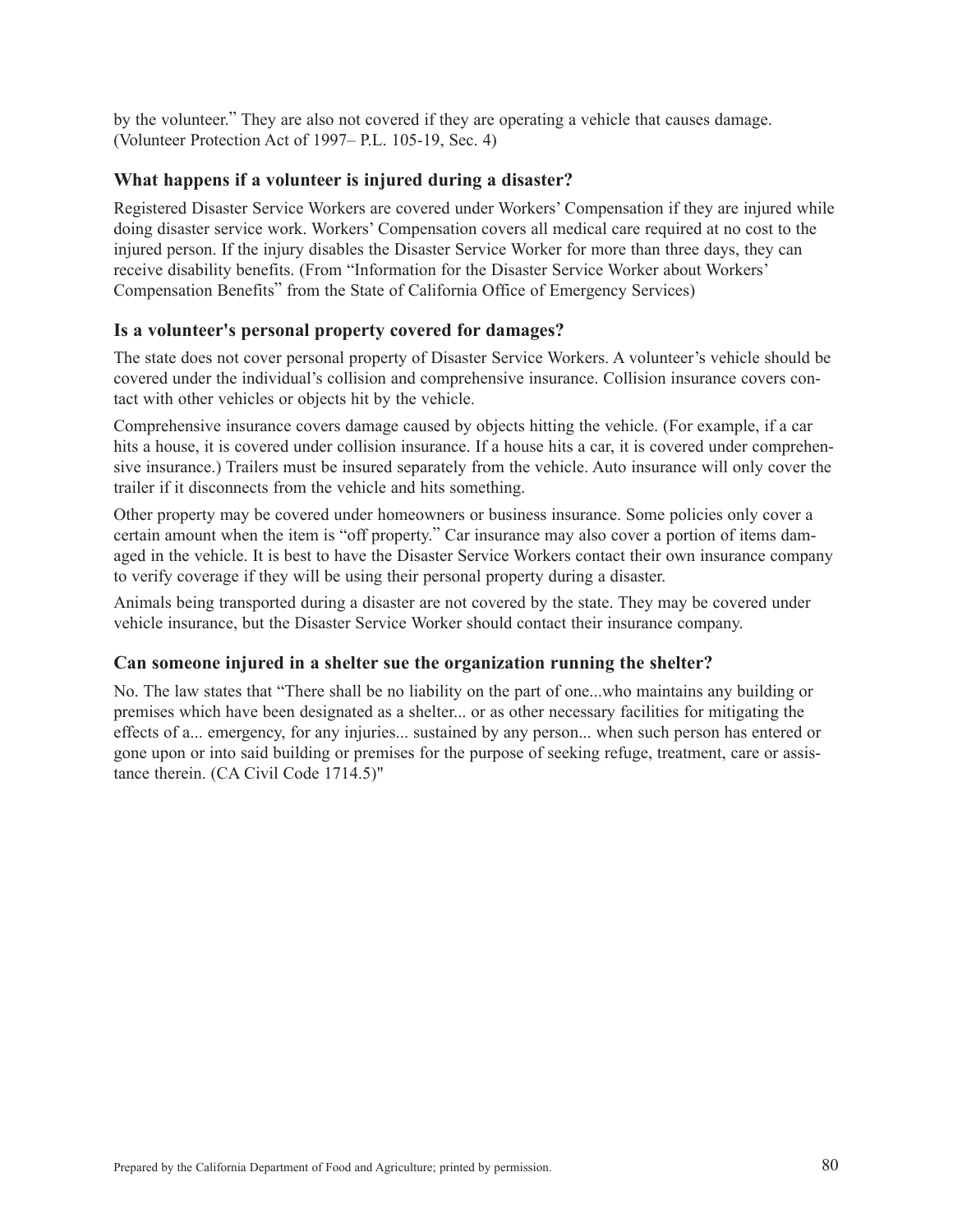#### **Disaster Planning for Your Pet**

*Pets are not allowed inside emergency public shelters for public health and safety reasons!*

#### **Plan Ahead!**

*Advance planning is essential—it could save your pet's life and make your life easier during an emergency.*

#### **Before a disaster…**

- Acquire a pet carrier (portable kennel) or crate for each house pet. The carrier should be large enough inside to allow your pet to stand up and turn around. Take time to familiarize your pet with the portable kennel—this can be a difficult experience. The top and bottom of the kennel can be separated to prepare a bed, which may help the pet adjust to the kennel.
- All pets should have identification tags attached to a collar that they always wear. It should have your name, address, phone number, your pet's name and an out of state phone number (of a friend or relative that can be contacted in a time of disaster). If your pet is on daily medication, this medication should also be on the identification tag.
- Take the extra precaution of microchipping your pet or tattooing your pet in a easily identified place. It may greatly increase your chances of being reunited with your pet should you be separated!
- Survey your home to determine the best location away from windows to place your pet(s) during a disaster, such as a utility room, bathroom, kitchen or other tiled area that can be cleaned easily.
- Prepare a disaster kit for your pet. It should contain:
	- 1. Food for seven days. This must be rotated to insure freshness.
	- 2. Water for seven days. For dogs, this is one gallon per day for a forty pound dog and one quart per day per cat.
	- 3. Medications your pet regularly takes. Please mark on your calendar a day to remind you to cycle it in to use before it expires. Call your veterinarian to provide you with new medications with a later expiration date.
	- 4. Leashes for **both** dogs and cats. Carriers for small dogs and cats should be stored in an easily accessible area.
	- 5. A copy of vaccination records and current photographs of all your pets in your disaster kit.
	- 6. Plastic bags and scoopers to pick up and store pet waste.
	- 7. Extra collars, leashes, and heavy food bowls in your kit.
	- 8. The following first aid supplies: gauze rolls for bandaging and making muzzles, towels, blankets, and a manual can opener.
- Determine your options should a disaster make it necessary to leave your home. Unfortunately, emergency public shelters cannot allow pets for public health and safety reasons. In case you need to use an emergency public shelter, you must make other arrangements for your pet's protection and safety.
	- 1. Call motels if you plan to take your pet with you during an evacuation. You may wish to check with several motels away from known hazard areas. Make sure they allow pets, and ask if there are any restrictions on the size and number of pets allowed.
	- 2. Survey boarding kennels to determine specific locations where kennels are available. Find out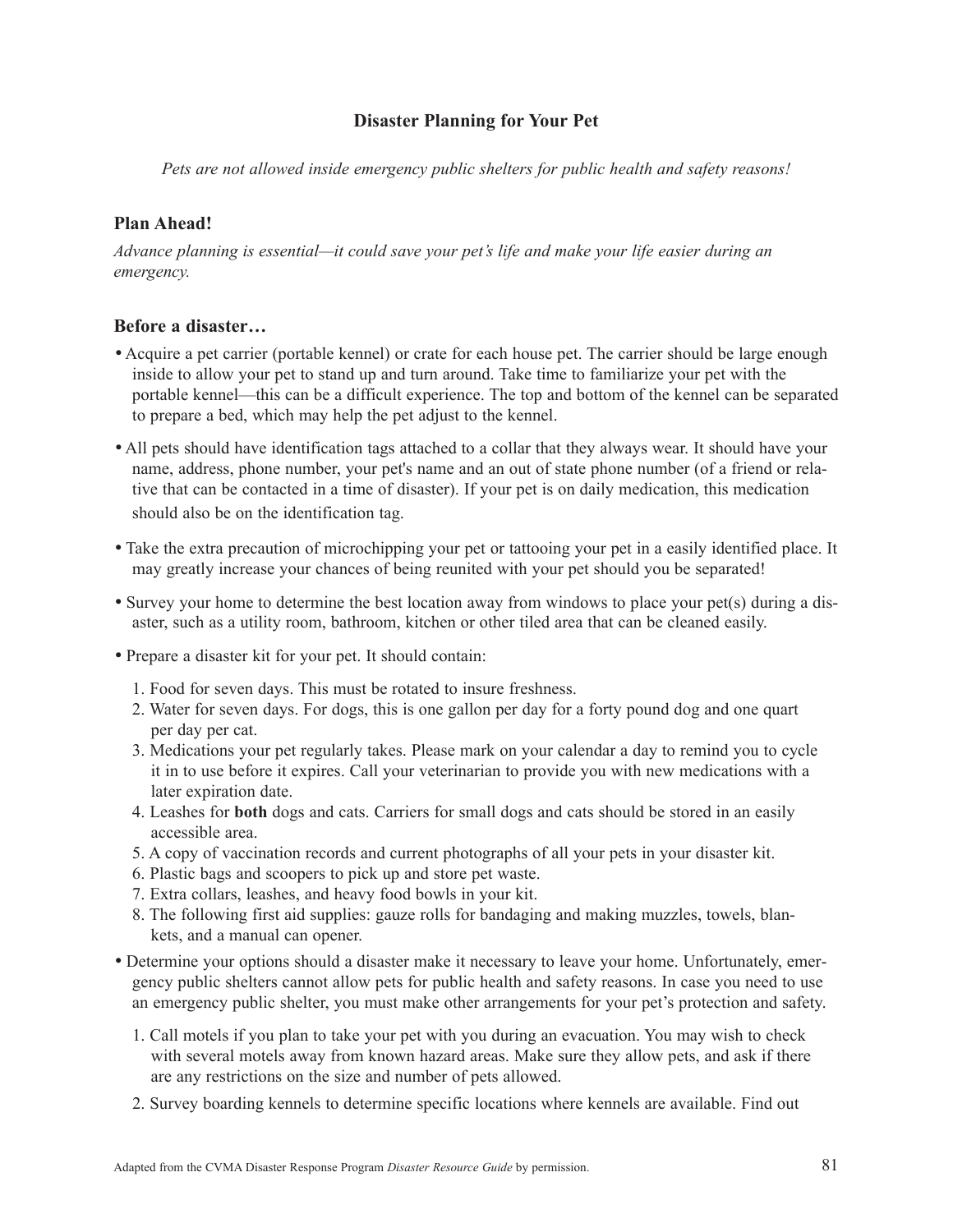who stays on the premises with the animals in the event of a disaster, and what provisions would be made if the kennel should have to evacuate.

- 3. Locate veterinary clinics that have boarding facilities.
- 4. Ask dependable friends or relatives who live away from coastal areas, river areas or fire hazard areas if you and your pet(s) could stay with them during an emergency.
- Be sure your pet's vaccinations are up-to-date. This is especially important if you plan to board your pet, since most boarding facilities will require proof of current rabies, distemper, parvo and *Bordatella* vaccinations.

#### **During a disaster...**

- Stay calm.
- Take shelter.

#### **After a disaster...**

- Evaluate your pet's injuries. **Remember** your pet may be in pain. You must prevent injury to yourself so you can help your pet. Muzzle your dog using gauze rolls from your disaster kit. Place a towel over your cat to handle it. Even the most gentle pet will respond defensively when frightened or in pain.
- Apply direct pressure to any areas that are bleeding.

#### **Often your pet will not show evidence of injury. Have your pet examined by your veterinarian as soon as possible.**

#### **If your pet is lost...**

- 1. Fill out a lost pet report and take current photographs to ALL the shelters within a 30 mile radius.
- 2. **Do not rely on phone calls to the shelter to locate your pet. Go to each shelter daily to look for your pet.**
- 3. Provide descriptions and current photographs to local veterinarians, local veterinary emergency clinics and the Veterinary Disaster Team.
- 4. Do not stop looking for your pets. They are counting on you to find them!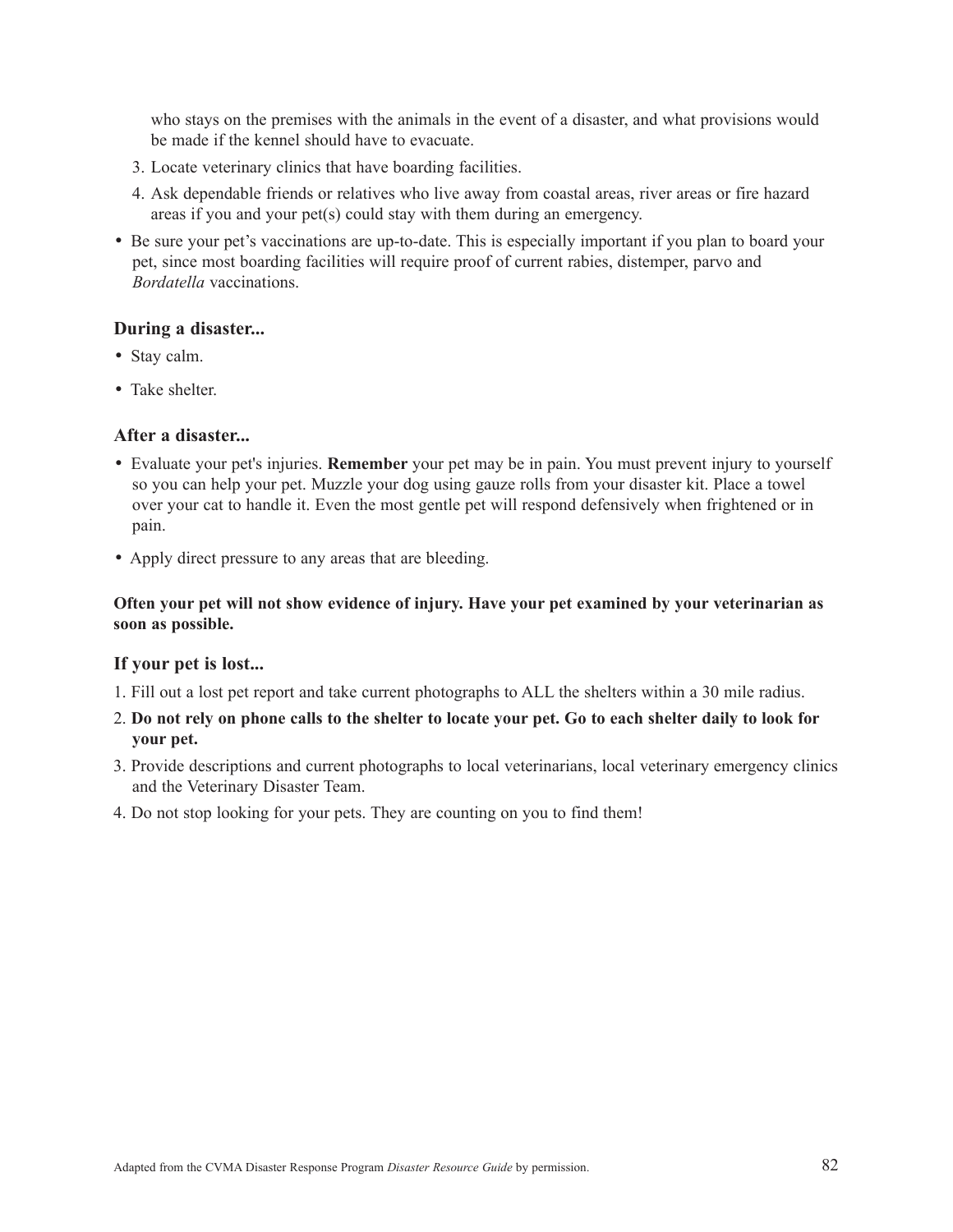# **Preparing the Farm and Farm Animals for Disasters**

Reprinted from USDA *Animal Welfare Information Center Newsletter*, Vol. 4, No. 4, Oct.–Dec. 1993

#### **Introduction**

Disasters such as hurricanes, tornadoes, floods, earthquakes, severe winter weather, hazardous material spills, or nuclear power plant accidents can occur at any time. The event may occur suddenly or be anticipated for several days in the case of an approaching hurricane or flood. The time to prepare for these events is long before they occur. Even at the farm level, procedures should be written. They should be kept in a safe, fireproof, quickly accessible place with other important documents. (These and any other important documents should be taken along if it becomes necessary to evacuate the farm.) Each member of the farm family and herd personnel should know of and practice the plan so that action may be taken even in the absence of key management personnel.

The first step in planning for a disaster is to determine what type of disasters could occur on the farm, and how often they could occur. It would be useless to spend time and money, for example, to plan for severe winter weather if the farm is located in a tropical environment. If the premises are near a nuclear power plant, even though the risk of an accident occurring is slim, the owners would want to consider how to protect their animals from radioactive fallout. If the farm is near a major highway, one might want to consider a hazardous material spill from a road accident in the planning. Living next to a river or stream would put planning for flooding or a barge accident in the forefront.

Only after the owners of each individual farm have considered their risks can they decide what priority of planning, money, and resources they wish to allocate to each. An all-hazards plan is most desirable; however, plans should also be customized for specific situations. Once the risks are known, decisions can be made about what action can be taken in advance, and what actions would be required when the disaster occurs. Generally the effects of a disaster on livestock are lessened by avoiding the disaster, mitigating its effect if it cannot be avoided and sheltering the animals. The approach taken would depend upon the type of disaster anticipated. Sometimes only one approach may be appropriate, such as sheltering. In some instances combined approaches such as mitigation and sheltering may be required. In other events such as floods or firestorms sheltering may be the wrong thing to do.

#### **Mitigation**

Hazard mitigation is defined as any action taken to eliminate or reduce the long term risk to lives and property from natural or technological hazards. Some examples of hazard mitigation might be hurricane seeding to reduce the intensity of a storm, tying down homes or barns with ground anchors to withstand wind damage, redirecting the impact away from a vulnerable location by digging water channels or planting vegetation to absorb water, the establishment of setback regulations so building is not allowed close to the water's edge, and the construction of levees or permanent barriers to control flooding.

The farm and farm buildings should be surveyed to figure out what mitigation procedures should be followed based on the hazard risk. Barns and buildings can be built or repaired so they exceed building codes. Construction or moving the buildings to higher ground could be done. Glass windows and doors could be replaced or boarded with sturdier material. Drainage furrows could be kept sodded. Trash piles and burial sites could be cleaned and moved. (Many farms contain burial sites contaminated with lead-based paints, machinery grease, motor oil, lead-lined tanks, batteries, roofing nails, asphalt, shingles, caulking compounds, linoleum and plumbing lead. During flooding this material may leach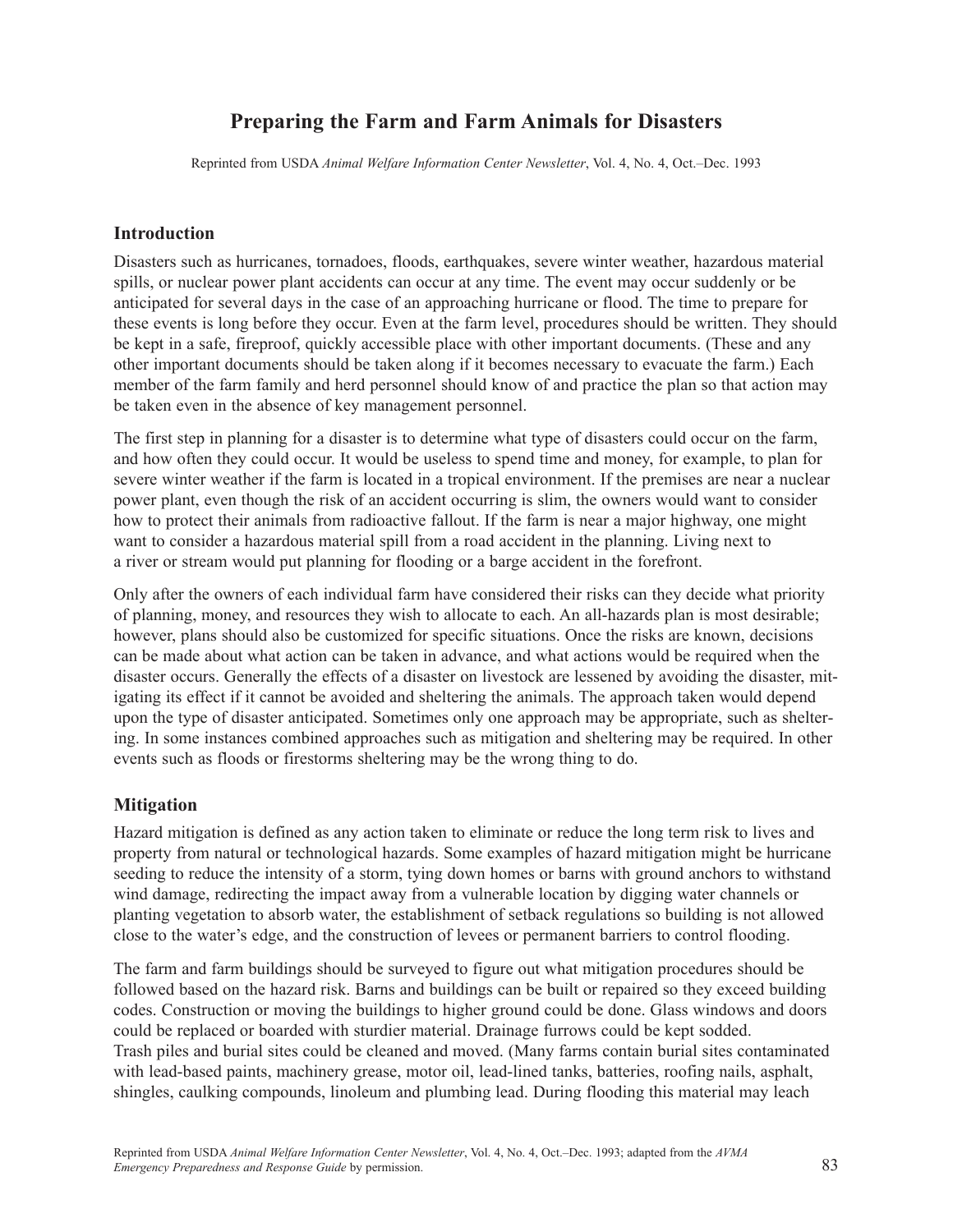into the crops or feed supply or be carried to a more accessible area where animals could consume them.) Toxic chemicals, pesticides, herbicides and rodenticides could be moved or stored in secured areas to prevent their washing onto pastures where animals may be exposed. Loose items could be secured. Ponds that could cause flooding could be drained or levees could be constructed around their perimeter.

A list of resources and people should be developed by the farmer and kept with important papers. This list should contain emergency phone numbers, suppliers, truckers, and people that can help with the animals, especially if normal working conditions are disrupted.

Supplies that may be needed during or after the disaster should be obtained. Many of these items may not be obtainable after the disaster. Also, by obtaining them in advance more reasonable prices will be paid—unfortunately, disasters attract individuals who gauge and prey on the misfortunes of victims. Items that could be obtained in advance are portable radios and TVs, extra batteries, flashlights, candles, portable generators, salt, gravel, litter, fuel, antifreeze, stored feed such as hay (the amount to store would depend on the hazard—after the Washington state flood most producers vowed never to inventory large amounts of hay due the excessive flood damage and spoilage), ropes, halters, animal restraint equipment and medical supplies. Once obtained they should be stored in such a manner that they will be usable after the disaster. While in storage they should be checked at regular intervals (ie: once a week to assure that they do not spoil and that electrical or mechanical appliances are still working). They should also be checked and re-evaluated after the event to assure they are still usable. A log should be kept to remember when and how often the items were monitored. Animals should have appropriate, up-to-date vaccinations and booster shots before the disaster. Keep a written record of the products given and the date of injection. The stress of the event and disruption of the environment could cause an increase in the spread of infectious disease. Proper vaccination could protect the animals.

#### **Representation to Governmental Agency Managing the Disaster Response**

As the disaster approaches, or after it arrives, the most important thing the farmer needs is truthful, accurate and current information. Government's response to most disasters is coordinated by a county, state, or federal emergency management agency. Representation to this agency for the farmer is critical. In most instances, this is competently done by a member of the division's Department of Agriculture. It is strongly suggested that farm organizations lobby for veterinary representation either through the Department of Agriculture or separately to this agency. Often, the needs of animals during disasters are given low priority. Veterinarians, who are aware of these needs and can also verify the validity of requests for help, are most suited to bring animal problems to the forefront. Often actions required to protect animals such as sheltering or evacuation must be done before a similar action is taken for people. (To move animals to shelter from pasture or evacuate them to other locations takes considerable time and many workers.) Governmental agencies will not issue such directives for animals before similar instructions are issued for people. They fear that a panic situation would occur and people might be critical about why the animals are being protected before them. (Animals can always be released from the shelter or returned form their point of evacuation if the disaster does not materialize.) What they do not consider is that it must be done while it is still safe for people to do the task since animals cannot shelter or evacuate themselves. After the disaster, government usually limits access to the disaster area. Animals will have to be fed, watered, and milked. Who is better suited to do this than the owner? Designation of farmers as emergency workers by the government solves the problem of who will be responsible for this task. A veterinarian located in the emergency operations center can get these messages across.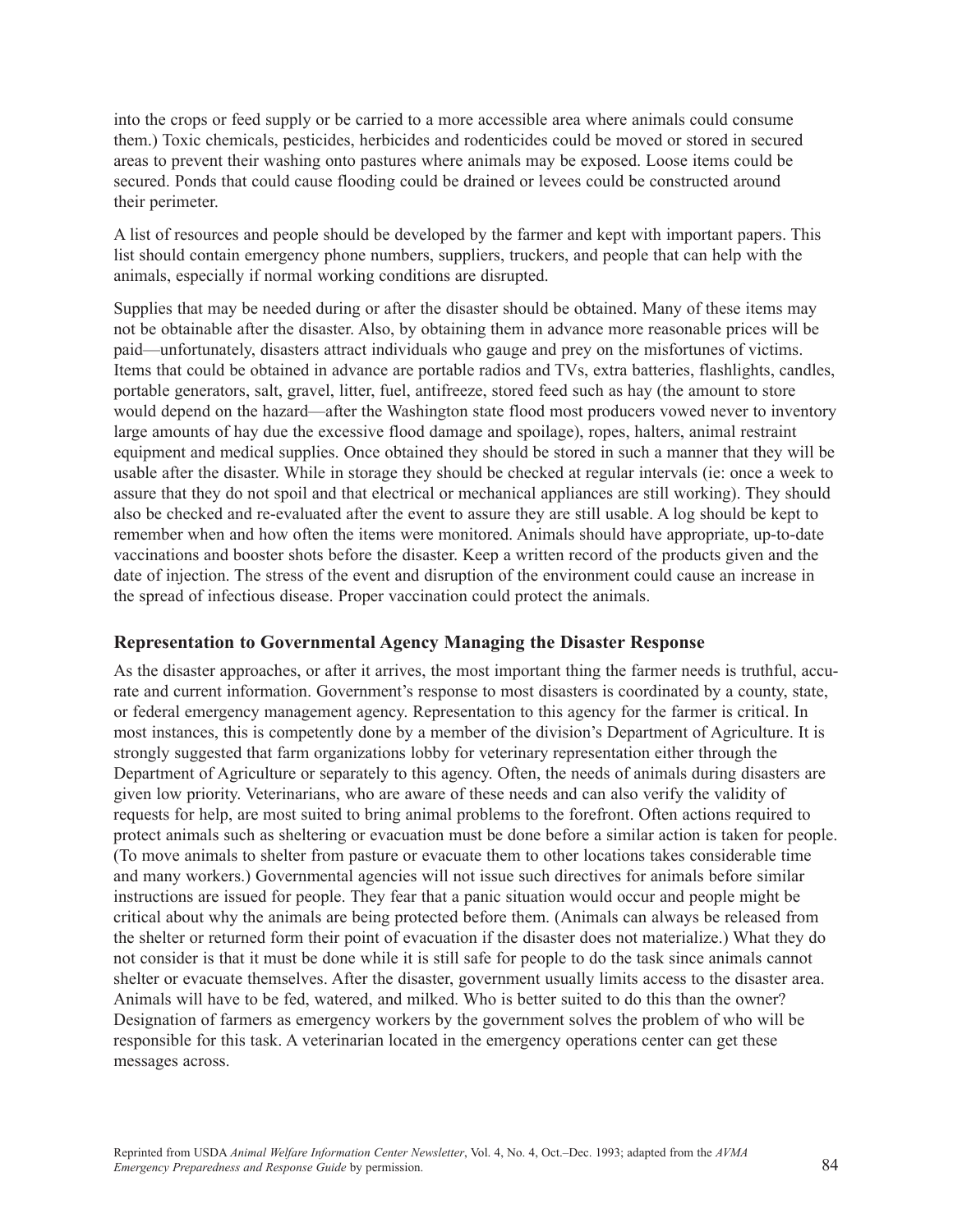#### **Evacuation**

If evacuation of the animals (which may not be practical) is being considered to avoid the hazard, then evacuation procedures, places and routes should be planned. Since all animals may not be able to be evacuated, owners should decide ahead of time which are the most important ones to save. Various decision criteria can be used such as sale value, breeding quality, stage of pregnancy, stage of production, or simply sentimental preference. These animals should be identified ahead of time and a written list kept. If the owner is not home when the disaster threatens, others would then know which animals to save. Routes must not interfere with human evacuation routes. Alternate routes should be found in case the planned route is not accessible. Places where animals are to be taken should be decided in advance and arrangements made with the owners of these places to accept the animals. Trucks, trailers, and other vehicles should be obtained in advance. Acclimate the animals to such vehicles so they will not be frightened when the vehicles have to be used. Restraint equipment, food and water supplies should be available to use and move with the animals. Sufficient numbers of people should be on hand to help move the animals. The animals should be photographed and permanently identified by metal ear tag, tattoo, brand or microchip with registration papers. A permanent record of the identification must be kept. This information will be useful to resolve arguments of ownership in case the animal gets loose. Papers documenting the identification should be kept with other important papers. Ultimately the decision to evacuate will depend on the distance to be traveled, the amount of time available before the disaster is due to impact the farm, and whether there is any advantage to moving the animals to the place selected. Sometimes, evacuation may be done after the disaster providing the roads are passable, and the equipment needed for travel, usable. If this is the case, caretakers of the accepting location must be contacted to find out its condition.

#### **Sheltering**

Whether to move farm animals to shelter or leave them outside will depend on the integrity and location of the shelter being used and the type of disaster. During Hurricane Andrew, some horses left outside suffered less injury then those placed in shelters. This was because some shelters selected did not withstand the high winds. Horses were injured by collapsing structures and flying objects that may have been avoided on the outside. Another reason for possibly leaving animals unsheltered is that flood waters inundating a barn could trap animals inside and drown them. During severe winter weather, shelter animals from icy wind, rain, and snow. Generally, if the structure is sound, the animal should be placed indoors. Once they are inside, secure all openings to the outside. As mentioned previously, the sheltering should be ordered and completed before similar action is taken for humans.

Farm cats and dogs should either be placed in a disaster-proof place or turned loose, as they generally will stay close to their home in the immediate period following a disaster. If they are loose, however, attempts must be made to immediately catch them again after the threat is over, to prevent these animals from becoming feral and a public health hazard. Some farm dogs are dangerously aggressive, and under normal circumstances should be kept chained. These dogs cannot be kept chained or turned loose during a disaster. If an inside shelter cannot be found, then the only safe and humane thing to do is to euthanize these dogs as a last measure before evacuation.

#### **Human Evacuation**

What can be done with the animals if there is a need to evacuate the premises, and the animals have to be left unattended? There is always the risk that animals left unattended for extended periods could die or suffer injury. Sometimes, this may be the only option to protect human life, which should always take priority in planning. After the animals are secured in appropriate shelters, food and water should be left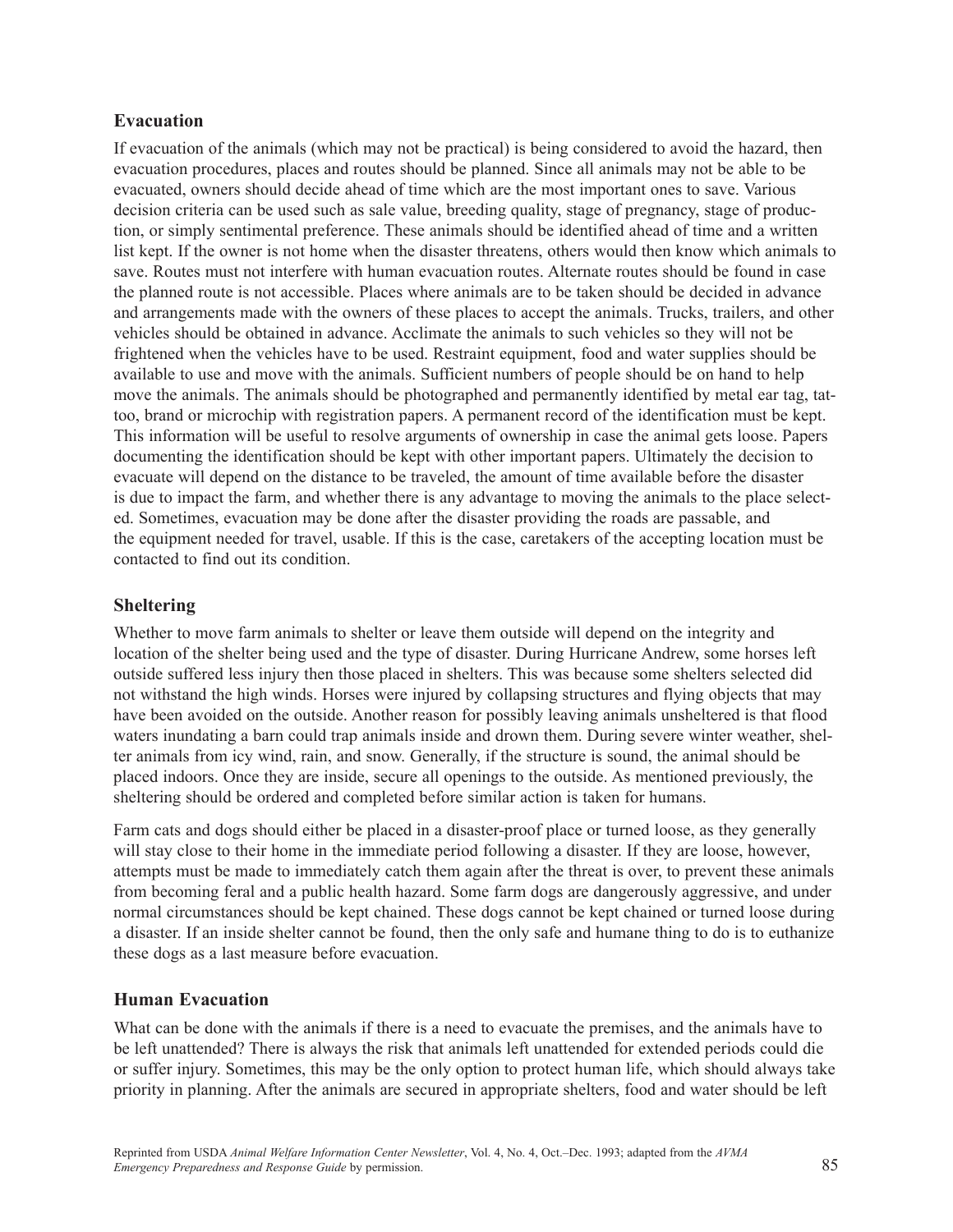for them, which they can reach on their own. The amount necessary for survival is considerably less than for other purposes. If the animals survive, then the decision can be made after the disaster whether it is worth the time and expense to bring them back to their previous condition.

Consult the following table as a guide to the amount of food and water to leave:

| <b>Dairy Cattle</b>        | Water/Day                             |                | Feed/Day                     |
|----------------------------|---------------------------------------|----------------|------------------------------|
| In production:             | 9 gallons summer<br>7 gallons winter  | 20             | pounds hay                   |
| Dry cows:                  | 9 gallons summer<br>7 gallons winter  | 20             | pounds hay                   |
| Weaning cows:              | 6 gallons summer<br>3 gallons winter  | $8 - 12$       | pounds hay                   |
| Cow (pregnant):            | 7 gallons summer<br>6 gallons winter  | $10 - 15$      | pounds legume                |
| Cow with calf:             | 9 gallons summer<br>8 gallons winter  | $12 - 18$      | pounds legume                |
| Calf (400 pounds):         | 6 gallons summer<br>4 gallons winter  | $8 - 12$       | pounds legume hay            |
| <b>Swine</b>               | Water/Day                             |                | Feed/Day                     |
| Brood sow with litter:     | 4 gallons summer<br>3 gallons winter  | 8              | pounds grain                 |
| Brood sow (pregnant):      | 1-2 gallons summer<br>1 gallon winter | $\overline{2}$ | pounds grain                 |
| Gilt or boar (150 pounds): | 1 gallon                              | 3              | pounds grain                 |
| <b>Sheep</b>               | Water/Day                             |                | Feed/Day                     |
| Ewe with lamb:<br>Dry ewe: | 4 quarts<br>3 quarts                  |                | 5 pounds hay<br>3 pounds hay |
| Weaning lamb:              | 2 quarts                              |                | 3 pounds hay                 |
| <b>Poultry</b>             | Water/Day                             |                | Feed/Day                     |
| Layers:                    | 5 gallons/100 birds                   |                | 17 lbs./100 birds            |
| Broilers:                  | 5 gallons/100 birds                   |                | 10 lbs./100 birds            |
| Turkeys:                   | 12 gallons/100 birds                  |                | 40 lbs./100 birds            |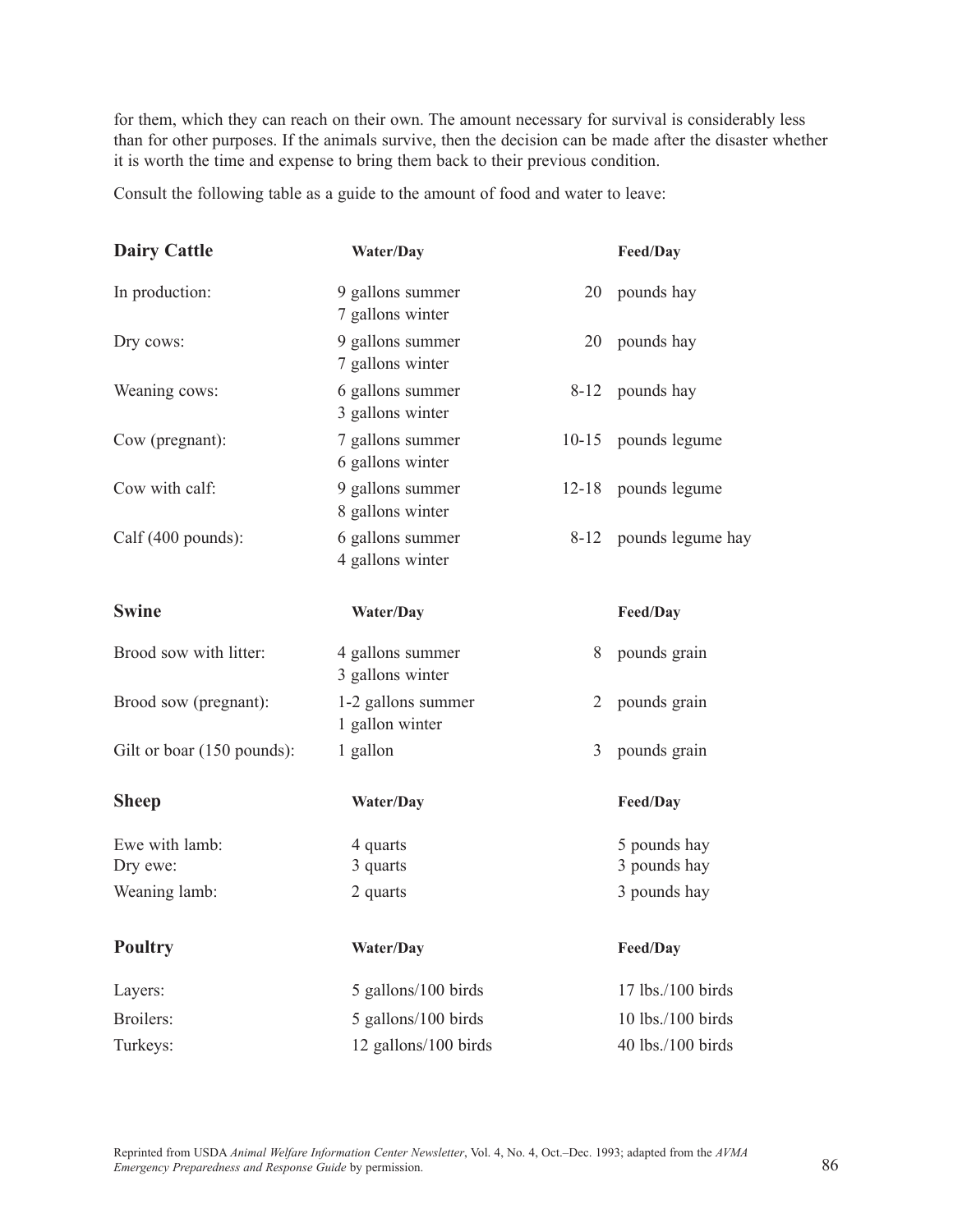| <b>Horses</b> | Water/Day            | <b>Feed/Day</b>       |
|---------------|----------------------|-----------------------|
| All breeds:   | $5$ gallons/1000 lbs | 20 lbs. hay/1000 lbs. |
|               |                      |                       |
| Dogs and Cats | <b>Water/Day</b>     | <b>Feed/Day</b>       |

Every practical effort should be made to leave animals with sufficient food and water for their survival. Enough for 48 hours should be left. Usually within that time the initial effects of the disaster will be over. During the recovery phase the decision can then be made as to the best way to mount a rescue effort.

#### **Special Considerations**

Some practices that may be followed in planning for disasters, especially during the winter, require a special alert: During winter weather it is common to use portable heaters, gritty substances on the floor to prevent slipping, and antifreeze. When using these heaters, be sure they are working properly in an area where there is adequate ventilation. Heaters not working correctly could be a source of carbon monoxide, a deadly, odorless, colorless poison. Antifreeze used in vehicles is a deadly poison. Animals seem attracted to it and will readily consume it because of its sweet taste.

Take care to properly label all containers. Do not use containers previously filled with antifreeze for other purposes especially feed and water. Promptly clean up all leaks and spills. Water supplies should be checked for freezing. Many animals have died of thirst during the winter even with abundant water sources, because they could not drink the water—it was frozen solid. If gritty material is spread on floors to prevent slipping, use only approved nontoxic materials. Recently a farmer mistakenly used Furdan, a fungicide, for this purpose by mistake. Several cows who had licked it off the floor died.

Farms can be insured against catastrophic events. Insurance policies are available for replacement of damaged materials, repair work for recovery, boarding of occupants and animals if evacuated, lost production, and relocation. These should be investigated and purchased before the disaster threatens. For a farmer to claim compensation for lost production, which in many cases is the largest economic cost during a disaster, the farmer must have substantial records that document the level of production the herd has achieved in previous years. This is generally only successful in herds with recognized herd monitoring programs, such as Dairy Herd Improvement or other programs that are available for various species. To verify the validity of these records, a herd health program should be in place that is based on a valid veterinarian-client-animal relationship. A copy of all production records should be kept in a secure place so that the details are not lost during the disaster. Many veterinarians are willing to keep copies of their clients' production records, if these are computerized and space-efficient.

#### **Conclusion**

Depending on the event, disaster preparation may or may not be successful. It is known that effects of disasters are lessened by proper planning. Economically, it is cheaper to prevent the problem or lessen its effect than to pay the costs of recovery. The time to do this is NOW, before the disaster occurs.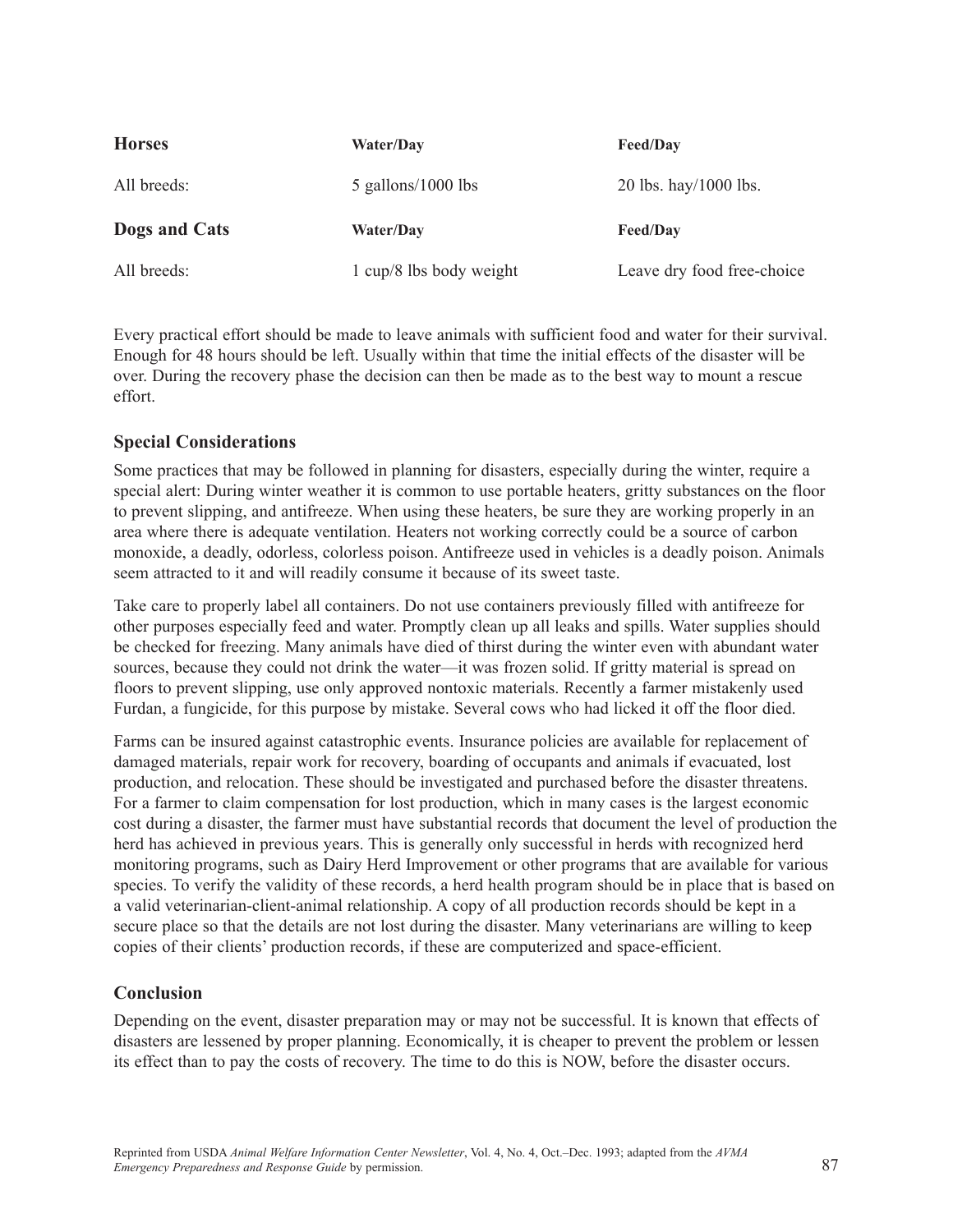# **Disaster Preparedness Training Manuals, Workshops, Videotapes and Resource Information**

#### **AVMA and CVMA Programs**

*AVMA Emergency Preparedness and Response Guide*. 1994, Lundin, Candace, DVM, MS, American Veterinary Medicine Association, 1931 North Meacham Road, Schaumburg, IL 60173-4360. (847) 925-8070.

*Disaster Resource Guide*. 1993, California Veterinary Medical Association, 5231 Madison Avenue, Sacramento, CA 95841. (916) 344-4985. The CVMA *Disaster Resource Guide* is a resource aid within the CVMA Disaster Response Program. This program consists of a network of veterinary professionals throughout the state of California prepared to provide veterinary care for rescuing, evacuating, treating and sheltering animals during disasters.

*Help Us Get Them to Safety! Nevada County Unit CVMA Disaster Response Program*. 1997, Nixon, Melissa, DVM, County Coordinator, Nevada County Unit, CVMA Disaster Response Program, P.O. Box 1646, Cedar Ridge CA 95924-1646. (530) 432-8538.

#### **State, County and Local References**

Florida Animal Disaster Planning Advisory Committee handouts. 1998, Ferguson, C., Sarasota County Emergency Management, 6471 Kickapoo Road, Sarasota FA 34241. (941) 924-4849.

*Guide for All-Hazard Emergency Operations Planning, State and Local Guide (SLG) 101*. 1996, Federal Emergency Management Agency, Washington, DC 20472 (FEMA Distribution Center, 8231 Stayton Drive, Jessup, MD 20794). *Integrating Veterinary Services Into Disaster Management Plans*. 1991, Casper, J., *J Am Vet Med Assoc*., 199:444-446.

*Kansas Veterinary Medical Association's Animal Care Disaster Preparedness and Response Plan*. 1993, Fortney, W., KVMA, 816 SW Tyler, Suite 200, Topeka, KS 66612. (913) 233-4141.

*Veterinary Services and Animal Care Tab*. 1993, Dorn, C.R., Ohio Emergency Management Agency, 2825 West Granville Road, Columbus, OH 43235.

*Veterinary Service and Animal Care Annex to the Indiana State Emergency Operations Plan*. 1995, Indiana Veterinary Medical Association Disaster Preparedness Committee, 4901 Seville Court, Indianapolis, IN 46208. (317) 293-1317.

#### **Internet Resources**

| California Governor's Office of Emergency Services | www.oes.ca.gov                          |
|----------------------------------------------------|-----------------------------------------|
| California Department of Food and Agriculture      | www.cdfa.ca.gov                         |
| DANR Natural Disaster Information Web site         | danr.ucop.edu/whatsnew.htm              |
| Extension Disaster Education Network (EDEN)        | www.aces.uiuc.edu/~eden                 |
| FEMA Animals and Emergencies site                  | www.fema.gov/fema/anemer.htm            |
| Veterinary Medicine Extension home page            | www.vetmed.ucdavis.edu/vetext/home.html |

#### **Training Manuals, Workshops, Videotapes, Resource Information**

American Red Cross courses: Introduction to Disaster (ARC 3066); ERV Workshop (Emergency Response Vehicle); Disaster Health Services (ARC 3076-1 and 2); Introduction to Crisis Intervention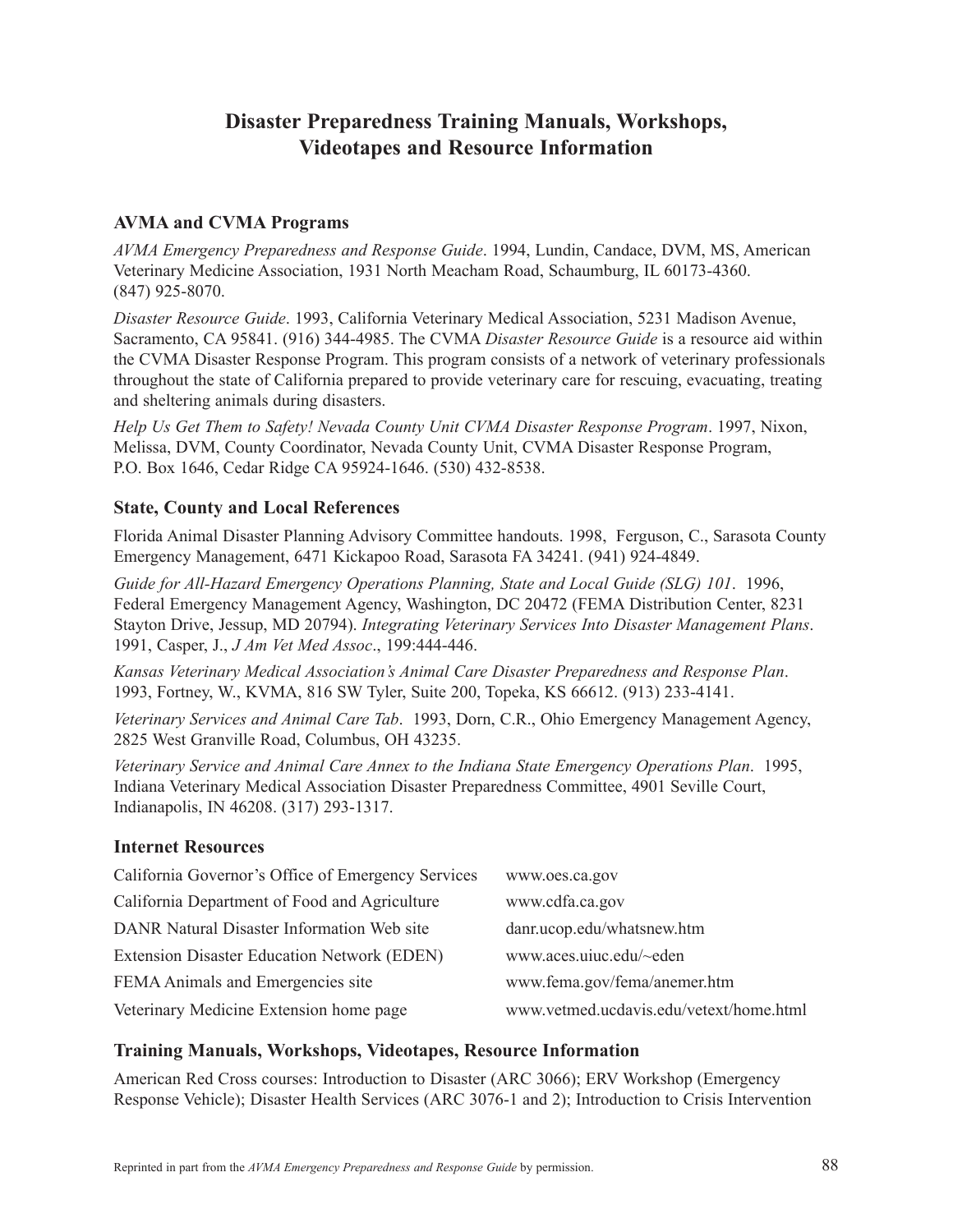Training for Disaster Workers Workshop; Going on the Disaster Assignment; and others. Contact your local Red Cross chapter for information.

*Animal Disaster Preparedness for Pet Owners and Pet Professionals*. Ark Animals/Big Bear Valley Emergency Services, P.O. Box 3716, Big Bear Lake, CA 92315.

*Animals in Disasters* (videotape). Federal Emergency Management Agency. Available to AVMA members from the AVMA Audiovisual Library, St. Petersburg, FL (800) 266-6310 (Order number G-4296).

*Area G Veterinary Disaster Team Resource Development Guide.* 1999, Boge, P., Iowa State University Press. Call (800) 862-6657 to order or visit their website at www.isupress.edu.

*Basic Veterinary Cardiac Life Support and Emergency Care/Advanced Veterinary Cardiac Life Support*. Lea & Febiger, 200 Chesterfield Parkway, Malvern, PA 19355-9895.

Conferences on Equine Rescue. Contact Dr. Richard Mansmann, P.O. Box 1575, Apex, NC 27502.

*Developing a Disaster Plan*. American Humane Association, 63 Inverness Drive E., Englewood, CO 80112. (303) 792-9900.

*Disaster Action Guidelines for Dog and Cat Owners*; *Disaster Action Guidelines for Horse Owners* (brochures). Write: Dr. J. Casper, Maryland Dept. of Agriculture, Office of Animal Health, P.O. Box 1234, Frederick, MD 21702-0234.

*Disaster Medical Response Catalogue of Courses, Media Resources & Information Materials*. National Disaster Medical System, Room 4-81, Parklawn Building, 5600 Fishers Lane, Rockville, MD 20857.

*Disaster Planning for Country Property*. AHOOF, Sunshine State Horse Council, Inc., Mary Lou Ward, P.O. Box 907, Arcadia, FL 33821.

"Disaster Planning Model for an Equine Assistance and Evacuation Team." 1992, Mansmann, R.A., et at., *Equine Vet Sci*, 12:5: 268-271.

*Disaster Preparedness Relief*. 1992, AHOOF, The Sunshine State Horse Council, Inc., P.O. Box 907, Arcadia, FL 33821. (813) 671-3878.

*Emergency Animal Relief and Disaster Plan*. 1993, Helping Hands Humane Society, 2625 NW Rochester Road, Topeka, KS 66617-1201. (913) 233-7325.

*Emergency Animal Relief and Disaster Planning: Operational Guide For Animal Care and Control Agencies*. American Humane Association, 9725 East Hampden Avenue, Denver, CO 80231. (800) 842-4637.

Emergency Management Institute Home Study Program. Write: Federal Emergency Management Agency, Emergency Management Institute, Home Study Program, 16825 S. Seton Avenue, Emmitsburg, MD 21727-9986 or visit the website listed below.

"Epidemiologic study of cats and dogs affected by the 1991 Oakland fire." 1998, Health, S.E., et al., *JAVMA*, 212:4: 504-511.

*Guidelines for Disaster Planning*. American Kennel Club, Inc., Public Affairs Department, 51 Madison Avenue, New York, NY 10010.

*Guidelines for Emergency Pet Care*. Sherry Carpenter, Animal-Vues, R.D. #2, Bloomsburg, PA 17815 (717) 784-0374.

"Integration of veterinarians into the official response to disasters." 1997, Health, S.E., et al., *JAVMA*, 210:3: 349-352.

"An overview of disaster preparedness for veterinarians." 1997, Health, S.E., et al., *JAVMA*, 210:3: 345-348.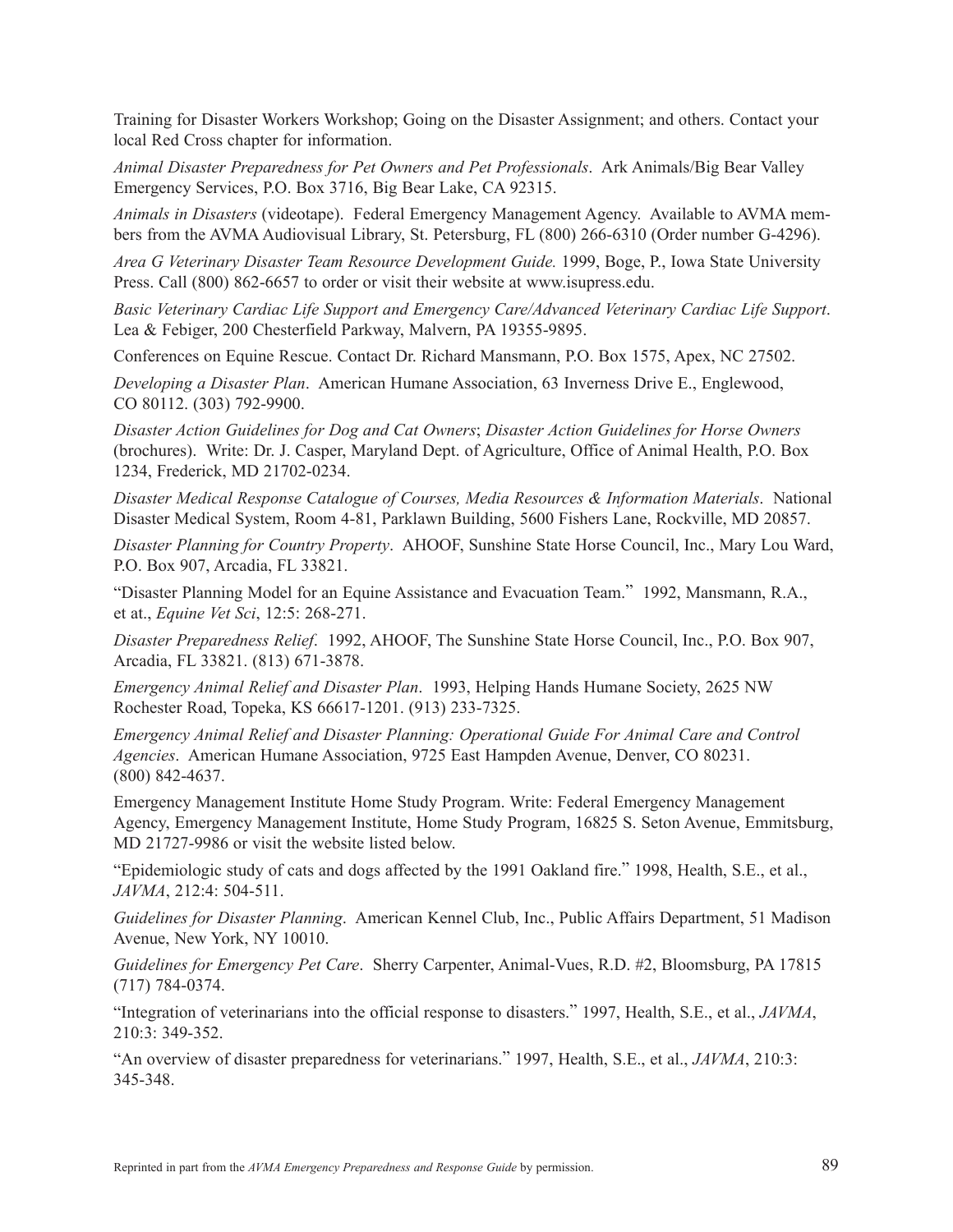"Participation of veterinarians in disaster management." 1997, Health, S.E., et al., *JAVMA*, 210:3: 325-328.

*Personnel Handbook, National Disaster Medical System, Disaster Medical Assistance Teams*. Department of Health and Human Services, U.S. Public Health Service, Office of the Assistant Secretary for Health, Office of Emergency Preparedness. Reutershan, T.P., 1993, Rockville, MD. (800) USA-NDMS.

Proceedings of the Symposium on Disaster Medicine: 1993. *J Am Vet Med Assoc*., 203:985-1010.

*Resources of Biomedical and Zoological Specimens*. The Registry of Comparative Pathology, Armed Forces Institute of Pathology, Washington, DC 20306-6000.

United Animal Nations - Training workshops: Call (916) 429-2457 for dates and locations.

*When Disaster Strikes: A handbook for the media*. FEMA, P.O. Box 70274, Washington, DC 20024.

*Your Family Disaster Plan*; *Your Family Disaster Supplies Kit*; *Emergency Preparedness Checklist* (brochures). Contact your local Red Cross office or write: FEMA, P.O. Box 70274, Washington, DC 20024.

#### **Materials for Responding to Oiled Wildlife**

*A Guide for Establishing and Operating a Treatment Facility for Oiled Birds*. Tri-State Bird Rescue & Research, Inc. 110 Possum Hollow Rd. Newark, DE 19711. (302) 737-7241.

Dein, F.J., and L.S. Frink. 1986. Rehabilitation of Oil-Contaminated Birds. *Current Veterinary Therapy IX Small Animal Practice*. Ed. R.W. Kirk. W.B. Saunders Company, Philadelphia, PA.

Frink, L. and E.A. Miller. 1995. Principles of Oiled Bird Rehabilitation. *Wildlife and Oil Spills*. The Sheridan Press, Inc., Hanover, PA.

*Rescue and Rehabilitation of Oiled Birds*. Zoological Parks Board of New South Wales. 110 Possum Hollow Road, Newark, DE 19711. (302) 737-7241.

Responding to Oiled Wildlife - Training Workshops: Contact Tri-State Bird Rescue & Research, Inc.

*Saving Oiled Seabirds*. American Petroleum Institute, Washington, DC.

Welte, S. and L. Frink. 1991. Rescue and Rehabilitation of Oiled Birds. *Waterfowl Management Handbook*. Fish and Wildlife Leaflet 13.2.8 United States Department of the Interior. Washington, DC.

*Wildlife Rescue Volunteer & Shoreline Oil Spill Training Manual*. Washington Department of Fish and Wildlife, 600 Capitol Way N, Olympia, WA 98501-1091.